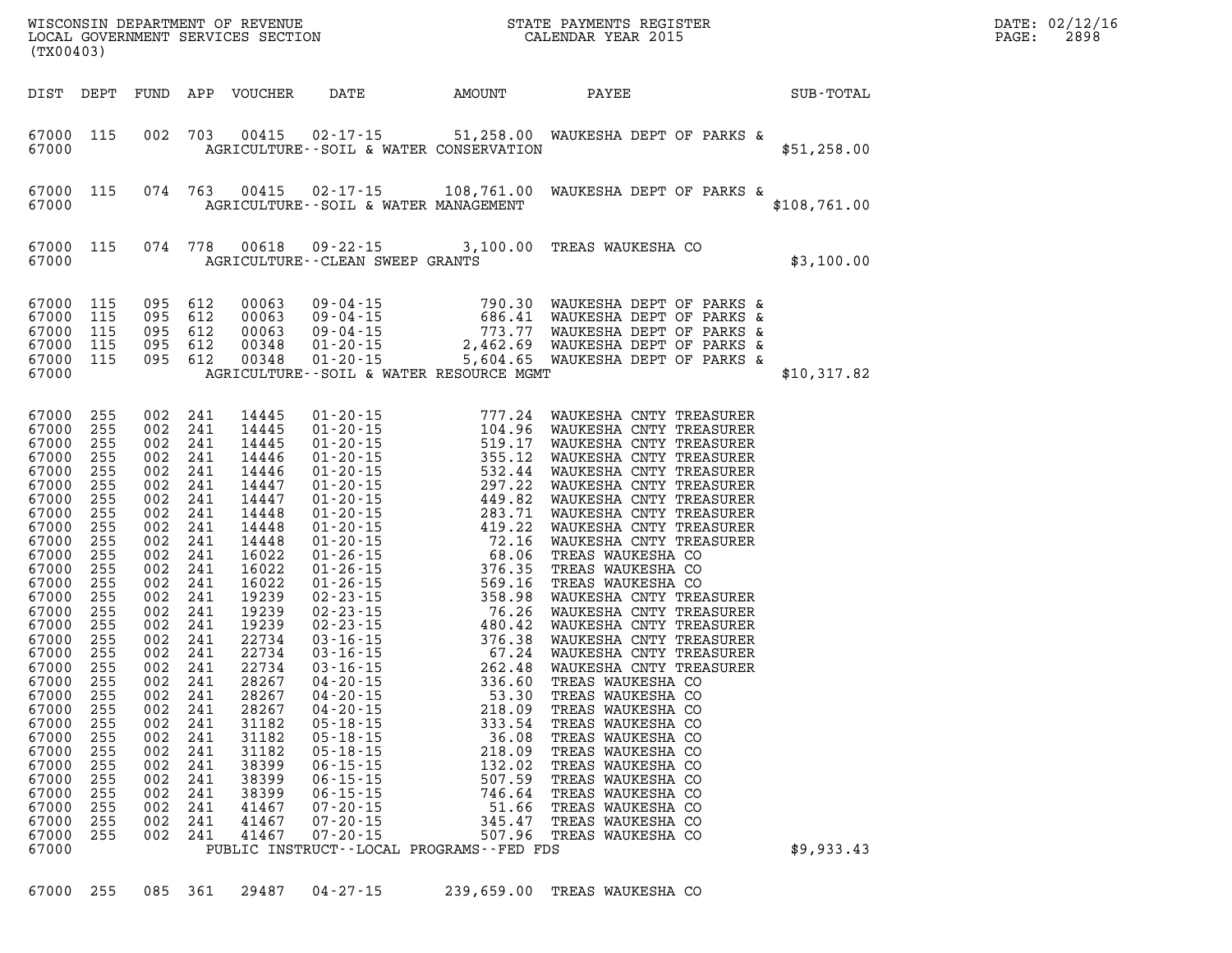| (TX00403)                                                                     |                                                             |                                                             |                                                             |                                                                               | WISCONSIN DEPARTMENT OF REVENUE<br>LOCAL GOVERNMENT SERVICES SECTION                                                                                           |                                                                                                          | STATE PAYMENTS REGISTER<br>CALENDAR YEAR 2015                                                                                                                                             |              | DATE: 02/12/16<br>PAGE:<br>2899 |
|-------------------------------------------------------------------------------|-------------------------------------------------------------|-------------------------------------------------------------|-------------------------------------------------------------|-------------------------------------------------------------------------------|----------------------------------------------------------------------------------------------------------------------------------------------------------------|----------------------------------------------------------------------------------------------------------|-------------------------------------------------------------------------------------------------------------------------------------------------------------------------------------------|--------------|---------------------------------|
| DIST DEPT                                                                     |                                                             | FUND                                                        |                                                             | APP VOUCHER                                                                   | DATE                                                                                                                                                           | AMOUNT                                                                                                   | PAYEE                                                                                                                                                                                     | SUB-TOTAL    |                                 |
| 67000                                                                         | PUBLIC INSTRUCT--AID TO PUBLIC LIBRARIES                    |                                                             |                                                             |                                                                               |                                                                                                                                                                |                                                                                                          |                                                                                                                                                                                           | \$239,659.00 |                                 |
| 67000<br>67000                                                                | 370                                                         | 002 941                                                     |                                                             | 02501                                                                         | $05 - 05 - 15$                                                                                                                                                 | NAT RESOURCES-GENERAL OPERATIONS-FEDERAL                                                                 | 45,000.00 TREAS WAUKESHA CO                                                                                                                                                               | \$45,000.00  |                                 |
| 67000<br>67000                                                                | 370                                                         | 012 381                                                     |                                                             | 00664                                                                         | 04 - 03 - 15<br>NAT RESOURCES--BOAT PATROL                                                                                                                     |                                                                                                          | 5,293.76 TREAS WAUKESHA CO                                                                                                                                                                | \$5,293.76   |                                 |
| 67000<br>67000                                                                | 370                                                         | 012 550                                                     |                                                             | 00664                                                                         | $04 - 03 - 15$                                                                                                                                                 | NAT RESOURCES--BOATING ENFORCEMENT AIDS                                                                  | 18,342.89 TREAS WAUKESHA CO                                                                                                                                                               | \$18,342.89  |                                 |
| 67000<br>67000<br>67000<br>67000                                              | 370<br>370<br>370                                           | 012 553<br>012 553<br>012 553                               |                                                             | 00017<br>00017<br>00124                                                       | $08 - 10 - 15$<br>08-10-15<br>02-19-15                                                                                                                         | 1,384.42<br>810.68<br>2,609.51<br>NAT RESOURCES--WILDLIFE DAMAGE CLAIMS                                  | TREAS WAUKESHA CO<br>TREAS WAUKESHA CO<br>TREAS WAUKESHA CO                                                                                                                               | \$4,804.61   |                                 |
| 67000<br>67000<br>67000<br>67000                                              | 370<br>370<br>370                                           | 012<br>012<br>012 574                                       | 574<br>574                                                  | 00282<br>00301<br>01740                                                       | 08-26-15<br>$08 - 26 - 15$<br>$02 - 03 - 15$                                                                                                                   | 13,737.50<br>13,667.77<br>1,934.53<br>NAT RESOURCES - - SNOWMOBILE TRAIL AIDS                            | WAUKESHA DEPT OF PARKS &<br>TREAS WAUKESHA CO<br>TREAS WAUKESHA CO                                                                                                                        | \$29,339.80  |                                 |
| 67000<br>67000                                                                | 370                                                         | 074 670                                                     |                                                             | 43194                                                                         | 05 - 29 - 15<br>NAT RESOURCES--RU RECYCLING GRANT                                                                                                              | 874,996.72                                                                                               | TREAS WAUKESHA CO                                                                                                                                                                         | \$874,996.72 |                                 |
| 67000<br>67000                                                                | 370                                                         | 074 673                                                     |                                                             | 43194                                                                         | 05-29-15                                                                                                                                                       | 72,834.52<br>NAT RESOURCES - - RU CONSOLIDATED GRANT                                                     | TREAS WAUKESHA CO                                                                                                                                                                         | \$72,834.52  |                                 |
| 67000<br>67000<br>67000                                                       | 370<br>370                                                  | 095 512<br>095 512                                          |                                                             | 00245<br>02502                                                                | $08 - 21 - 15$<br>$05 - 05 - 15$<br>NAT RESOURCES - - STEWARDSHIP 2000                                                                                         | 250,000.00<br>33,927.00                                                                                  | TREAS WAUKESHA CO<br>TREAS WAUKESHA CO                                                                                                                                                    | \$283,927.00 |                                 |
| 67000 395<br>67000                                                            |                                                             | 011 168                                                     |                                                             | 50067                                                                         | $06 - 09 - 15$<br>TRANSPORTATION--ELDERLY & DISABLED                                                                                                           |                                                                                                          | 867,853.00 COUNTY OF WAUKESHA                                                                                                                                                             | \$867,853.00 |                                 |
| 67000<br>67000<br>67000<br>67000<br>67000<br>67000<br>67000<br>67000<br>67000 | 395<br>395<br>395<br>395<br>395<br>395<br>395<br>395<br>395 | 011<br>011<br>011<br>011<br>011<br>011<br>011<br>011<br>011 | 185<br>185<br>185<br>185<br>185<br>185<br>185<br>185<br>185 | 57108<br>57108<br>57108<br>57108<br>57108<br>58700<br>58700<br>58700<br>61795 | $08 - 17 - 15$<br>$08 - 17 - 15$<br>$08 - 17 - 15$<br>$08 - 17 - 15$<br>$08 - 17 - 15$<br>$09 - 02 - 15$<br>$09 - 02 - 15$<br>$09 - 02 - 15$<br>$10 - 05 - 15$ | 1,954.44<br>4,578.40<br>4,429.68<br>3,996.64<br>1,954.44<br>4,209.99<br>1,952.04<br>1,686.44<br>7,247.00 | TREAS WAUKESHA CO<br>TREAS WAUKESHA CO<br>TREAS WAUKESHA CO<br>TREAS WAUKESHA CO<br>TREAS WAUKESHA CO<br>TREAS WAUKESHA CO<br>TREAS WAUKESHA CO<br>TREAS WAUKESHA CO<br>TREAS WAUKESHA CO |              |                                 |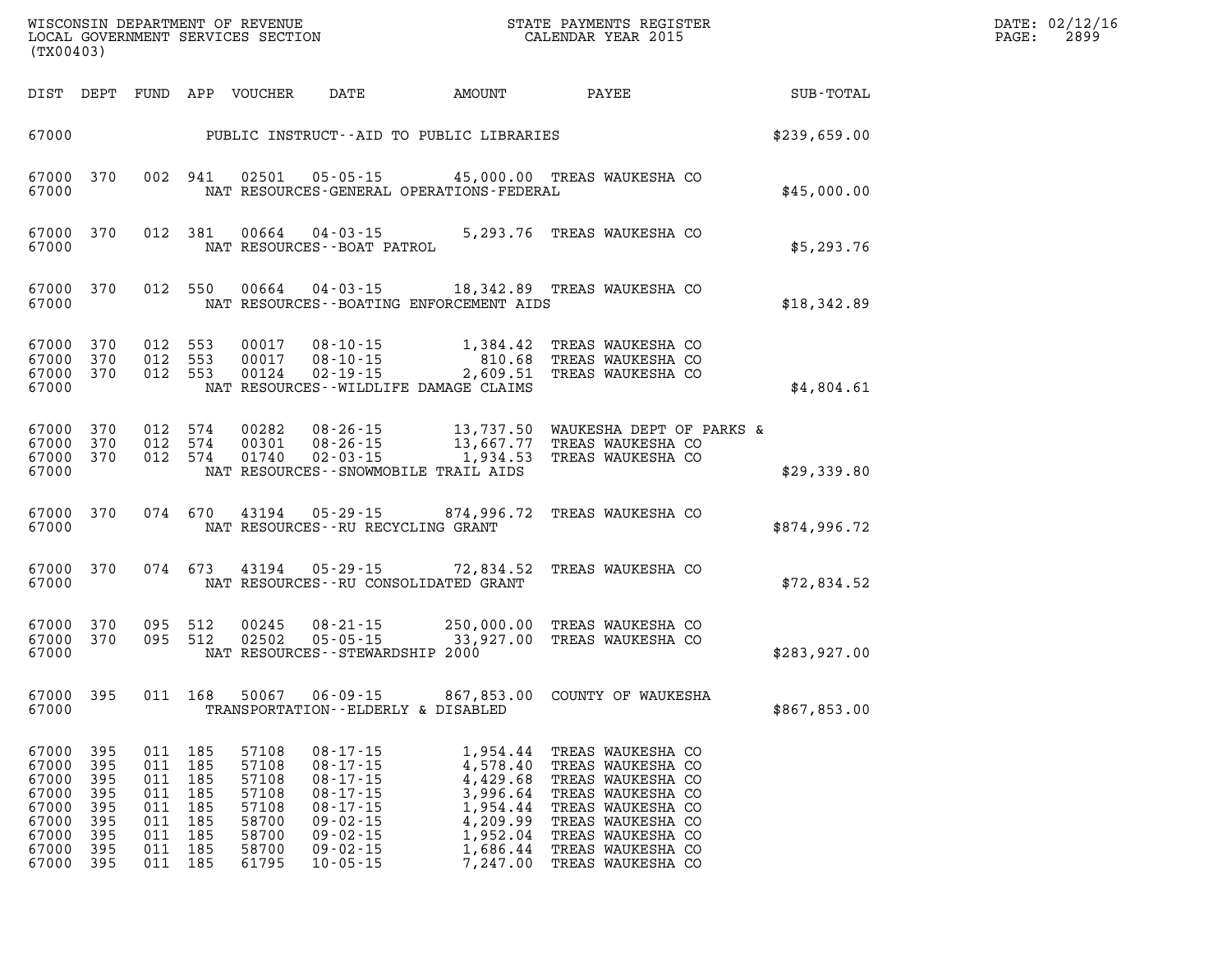| 67000 455 002 221 14 |  |  |  |  | 07-21-15 | 8,190.00 TREAS WAUKESHA CNTY |  |  |  |
|----------------------|--|--|--|--|----------|------------------------------|--|--|--|
|----------------------|--|--|--|--|----------|------------------------------|--|--|--|

LOCAL GOVERNMENT SERVICES SECTION

**(TX00403)** 

| 67000<br>67000 | 435<br>435 | <b>UU5</b><br>005 | <b>UUU</b> | 90609<br>90611 | 11-02-15                                   | 491,499.00 | WAUKESHA CO            |  |                 |
|----------------|------------|-------------------|------------|----------------|--------------------------------------------|------------|------------------------|--|-----------------|
|                |            |                   | 000        |                | $12 - 01 - 15$                             | 438,314.00 | WAUKESHA CO            |  |                 |
| 67000          |            |                   |            |                | HEALTH SERVICES - - STATE/FED AIDS         |            |                        |  | \$13,310,146.00 |
|                |            |                   |            |                |                                            |            |                        |  |                 |
| 67000          | 437        | 005               | 000        | 00000          | $01 - 05 - 15$                             | 105,791.36 | WAUKESHA               |  | *               |
| 67000          | 437        | 005               | 000        | 00000          | $01 - 30 - 15$                             | 556,800.94 | WAUKESHA CHILD SUPPORT |  | $\star$         |
| 67000          | 437        | 005               | 000        | 00000          | $02 - 05 - 15$                             | 104,232.75 | WAUKESHA               |  | $\star$         |
| 67000          | 437        | 005               | 000        | 00000          | $03 - 05 - 15$                             | 81,894.85  | WAUKESHA               |  | $\star$         |
| 67000          | 437        | 005               | 000        | 00000          | 04-06-15                                   | 4,837.32   | WAUKESHA               |  | $\star$         |
| 67000          | 437        | 005               | 000        | 00000          | $04 - 17 - 15$                             | 135,408.90 | WAUKESHA               |  | $\star$         |
| 67000          | 437        | 005               | 000        | 00000          | $04 - 30 - 15$                             | 682,375.32 | WAUKESHA CHILD SUPPORT |  | $\star$         |
| 67000          | 437        | 005               | 000        | 00000          | $05 - 05 - 15$                             | 6,479.03   | WAUKESHA               |  | $\star$         |
| 67000          | 437        | 005               | 000        | 00000          | $05 - 06 - 15$                             | $.00 \,$   | WAUKESHA               |  | *               |
| 67000          | 437        | 005               | 000        | 00000          | $06 - 05 - 15$                             | 172,238.84 | WAUKESHA               |  | $\star$         |
| 67000          | 437        | 005               | 000        | 00000          | $06 - 26 - 15$                             | 116,068.00 | WAUKESHA               |  | *               |
| 67000          | 437        | 005               | 000        | 00000          | $07 - 06 - 15$                             | 559,089.50 | WAUKESHA               |  | $\star$         |
| 67000          | 437        | 005               | 000        | 00000          | $07 - 30 - 15$                             | 718,389.32 | WAUKESHA CHILD SUPPORT |  | $\star$         |
| 67000          | 437        | 005               | 000        | 00000          | $08 - 14 - 15$                             | 353,248.20 | WAUKESHA               |  | $\star$         |
| 67000          | 437        | 005               | 000        | 00000          | 08-21-15                                   | 3,567.00   | WAUKESHA CHILD SUPPORT |  | $\star$         |
| 67000          | 437        | 005               | 000        | 00000          | 09 - 08 - 15                               | 67,339.20  | WAUKESHA               |  | $\star$         |
| 67000          | 437        | 005               | 000        | 00000          | $09 - 14 - 15$                             | 418,045.00 | WAUKESHA               |  | $\star$         |
| 67000          |            |                   |            |                | CHILDREN & FAMILIES - - STATE/FEDERAL AIDS |            |                        |  | \$4,085,805.53  |
|                |            |                   |            |                |                                            |            |                        |  |                 |

| 67000<br>67000                                                                                           | 395                                                                              | 011                                                                       | 190                                                                              | 64067                                                                                                    | $10 - 05 - 15$                                                                                                                                                                   |                                                                                                                                                           | 1,154,278.70 COUNTY OF WAUKESHA                                                                                                                                   |             |
|----------------------------------------------------------------------------------------------------------|----------------------------------------------------------------------------------|---------------------------------------------------------------------------|----------------------------------------------------------------------------------|----------------------------------------------------------------------------------------------------------|----------------------------------------------------------------------------------------------------------------------------------------------------------------------------------|-----------------------------------------------------------------------------------------------------------------------------------------------------------|-------------------------------------------------------------------------------------------------------------------------------------------------------------------|-------------|
|                                                                                                          |                                                                                  |                                                                           |                                                                                  |                                                                                                          |                                                                                                                                                                                  | TRANSPORTATION--GENERAL TRANSP AIDS-GTA                                                                                                                   |                                                                                                                                                                   | \$4,617,    |
| 67000<br>67000<br>67000<br>67000                                                                         | 395<br>395<br>395<br>395                                                         | 011<br>011<br>011<br>011                                                  | 278<br>278<br>278<br>278                                                         | 39177<br>40008<br>40008<br>68929                                                                         | $02 - 10 - 15$<br>02-17-15<br>02-17-15<br>12-14-15                                                                                                                               | 535,731.60<br>329,041.48<br>340,722.65<br>9,297.58                                                                                                        | TREAS WAUKESHA CO<br>TREAS WAUKESHA CO<br>TREAS WAUKESHA CO<br>TREAS WAUKESHA CO                                                                                  |             |
| 67000                                                                                                    |                                                                                  |                                                                           |                                                                                  |                                                                                                          |                                                                                                                                                                                  | TRANSPORTATION - - LRIP/TRIP/MSIP GRANTS                                                                                                                  |                                                                                                                                                                   | \$1,214,    |
| 67000<br>67000<br>67000<br>67000<br>67000<br>67000<br>67000<br>67000<br>67000<br>67000<br>67000<br>67000 | 435<br>435<br>435<br>435<br>435<br>435<br>435<br>435<br>435<br>435<br>435<br>435 | 005<br>005<br>005<br>005<br>005<br>005<br>005<br>005<br>005<br>005<br>005 | 000<br>000<br>000<br>000<br>000<br>000<br>000<br>000<br>000<br>000<br>000<br>000 | 90511<br>90514<br>90515<br>90517<br>90518<br>90519<br>90600<br>90601<br>90604<br>90607<br>90609<br>90611 | $01 - 01 - 15$<br>02-01-15<br>$03 - 01 - 15$<br>04-01-15<br>$05 - 01 - 15$<br>$06 - 01 - 15$<br>07-01-15<br>$08 - 01 - 15$<br>09-01-15<br>10-01-15<br>11-02-15<br>$12 - 01 - 15$ | 476,504.00<br>71,549.00<br>412,049.00<br>688,334.00<br>1,667,393.00<br>678,128.00<br>797,075.00<br>878,101.00<br>5,894,817.00<br>816,383.00<br>491,499.00 | WAUKESHA CO<br>WAUKESHA CO<br>WAUKESHA CO<br>WAUKESHA CO<br>WAUKESHA CO<br>WAUKESHA CO<br>WAUKESHA CO<br>WAUKESHA CO<br>WAUKESHA CO<br>WAUKESHA CO<br>WAUKESHA CO |             |
| 57000                                                                                                    |                                                                                  | 005                                                                       |                                                                                  |                                                                                                          | $\frac{1}{2}$                                                                                                                                                                    | 438,314.00                                                                                                                                                | WAUKESHA CO                                                                                                                                                       | $+12$ $-11$ |

| 67000<br>67000 | 395<br>395 | 011<br>011 | 185<br>185 | 61795<br>67656 | $10 - 05 - 15$<br>12-03-15                           | 3,418.85<br>4,508.10                                    | TREAS WAUKESHA CO<br>TREAS WAUKESHA CO |                        |
|----------------|------------|------------|------------|----------------|------------------------------------------------------|---------------------------------------------------------|----------------------------------------|------------------------|
| 67000          |            |            |            |                |                                                      | TRANSPORTATION - - HIGHWAY SAFETY - FEDERAL             |                                        | \$39,936.02            |
| 67000          | 395        | 011        | 190        | 36067          | $01 - 05 - 15$                                       | 1,154,278.69                                            | COUNTY OF WAUKESHA                     |                        |
| 67000          | 395        | 011        | 190        | 52067          | 07-06-15                                             | 2,308,557.38                                            | COUNTY OF WAUKESHA                     |                        |
| 67000<br>67000 | 395        | 011        | 190        | 64067          | $10 - 05 - 15$                                       | 1,154,278.70<br>TRANSPORTATION--GENERAL TRANSP AIDS-GTA | COUNTY OF WAUKESHA                     | \$4,617,114.77         |
|                |            |            |            |                |                                                      |                                                         |                                        |                        |
| 67000          | 395        | 011        | 278        | 39177          | $02 - 10 - 15$                                       | 535,731.60                                              | TREAS WAUKESHA CO                      |                        |
| 67000          | 395        | 011        | 278        | 40008          | 02-17-15                                             | 329,041.48                                              | TREAS WAUKESHA CO                      |                        |
| 67000          | 395        | 011        | 278        | 40008          | 02-17-15                                             | 340,722.65                                              | TREAS WAUKESHA CO                      |                        |
| 67000          | 395        | 011        | 278        | 68929          | 12-14-15                                             | 9,297.58                                                | TREAS WAUKESHA CO                      |                        |
| 67000          |            |            |            |                |                                                      | TRANSPORTATION - - LRIP/TRIP/MSIP GRANTS                |                                        | \$1,214,793.31         |
|                |            |            |            |                |                                                      |                                                         |                                        |                        |
| 67000<br>67000 | 435<br>435 | 005<br>005 | 000<br>000 | 90511<br>90514 | $01 - 01 - 15$<br>$02 - 01 - 15$                     | 476,504.00<br>71,549.00                                 | WAUKESHA CO<br>WAUKESHA CO             |                        |
| 67000          | 435        | 005        | 000        | 90515          | $03 - 01 - 15$                                       | 412,049.00                                              | WAUKESHA CO                            |                        |
| 67000          | 435        | 005        | 000        | 90517          | 04-01-15                                             | 688,334.00                                              | WAUKESHA CO                            |                        |
| 67000          | 435        | 005        | 000        | 90518          | $05 - 01 - 15$                                       | 1,667,393.00                                            | WAUKESHA CO                            |                        |
| 67000          | 435        | 005        | 000        | 90519          | $06 - 01 - 15$                                       | 678,128.00                                              | WAUKESHA CO                            |                        |
| 67000          | 435        | 005        | 000        | 90600          | $07 - 01 - 15$                                       | 797,075.00                                              | WAUKESHA CO                            |                        |
| 67000          | 435        | 005        | 000        | 90601          | $08 - 01 - 15$                                       | 878,101.00                                              | WAUKESHA CO                            |                        |
| 67000          | 435        | 005        | 000        | 90604          | $09 - 01 - 15$                                       | 5,894,817.00                                            | WAUKESHA CO                            |                        |
| 67000          | 435        | 005        | 000        | 90607          | 10-01-15                                             | 816,383.00                                              | WAUKESHA CO                            |                        |
| 67000          | 435        | 005        | 000        | 90609          | $11 - 02 - 15$                                       | 491,499.00                                              | WAUKESHA CO                            |                        |
| 67000<br>57000 | 435        | 005        | 000        | 90611          | $12 - 01 - 15$<br>UPALMU CEDVICEC - COAME / FED AIDC | 438,314.00                                              | WAUKESHA CO                            | ሐ12 210 1 <i>16</i> በበ |
|                |            |            |            |                |                                                      |                                                         |                                        |                        |

DIST DEPT FUND APP VOUCHER DATE AMOUNT PAYEE **PAYEE SUB-TOTAL** 

**WISCONSIN DEPARTMENT OF REVENUE STATE PAYMENTS REGISTER DATE: 02/12/16**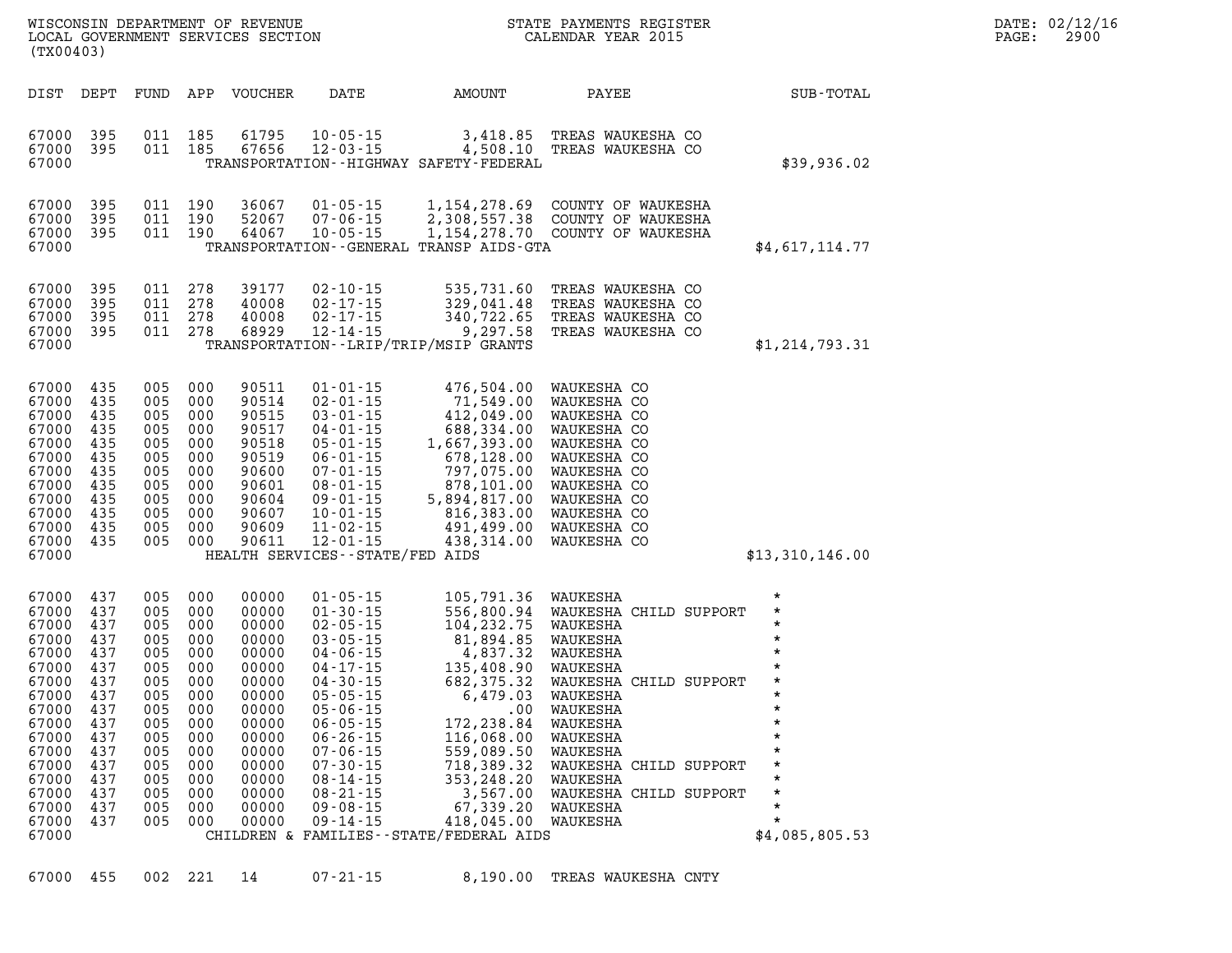| DATE: | 02/12/16 |
|-------|----------|
| PAGE: | 2901     |

| (TX00403) |                                                                                         |                                          |                               |                                                             |                                                           | ${\tt WISCOONSIM}\xspace$ DEPARTMENT OF REVENUE $$\tt SCT~S$$ LOCAL GOVERNMENT SERVICES SECTION $$\tt CALENDAR\ YEAR\ 2015$$                                                                                                                                                                                       | STATE PAYMENTS REGISTER |                 | DATE: 02/12/1<br>PAGE:<br>2901 |
|-----------|-----------------------------------------------------------------------------------------|------------------------------------------|-------------------------------|-------------------------------------------------------------|-----------------------------------------------------------|--------------------------------------------------------------------------------------------------------------------------------------------------------------------------------------------------------------------------------------------------------------------------------------------------------------------|-------------------------|-----------------|--------------------------------|
|           |                                                                                         |                                          |                               | DIST DEPT FUND APP VOUCHER                                  | DATE                                                      | AMOUNT                                                                                                                                                                                                                                                                                                             |                         | PAYEE SUB-TOTAL |                                |
| 67000     |                                                                                         |                                          |                               |                                                             |                                                           | JUSTICE - - LAW ENFORCEMENT SERVICES AID                                                                                                                                                                                                                                                                           |                         | \$8,190.00      |                                |
| 67000     | 67000 455<br>67000 455                                                                  |                                          | 002 231                       | 05660<br>002 231 11                                         | JUSTICE - - LAW ENFORCEMENT TRAINING                      | 04-16-15 42,720.00 TREAS WAUKESHA CNTY<br>03-19-15 3,040.00 TREAS WAUKESHA CO                                                                                                                                                                                                                                      |                         | \$45,760.00     |                                |
| 67000     | 67000 455<br>67000 455<br>67000 455<br>67000 455<br>67000 455<br>67000 455<br>67000 455 | 002 251<br>002 251<br>002 251<br>002 251 | 002 251<br>002 251<br>002 251 | 00107<br>00198<br>00198<br>01058<br>04791<br>05787<br>07291 | JUSTICE--TRUANCY PROGRAM-GRANT FUNDS                      | 07-24-15 50,000.00 TREAS WAUKESHA CO<br>07-29-15 3,805.00 TREAS WAUKESHA CO<br>07-29-15 3,635.00 TREAS WAUKESHA CO<br>09-21-15 16,306.00 TREAS WAUKESHA CO<br>03-09-15 14,695.00 TREAS WAUKESHA CO<br>04-24-15 25,741.54 TREAS WAUKESHA CNT<br>0<br>25,741.54 TREAS WAUKESHA CNTY<br>24,084.82 TREAS WAUKESHA CNTY |                         | \$138, 267.36   |                                |
| 67000     | 67000 455<br>67000 455<br>67000 455                                                     | 002 271                                  | 002 271<br>002 271            | 00476<br>04769<br>06497                                     | $06 - 01 - 15$                                            | 08-14-15 26,134.29 TREAS WAUKESHA CO<br>03-03-15 68,787.29 TREAS WAUKESHA CO<br>20,204.36 TREAS WAUKESHA CO<br>JUSTICE - - TREATMENT ALT/DIVERSION GRANT                                                                                                                                                           |                         | \$115, 125.94   |                                |
| 67000     | 67000 455<br>67000 455                                                                  |                                          | 002 532 12                    | 002 532 04                                                  |                                                           | 03-09-15 128,549.91 TREAS WAUKESHA CO<br>07-27-15 130,701.18 TREAS WAUKESHA CO<br>JUSTICE--VICTIM/WITNESS ASSISTANCE SERV                                                                                                                                                                                          |                         | \$259, 251.09   |                                |
| 67000     | 67000 455<br>67000 455<br>67000 455                                                     | 002 542<br>002 542                       | 002 542                       | 00561<br>04692<br>06476                                     | JUSTICE - - VICTIM ASSISTANCE                             | 24,890.00 TREAS WAUKESHA CNTY                                                                                                                                                                                                                                                                                      |                         | \$76,424.00     |                                |
| 67000     | 67000 465<br>67000 465                                                                  |                                          | 002 337<br>002 337            | 01032<br>01385                                              | 01-20-15<br>$06 - 25 - 15$                                | 39,727.00 TREAS WAUKESHA CO<br>38,713.00 TREAS WAUKESHA CO<br>MILITARY AFFAIRS-EMERGENCY MGMT PLANNING                                                                                                                                                                                                             |                         | \$78,440.00     |                                |
| 67000     | 67000 465<br>67000 465                                                                  |                                          | 002 342<br>002 342            | 00948<br>01455                                              | $01 - 15 - 15$<br>06-25-15                                | 94,196.57 TREAS WAUKESHA CO<br>94,295.68 TREAS WAUKESHA CO<br>MILITARY AFFAIRS-EMERGENCY MGMT-FED FUND                                                                                                                                                                                                             |                         | \$188, 492.25   |                                |
| 67000     | 67000 485                                                                               |                                          | 002 127                       | 06067                                                       | $06 - 12 - 15$<br>VETERANS AFFAIRS GRANTS                 | 1,300.00 TREAS WAUKESHA CNTY                                                                                                                                                                                                                                                                                       |                         | \$1,300.00      |                                |
| 67000     | 67000 485                                                                               |                                          | 082 267                       | 06067                                                       | $06 - 12 - 15$<br>VETERANS AFFAIRS - - GRANTS TO COUNTIES | 5,850.00 TREAS WAUKESHA CNTY                                                                                                                                                                                                                                                                                       |                         | \$5,850.00      |                                |

**67000 485 083 370 06067 06-12-15 5,850.00 TREAS WAUKESHA CNTY**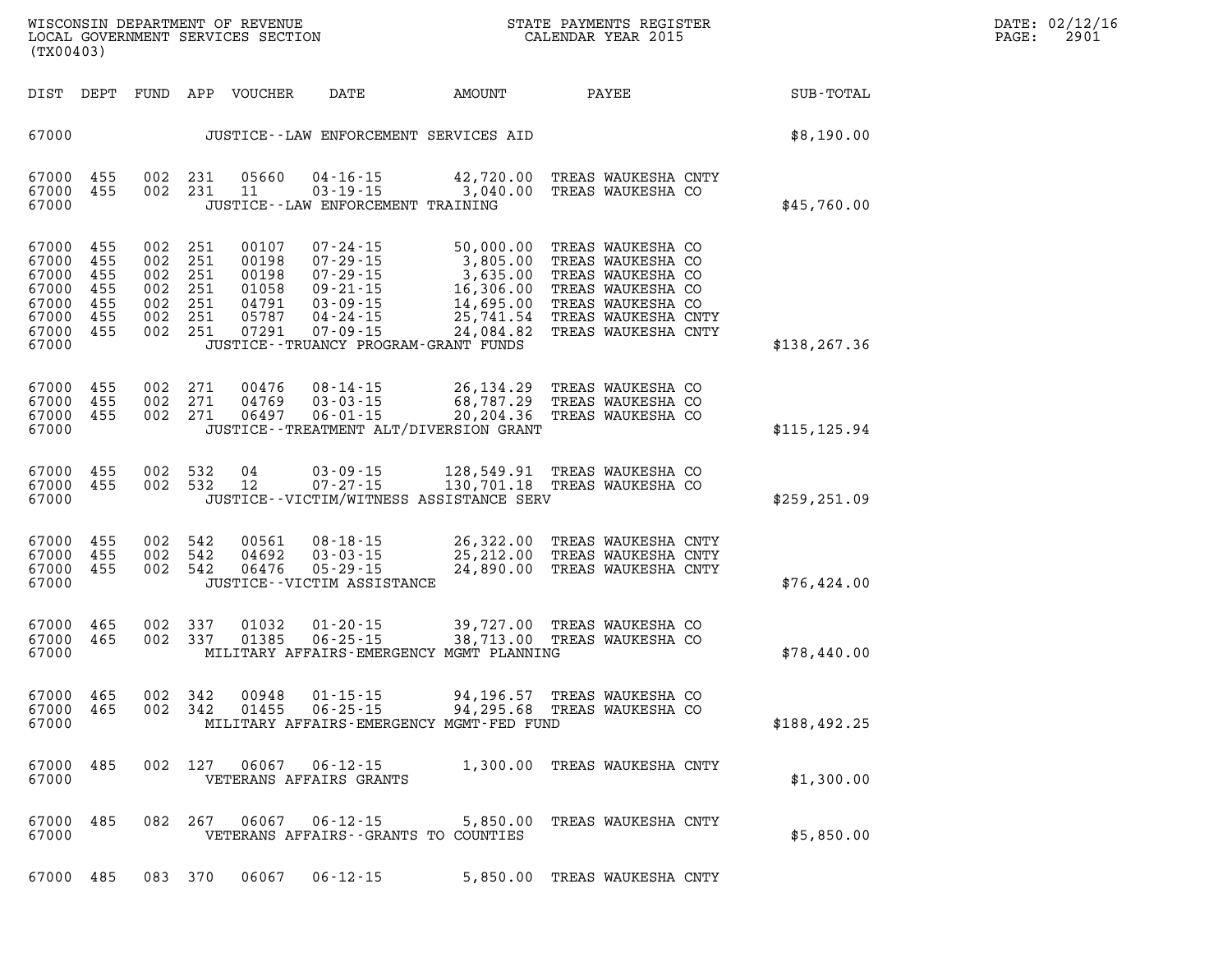| (TX00403)                                                                                                                                                                                                                                                |                                                                                                                                                                                           |                                                                                                                                                                                                       |                                                                                                                                                                          |                                                                                                                                                                                                                                                 |                                                                                                                                                                                                               |                                                                                                                                                                                                                                                                                                                                                                                       | WISCONSIN DEPARTMENT OF REVENUE<br>LOCAL GOVERNMENT SERVICES SECTION FOR THE STATE PAYMENTS REGIS'<br>STATE PAYMENTS REGISTER                                                                                                                                                                                                                                                                                                                                                                                                                                                       | $\mathcal{R}$ | DATE: 02/12/16<br>PAGE:<br>2902 |
|----------------------------------------------------------------------------------------------------------------------------------------------------------------------------------------------------------------------------------------------------------|-------------------------------------------------------------------------------------------------------------------------------------------------------------------------------------------|-------------------------------------------------------------------------------------------------------------------------------------------------------------------------------------------------------|--------------------------------------------------------------------------------------------------------------------------------------------------------------------------|-------------------------------------------------------------------------------------------------------------------------------------------------------------------------------------------------------------------------------------------------|---------------------------------------------------------------------------------------------------------------------------------------------------------------------------------------------------------------|---------------------------------------------------------------------------------------------------------------------------------------------------------------------------------------------------------------------------------------------------------------------------------------------------------------------------------------------------------------------------------------|-------------------------------------------------------------------------------------------------------------------------------------------------------------------------------------------------------------------------------------------------------------------------------------------------------------------------------------------------------------------------------------------------------------------------------------------------------------------------------------------------------------------------------------------------------------------------------------|---------------|---------------------------------|
|                                                                                                                                                                                                                                                          |                                                                                                                                                                                           |                                                                                                                                                                                                       |                                                                                                                                                                          | DIST DEPT FUND APP VOUCHER                                                                                                                                                                                                                      | DATE                                                                                                                                                                                                          | AMOUNT PAYEE                                                                                                                                                                                                                                                                                                                                                                          |                                                                                                                                                                                                                                                                                                                                                                                                                                                                                                                                                                                     | SUB-TOTAL     |                                 |
| 67000                                                                                                                                                                                                                                                    |                                                                                                                                                                                           |                                                                                                                                                                                                       |                                                                                                                                                                          |                                                                                                                                                                                                                                                 |                                                                                                                                                                                                               | VETERANS AFFAIRS--GRANTS TO COUNTIES                                                                                                                                                                                                                                                                                                                                                  |                                                                                                                                                                                                                                                                                                                                                                                                                                                                                                                                                                                     | \$5,850.00    |                                 |
| 67000<br>67000<br>67000<br>67000<br>67000<br>67000<br>67000<br>67000<br>67000<br>67000<br>67000<br>67000<br>67000<br>67000<br>67000<br>67000<br>67000<br>67000                                                                                           | 505<br>505<br>505<br>505<br>505<br>505<br>505<br>505<br>505<br>505<br>505<br>505<br>505<br>505<br>505<br>505<br>505<br>67000 505                                                          | 002 155<br>002<br>002 155<br>002<br>002<br>002<br>002<br>002<br>002<br>002<br>002<br>002<br>002<br>002<br>002<br>002<br>002<br>002 155                                                                | 155<br>155<br>155<br>155<br>155<br>155<br>155<br>155<br>155<br>155<br>155<br>155<br>155<br>155<br>155                                                                    | 60053<br>60053<br>60086<br>60086<br>60160<br>60160<br>60444<br>60444<br>60554<br>60554<br>60617<br>60617<br>60733<br>60733<br>60770<br>60770<br>60852<br>60852                                                                                  |                                                                                                                                                                                                               | $\begin{array}{cccc} 08\text{-}07\text{-}15 & 11,099.57 \\ 08\text{-}07\text{-}15 & 9,700.07 \\ 08\text{-}26\text{-}15 & 9,889.14 \\ 08\text{-}24\text{-}15 & 8,239.44 \\ 09\text{-}24\text{-}15 & 5,487.29 \\ 01\text{-}26\text{-}15 & 13,689.88 \\ 01\text{-}26\text{-}15 & 12,803.91 \\ 02\text{-}25\text{-}15 & 6,351.90 \\ 0$<br>DOA-HOUSING ASSISTANCE-FEDERAL FUNDS            | TREAS WAUKESHA CO<br>TREAS WAUKESHA CO<br>TREAS WAUKESHA CO<br>TREAS WAUKESHA CO<br>TREAS WAUKESHA CO<br>TREAS WAUKESHA CO<br>TREAS WAUKESHA CO<br>TREAS WAUKESHA CO<br>TREAS WAUKESHA CO<br>TREAS WAUKESHA CO<br>TREAS WAUKESHA CO<br>TREAS WAUKESHA CO<br>TREAS WAUKESHA CO<br>TREAS WAUKESHA CO<br>TREAS WAUKESHA CO<br>TREAS WAUKESHA CO<br>TREAS WAUKESHA CO<br>TREAS WAUKESHA CO                                                                                                                                                                                              | \$173,666.23  |                                 |
| 67000<br>67000<br>67000<br>67000<br>67000<br>67000<br>67000<br>67000<br>67000<br>67000<br>67000<br>67000<br>67000<br>67000<br>67000<br>67000<br>67000<br>67000<br>67000<br>67000<br>67000<br>67000<br>67000<br>67000<br>67000<br>67000<br>67000<br>67000 | 505<br>505<br>505<br>505<br>505<br>505<br>505<br>505<br>505<br>505<br>505<br>505<br>505<br>505<br>505<br>505<br>505<br>505<br>505<br>505<br>505<br>505<br>505<br>505<br>505<br>505<br>505 | 035<br>035 371<br>035<br>035 371<br>035<br>035<br>035<br>035<br>035<br>035<br>035<br>035<br>035<br>035<br>035<br>035<br>035<br>035 371<br>035<br>035<br>035<br>035<br>035<br>035<br>035<br>035<br>035 | 371<br>371<br>371<br>371<br>371<br>371<br>371<br>371<br>371<br>- 371<br>371<br>- 371<br>371<br>371<br>371<br>371<br>371<br>371<br>371<br>371<br>371<br>371<br>371<br>371 | 60053<br>60053<br>60053<br>60086<br>60086<br>60086<br>60160<br>60160<br>60160<br>60444<br>60444<br>60444<br>60554<br>60554<br>60554<br>60617<br>60617<br>60617<br>60733<br>60733<br>60733<br>60770<br>60770<br>60770<br>60852<br>60852<br>60852 | $03 - 25 - 15$<br>$05 - 22 - 15$<br>$05 - 22 - 15$<br>$05 - 22 - 15$<br>$05 - 22 - 15$<br>$05 - 22 - 15$<br>$05 - 22 - 15$<br>$06 - 24 - 15$<br>$06 - 24 - 15$<br>$06 - 24 - 15$<br>DOA--PUBLIC BENEFITS FUND | $\begin{array}{lllllllllllllllllllllllllllllllllllllllllllll&0.7715&0.8170&0.715&0.826&0.77&0.826&0.77&0.826&0.77&0.826&0.826&0.826&0.826&0.826&0.826&0.826&0.826&0.826&0.826&0.826&0.826&0.826&0.826&0.826&0.826&0.826&0.826&0.826&0.826&0.826&0.826&0.826&$<br>2,156.57<br>3,924.59<br>2,964.73<br>4,400.19<br>5,390.17<br>5,311.15<br>7,470.30<br>3,735.33<br>4,224.26<br>6,362.64 | TREAS WAUKESHA CO<br>TREAS WAUKESHA CO<br>TREAS WAUKESHA CO<br>TREAS WAUKESHA CO<br>TREAS WAUKESHA CO<br>TREAS WAUKESHA CO<br>TREAS WAUKESHA CO<br>TREAS WAUKESHA CO<br>TREAS WAUKESHA CO<br>TREAS WAUKESHA CO<br>TREAS WAUKESHA CO<br>TREAS WAUKESHA CO<br>TREAS WAUKESHA CO<br>TREAS WAUKESHA CO<br>TREAS WAUKESHA CO<br>TREAS WAUKESHA CO<br>TREAS WAUKESHA CO<br>TREAS WAUKESHA CO<br>TREAS WAUKESHA CO<br>TREAS WAUKESHA CO<br>TREAS WAUKESHA CO<br>TREAS WAUKESHA CO<br>TREAS WAUKESHA CO<br>TREAS WAUKESHA CO<br>TREAS WAUKESHA CO<br>TREAS WAUKESHA CO<br>TREAS WAUKESHA CO | \$118,522.68  |                                 |

**67000 505 089 166 06758 03-23-15 1,000.00 TREAS WAUKESHA CO**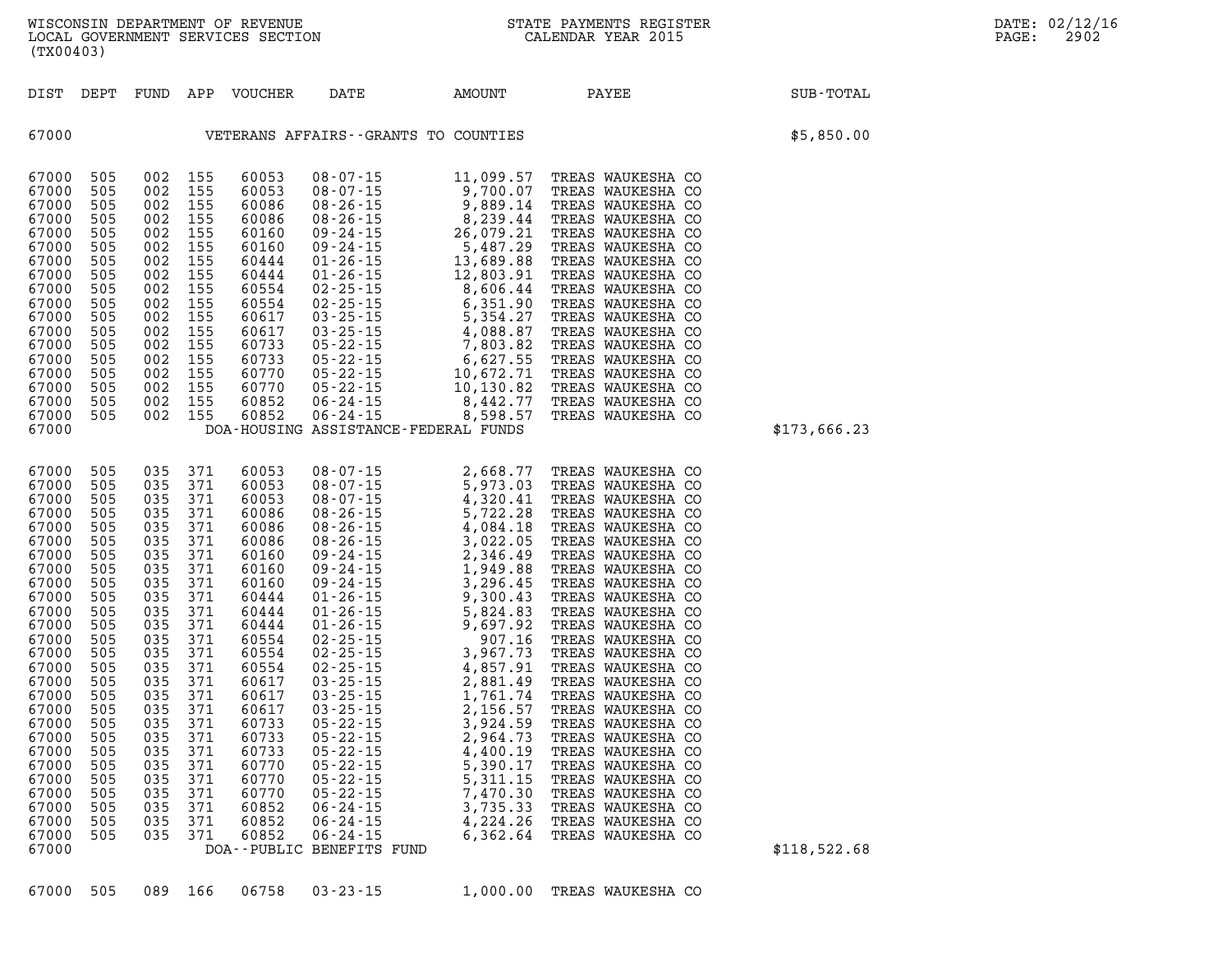| WISCONSIN DEPARTMENT OF REVENUE<br>LOCAL GOVERNMENT SERVICES SECTION<br>(TX00403) |            |            |                |                                          |                                                                    | STATE PAYMENTS REGISTER<br>CALENDAR YEAR 2015       |                 | DATE: 02/12/16<br>2903<br>PAGE: |
|-----------------------------------------------------------------------------------|------------|------------|----------------|------------------------------------------|--------------------------------------------------------------------|-----------------------------------------------------|-----------------|---------------------------------|
| DIST<br>DEPT                                                                      | FUND       | APP        | VOUCHER        | DATE                                     | AMOUNT                                                             | PAYEE                                               | SUB-TOTAL       |                                 |
| 67000                                                                             |            |            |                | DOA--LAND INFORMATION FUND               |                                                                    |                                                     | \$1,000.00      |                                 |
| 67000<br>835<br>67000                                                             | 002        | 105        | 44688          | REVENUE - - STATE SHARED REVENUES        | 07-27-15 169,610.90                                                | TREAS WAUKESHA CO                                   | \$169,610.90    |                                 |
| 835<br>67000<br>67000                                                             | 002        | 109        | 01067          | 07-27-15<br>REVENUE--EXEMPT COMPUTER AID | 569,336.00                                                         | TREAS WAUKESHA CO                                   | \$569,336.00    |                                 |
| 67000<br>835<br>67000<br>835<br>67000                                             | 002<br>002 | 302<br>302 | 10135<br>11134 | 07-27-15                                 | 07-27-15 34,580,369.05<br>REVENUE-FIRST DOLLAR/SCHOOL LEVY CREDITS | TREAS WAUKESHA CO<br>3,587,958.62 TREAS WAUKESHA CO | \$38,168,327.67 |                                 |
| 835<br>67000<br>67000                                                             | 021        | 363        | 37272          | 03-23-15<br>REVENUE - - LOTTERY CREDIT - | 4,950,329.83                                                       | TREAS WAUKESHA CO                                   | \$4,950,329.83  |                                 |
| 67000                                                                             |            |            |                | DISTRICT TOTAL APPROPRIATIONS            |                                                                    |                                                     | \$70,966,961.13 |                                 |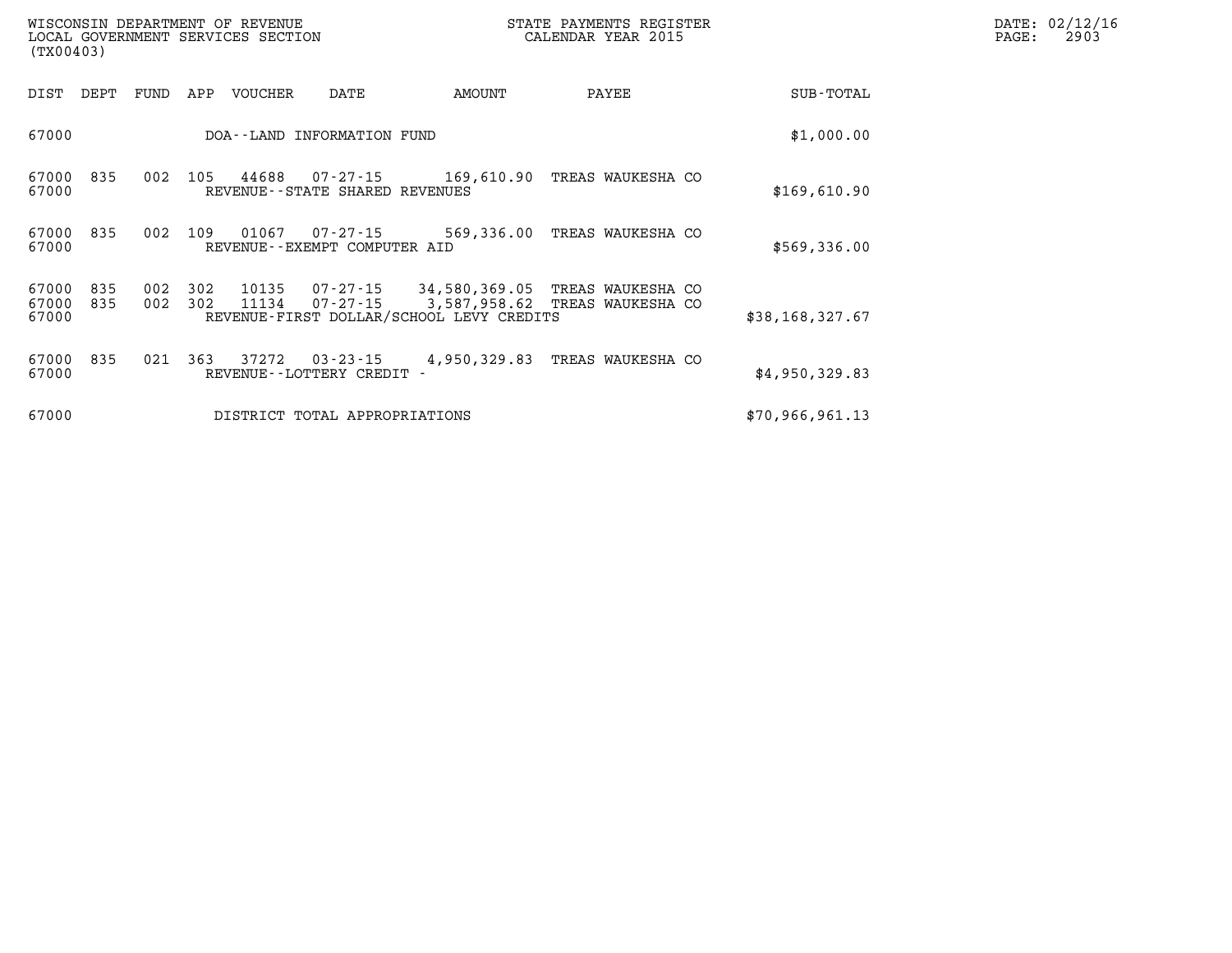| DATE: | 02/12/16 |
|-------|----------|
| PAGE: | 2904     |

| (TX00403)                                                                                                                                                     |                                                                                                |                    |                                                                                                                                             |                                                                                                                                                      |                                     |                                              | WISCONSIN DEPARTMENT OF REVENUE <b>A STATE PAYMENTS REGISTER</b><br>LOCAL GOVERNMENT SERVICES SECTION <b>A STATE CONTRAN STATE SECTION</b>                                                                               | $\mathbb{R}^n$                                         | DATE: 02/12/1<br>PAGE:<br>2904 |
|---------------------------------------------------------------------------------------------------------------------------------------------------------------|------------------------------------------------------------------------------------------------|--------------------|---------------------------------------------------------------------------------------------------------------------------------------------|------------------------------------------------------------------------------------------------------------------------------------------------------|-------------------------------------|----------------------------------------------|--------------------------------------------------------------------------------------------------------------------------------------------------------------------------------------------------------------------------|--------------------------------------------------------|--------------------------------|
|                                                                                                                                                               |                                                                                                |                    |                                                                                                                                             |                                                                                                                                                      |                                     |                                              |                                                                                                                                                                                                                          | DIST DEPT FUND APP VOUCHER DATE AMOUNT PAYEE SUB-TOTAL |                                |
| 67002 165<br>67002                                                                                                                                            |                                                                                                |                    |                                                                                                                                             |                                                                                                                                                      |                                     | SAFETY/PROF SERV--FIRE INSURANCE DUES        | 002 225 01696 06-25-15 35,541.27 TREAS TN BROOKFIELD                                                                                                                                                                     | \$35,541.27                                            |                                |
| 67002<br>67002<br>67002<br>67002<br>67002<br>67002<br>67002<br>67002<br>67002<br>67002<br>67002<br>67002<br>67002<br>67002<br>67002 395<br>67002 395<br>67002 | 395<br>395<br>395<br>395<br>395<br>395<br>395<br>395<br>395<br>395<br>395<br>395<br>395<br>395 | 011 185<br>011 185 | 011 185<br>011 185<br>011 185<br>011 185<br>011 185<br>011 185<br>011 185<br>011 185<br>011 185<br>011 185<br>011 185<br>011 185<br>011 185 | 37605<br>38809<br>44136<br>45484<br>45485<br>47707<br>47708<br>47709<br>52427<br>52427<br>57109<br>57586<br>58571<br>61516<br>61516<br>011 185 65633 |                                     | TRANSPORTATION - - HIGHWAY SAFETY - FEDERAL  |                                                                                                                                                                                                                          | \$23,338.76                                            |                                |
| 67002 395<br>67002<br>67002<br>67002 395<br>67002                                                                                                             | 395<br>395                                                                                     |                    |                                                                                                                                             |                                                                                                                                                      |                                     | TRANSPORTATION - - GENERAL TRANSP AIDS - GTA | 011 191 39701 01-05-15 56,714.91 TOWN OF BROOKFIELD<br>011 191 47701 04-06-15 56,714.91 TOWN OF BROOKFIELD<br>011 191 55701 07-06-15 56,714.91 TOWN OF BROOKFIELD<br>011 191 67701 10-05-15 56,714.91 TOWN OF BROOKFIELD | \$226,859.64                                           |                                |
| 67002 435<br>67002                                                                                                                                            |                                                                                                |                    |                                                                                                                                             |                                                                                                                                                      |                                     | HS--PREPAID MEDICAL TRANSPORT REIMBURSE      | 005 163 01LGS 11-16-15 3,709.33 DHS PREPAID MEDICAL TRANSPORT                                                                                                                                                            | \$3,709.33                                             |                                |
| 67002<br>67002                                                                                                                                                | 455                                                                                            |                    |                                                                                                                                             |                                                                                                                                                      | JUSTICE -- LAW ENFORCEMENT TRAINING |                                              | 002 231 08 03-12-15 2,560.00 TREAS TN BROOKFIELD                                                                                                                                                                         | \$2,560.00                                             |                                |
| 67002 835<br>67002                                                                                                                                            |                                                                                                |                    |                                                                                                                                             |                                                                                                                                                      | REVENUE--STATE SHARED REVENUES      |                                              | 002 105 44652 07-27-15 12, 224.21 TREAS TN BROOKFIELD                                                                                                                                                                    | \$12, 224.21                                           |                                |
| 67002 835<br>67002                                                                                                                                            |                                                                                                |                    |                                                                                                                                             | 002 109 03580                                                                                                                                        | REVENUE--EXEMPT COMPUTER AID        |                                              | 07-27-15 43,323.00 TREAS TN BROOKFIELD                                                                                                                                                                                   | \$43,323.00                                            |                                |
| 67002<br>67002                                                                                                                                                | 835                                                                                            |                    |                                                                                                                                             | 002 501 00004                                                                                                                                        | $02 - 02 - 15$                      | DOA-PAYMENT FOR MUNICIPAL SERVICES AID       | 5,044.26 TREAS TN BROOKFIELD                                                                                                                                                                                             | \$5,044.26                                             |                                |
| 67002                                                                                                                                                         |                                                                                                |                    |                                                                                                                                             |                                                                                                                                                      | DISTRICT TOTAL APPROPRIATIONS       |                                              |                                                                                                                                                                                                                          | \$352,600.47                                           |                                |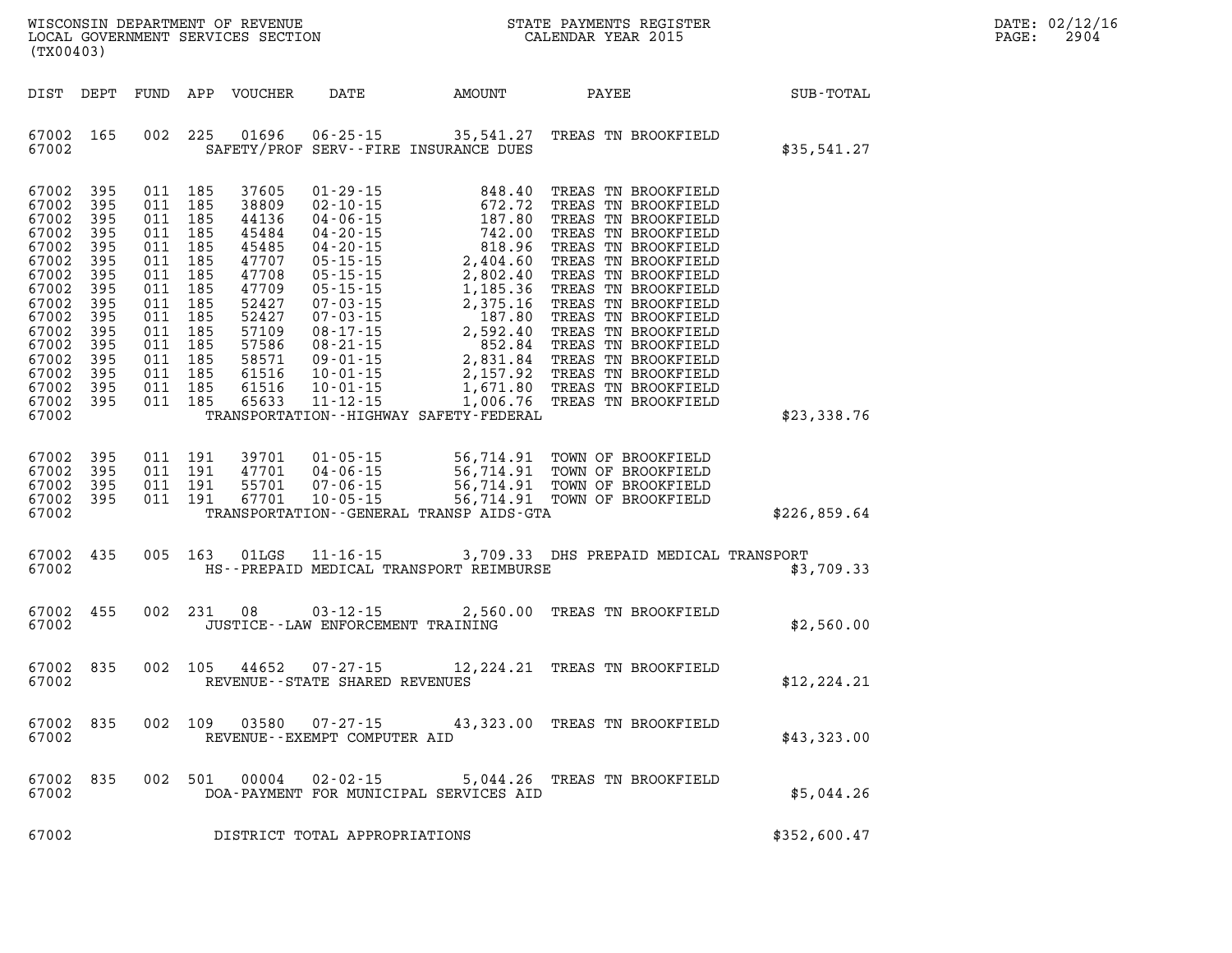| WISCONSIN DEPARTMENT OF REVENUE      | PAYMENTS REGISTER<br>3TATE | DATE: | 02/12/16 |
|--------------------------------------|----------------------------|-------|----------|
| GOVERNMENT SERVICES SECTION<br>LOCAL | CALENDAR YEAR 2015         | PAGE  | 2905     |

| (TX00403)                       |           |                    | LOCAL GOVERNMENT SERVICES SECTION |                                |                                             | CALENDAR YEAR 2015                                                                                                                                           |               | PAGE: | 2905 |
|---------------------------------|-----------|--------------------|-----------------------------------|--------------------------------|---------------------------------------------|--------------------------------------------------------------------------------------------------------------------------------------------------------------|---------------|-------|------|
|                                 |           |                    |                                   |                                |                                             |                                                                                                                                                              |               |       |      |
| 67004 165<br>67004              |           |                    |                                   |                                | SAFETY/PROF SERV--FIRE INSURANCE DUES       | 002 225 01697 06-25-15 45,529.59 TREAS TN DELAFIELD                                                                                                          | \$45,529.59   |       |      |
| 67004 370<br>67004 370          |           |                    |                                   |                                |                                             | 002 503 17887 01-12-15 35,140.93 TREAS TN DELAFIELD<br>002 503 18159 01-30-15 35,140.93 TREAS TN DELAFIELD<br>3448.91 TOWN SHARE                             |               |       |      |
| 67004                           |           |                    |                                   |                                | NAT RESOURCES--AIDS IN LIEU OF TAXES        |                                                                                                                                                              | \$70, 281.86  |       |      |
| 67004 370<br>67004              |           |                    |                                   |                                | NAT RESOURCES - - FOREST CROP/MFL/CO FOREST | 012 571 39730 06-02-15 5.40 TREAS TN DELAFIELD                                                                                                               | \$5.40        |       |      |
| 67004                           | 67004 370 |                    |                                   |                                | NAT RESOURCES--AIDS IN LIEU OF TAXES        | 012 579 20786 04-03-15 2,254.56 TREAS TN DELAFIELD                                                                                                           | \$2,254.56    |       |      |
| 67004 395<br>67004<br>67004 395 | 395       | 011 191<br>011 191 | 011 191 39702<br>47702<br>55702   |                                |                                             | 01-05-15 42,539.59 TOWN OF DELAFIELD<br>04-06-15 42,539.59 TOWN OF DELAFIELD<br>07-06-15 42,539.59 TOWN OF DELAFIELD<br>10-05-15 42,539.61 TOWN OF DELAFIELD |               |       |      |
| 67004 395<br>67004              |           |                    | 011 191 67702                     |                                | TRANSPORTATION--GENERAL TRANSP AIDS-GTA     |                                                                                                                                                              | \$170, 158.38 |       |      |
| 67004 435<br>67004              |           |                    | 005 162 01DHS                     |                                | HS--AMBULANCE FUNDING ASSISTANCE GRANTS     | 09-11-15 $5,250.82$ TOWN OF DELAFIELD FIRE DEPT                                                                                                              | \$5,250.82    |       |      |
| 67004 435<br>67004              |           |                    |                                   |                                | HS--PREPAID MEDICAL TRANSPORT REIMBURSE     | 005 163 01LGS 11-16-15 2,000.00 DHS PREPAID MEDICAL TRANSPORT                                                                                                | \$2,000.00    |       |      |
| 67004                           | 67004 835 |                    |                                   | REVENUE--STATE SHARED REVENUES |                                             | 002 105 44653 07-27-15 14,936.40 TREAS TN DELAFIELD                                                                                                          | \$14,936.40   |       |      |
| 67004<br>67004                  | 835       |                    |                                   | REVENUE--EXEMPT COMPUTER AID   |                                             | 002 109 03581 07-27-15 295.00 TREAS TN DELAFIELD                                                                                                             | \$295.00      |       |      |
| 67004<br>67004                  | 835       |                    |                                   |                                | DOA-PAYMENT FOR MUNICIPAL SERVICES AID      | 002 501 00004 02-02-15 7,396.47 TREAS TN DELAFIELD                                                                                                           | \$7,396.47    |       |      |
| 67004                           |           |                    |                                   | DISTRICT TOTAL APPROPRIATIONS  |                                             |                                                                                                                                                              | \$318,108.48  |       |      |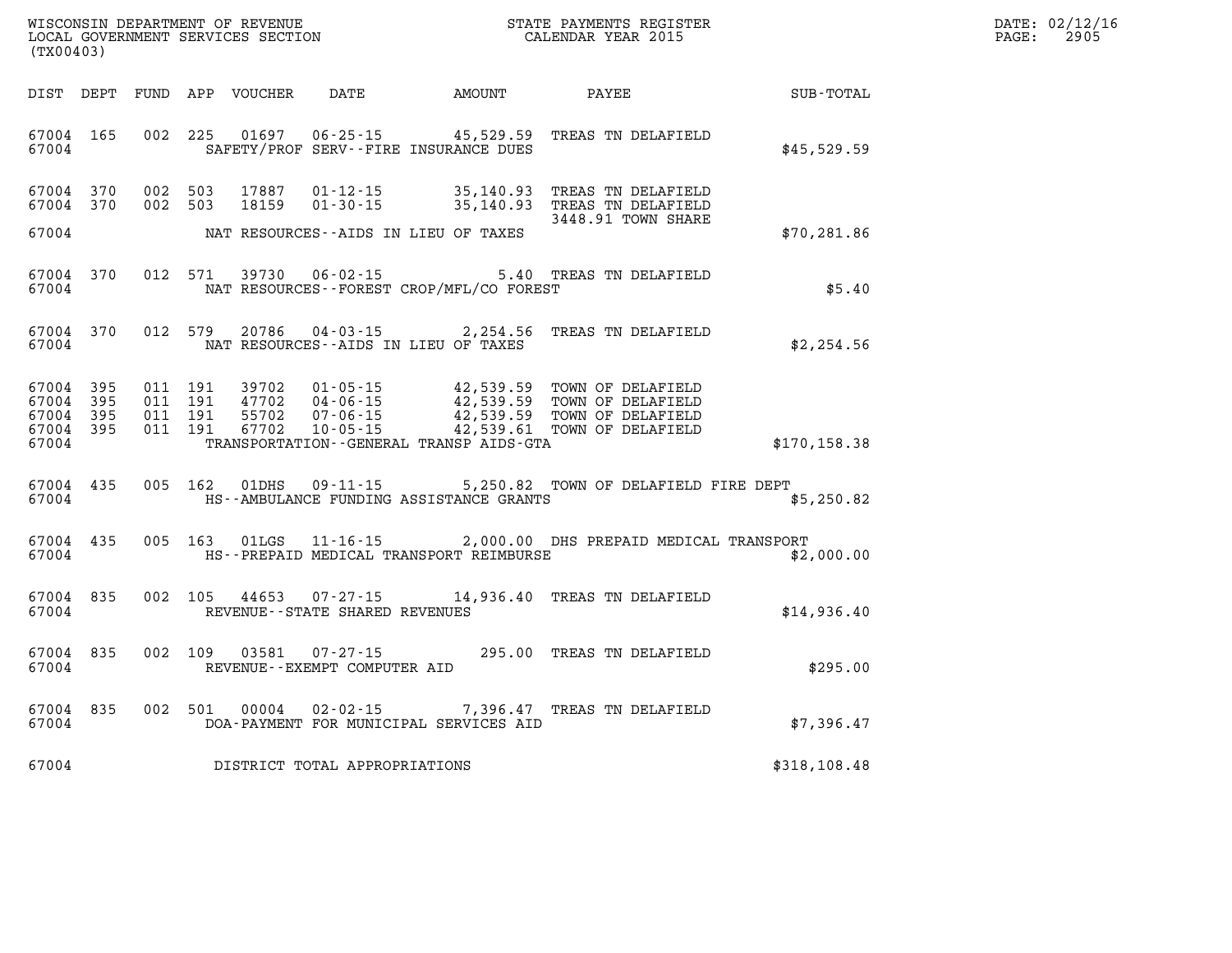| $\mathtt{DATE}$ : | 02/12/16 |
|-------------------|----------|
| PAGE:             | 2906     |

| LOCAL GOVERNMENT SERVICES SECTION<br>(TX00403) |                          |     |                                          |                                  |                                                                      |                                                                                                                                                        | CALENDAR YEAR 2015                                 |              | PAGE: | 2906 |
|------------------------------------------------|--------------------------|-----|------------------------------------------|----------------------------------|----------------------------------------------------------------------|--------------------------------------------------------------------------------------------------------------------------------------------------------|----------------------------------------------------|--------------|-------|------|
| DIST DEPT                                      |                          |     |                                          | FUND APP VOUCHER                 | <b>DATE</b>                                                          | AMOUNT                                                                                                                                                 | PAYEE                                              | SUB-TOTAL    |       |      |
| 67006 165<br>67006                             |                          |     | 002 225                                  | 01698                            |                                                                      | 06-25-15 15,750.04 TREAS TN EAGLE<br>SAFETY/PROF SERV--FIRE INSURANCE DUES                                                                             |                                                    | \$15,750.04  |       |      |
| 67006<br>67006<br>67006<br>67006               | 370<br>370<br>370<br>370 | 002 | 002 503<br>002 503<br>503<br>002 503     | 18194<br>18194<br>18194<br>18194 | $03 - 23 - 15$<br>$03 - 23 - 15$<br>$03 - 23 - 15$                   | 03-23-15 11,068.69 TREAS TN EAGLE<br>03-23-15 8,060.17 TREAS TN EAGLE<br>34,277.66 TREAS TN EAGLE<br>81,399.13 TREAS TN EAGLE                          | 15188.44 TOWN SHARE                                |              |       |      |
| 67006 370<br>67006                             |                          |     | 002 503                                  | 18194                            | $03 - 23 - 15$                                                       | NAT RESOURCES--AIDS IN LIEU OF TAXES                                                                                                                   | 506.61 TREAS TN EAGLE                              | \$135,312.26 |       |      |
| 67006 370<br>67006                             |                          |     | 012 381                                  | 00592                            | $03 - 31 - 15$<br>NAT RESOURCES - - BOAT PATROL                      |                                                                                                                                                        | 1,853.50 TREAS TN EAGLE                            | \$1,853.50   |       |      |
| 67006 370<br>67006                             |                          |     | 012 550                                  | 00592                            | $03 - 31 - 15$                                                       | NAT RESOURCES - - BOATING ENFORCEMENT AIDS                                                                                                             | 6,422.37 TREAS TN EAGLE                            | \$6,422.37   |       |      |
| 67006 370<br>67006                             |                          |     | 012 571                                  | 39731                            | $06 - 02 - 15$                                                       | NAT RESOURCES--FOREST CROP/MFL/CO FOREST                                                                                                               | 27.80 TREAS TN EAGLE                               | \$27.80      |       |      |
| 67006<br>67006<br>67006<br>67006 370<br>67006  | 370<br>370<br>370        |     | 012 579<br>012 579<br>012 579<br>012 579 | 20787<br>20787<br>20787<br>20787 | $04 - 03 - 15$                                                       | 04-03-15 7,953.41 TREAS TN EAGLE<br>04-03-15 63.75 TREAS TN EAGLE<br>04-03-15 47.59 TREAS TN EAGLE<br>176.95<br>NAT RESOURCES -- AIDS IN LIEU OF TAXES | TREAS TN EAGLE                                     | \$8,241.70   |       |      |
| 67006 370<br>67006                             |                          |     | 074 670                                  | 43195                            | $05 - 29 - 15$<br>NAT RESOURCES -- RU RECYCLING GRANT                | 8,827.62                                                                                                                                               | TREAS TN EAGLE                                     | \$8,827.62   |       |      |
| 67006<br>67006<br>67006<br>67006 395<br>67006  | 395<br>395<br>395        |     | 011 191<br>011 191<br>011 191<br>011 191 | 39703<br>47703<br>55703<br>67703 | $01 - 05 - 15$<br>$04 - 06 - 15$<br>$07 - 06 - 15$<br>$10 - 05 - 15$ | 22,862.26 TOWN OF EAGLE<br>22,862.26 TOWN OF FACIF<br>TRANSPORTATION - - GENERAL TRANSP AIDS - GTA                                                     | 22,862.26 TOWN OF EAGLE<br>22,862.28 TOWN OF EAGLE | \$91,449.06  |       |      |
| 67006 395<br>67006                             |                          |     |                                          |                                  |                                                                      | 011 278 44537 04-07-15 17,678.81 TREAS TN EAGLE<br>TRANSPORTATION - - LRIP/TRIP/MSIP GRANTS                                                            |                                                    | \$17,678.81  |       |      |
| 67006<br>67006                                 | 835                      |     |                                          |                                  | 002 105 44654 07-27-15<br>REVENUE--STATE SHARED REVENUES             |                                                                                                                                                        | 5,040.62 TREAS TN EAGLE                            | \$5,040.62   |       |      |
| 67006 835<br>67006                             |                          |     |                                          |                                  | 002 109 03582 07-27-15<br>REVENUE--EXEMPT COMPUTER AID               |                                                                                                                                                        | 317.00 TREAS TN EAGLE                              | \$317.00     |       |      |

WISCONSIN DEPARTMENT OF REVENUE **STATE PAYMENTS REGISTER**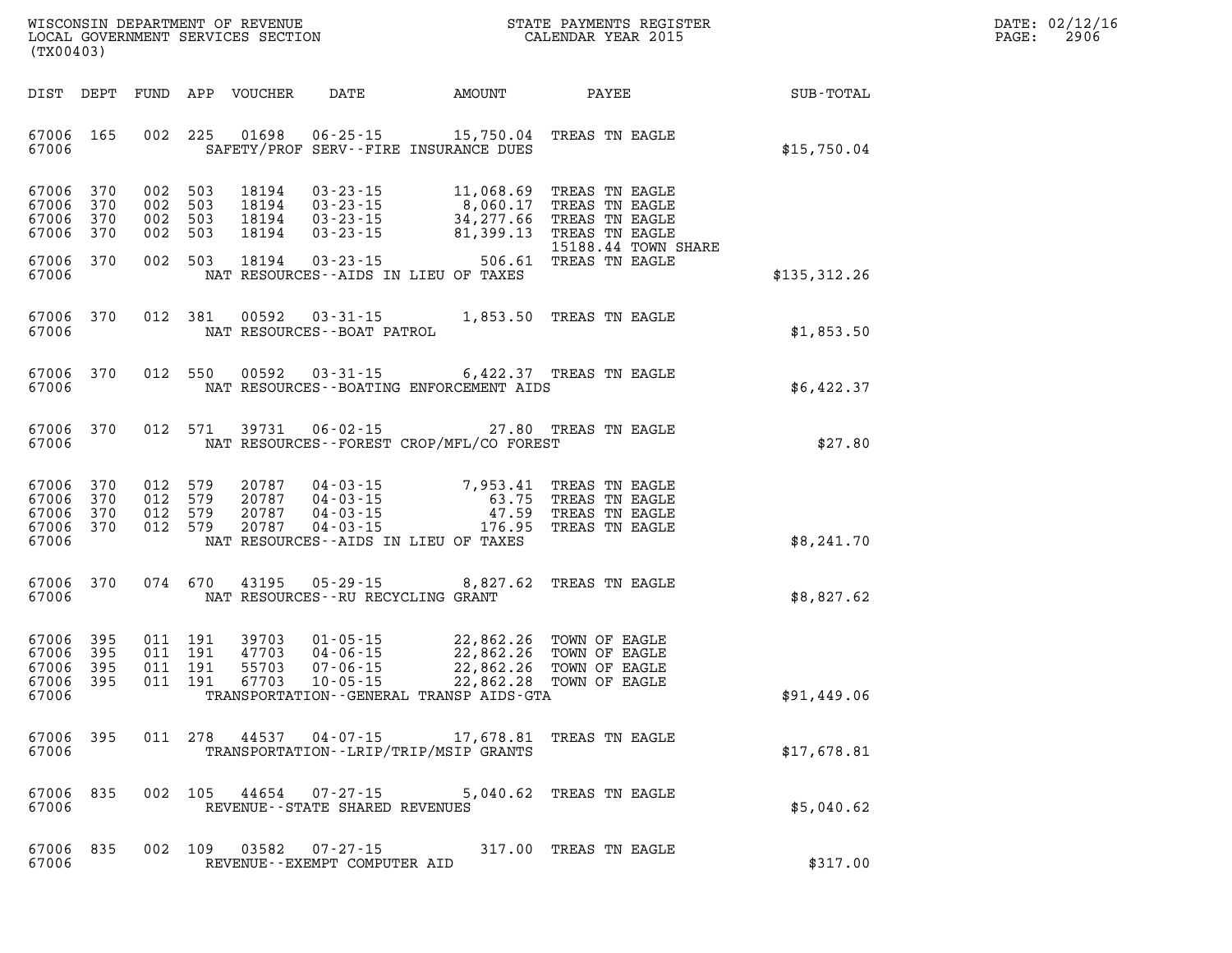| WISCONSIN DEPARTMENT OF REVENUE<br>LOCAL GOVERNMENT SERVICES SECTION<br>(TX00403) |       |      |     |                |                                                    |          | STATE PAYMENTS REGISTER<br>CALENDAR YEAR 2015 |              | PAGE: | DATE: 02/12/16<br>2907 |
|-----------------------------------------------------------------------------------|-------|------|-----|----------------|----------------------------------------------------|----------|-----------------------------------------------|--------------|-------|------------------------|
| DIST                                                                              | DEPT. | FUND | APP | <b>VOUCHER</b> | DATE                                               | AMOUNT   | PAYEE                                         | SUB-TOTAL    |       |                        |
| 67006<br>67006                                                                    | 835   | 002  | 501 | 00004          | 02-02-15<br>DOA-PAYMENT FOR MUNICIPAL SERVICES AID | 2,782.10 | TREAS TN EAGLE                                | \$2,782.10   |       |                        |
| 67006                                                                             |       |      |     |                | DISTRICT TOTAL APPROPRIATIONS                      |          |                                               | \$293,702.88 |       |                        |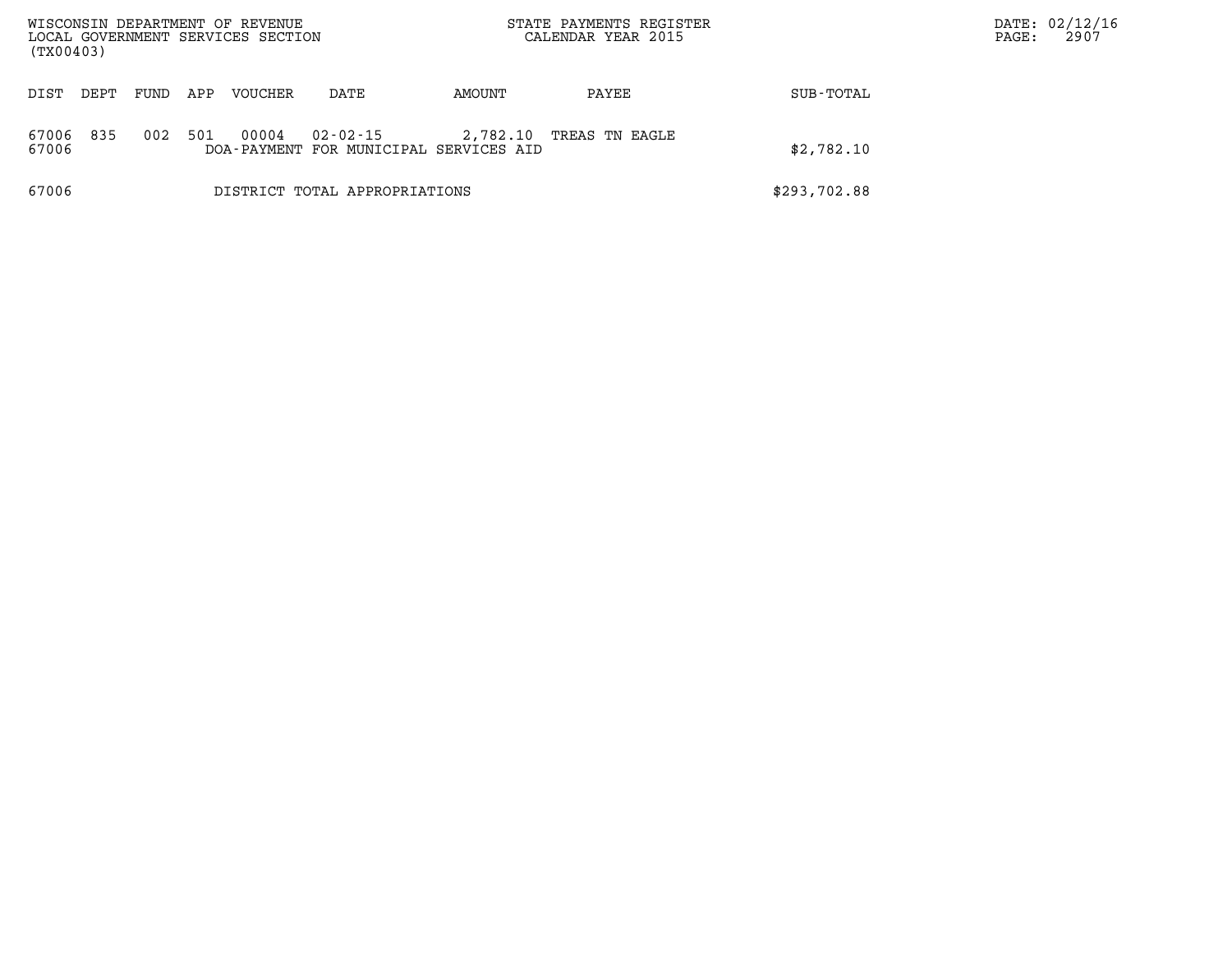| (TX00403)                                 |                          |                          |                          | WISCONSIN DEPARTMENT OF REVENUE<br>LOCAL GOVERNMENT SERVICES SECTION |                                                                                                     | STATE PAYMENTS REGISTER<br>CALENDAR YEAR 2015 |                                                                                                                  |                  |  |  |  |
|-------------------------------------------|--------------------------|--------------------------|--------------------------|----------------------------------------------------------------------|-----------------------------------------------------------------------------------------------------|-----------------------------------------------|------------------------------------------------------------------------------------------------------------------|------------------|--|--|--|
| DIST                                      | DEPT                     | FUND                     | APP                      | VOUCHER                                                              | DATE                                                                                                | AMOUNT                                        | PAYEE                                                                                                            | <b>SUB-TOTAL</b> |  |  |  |
| 67008<br>67008                            | 165                      | 002                      | 225                      | 01699                                                                | 06-25-15<br>SAFETY/PROF SERV--FIRE INSURANCE DUES                                                   |                                               | 33,240.87 TREAS TN GENESEE                                                                                       | \$33, 240.87     |  |  |  |
| 67008<br>67008                            | 370                      | 012                      | 571                      | 39732                                                                | $06 - 02 - 15$<br>NAT RESOURCES -- FOREST CROP/MFL/CO FOREST                                        |                                               | 35.77 TREAS TN GENESEE                                                                                           | \$35.77          |  |  |  |
| 67008<br>67008                            | 370                      | 012                      | 579                      | 20788                                                                | $04 - 03 - 15$<br>NAT RESOURCES--AIDS IN LIEU OF TAXES                                              | 301.48                                        | TREAS TN GENESEE                                                                                                 | \$301.48         |  |  |  |
| 67008<br>67008                            | 370                      | 074                      | 670                      |                                                                      | 43196 05-29-15 22,204.20<br>NAT RESOURCES - - RU RECYCLING GRANT                                    |                                               | TREAS TN GENESEE                                                                                                 | \$22, 204.20     |  |  |  |
| 67008<br>67008<br>67008<br>67008<br>67008 | 395<br>395<br>395<br>395 | 011<br>011<br>011<br>011 | 191<br>191<br>191<br>191 | 39704<br>47704<br>55704<br>67704                                     | $01 - 05 - 15$<br>04-06-15<br>07-06-15<br>$10 - 05 - 15$<br>TRANSPORTATION--GENERAL TRANSP AIDS-GTA |                                               | 44,166.61 TOWN OF GENESEE<br>44,166.61 TOWN OF GENESEE<br>44,166.61 TOWN OF GENESEE<br>44,166.63 TOWN OF GENESEE | \$176,666.46     |  |  |  |
| 67008<br>67008                            | 835                      | 002                      | 105                      | 44655                                                                | 07-27-15<br>REVENUE - - STATE SHARED REVENUES                                                       |                                               | 15,725.16 TREAS TN GENESEE                                                                                       | \$15,725.16      |  |  |  |
| 67008<br>67008                            | 835                      | 002                      | 109                      | 03583                                                                | $07 - 27 - 15$<br>REVENUE--EXEMPT COMPUTER AID                                                      | 3,411.00                                      | TREAS TN GENESEE                                                                                                 | \$3,411.00       |  |  |  |
| 67008                                     |                          |                          |                          |                                                                      | DISTRICT TOTAL APPROPRIATIONS                                                                       |                                               |                                                                                                                  | \$251,584.94     |  |  |  |

DATE: 02/12/16 PAGE: 2908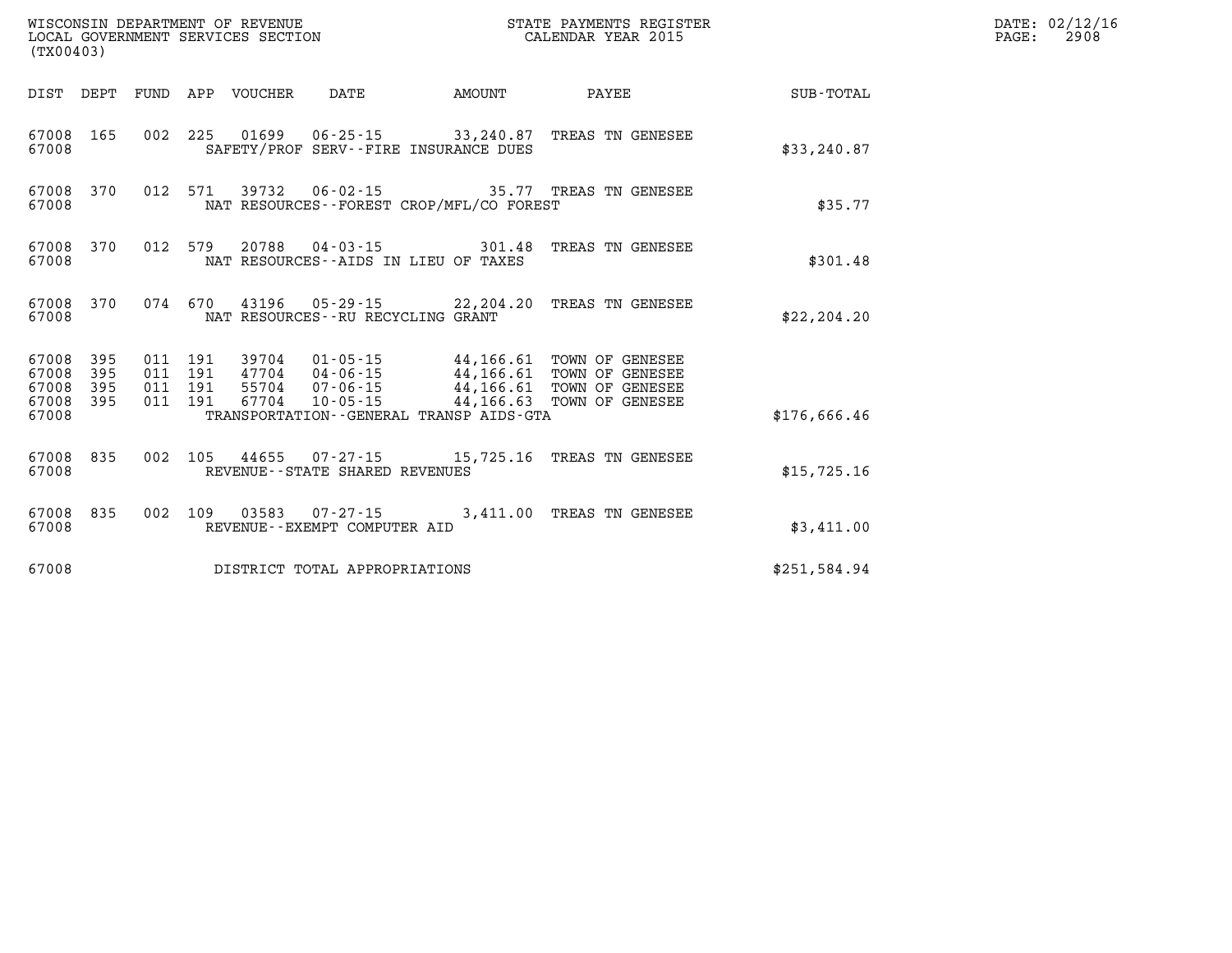| (TX00403)                                             |     |  |  |  |                                                        |  |                                                                                                                                                                                                                                                                                                                                                    |              |  |  |
|-------------------------------------------------------|-----|--|--|--|--------------------------------------------------------|--|----------------------------------------------------------------------------------------------------------------------------------------------------------------------------------------------------------------------------------------------------------------------------------------------------------------------------------------------------|--------------|--|--|
|                                                       |     |  |  |  | DIST DEPT FUND APP VOUCHER DATE AMOUNT                 |  | <b>PAYEE</b>                                                                                                                                                                                                                                                                                                                                       | SUB-TOTAL    |  |  |
| 67010                                                 |     |  |  |  | SAFETY/PROF SERV--FIRE INSURANCE DUES                  |  | 67010 165 002 225 01700 06-25-15 39,222.77 TREAS TN LISBON                                                                                                                                                                                                                                                                                         | \$39, 222.77 |  |  |
| 67010 370<br>67010                                    |     |  |  |  | NAT RESOURCES - - FOREST CROP/MFL/CO FOREST            |  | 012 571 39733 06-02-15 40.61 TREAS TN LISBON                                                                                                                                                                                                                                                                                                       | \$40.61      |  |  |
| 67010 370<br>67010                                    |     |  |  |  | NAT RESOURCES--AIDS IN LIEU OF TAXES                   |  | 012 579 20789 04-03-15 15.40 TREAS TN LISBON                                                                                                                                                                                                                                                                                                       | \$15.40      |  |  |
| 67010 395<br>67010 395<br>67010<br>67010 395<br>67010 | 395 |  |  |  | TRANSPORTATION - - GENERAL TRANSP AIDS - GTA           |  | $\begin{array}{cccc} 011 & 191 & 39705 & 01\cdot 05\cdot 15 & 67,711.06 & \text{TOWN OF LISBN} \\ 011 & 191 & 47705 & 04\cdot 06\cdot 15 & 67,711.06 & \text{TOWN OF LISBN} \\ 011 & 191 & 55705 & 07\cdot 06\cdot 15 & 67,711.06 & \text{TOWN OF LISBN} \\ 011 & 191 & 67705 & 10\cdot 05\cdot 15 & 67,711.08 & \text{TOWN OF LISBN} \end{array}$ | \$270,844.26 |  |  |
| 67010 435<br>67010                                    |     |  |  |  | HS--PREPAID MEDICAL TRANSPORT REIMBURSE                |  | 005 163 01LGS 11-16-15 2,782.00 DHS PREPAID MEDICAL TRANSPORT                                                                                                                                                                                                                                                                                      | \$2,782.00   |  |  |
| 67010 835<br>67010                                    |     |  |  |  | REVENUE - - STATE SHARED REVENUES                      |  | 002 105 44656 07-27-15 17,653.29 TREAS TN LISBON                                                                                                                                                                                                                                                                                                   | \$17,653.29  |  |  |
| 67010 835<br>67010                                    |     |  |  |  | 002 109 03584 07-27-15<br>REVENUE--EXEMPT COMPUTER AID |  | 2,702.00 TREAS TN LISBON                                                                                                                                                                                                                                                                                                                           | \$2,702.00   |  |  |
| 67010 835<br>67010                                    |     |  |  |  | REVENUE--LOTTERY CREDIT -                              |  | 021 363 35941 03-23-15 20,083.80 TREAS TN LISBON                                                                                                                                                                                                                                                                                                   | \$20,083.80  |  |  |
| 67010                                                 |     |  |  |  | DISTRICT TOTAL APPROPRIATIONS                          |  |                                                                                                                                                                                                                                                                                                                                                    | \$353,344.13 |  |  |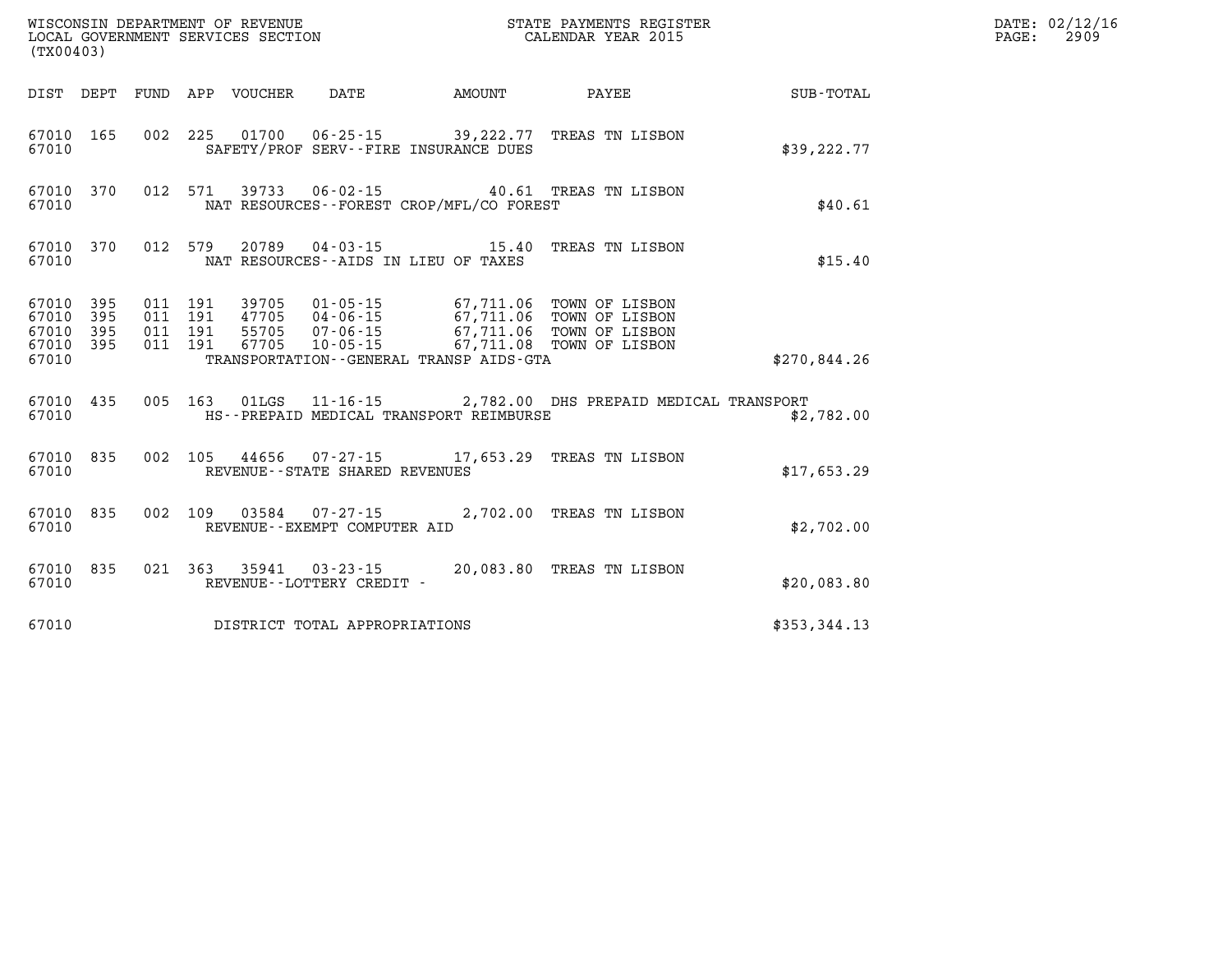| DATE: | 02/12/16 |
|-------|----------|
| PAGE: | 2910     |

| WISCONSIN DEPARTMENT OF REVENUE<br>LOCAL GOVERNMENT SERVICES SECTION TERMS CONFINENTS REGISTER<br>CALENDAR YEAR 2015<br>(TX00403) |                                                  |  |  |         |       |                                                |                                               |                                                                                                                                                                                                                                                     | <b>TER EXECUTE:</b> | DATE: 02/12/1<br>$\mathtt{PAGE:}$<br>2910 |
|-----------------------------------------------------------------------------------------------------------------------------------|--------------------------------------------------|--|--|---------|-------|------------------------------------------------|-----------------------------------------------|-----------------------------------------------------------------------------------------------------------------------------------------------------------------------------------------------------------------------------------------------------|---------------------|-------------------------------------------|
|                                                                                                                                   |                                                  |  |  |         |       |                                                |                                               |                                                                                                                                                                                                                                                     |                     |                                           |
|                                                                                                                                   |                                                  |  |  |         |       |                                                | 67014 SAFETY/PROF SERV--FIRE INSURANCE DUES   | 67014 165 002 225 01701 06-25-15 40,758.04 TREAS TN MERTON                                                                                                                                                                                          | \$40,758.04         |                                           |
|                                                                                                                                   |                                                  |  |  |         |       |                                                |                                               | $\begin{array}{cccc} 67014 & 370 & 002 & 503 & 17888 & 01\hbox{-}12\hbox{-}15 & 619.82 & \text{TREAS TN MERTON} \\ 67014 & 370 & 002 & 503 & 17888 & 01\hbox{-}12\hbox{-}15 & 25,943.84 & \text{TREAS TN MERTON} \end{array}$<br>4784.64 TOWN SHARE |                     |                                           |
|                                                                                                                                   |                                                  |  |  |         |       |                                                | 67014 NAT RESOURCES--AIDS IN LIEU OF TAXES    |                                                                                                                                                                                                                                                     | \$26,563.66         |                                           |
|                                                                                                                                   |                                                  |  |  |         |       |                                                |                                               | $67014$ 370 012 381 00622 04-03-15 2,759.38 TREAS TN MERTON 67014 NAT RESOURCES--BOAT PATROL                                                                                                                                                        | \$2,759.38          |                                           |
|                                                                                                                                   |                                                  |  |  |         |       |                                                | 67014 NAT RESOURCES--BOATING ENFORCEMENT AIDS | 67014 370 012 550 00622 04-03-15 9,561.26 TREAS TN MERTON                                                                                                                                                                                           | \$9,561.26          |                                           |
|                                                                                                                                   |                                                  |  |  |         |       |                                                |                                               | 67014 370 012 571 39734 06-02-15 46.72 TREAS TN MERTON \$46.72                                                                                                                                                                                      |                     |                                           |
|                                                                                                                                   |                                                  |  |  |         |       |                                                | 67014 NAT RESOURCES--AIDS IN LIEU OF TAXES    | $67014$ 370 012 579 20790 04-03-15 2.39 TREAS TN MERTON<br>$67014$ 370 012 579 20790 04-03-15 54.45 TREAS TN MERTON                                                                                                                                 | \$56.84             |                                           |
|                                                                                                                                   | 67014 395<br>67014 395<br>67014 395<br>67014 395 |  |  |         |       |                                                | 67014 TRANSPORTATION--GENERAL TRANSP AIDS-GTA | 011 191 39706 01-05-15 62,265.50 TOWN OF MERTON<br>011 191 47706 04-06-15 62,265.50 TOWN OF MERTON<br>011 191 55706 07-06-15 62,265.50 TOWN OF MERTON<br>011 191 67706 10-05-15 62,265.50 TOWN OF MERTON                                            | \$249,062.00        |                                           |
|                                                                                                                                   |                                                  |  |  |         |       |                                                | 67014 JUSTICE - LAW ENFORCEMENT TRAINING      | 67014 455 002 231 16 04-20-15 1,120.00 TREAS TN MERTON                                                                                                                                                                                              | \$1,120.00          |                                           |
|                                                                                                                                   |                                                  |  |  |         |       | 67014 REVENUE - - STATE SHARED REVENUES        |                                               | 67014 835 002 105 44657 07-27-15 16,040.28 TREAS TN MERTON                                                                                                                                                                                          | \$16,040.28         |                                           |
|                                                                                                                                   | 67014 835<br>67014                               |  |  | 002 109 | 03585 | $07 - 27 - 15$<br>REVENUE--EXEMPT COMPUTER AID |                                               | 414.00 TREAS TN MERTON                                                                                                                                                                                                                              | \$414.00            |                                           |
|                                                                                                                                   | 67014 835<br>67014                               |  |  | 021 363 | 35942 | $03 - 23 - 15$<br>REVENUE--LOTTERY CREDIT -    |                                               | 2,881.61 TREAS TN MERTON                                                                                                                                                                                                                            | \$2,881.61          |                                           |
|                                                                                                                                   | 67014                                            |  |  |         |       | DISTRICT TOTAL APPROPRIATIONS                  |                                               |                                                                                                                                                                                                                                                     | \$349,263.79        |                                           |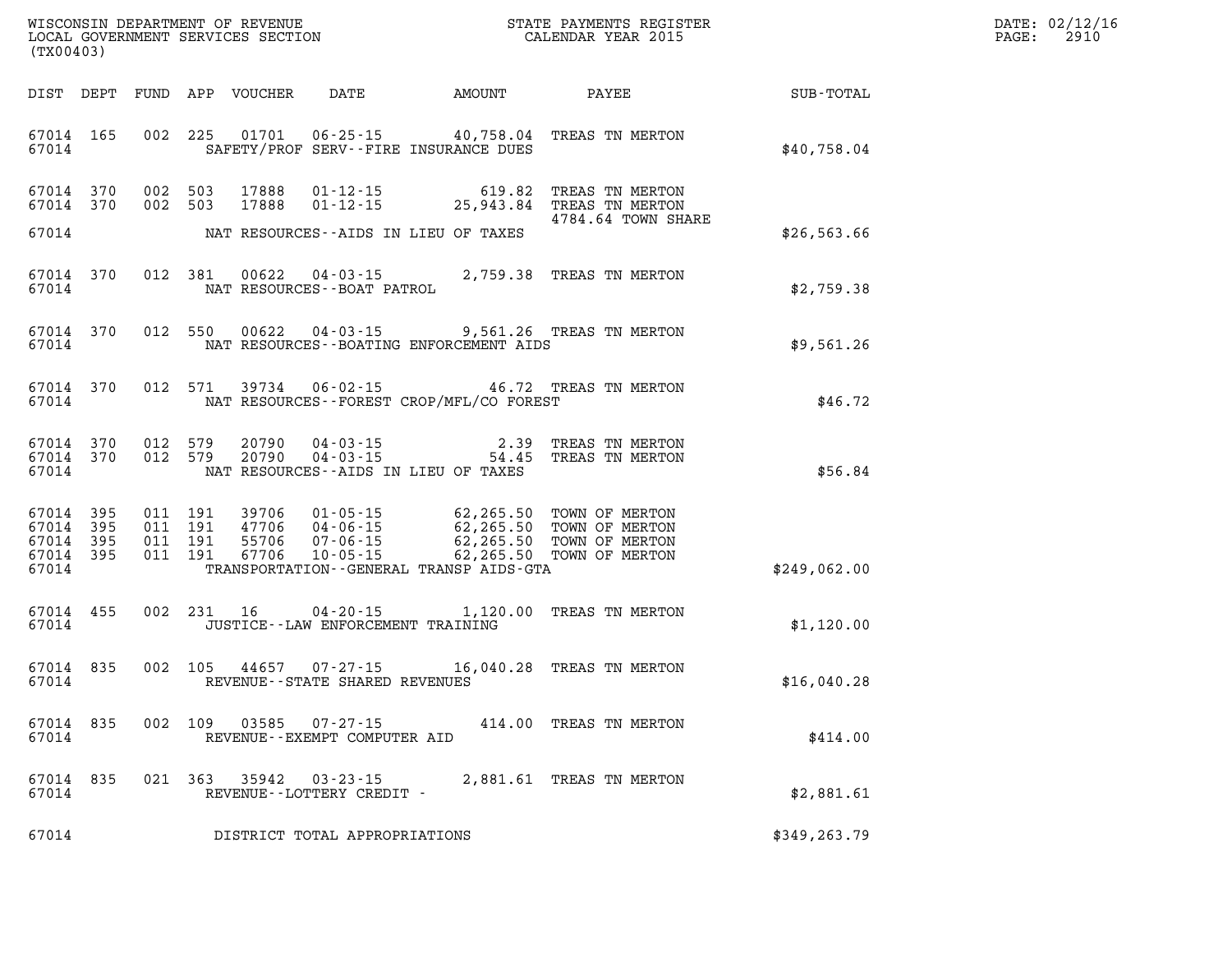| DATE: | 02/12/16 |
|-------|----------|
| PAGE: | 2911     |

| WISCONSIN DEPARTMENT OF REVENUE                                 STATE PAYMENTS REGIST LOCAL GOVERNMENT SERVICES SECTION                                     CALENDAR YEAR 2015<br>(TX00403) |                                                                                                                                                                                        |                                                      |                                                                                                                                                                    |                                                                                                                                                                |                                                                                                                                              |                                                                                                             | STATE PAYMENTS REGISTER                                                                                                                                                                                                                                                                                                                                                                                                                                      | DATE: 02/12/1<br>2911<br>PAGE: |  |
|---------------------------------------------------------------------------------------------------------------------------------------------------------------------------------------------|----------------------------------------------------------------------------------------------------------------------------------------------------------------------------------------|------------------------------------------------------|--------------------------------------------------------------------------------------------------------------------------------------------------------------------|----------------------------------------------------------------------------------------------------------------------------------------------------------------|----------------------------------------------------------------------------------------------------------------------------------------------|-------------------------------------------------------------------------------------------------------------|--------------------------------------------------------------------------------------------------------------------------------------------------------------------------------------------------------------------------------------------------------------------------------------------------------------------------------------------------------------------------------------------------------------------------------------------------------------|--------------------------------|--|
|                                                                                                                                                                                             | DIST DEPT                                                                                                                                                                              |                                                      |                                                                                                                                                                    | FUND APP VOUCHER                                                                                                                                               |                                                                                                                                              |                                                                                                             | DATE AMOUNT PAYEE SUB-TOTAL                                                                                                                                                                                                                                                                                                                                                                                                                                  |                                |  |
| 67016                                                                                                                                                                                       | 67016 165                                                                                                                                                                              |                                                      |                                                                                                                                                                    | 002 225 01702                                                                                                                                                  |                                                                                                                                              | SAFETY/PROF SERV--FIRE INSURANCE DUES                                                                       | 06-25-15 27,672.39 TREAS TN MUKWONAGO                                                                                                                                                                                                                                                                                                                                                                                                                        | \$27,672.39                    |  |
| 67016 370                                                                                                                                                                                   |                                                                                                                                                                                        |                                                      | 002 503                                                                                                                                                            | 17889                                                                                                                                                          |                                                                                                                                              |                                                                                                             | 01-12-15 90,546.23 TREAS TN MUKWONAGO<br>25001.88 TOWN SHARE                                                                                                                                                                                                                                                                                                                                                                                                 |                                |  |
| 67016 370                                                                                                                                                                                   |                                                                                                                                                                                        |                                                      | 002 503                                                                                                                                                            | 17889                                                                                                                                                          |                                                                                                                                              |                                                                                                             | 20001.88 TOWN SHAKE<br>01-12-15 36,670.58 TREAS TN MUKWONAGO<br>01-12-15 6,127.52 TREAS TN MUKWONAGO                                                                                                                                                                                                                                                                                                                                                         |                                |  |
| 67016                                                                                                                                                                                       | 67016 370                                                                                                                                                                              |                                                      | 002 503                                                                                                                                                            | 17889                                                                                                                                                          |                                                                                                                                              | NAT RESOURCES--AIDS IN LIEU OF TAXES                                                                        |                                                                                                                                                                                                                                                                                                                                                                                                                                                              | \$133, 344.33                  |  |
| 67016                                                                                                                                                                                       | 67016 370                                                                                                                                                                              |                                                      | 012 381                                                                                                                                                            | 00625                                                                                                                                                          | NAT RESOURCES - - BOAT PATROL                                                                                                                |                                                                                                             | 04-03-15 1,692.57 TREAS TN MUKWONAGO                                                                                                                                                                                                                                                                                                                                                                                                                         | \$1,692.57                     |  |
| 67016                                                                                                                                                                                       | 67016 370                                                                                                                                                                              |                                                      |                                                                                                                                                                    | 012 550 00625                                                                                                                                                  |                                                                                                                                              | NAT RESOURCES--BOATING ENFORCEMENT AIDS                                                                     | 04-03-15 5,864.76 TREAS TN MUKWONAGO                                                                                                                                                                                                                                                                                                                                                                                                                         | \$5,864.76                     |  |
| 67016                                                                                                                                                                                       | 67016 370                                                                                                                                                                              |                                                      |                                                                                                                                                                    | 012 571 39735                                                                                                                                                  |                                                                                                                                              | NAT RESOURCES - - FOREST CROP/MFL/CO FOREST                                                                 | 06-02-15 57.40 TREAS TN MUKWONAGO                                                                                                                                                                                                                                                                                                                                                                                                                            | \$57.40                        |  |
| 67016                                                                                                                                                                                       | 67016 370<br>67016 370                                                                                                                                                                 |                                                      | 012 579                                                                                                                                                            | 20791<br>012 579 20791                                                                                                                                         |                                                                                                                                              | NAT RESOURCES -- AIDS IN LIEU OF TAXES                                                                      |                                                                                                                                                                                                                                                                                                                                                                                                                                                              | \$1,616.39                     |  |
| 67016                                                                                                                                                                                       | 67016 370                                                                                                                                                                              |                                                      |                                                                                                                                                                    |                                                                                                                                                                | NAT RESOURCES -- RU RECYCLING GRANT                                                                                                          |                                                                                                             | 074 670 43197 05-29-15 23,049.95 TREAS TN MUKWONAGO                                                                                                                                                                                                                                                                                                                                                                                                          | \$23,049.95                    |  |
| 67016<br>67016<br>67016<br>67016<br>67016<br>67016<br>67016<br>67016                                                                                                                        | 67016 395<br>67016 395<br>67016 395<br>67016 395<br>67016 395<br>67016 395<br>67016 395<br>67016 395<br>67016 395<br>67016 395<br>395<br>395<br>395<br>395<br>395<br>395<br>395<br>395 | 011<br>011<br>011<br>011<br>011<br>011<br>011<br>011 | 011 185<br>011 185<br>011 185<br>011 185<br>011 185<br>011 185<br>011 185<br>011 185<br>011 185<br>011 185<br>185<br>185<br>185<br>185<br>185<br>185<br>185<br>185 | 40314<br>41089<br>41089<br>41089<br>44184<br>47761<br>47761<br>52428<br>52428<br>52998<br>56714<br>56714<br>56714<br>56714<br>61796<br>63401<br>63401<br>65973 | $08 - 13 - 15$<br>$08 - 13 - 15$<br>$08 - 13 - 15$<br>$08 - 13 - 15$<br>$10 - 05 - 15$<br>$10 - 20 - 15$<br>$10 - 20 - 15$<br>$11 - 13 - 15$ | $07 - 09 - 15$ 3,888.00<br>432.00<br>798.40<br>432.00<br>798.40<br>998.00<br>4,320.00<br>2,160.00<br>432.00 | 02-23-15<br>03-02-15<br>03-02-15<br>1,596.80 TREAS TN MUKWONAGO<br>03-02-15<br>1,596.80 TREAS TN MUKWONAGO<br>03-02-15<br>1,796.40 TREAS TN MUKWONAGO<br>05-15-15<br>05-15-15<br>4,320.00 TREAS TN MUKWONAGO<br>07-03-15<br>4,320.00 TREAS TN MUKWONAG<br>TREAS TN MUKWONAGO<br>TREAS TN MUKWONAGO<br>TREAS TN MUKWONAGO<br>TREAS TN MUKWONAGO<br>TREAS TN MUKWONAGO<br>TREAS TN MUKWONAGO<br>TREAS TN MUKWONAGO<br>TREAS TN MUKWONAGO<br>TREAS TN MUKWONAGO |                                |  |
| 67016<br>67016                                                                                                                                                                              | 395                                                                                                                                                                                    | 011                                                  | 185                                                                                                                                                                | 65973                                                                                                                                                          | $11 - 13 - 15$                                                                                                                               | 1,596.80<br>TRANSPORTATION - - HIGHWAY SAFETY - FEDERAL                                                     | TREAS TN MUKWONAGO                                                                                                                                                                                                                                                                                                                                                                                                                                           | \$30,954.00                    |  |
|                                                                                                                                                                                             |                                                                                                                                                                                        |                                                      |                                                                                                                                                                    |                                                                                                                                                                |                                                                                                                                              |                                                                                                             |                                                                                                                                                                                                                                                                                                                                                                                                                                                              |                                |  |

**67016 395 011 191 39707 01-05-15 45,032.79 TOWN OF MUKWONAGO**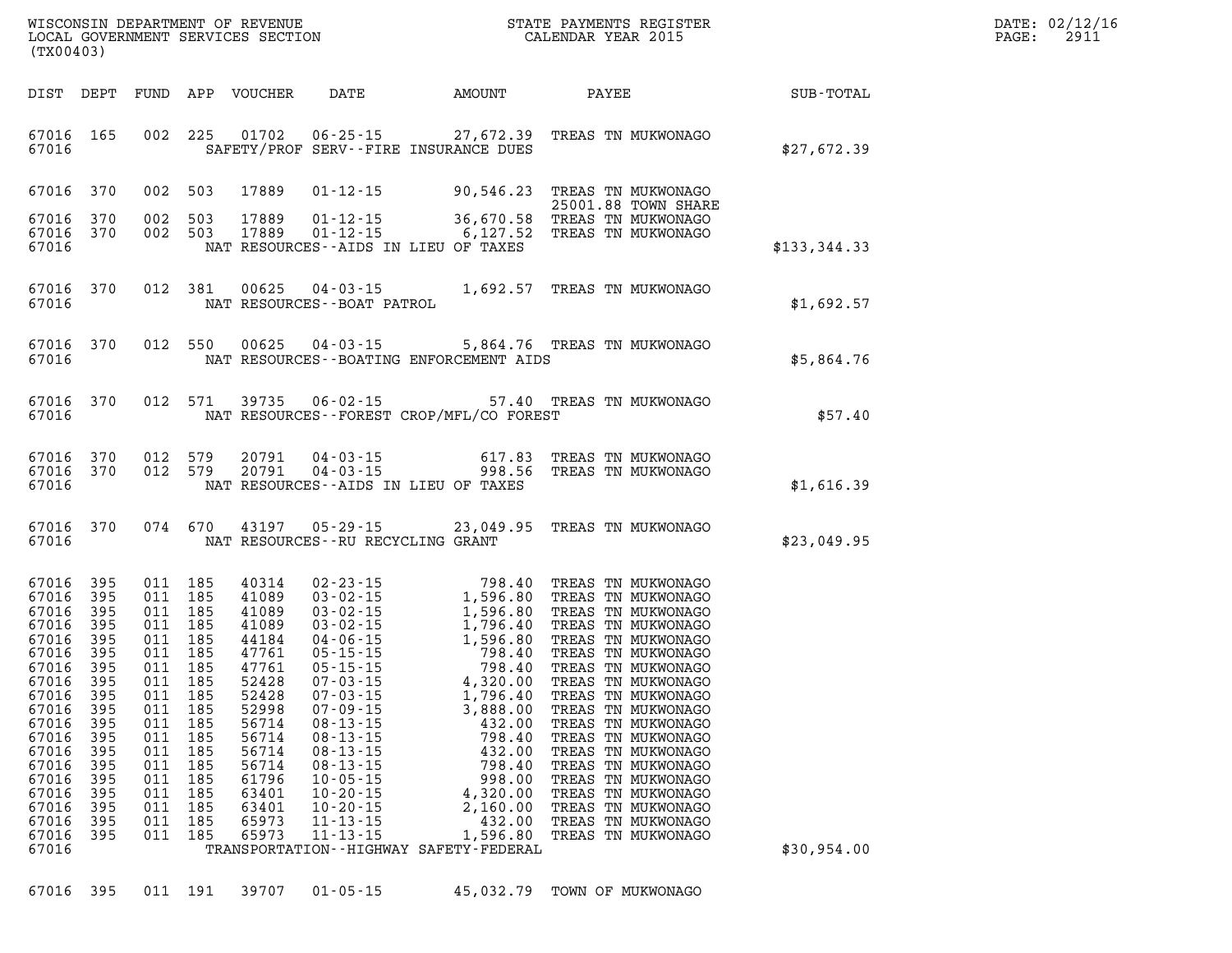| WISCONSIN DEPARTMENT OF REVENUE<br>LOCAL GOVERNMENT SERVICES SECTION<br>(TX00403) |                   |                   |                         |                                               |                                                                        | STATE PAYMENTS REGISTER<br>CALENDAR YEAR 2015                         |               | DATE: 02/12/16<br>$\mathtt{PAGE:}$<br>2912 |
|-----------------------------------------------------------------------------------|-------------------|-------------------|-------------------------|-----------------------------------------------|------------------------------------------------------------------------|-----------------------------------------------------------------------|---------------|--------------------------------------------|
| DIST<br>DEPT                                                                      | FUND              | APP               | VOUCHER                 | DATE                                          | AMOUNT                                                                 | PAYEE                                                                 | SUB-TOTAL     |                                            |
| 395<br>67016<br>67016<br>395<br>67016<br>395<br>67016                             | 011<br>011<br>011 | 191<br>191<br>191 | 47707<br>55707<br>67707 | 04-06-15<br>07-06-15<br>$10 - 05 - 15$        | 45,032.79<br>45,032.79<br>TRANSPORTATION - - GENERAL TRANSP AIDS - GTA | TOWN OF MUKWONAGO<br>TOWN OF MUKWONAGO<br>45,032.81 TOWN OF MUKWONAGO | \$180, 131.18 |                                            |
| 67016 455<br>67016                                                                | 002               | 231               | 16                      | JUSTICE - - LAW ENFORCEMENT TRAINING          | $04 - 20 - 15$ 960.00                                                  | TREAS TN MUKWONAGO                                                    | \$960.00      |                                            |
| 67016 835<br>67016                                                                | 002               | 105               | 44658                   | 07-27-15<br>REVENUE - - STATE SHARED REVENUES | 14,127.97                                                              | TREAS TN MUKWONAGO                                                    | \$14, 127.97  |                                            |
| 67016<br>835<br>67016                                                             | 002               | 109               | 03586                   | 07-27-15<br>REVENUE--EXEMPT COMPUTER AID      | 181.00                                                                 | TREAS TN MUKWONAGO                                                    | \$181.00      |                                            |
| 67016                                                                             |                   |                   |                         | DISTRICT TOTAL APPROPRIATIONS                 |                                                                        |                                                                       | \$419,651.94  |                                            |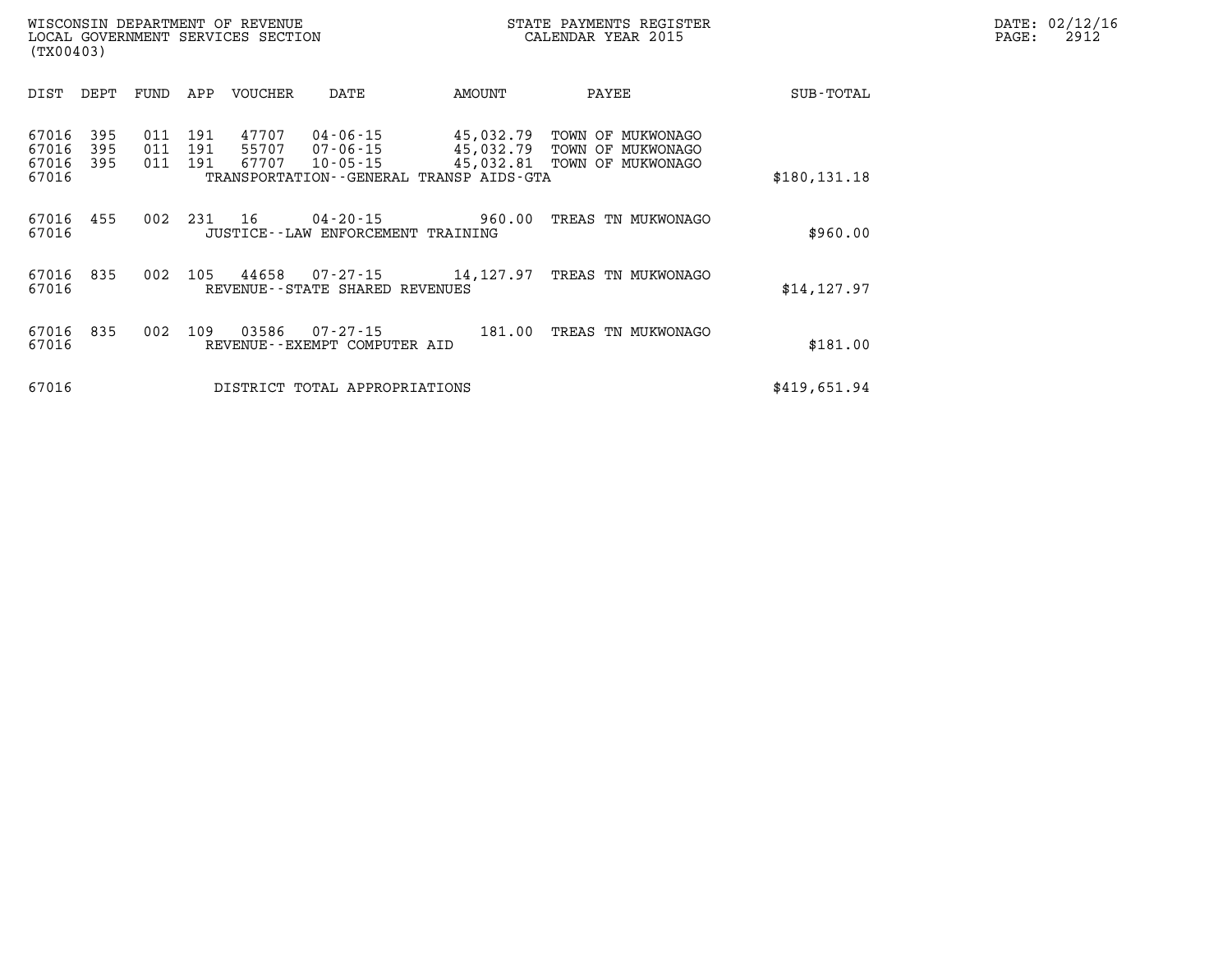| (TX00403)                                                 |     | WISCONSIN DEPARTMENT OF REVENUE<br>LOCAL GOVERNMENT SERVICES SECTION CALENDAR YEAR 2015                                                                                                                                                                                                                                                                                                               |                              |              | DATE: 02/12/16<br>$\mathtt{PAGE:}$<br>2913 |
|-----------------------------------------------------------|-----|-------------------------------------------------------------------------------------------------------------------------------------------------------------------------------------------------------------------------------------------------------------------------------------------------------------------------------------------------------------------------------------------------------|------------------------------|--------------|--------------------------------------------|
|                                                           |     | DIST DEPT FUND APP VOUCHER DATE AMOUNT PAYEE TOTAL SUB-TOTAL                                                                                                                                                                                                                                                                                                                                          |                              |              |                                            |
| 67022 165<br>67022                                        |     | 002 225 01703 06-25-15 41,000.98 TREAS TN OCONOMOWOC<br>SAFETY/PROF SERV--FIRE INSURANCE DUES                                                                                                                                                                                                                                                                                                         |                              | \$41,000.98  |                                            |
|                                                           |     | 67022 370 002 503 17890 01-12-15 7,943.75 TREAS TN OCONOMOWOC                                                                                                                                                                                                                                                                                                                                         | 1090.63 TOWN SHARE           |              |                                            |
| 67022                                                     |     | NAT RESOURCES--AIDS IN LIEU OF TAXES                                                                                                                                                                                                                                                                                                                                                                  |                              | \$7,943.75   |                                            |
| 67022 370<br>67022                                        |     | 012 381 00631 04-03-15 6,816.42 TREAS TN OCONOMOWOC NAT RESOURCES--BOAT PATROL                                                                                                                                                                                                                                                                                                                        |                              | \$6,816.42   |                                            |
| 67022 370<br>67022                                        |     | 012 550 00631 04-03-15 23,618.89 TREAS TN OCONOMOWOC<br>NAT RESOURCES - - BOATING ENFORCEMENT AIDS                                                                                                                                                                                                                                                                                                    |                              | \$23,618.89  |                                            |
| 67022                                                     |     | 67022 370 012 571 39736 06-02-15 8.60 TREAS TN OCONOMOWOC<br>NAT RESOURCES--FOREST CROP/MFL/CO FOREST                                                                                                                                                                                                                                                                                                 |                              | \$8.60       |                                            |
| 67022 370<br>67022 370<br>67022 370<br>67022              |     | 012 579 20792 04-03-15 1.96 TREAS TN OCONOMOWOC<br>012 579 20792 04-03-15 281.37 TREAS TN OCONOMOWOC<br>012 579 20792 04-03-15 394.16 TREAS TN OCONOMOWOC<br>012 579 20792<br>NAT RESOURCES--AIDS IN LIEU OF TAXES                                                                                                                                                                                    |                              | \$677.49     |                                            |
| 67022 395<br>67022 395<br>67022 395<br>67022 395<br>67022 |     | $\begin{array}{cccccc} 011 & 191 & 39708 & 01\cdot 05\cdot 15 & 72,093.50 & \text{TOWN OF OCONOMOWOC} \\ 011 & 191 & 47708 & 04\cdot 06\cdot 15 & 72,093.50 & \text{TOWN OF OCONOMOWOC} \\ 011 & 191 & 55708 & 07\cdot 06\cdot 15 & 72,093.50 & \text{TOWN OF OCONOMOWOC} \\ 011 & 191 & 67708 & 10\cdot 05\cdot 15 & 72,093.51 & \text{TOWN OF OCON$<br>TRANSPORTATION - - GENERAL TRANSP AIDS - GTA |                              | \$288,374.01 |                                            |
| 67022 455<br>67022                                        |     | 002 231 12 03-23-15 1,920.00 TREAS TN OCONOMOWOC<br>JUSTICE--LAW ENFORCEMENT TRAINING                                                                                                                                                                                                                                                                                                                 |                              | \$1,920.00   |                                            |
| 67022 835<br>67022                                        |     | 002 105 44659 07-27-15 15,436.72 TREAS TN OCONOMOWOC<br>REVENUE--STATE SHARED REVENUES                                                                                                                                                                                                                                                                                                                |                              | \$15,436.72  |                                            |
| 67022<br>67022                                            | 835 | 002 109 03587<br>07-27-15<br>REVENUE--EXEMPT COMPUTER AID                                                                                                                                                                                                                                                                                                                                             | 6,032.00 TREAS TN OCONOMOWOC | \$6,032.00   |                                            |
| 67022<br>67022                                            | 835 | 00004<br>$02 - 02 - 15$<br>002 501<br>DOA-PAYMENT FOR MUNICIPAL SERVICES AID                                                                                                                                                                                                                                                                                                                          | 66.03 TREAS TN OCONOMOWOC    | \$66.03      |                                            |
| 67022                                                     |     | DISTRICT TOTAL APPROPRIATIONS                                                                                                                                                                                                                                                                                                                                                                         |                              | \$391,894.89 |                                            |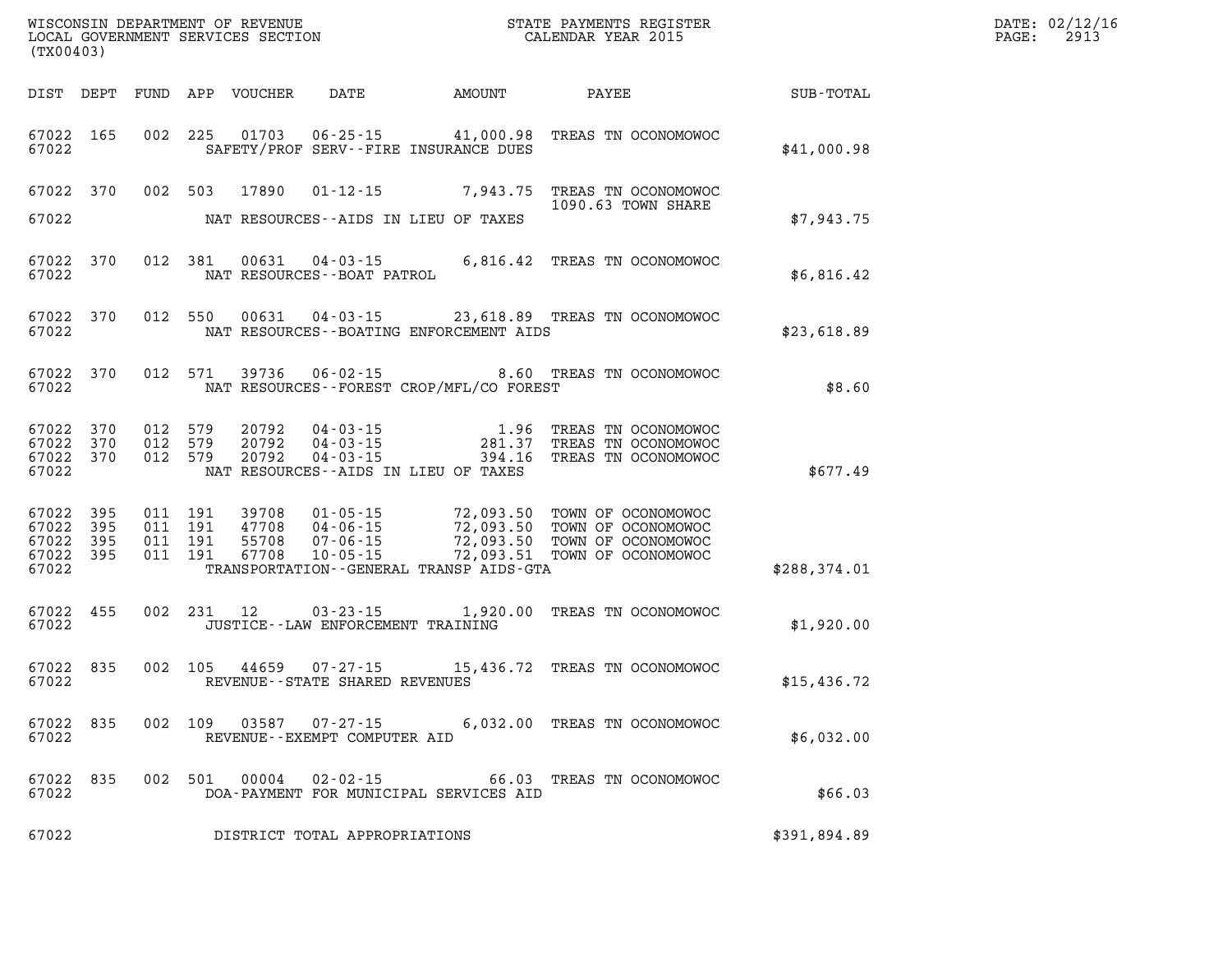| WISCONSIN DEPARTMENT OF REVENUE   | STATE PAYMENTS REGISTER | DATE: 02/12/16 |
|-----------------------------------|-------------------------|----------------|
| LOCAL GOVERNMENT SERVICES SECTION | CALENDAR YEAR 2015      | 2914<br>PAGE:  |

| (TX00403)                                                                  |           |                                                                | LOCAL GOVERNMENT SERVICES SECTION                  |                                                  | CALENDAR YEAR 2015                           |                                                                                                                                                                                                              | PAGE:        | 2914 |  |
|----------------------------------------------------------------------------|-----------|----------------------------------------------------------------|----------------------------------------------------|--------------------------------------------------|----------------------------------------------|--------------------------------------------------------------------------------------------------------------------------------------------------------------------------------------------------------------|--------------|------|--|
|                                                                            |           |                                                                |                                                    |                                                  | DIST DEPT FUND APP VOUCHER DATE AMOUNT PAYEE |                                                                                                                                                                                                              | SUB-TOTAL    |      |  |
| 67024 165<br>67024                                                         |           |                                                                | 002 225 01704                                      |                                                  | SAFETY/PROF SERV--FIRE INSURANCE DUES        | 06-25-15 14, 232.45 TREAS TN OTTAWA                                                                                                                                                                          | \$14, 232.45 |      |  |
| 67024 370<br>67024 370<br>67024 370<br>67024 370<br>67024 370<br>67024 370 |           | 002 503<br>002 503<br>002 503<br>002 503<br>002 503<br>002 503 | 17891<br>17891<br>17891<br>18160<br>18160<br>18160 |                                                  |                                              | 4651.64 TOWN SHARE                                                                                                                                                                                           |              |      |  |
| 67024                                                                      |           |                                                                |                                                    |                                                  | NAT RESOURCES -- AIDS IN LIEU OF TAXES       |                                                                                                                                                                                                              | \$99,560.90  |      |  |
| 67024 370<br>67024                                                         |           | 012 571                                                        | 39737                                              |                                                  | NAT RESOURCES - - FOREST CROP/MFL/CO FOREST  | 06-02-15 91.67 TREAS TN OTTAWA                                                                                                                                                                               | \$91.67      |      |  |
| 67024 370<br>67024 370<br>67024                                            |           | 012 579<br>012 579                                             | 20793<br>20793                                     |                                                  | NAT RESOURCES -- AIDS IN LIEU OF TAXES       | 04-03-15 3,797.46 TREAS TN OTTAWA<br>04-03-15 384.91 TREAS TN OTTAWA                                                                                                                                         | \$4,182.37   |      |  |
| 67024                                                                      | 67024 370 |                                                                | 074 670 43198                                      | NAT RESOURCES - - RU RECYCLING GRANT             |                                              | 05-29-15 2,940.69 TREAS TN OTTAWA                                                                                                                                                                            | \$2,940.69   |      |  |
| 67024 395<br>67024<br>67024 395<br>67024 395<br>67024                      | 395       | 011 191<br>011 191<br>011 191<br>011 191                       | 67709                                              | $10 - 05 - 15$                                   | TRANSPORTATION--GENERAL TRANSP AIDS-GTA      | 39709  01-05-15  21,128.19 TOWN OF OTTAWA<br>47709  04-06-15  21,128.19 TOWN OF OTTAWA<br>55709  07-06-15  21,128.19 TOWN OF OTTAWA<br>67709  10-05-15  21,128.19 TOWN OF OTTAWA<br>21,128.19 TOWN OF OTTAWA | \$84,512.76  |      |  |
| 67024 835<br>67024                                                         |           | 002 105                                                        | 44660                                              | $07 - 27 - 15$<br>REVENUE--STATE SHARED REVENUES |                                              | 6,771.53 TREAS TN OTTAWA                                                                                                                                                                                     | \$6,771.53   |      |  |
| 67024 835<br>67024                                                         |           |                                                                | 002 109 03588                                      | REVENUE--EXEMPT COMPUTER AID                     |                                              | 07-27-15 52.00 TREAS TN OTTAWA                                                                                                                                                                               | \$52.00      |      |  |
| 67024<br>67024                                                             | 835       | 002 501                                                        | 00004                                              | $02 - 02 - 15$                                   | DOA-PAYMENT FOR MUNICIPAL SERVICES AID       | 652.64 TREAS TN OTTAWA                                                                                                                                                                                       | \$652.64     |      |  |
|                                                                            |           |                                                                |                                                    | 67024 DISTRICT TOTAL APPROPRIATIONS              |                                              |                                                                                                                                                                                                              | \$212,997.01 |      |  |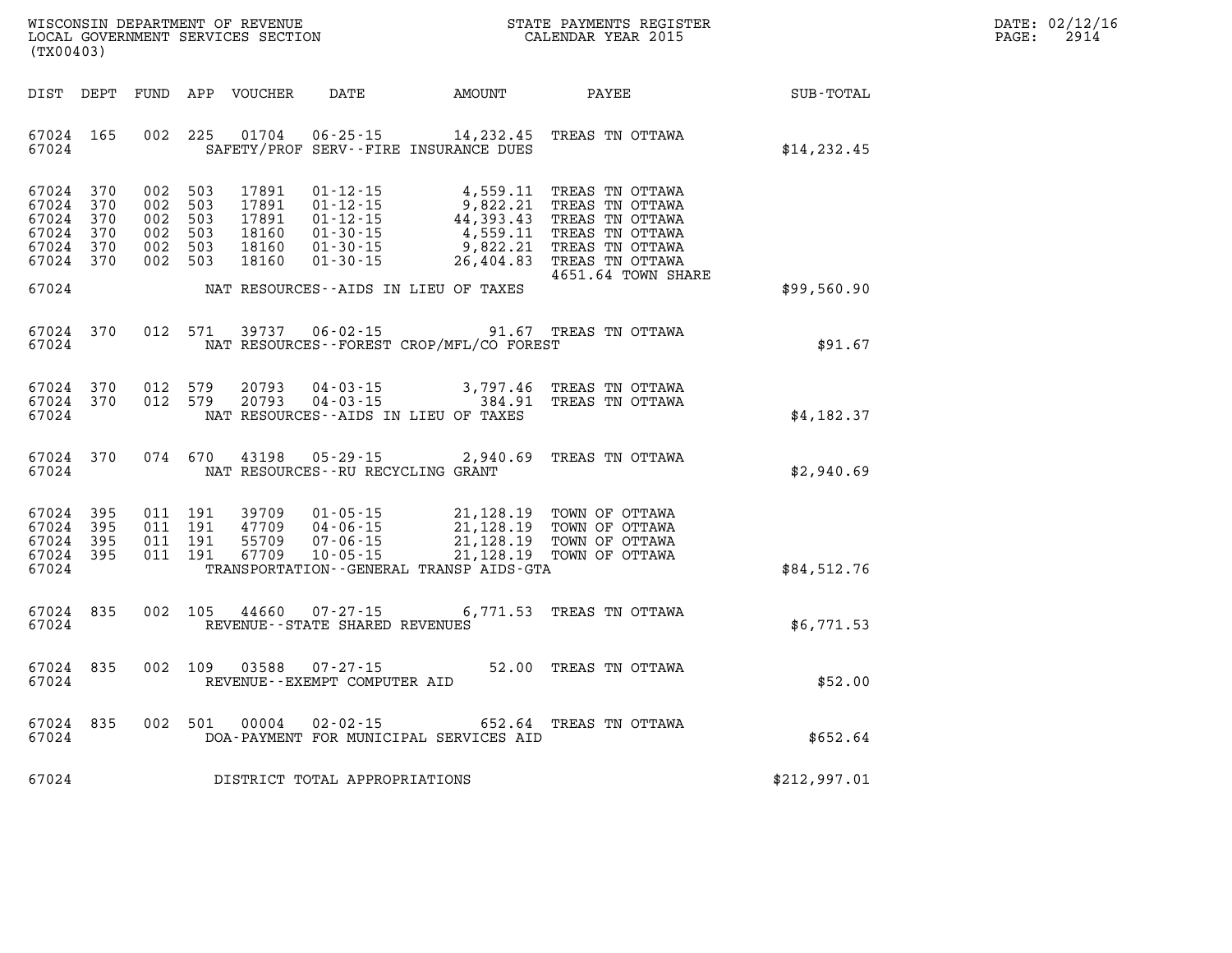| (TX00403)                                                            |                                                      |                                                      |                                                      | WISCONSIN DEPARTMENT OF REVENUE<br>LOCAL GOVERNMENT SERVICES SECTION |                                                                                                                                              |                                                                        | STATE PAYMENTS REGISTER<br>CALENDAR YEAR 2015                                                                                                        |  | DATE: 02/12/16<br>2915<br>PAGE: |  |
|----------------------------------------------------------------------|------------------------------------------------------|------------------------------------------------------|------------------------------------------------------|----------------------------------------------------------------------|----------------------------------------------------------------------------------------------------------------------------------------------|------------------------------------------------------------------------|------------------------------------------------------------------------------------------------------------------------------------------------------|--|---------------------------------|--|
| DIST                                                                 | DEPT                                                 | FUND                                                 |                                                      | APP VOUCHER                                                          | DATE                                                                                                                                         | AMOUNT                                                                 | PAYEE                                                                                                                                                |  | SUB-TOTAL                       |  |
| 67028<br>67028                                                       | 370                                                  | 012                                                  | 381                                                  | 00656                                                                | 04-03-15<br>NAT RESOURCES - - BOAT PATROL                                                                                                    | 1,136.10                                                               | TREAS TN SUMMIT                                                                                                                                      |  | \$1,136.10                      |  |
| 67028<br>67028                                                       | 370                                                  |                                                      | 012 550                                              | 00656                                                                | $04 - 03 - 15$                                                                                                                               | 3,936.60 TREAS TN SUMMIT<br>NAT RESOURCES - - BOATING ENFORCEMENT AIDS |                                                                                                                                                      |  | \$3,936.60                      |  |
| 67028<br>67028<br>67028<br>67028<br>67028<br>67028<br>67028<br>67028 | 370<br>370<br>370<br>370<br>370<br>370<br>370<br>370 | 012<br>012<br>012<br>012<br>012<br>012<br>012<br>012 | 579<br>579<br>579<br>579<br>579<br>579<br>579<br>579 | 20796<br>20797<br>20798<br>20799<br>20800<br>20801<br>20802<br>20803 | $04 - 03 - 15$<br>$04 - 03 - 15$<br>$04 - 03 - 15$<br>$04 - 03 - 15$<br>$04 - 03 - 15$<br>$04 - 03 - 15$<br>$04 - 03 - 15$<br>$04 - 03 - 15$ | .14<br>1.30<br>1.36<br>586.93<br>13.04<br>12.05<br>7.63<br>58.45       | TREAS TN SUMMIT<br>TREAS TN SUMMIT<br>TREAS TN SUMMIT<br>TREAS TN SUMMIT<br>TREAS TN SUMMIT<br>TREAS TN SUMMIT<br>TREAS TN SUMMIT<br>TREAS TN SUMMIT |  |                                 |  |
| 67028                                                                |                                                      |                                                      |                                                      |                                                                      |                                                                                                                                              | NAT RESOURCES--AIDS IN LIEU OF TAXES                                   |                                                                                                                                                      |  | \$680.90                        |  |
| 67028<br>67028                                                       | 455                                                  | 002                                                  | 231                                                  | 10                                                                   | JUSTICE - - LAW ENFORCEMENT TRAINING                                                                                                         | $03 - 19 - 15$ 2,400.00                                                | TREAS TN SUMMIT                                                                                                                                      |  | \$2,400.00                      |  |
| 67028                                                                |                                                      |                                                      |                                                      |                                                                      | DISTRICT TOTAL APPROPRIATIONS                                                                                                                |                                                                        |                                                                                                                                                      |  | \$8,153.60                      |  |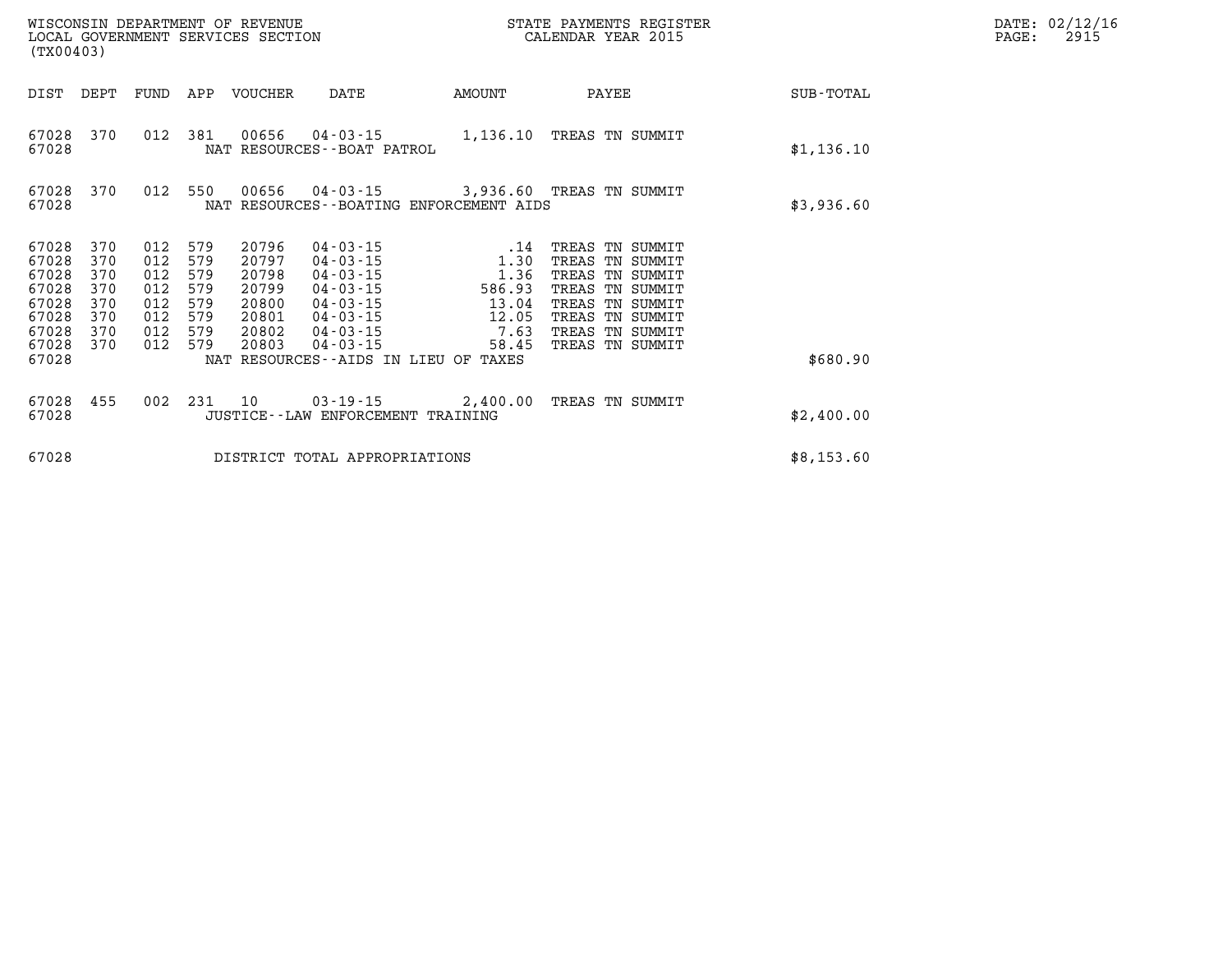| (TX00403)                                         |                   |                                          |         |                                  |                                                |                                                                                                                                                                    |                                    |              | DATE: 02/12/16<br>$\mathtt{PAGE}$ :<br>2916 |
|---------------------------------------------------|-------------------|------------------------------------------|---------|----------------------------------|------------------------------------------------|--------------------------------------------------------------------------------------------------------------------------------------------------------------------|------------------------------------|--------------|---------------------------------------------|
|                                                   |                   |                                          |         | DIST DEPT FUND APP VOUCHER       | DATE                                           | <b>AMOUNT</b>                                                                                                                                                      | PAYEE                              | SUB-TOTAL    |                                             |
| 67030 165<br>67030                                |                   |                                          |         |                                  |                                                | 002 225 01705 06-25-15 28,918.28 TREAS TN VERNON<br>SAFETY/PROF SERV--FIRE INSURANCE DUES                                                                          |                                    | \$28,918.28  |                                             |
| 67030                                             | 67030 370         |                                          | 000 001 | 05DNR                            |                                                | 09-28-15 189.92 TREAS TOWN VERNON<br>NAT RESOURCES-SEVERANCE/YIELD/WITHDRAWAL                                                                                      |                                    | \$189.92     |                                             |
|                                                   | 67030 370 002 503 |                                          |         | 17892                            |                                                | 01-12-15 488.01 TREAS TN VERNON                                                                                                                                    | 71.94 TOWN SHARE                   |              |                                             |
| 67030                                             |                   |                                          |         |                                  |                                                | NAT RESOURCES--AIDS IN LIEU OF TAXES                                                                                                                               |                                    | \$488.01     |                                             |
| 67030 370<br>67030                                |                   |                                          |         |                                  |                                                | 012 571 39738 06-02-15 28.20 TREAS TN VERNON<br>NAT RESOURCES - - FOREST CROP/MFL/CO FOREST                                                                        |                                    | \$28.20      |                                             |
| 67030 370<br>67030 370<br>67030                   |                   | 012 579<br>012 579                       |         |                                  |                                                | 20794  04-03-15  1,007.52<br>20794  04-03-15  216.66<br>NAT RESOURCES--AIDS IN LIEU OF TAXES                                                                       | TREAS TN VERNON<br>TREAS TN VERNON | \$1,224.18   |                                             |
| 67030 370<br>67030                                |                   |                                          | 074 670 | 43199                            | NAT RESOURCES -- RU RECYCLING GRANT            | 05-29-15 21,717.52 TREAS TN VERNON                                                                                                                                 |                                    | \$21,717.52  |                                             |
| 67030 395<br>67030<br>67030<br>67030 395<br>67030 | 395<br>395        | 011 191<br>011 191<br>011 191<br>011 191 |         | 39710<br>47710<br>55710<br>67710 |                                                | 01-05-15 40,984.72 TOWN OF VERNON<br>04-06-15<br>07-06-15 40,984.72 TOWN OF VERNON<br>10-05-15 40,984.72 TOWN OF VERNON<br>TRANSPORTATION--GENERAL TRANSP AIDS-GTA |                                    | \$163,938.90 |                                             |
|                                                   |                   |                                          |         |                                  |                                                |                                                                                                                                                                    |                                    |              |                                             |
| 67030 395<br>67030                                |                   |                                          |         |                                  |                                                | 011 278 37150 01-21-15 17,678.81<br>TRANSPORTATION - - LRIP/TRIP/MSIP GRANTS                                                                                       | TREAS TN VERNON                    | \$17,678.81  |                                             |
| 67030                                             | 67030 435         |                                          |         |                                  |                                                | 005 162 01DHS 09-11-15 5,228.40 VENON FIRE DEPARTMENT<br>HS--AMBULANCE FUNDING ASSISTANCE GRANTS                                                                   |                                    | \$5,228.40   |                                             |
| 67030                                             | 67030 835 002 105 |                                          |         | 44661                            | REVENUE--STATE SHARED REVENUES                 | 07-27-15 15,992.22 TREAS TN VERNON                                                                                                                                 |                                    | \$15,992.22  |                                             |
| 67030<br>67030                                    | 835               | 002                                      | - 109   | 03589                            | $07 - 27 - 15$<br>REVENUE--EXEMPT COMPUTER AID | 773.00                                                                                                                                                             | TREAS TN VERNON                    | \$773.00     |                                             |
| 67030                                             |                   |                                          |         |                                  | DISTRICT TOTAL APPROPRIATIONS                  |                                                                                                                                                                    |                                    | \$256,177.44 |                                             |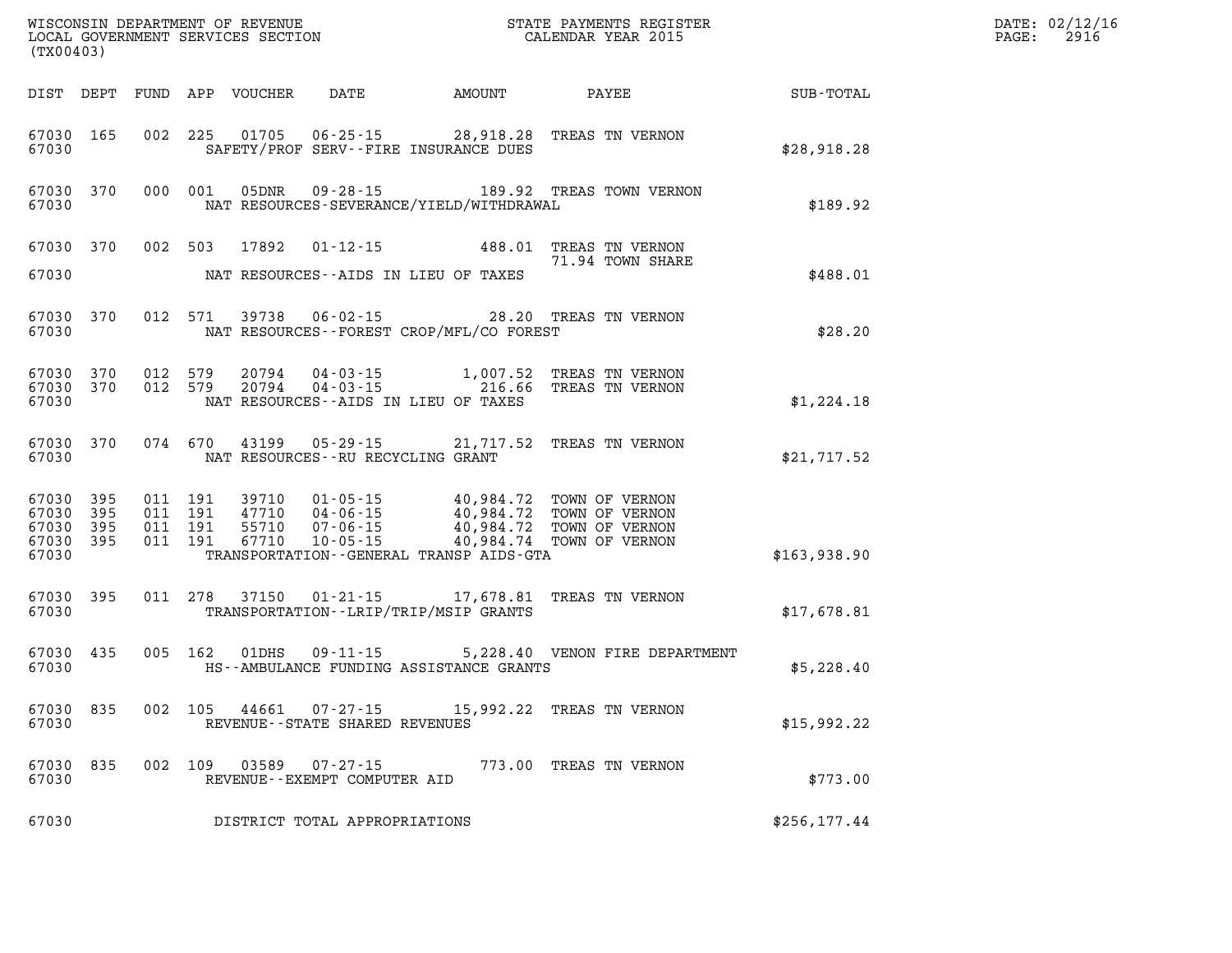| DATE: | 02/12/16 |
|-------|----------|
| PAGE: | 2917     |

| (TX00403)                        |                          |                          |                          | WISCONSIN DEPARTMENT OF REVENUE<br>LOCAL GOVERNMENT SERVICES SECTION |                                                                      |                                                    | STATE PAYMENTS REGISTER<br>CALENDAR YEAR 2015                                |               |
|----------------------------------|--------------------------|--------------------------|--------------------------|----------------------------------------------------------------------|----------------------------------------------------------------------|----------------------------------------------------|------------------------------------------------------------------------------|---------------|
| DIST                             | DEPT                     | FUND                     | APP                      | VOUCHER                                                              | DATE                                                                 | AMOUNT                                             | PAYEE                                                                        | SUB-TOTAL     |
| 67032<br>67032                   | 165                      | 002                      | 225                      | 01706                                                                | $06 - 25 - 15$                                                       | 31,371.99<br>SAFETY/PROF SERV--FIRE INSURANCE DUES | TREAS TN WAUKESHA                                                            | \$31,371.99   |
| 67032                            | 370                      | 002                      | 503                      | 18202                                                                | $06 - 05 - 15$                                                       | 20,917.16                                          | TREAS TN WAUKESHA<br>2101.20 TOWN SHARE                                      |               |
| 67032                            |                          |                          |                          |                                                                      |                                                                      | NAT RESOURCES -- AIDS IN LIEU OF TAXES             |                                                                              | \$20,917.16   |
| 67032<br>67032                   | 370                      | 012                      | 571                      | 39739                                                                | $06 - 02 - 15$                                                       | NAT RESOURCES--FOREST CROP/MFL/CO FOREST           | 5.00 TREAS TN WAUKESHA                                                       | \$5.00        |
| 67032<br>67032<br>67032          | 370<br>370<br>370        | 012<br>012<br>012        | 579<br>579<br>579        | 20795<br>20795<br>20795                                              | $04 - 03 - 15$<br>$04 - 03 - 15$<br>$04 - 03 - 15$                   | 9.24<br>935.69<br>243.22                           | TREAS TN WAUKESHA<br>TREAS TN WAUKESHA<br>TREAS TN WAUKESHA                  |               |
| 67032                            |                          |                          |                          |                                                                      |                                                                      | NAT RESOURCES -- AIDS IN LIEU OF TAXES             |                                                                              | \$1,188.15    |
| 67032<br>67032<br>67032<br>67032 | 395<br>395<br>395<br>395 | 011<br>011<br>011<br>011 | 191<br>191<br>191<br>191 | 39711<br>47711<br>55711<br>67711                                     | $01 - 05 - 15$<br>$04 - 06 - 15$<br>$07 - 06 - 15$<br>$10 - 05 - 15$ | 36,035.73<br>36,035.73<br>36,035.73<br>36,035.73   | TOWN OF WAUKESHA<br>TOWN OF WAUKESHA<br>TOWN OF WAUKESHA<br>TOWN OF WAUKESHA |               |
| 67032                            |                          |                          |                          |                                                                      |                                                                      | TRANSPORTATION--GENERAL TRANSP AIDS-GTA            |                                                                              | \$144, 142.92 |
| 67032<br>67032                   | 435                      | 005                      | 163                      | 01LGS                                                                |                                                                      | HS--PREPAID MEDICAL TRANSPORT REIMBURSE            | 11-16-15 3,767.29 DHS PREPAID MEDICAL TRANSPORT                              | \$3,767.29    |
| 67032<br>67032                   | 835                      | 002                      | 105                      | 44662                                                                | $07 - 27 - 15$<br>REVENUE - - STATE SHARED REVENUES                  |                                                    | 16,092.04 TREAS TN WAUKESHA                                                  | \$16,092.04   |
| 67032<br>67032                   | 835                      | 002                      | 109                      | 03590                                                                | $07 - 27 - 15$<br>REVENUE--EXEMPT COMPUTER AID                       | 486.00                                             | TREAS TN WAUKESHA                                                            | \$486.00      |
| 67032                            |                          |                          |                          |                                                                      | DISTRICT TOTAL APPROPRIATIONS                                        |                                                    |                                                                              | \$217,970.55  |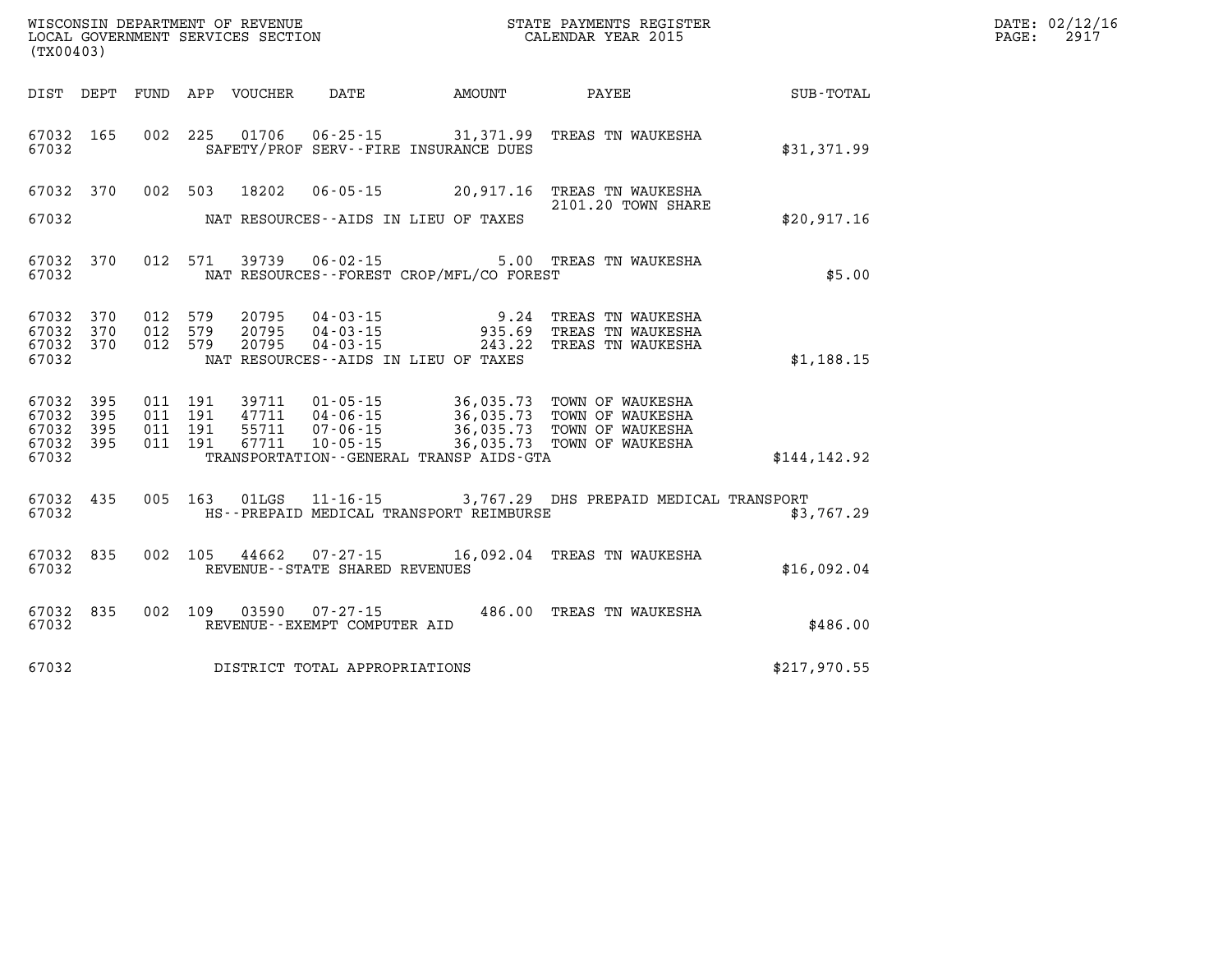| (TX00403)                                                 |           |  |                                    |                                              |                                                                                                      |              | DATE: 02/12/16<br>$\mathtt{PAGE:}$<br>2918 |
|-----------------------------------------------------------|-----------|--|------------------------------------|----------------------------------------------|------------------------------------------------------------------------------------------------------|--------------|--------------------------------------------|
|                                                           |           |  |                                    |                                              | DIST DEPT FUND APP VOUCHER DATE AMOUNT PAYEE                                                         | SUB-TOTAL    |                                            |
| 67106                                                     |           |  |                                    | SAFETY/PROF SERV--FIRE INSURANCE DUES        | 67106 165 002 225 01707 06-25-15 4,511.09 TREAS VIL BIG BEND                                         | \$4,511.09   |                                            |
| 67106                                                     |           |  |                                    | NAT RESOURCES - FOREST CROP/MFL/CO FOREST    | 67106 370 012 571 39740 06-02-15 2.00 TREAS VIL BIG BEND                                             | \$2.00       |                                            |
| 67106                                                     |           |  |                                    | NAT RESOURCES--RECREATION RESOURCE-FED       | 67106 370 012 583 02311 04-14-15 7,156.00 TREAS VIL BIG BEND                                         | \$7,156.00   |                                            |
| 67106                                                     |           |  | NAT RESOURCES -- STEWARDSHIP 2000  |                                              | 67106 370 095 512 00371 09-02-15 19,239.08 TREAS VIL BIG BEND                                        | \$19, 239.08 |                                            |
| 67106 395<br>67106 395<br>67106 395<br>67106 395<br>67106 |           |  |                                    | TRANSPORTATION - - GENERAL TRANSP AIDS - GTA |                                                                                                      | \$77, 271.65 |                                            |
| 67106                                                     |           |  |                                    | HS--AMBULANCE FUNDING ASSISTANCE GRANTS      | 67106 435 005 162 01DHS 09-11-15 4,821.38 BIG BEND VERNON FIRE DEPT                                  | \$4,821.38   |                                            |
| 67106                                                     |           |  | JUSTICE - LAW ENFORCEMENT TRAINING |                                              | 67106 455 002 231 08 03-12-15 2,080.00 TREAS VIL BIG BEND                                            | \$2,080.00   |                                            |
| 67106                                                     |           |  | REVENUE--STATE SHARED REVENUES     |                                              | 67106 835 002 105 44663 07-27-15 25,419.67 TREAS VIL BIG BEND                                        | \$25.419.67  |                                            |
| 67106 835<br>67106                                        | 67106 835 |  | REVENUE--EXEMPT COMPUTER AID       |                                              | 002 109 03591 07-27-15 1,249.00 TREAS VIL BIG BEND<br>002 109 05356 07-27-15 2.00 TREAS VIL BIG BEND | \$1,251.00   |                                            |
| 67106                                                     |           |  | DISTRICT TOTAL APPROPRIATIONS      |                                              |                                                                                                      | \$141,751.87 |                                            |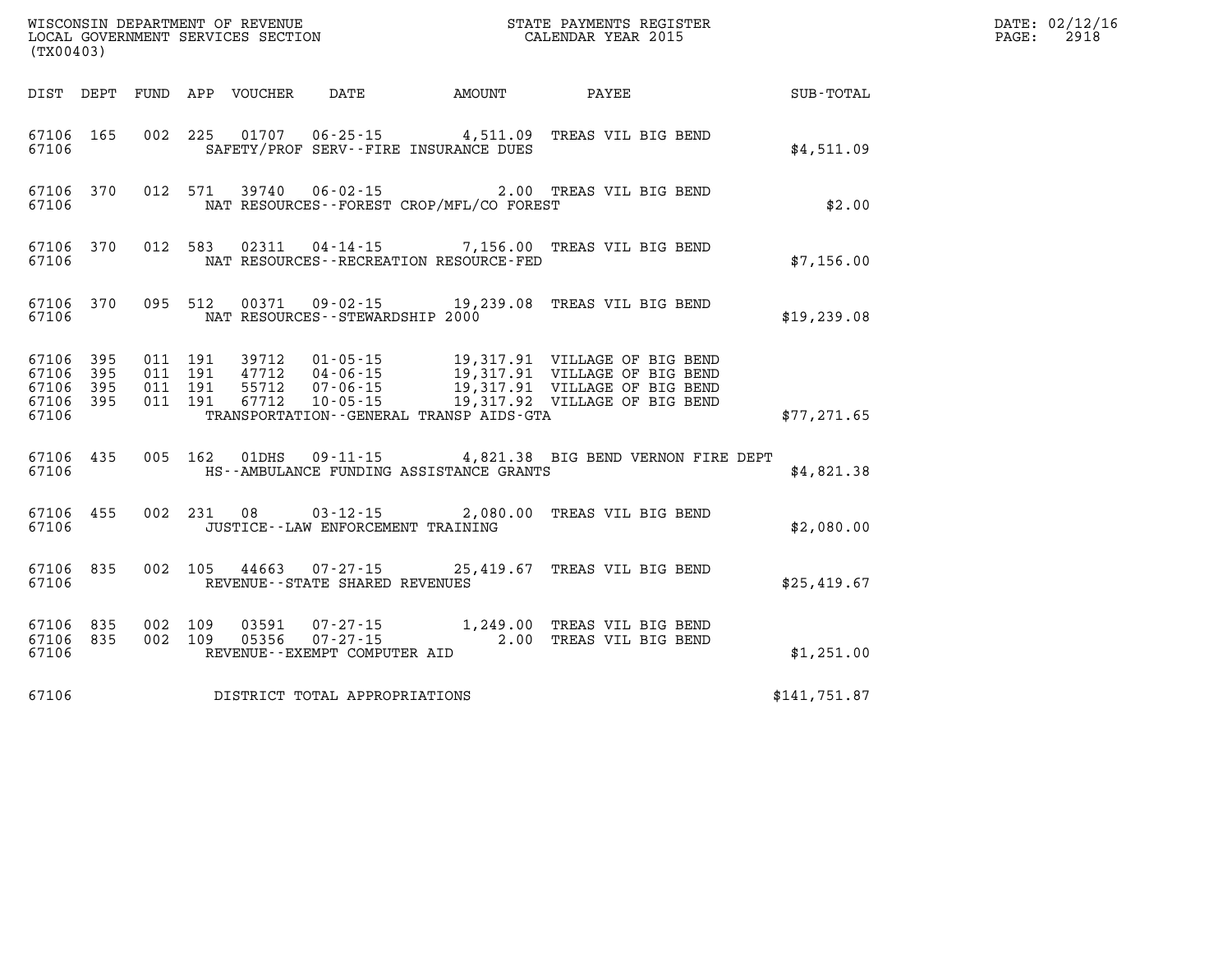| (TX00403)                                 |                          |                          |                          | WISCONSIN DEPARTMENT OF REVENUE<br>LOCAL GOVERNMENT SERVICES SECTION |                                                                     |                                                   | STATE PAYMENTS REGISTER<br>CALENDAR YEAR 2015                                                                            |               |  |  |
|-------------------------------------------|--------------------------|--------------------------|--------------------------|----------------------------------------------------------------------|---------------------------------------------------------------------|---------------------------------------------------|--------------------------------------------------------------------------------------------------------------------------|---------------|--|--|
| DIST                                      | DEPT                     | <b>FUND</b>              | APP                      | VOUCHER                                                              | DATE                                                                | AMOUNT                                            | PAYEE                                                                                                                    | SUB-TOTAL     |  |  |
| 67107<br>67107                            | 165                      | 002                      | 225                      | 01708                                                                | $06 - 25 - 15$                                                      | 9,643.15<br>SAFETY/PROF SERV--FIRE INSURANCE DUES | TREAS VIL BUTLER                                                                                                         | \$9,643.15    |  |  |
| 67107<br>67107                            | 370                      | 074                      | 670                      |                                                                      | NAT RESOURCES - - RU RECYCLING GRANT                                |                                                   | 43200  05-29-15  7,284.35  TREAS VIL BUTLER                                                                              | \$7, 284.35   |  |  |
| 67107<br>67107<br>67107<br>67107<br>67107 | 395<br>395<br>395<br>395 | 011<br>011<br>011<br>011 | 191<br>191<br>191<br>191 | 39713<br>47713<br>55713<br>67713                                     | $01 - 05 - 15$<br>04 - 06 - 15<br>07 - 06 - 15<br>$10 - 05 - 15$    | TRANSPORTATION--GENERAL TRANSP AIDS-GTA           | 32,956.15 VILLAGE OF BUTLER<br>32,956.15 VILLAGE OF BUTLER<br>32,956.15 VILLAGE OF BUTLER<br>32,956.16 VILLAGE OF BUTLER | \$131,824.61  |  |  |
| 67107<br>67107                            | 435                      | 005                      | 162                      | 01DHS                                                                |                                                                     | HS--AMBULANCE FUNDING ASSISTANCE GRANTS           | 09-11-15  4,766.58 BUTLER VOL FIRE DEPT                                                                                  | \$4,766.58    |  |  |
| 67107<br>67107                            | 455                      | 002                      | 231                      | 08                                                                   | JUSTICE - - LAW ENFORCEMENT TRAINING                                | $03 - 12 - 15$ 640.00                             | TREAS VIL BUTLER                                                                                                         | \$640.00      |  |  |
| 67107<br>67107                            | 835                      | 002                      | 105                      |                                                                      | REVENUE - - STATE SHARED REVENUES                                   | $44664$ 07-27-15 41,234.20                        | TREAS VIL BUTLER                                                                                                         | \$41, 234.20  |  |  |
| 67107<br>67107<br>67107                   | 835<br>835               | 002<br>002               | 109<br>109               | 03592<br>05357                                                       | $07 - 27 - 15$<br>$07 - 27 - 15$<br>REVENUE - - EXEMPT COMPUTER AID | 14,901.00<br>32,071.00                            | TREAS VIL BUTLER<br>TREAS VIL BUTLER                                                                                     | \$46,972.00   |  |  |
| 67107                                     |                          |                          |                          |                                                                      | DISTRICT TOTAL APPROPRIATIONS                                       |                                                   |                                                                                                                          | \$242, 364.89 |  |  |

**DATE: 02/12/16<br>PAGE: 2919**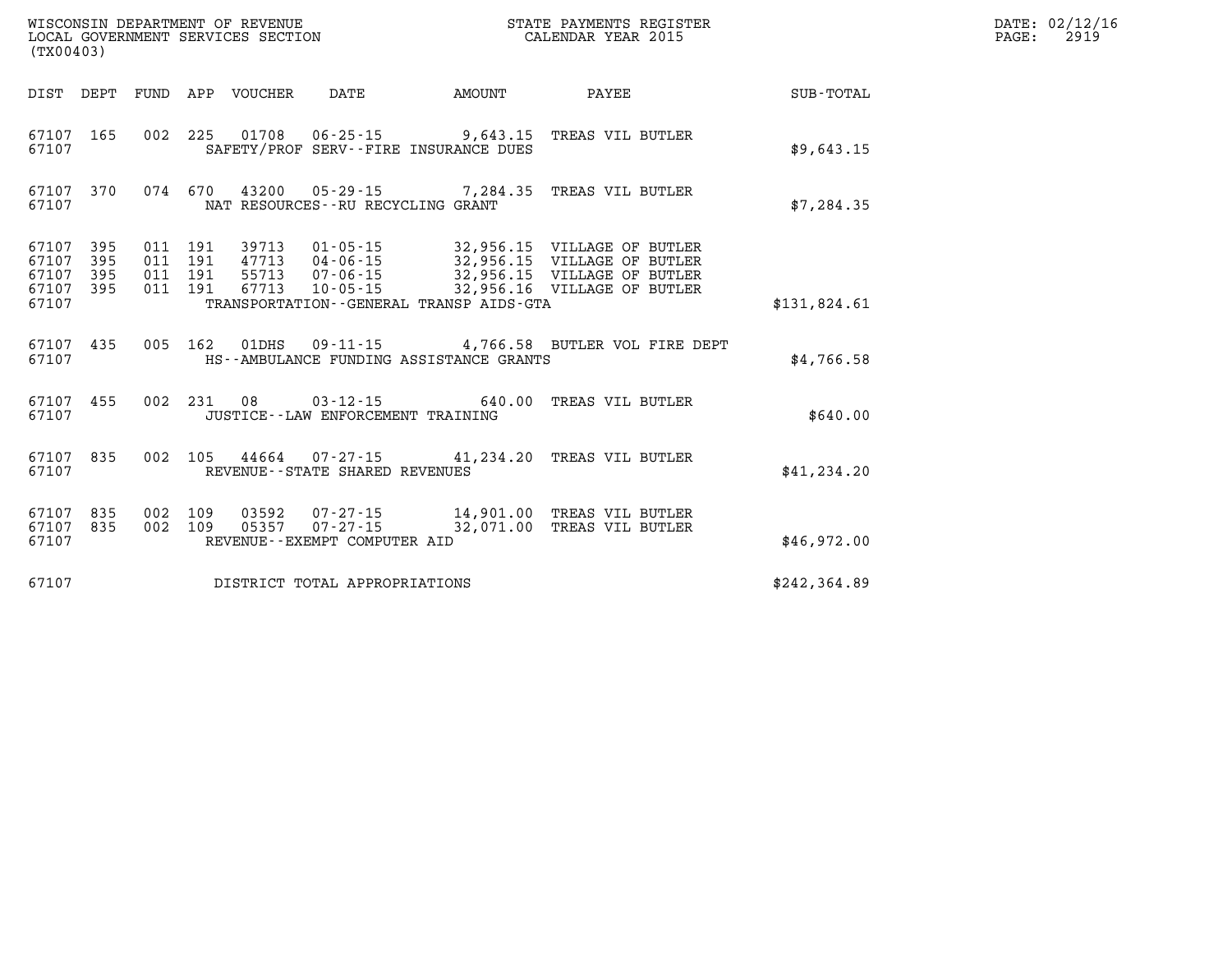| (TX00403) |       |  |                                            |                                                                                                                                                                                                                                                                                                                                                                                   |  |  | $\mathbb{R}^n$                                         | DATE: 02/12/16<br>$\mathtt{PAGE:}$<br>2920 |
|-----------|-------|--|--------------------------------------------|-----------------------------------------------------------------------------------------------------------------------------------------------------------------------------------------------------------------------------------------------------------------------------------------------------------------------------------------------------------------------------------|--|--|--------------------------------------------------------|--------------------------------------------|
|           |       |  |                                            |                                                                                                                                                                                                                                                                                                                                                                                   |  |  | DIST DEPT FUND APP VOUCHER DATE AMOUNT PAYEE SUB-TOTAL |                                            |
|           |       |  |                                            | 67111 165 002 225 01709 06-25-15 9,625.41 TREAS VIL CHENEQUA<br>67111 SAFETY/PROF SERV--FIRE INSURANCE DUES                                                                                                                                                                                                                                                                       |  |  | \$9,625.41                                             |                                            |
| 67111     |       |  | NAT RESOURCES--BOAT PATROL                 | 67111 370 012 381 00579 03-31-15 2,898.73 TREAS VIL CHENEQUA                                                                                                                                                                                                                                                                                                                      |  |  | \$2,898.73                                             |                                            |
| 67111     |       |  |                                            | 67111 370 012 550 00579 03-31-15 10,044.09 TREAS VIL CHENEQUA<br>NAT RESOURCES--BOATING ENFORCEMENT AIDS                                                                                                                                                                                                                                                                          |  |  | \$10,044.09                                            |                                            |
| 67111     |       |  |                                            | 67111 370 012 571 39741 06-02-15 9.57 TREAS VIL CHENEQUA<br>NAT RESOURCES - - FOREST CROP/MFL/CO FOREST                                                                                                                                                                                                                                                                           |  |  | \$9.57                                                 |                                            |
| 67111     |       |  |                                            | 67111 370 012 579 20804 04-03-15 378.29 TREAS VIL CHENEQUA<br>NAT RESOURCES--AIDS IN LIEU OF TAXES                                                                                                                                                                                                                                                                                |  |  | \$378.29                                               |                                            |
|           |       |  |                                            | 67111 370 012 678 01888 02-25-15 2,250.00 TREAS VIL CHENEQUA<br>67111 MAT RESOURCES - INVASIVE AQUATICE SPECIES                                                                                                                                                                                                                                                                   |  |  | \$2,250.00                                             |                                            |
|           | 67111 |  |                                            | $\begin{array}{cccccccc} 67111 & 395 & 011 & 191 & 39714 & 01\cdot 05\cdot 15 & 37,629.38 & \text{VILLAGE OF CHENEQUA} \\ 67111 & 395 & 011 & 191 & 47714 & 04\cdot 06\cdot 15 & 37,629.38 & \text{VILLAGE OF CHENEQUA} \\ 67111 & 395 & 011 & 191 & 55714 & 07\cdot 06\cdot 15 & 37,629.38 & \text{VILLAGE OF CHENEQUA} \\ 67111 & $<br>TRANSPORTATION - GENERAL TRANSP AIDS-GTA |  |  | \$150, 517.55                                          |                                            |
|           |       |  | 67111 JUSTICE - - LAW ENFORCEMENT TRAINING | 67111 455 002 231 08 03-12-15 1,280.00 TREAS VIL CHENEQUA                                                                                                                                                                                                                                                                                                                         |  |  | \$1,280.00                                             |                                            |
| 67111     |       |  | REVENUE--STATE SHARED REVENUES             | 67111 835 002 105 44665 07-27-15 1,347.94 TREAS VIL CHENEQUA                                                                                                                                                                                                                                                                                                                      |  |  | \$1,347.94                                             |                                            |
|           |       |  | 67111 REVENUE - EXEMPT COMPUTER AID        | 67111 835 002 109 03593 07-27-15 20.00 TREAS VIL CHENEQUA                                                                                                                                                                                                                                                                                                                         |  |  | \$20.00                                                |                                            |
|           |       |  | 67111 DISTRICT TOTAL APPROPRIATIONS        |                                                                                                                                                                                                                                                                                                                                                                                   |  |  | \$178,371.58                                           |                                            |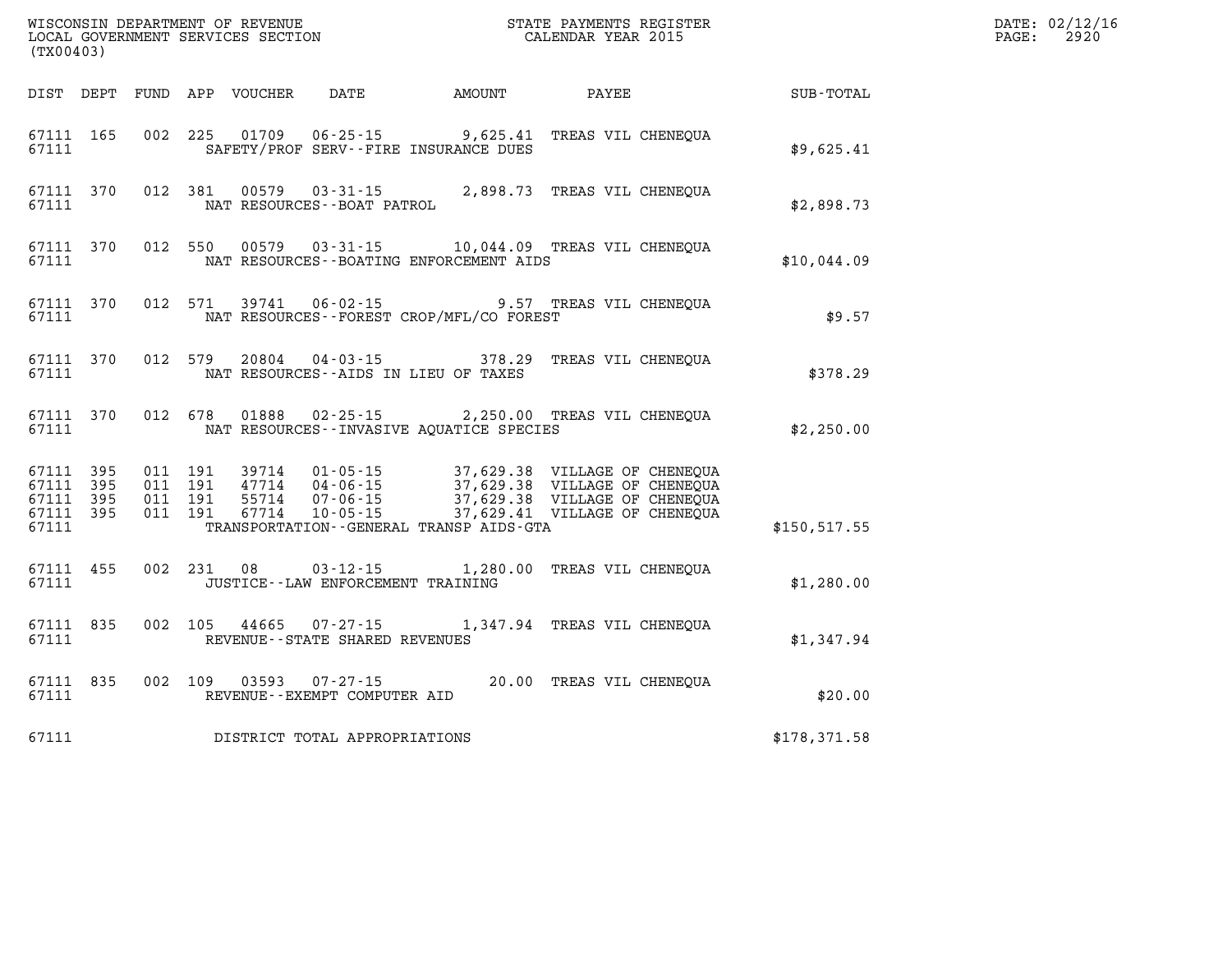| (TX00403) |  |  |                                                  | WISCONSIN DEPARTMENT OF REVENUE<br>LOCAL GOVERNMENT SERVICES SECTION<br>CALENDAR YEAR 2015                   |              | DATE: 02/12/16<br>PAGE: 2921 |
|-----------|--|--|--------------------------------------------------|--------------------------------------------------------------------------------------------------------------|--------------|------------------------------|
|           |  |  |                                                  | DIST DEPT FUND APP VOUCHER DATE AMOUNT PAYEE                                                                 | SUB-TOTAL    |                              |
|           |  |  | 67116 SAFETY/PROF SERV--FIRE INSURANCE DUES      | 67116 165 002 225 01710 06-25-15 6,713.76 TREAS VIL DOUSMAN                                                  | \$6,713.76   |                              |
|           |  |  | 67116 MAT RESOURCES - FOREST CROP/MFL/CO FOREST  | 67116 370 012 571 39742 06-02-15 4.60 TREAS VIL DOUSMAN                                                      | \$4.60       |                              |
|           |  |  | 67116 MAT RESOURCES--AIDS IN LIEU OF TAXES       | 67116 370 012 579 20805 04-03-15 20.62 TREAS VIL DOUSMAN                                                     | \$20.62      |                              |
|           |  |  |                                                  |                                                                                                              |              |                              |
|           |  |  | 67116 TRANSPORTATION - GENERAL TRANSP AIDS - GTA |                                                                                                              | \$57,544.25  |                              |
|           |  |  |                                                  | 67116 435 005 162 01DHS 09-11-15 6,167.63 DOUSMAN FIRE DEPT<br>67116 HS--AMBULANCE FUNDING ASSISTANCE GRANTS | \$6,167.63   |                              |
| 67116     |  |  | HS--PREPAID MEDICAL TRANSPORT REIMBURSE          | 67116 435 005 163 01LGS 11-16-15 7,070.92 DHS PREPAID MEDICAL TRANSPORT                                      | \$7,070.92   |                              |
|           |  |  | 67116 REVENUE--STATE SHARED REVENUES             | 67116 835 002 105 44666 07-27-15 23,007.68 TREAS VIL DOUSMAN                                                 | \$23,007.68  |                              |
| 67116     |  |  | REVENUE--EXEMPT COMPUTER AID                     | 67116 835 002 109 03594 07-27-15 466.00 TREAS VIL DOUSMAN                                                    | \$466.00     |                              |
|           |  |  | 67116 DISTRICT TOTAL APPROPRIATIONS              |                                                                                                              | \$100,995.46 |                              |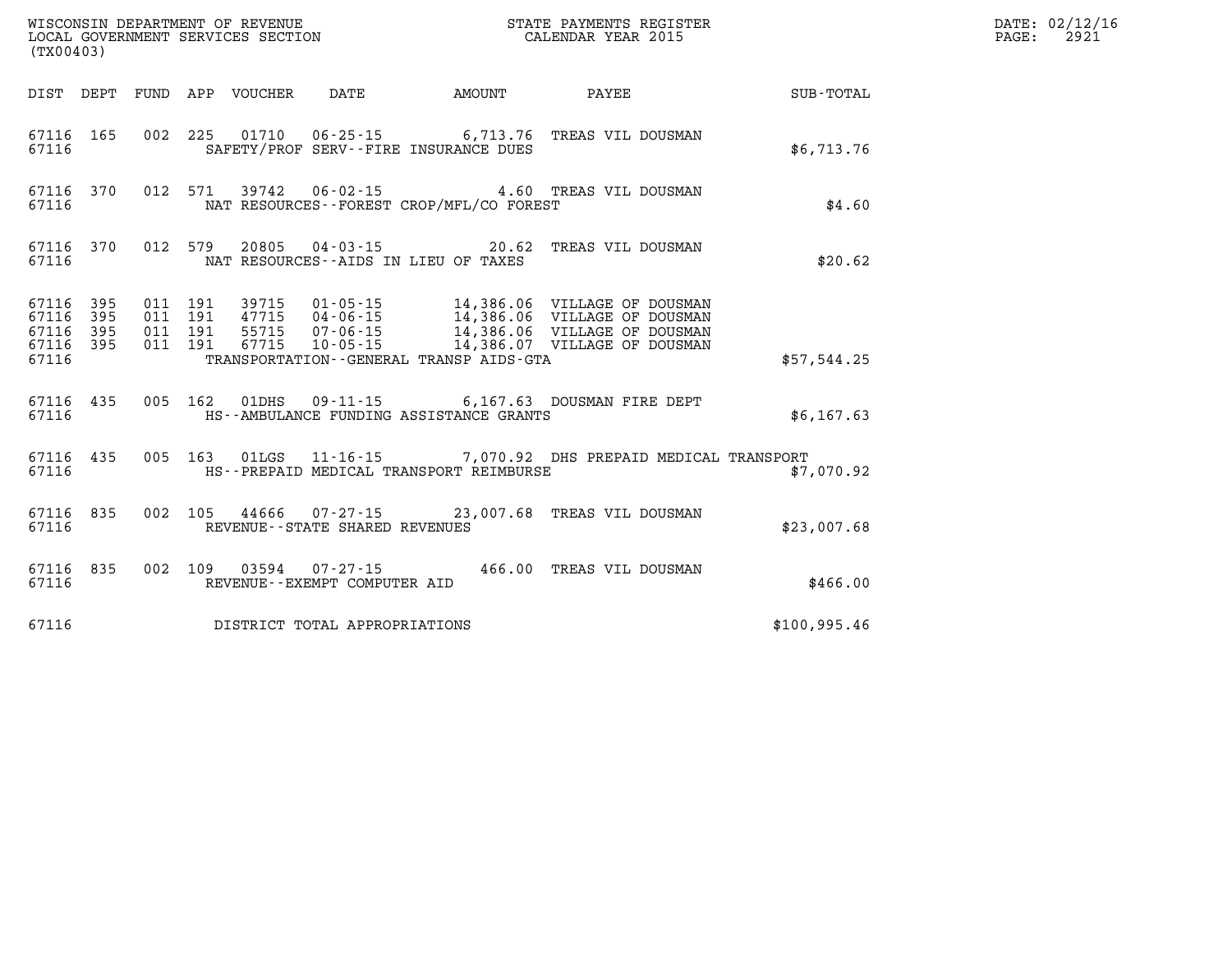| (TX00403) |                                                  |  |                                                                    |                                             |                                                                         |              | DATE: 02/12/16<br>$\mathtt{PAGE:}$<br>2922 |
|-----------|--------------------------------------------------|--|--------------------------------------------------------------------|---------------------------------------------|-------------------------------------------------------------------------|--------------|--------------------------------------------|
|           |                                                  |  |                                                                    |                                             | DIST DEPT FUND APP VOUCHER DATE AMOUNT PAYEE                            | SUB-TOTAL    |                                            |
| 67121     |                                                  |  |                                                                    | SAFETY/PROF SERV--FIRE INSURANCE DUES       | 67121 165 002 225 01711 06-25-15 5,847.52 TREAS VIL EAGLE               | \$5,847.52   |                                            |
| 67121     |                                                  |  |                                                                    | TRANSPORTATION - - HIGHWAY SAFETY - FEDERAL | 67121 395 011 185 43028 03-24-15 4,000.00 TREAS VIL EAGLE               | \$4,000.00   |                                            |
| 67121     | 67121 395<br>67121 395<br>67121 395<br>67121 395 |  |                                                                    | TRANSPORTATION--GENERAL TRANSP AIDS-GTA     | 011  191  39716  01-05-15  12,710.84  VILLAGE OF EAGLE                  | \$50,843.36  |                                            |
| 67121     |                                                  |  |                                                                    | HS--AMBULANCE FUNDING ASSISTANCE GRANTS     | 67121 435 005 162 01DHS 09-11-15 5,023.81 EAGLE FIRE DEPT               | \$5,023.81   |                                            |
|           | 67121                                            |  |                                                                    | HS--PREPAID MEDICAL TRANSPORT REIMBURSE     | 67121 435 005 163 01LGS 11-16-15 2,000.00 DHS PREPAID MEDICAL TRANSPORT | \$2,000.00   |                                            |
| 67121     |                                                  |  | JUSTICE -- LAW ENFORCEMENT TRAINING                                |                                             | 67121 455 002 231 16 04-20-15 640.00 TREAS VIL EAGLE POLICE DE          | \$640.00     |                                            |
|           | 67121                                            |  | 67121 835 002 105 44667 07-27-15<br>REVENUE--STATE SHARED REVENUES |                                             | 5,151.45 TREAS VIL EAGLE                                                | \$5,151.45   |                                            |
| 67121     |                                                  |  | REVENUE--EXEMPT COMPUTER AID                                       |                                             | 67121 835 002 109 03595 07-27-15 627.00 TREAS VIL EAGLE                 | \$627.00     |                                            |
| 67121     |                                                  |  | DISTRICT TOTAL APPROPRIATIONS                                      |                                             |                                                                         | \$74, 133.14 |                                            |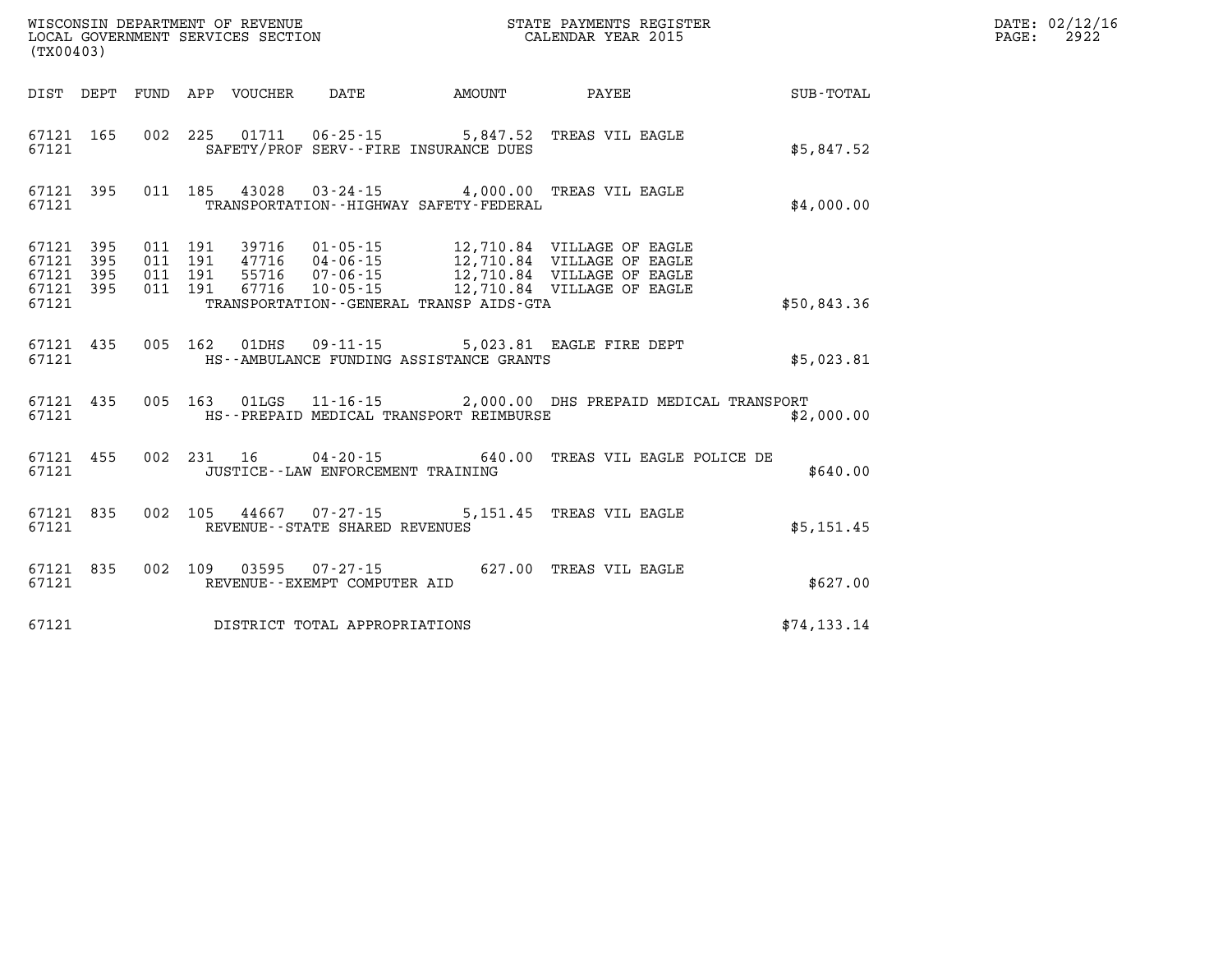| (TX00403)                                                 |                        |  |                                   |                                                                                                    | WISCONSIN DEPARTMENT OF REVENUE<br>LOCAL GOVERNMENT SERVICES SECTION<br>CALENDAR YEAR 2015                                                                                                                                                                                                                                                  |              | DATE: 02/12/16<br>PAGE: 2923 |
|-----------------------------------------------------------|------------------------|--|-----------------------------------|----------------------------------------------------------------------------------------------------|---------------------------------------------------------------------------------------------------------------------------------------------------------------------------------------------------------------------------------------------------------------------------------------------------------------------------------------------|--------------|------------------------------|
|                                                           |                        |  |                                   |                                                                                                    | DIST DEPT FUND APP VOUCHER DATE AMOUNT PAYEE SUB-TOTAL                                                                                                                                                                                                                                                                                      |              |                              |
| 67122                                                     | 67122 165              |  |                                   | SAFETY/PROF SERV--FIRE INSURANCE DUES                                                              | 002 225 01712 06-25-15 32,683.93 TREAS VIL ELM GROVE                                                                                                                                                                                                                                                                                        | \$32,683.93  |                              |
| 67122                                                     | 67122 370              |  |                                   | NAT RESOURCES-WILDLIFE ABATEMENT/CONTROL                                                           | 012 580 01812 02-18-15 2,500.00 TREAS VIL ELM GROVE                                                                                                                                                                                                                                                                                         | \$2,500.00   |                              |
| 67122                                                     | 67122 395              |  |                                   | TRANSPORTATION - - HIGHWAY SAFETY - FEDERAL                                                        | 011 185 61517 10-01-15 3,836.82 TREAS VIL ELM GROVE                                                                                                                                                                                                                                                                                         | \$3,836.82   |                              |
| 67122 395<br>67122 395<br>67122 395<br>67122 395<br>67122 |                        |  |                                   | TRANSPORTATION - - GENERAL TRANSP AIDS-GTA                                                         | $\begin{array}{cccc} 011 & 191 & 39717 & 01\cdot 05\cdot 15 & 93\,, 765\,.68 & \text{VILLAGE OF ELM GROVE} \\ 011 & 191 & 47717 & 04\cdot 06\cdot 15 & 93\,, 765\,.68 & \text{VILLAGE OF ELM GROVE} \\ 011 & 191 & 55717 & 07\cdot 06\cdot 15 & 93\,, 765\,.68 & \text{VILLAGE OF ELM GROVE} \\ 011 & 191 & 67717 & 10\cdot 05\cdot 15 & 9$ | \$375,062.75 |                              |
| 67122                                                     |                        |  |                                   | 67122 435 005 162 01DHS 09-11-15 5,398.74 ELM GROVE EMS<br>HS--AMBULANCE FUNDING ASSISTANCE GRANTS |                                                                                                                                                                                                                                                                                                                                             | \$5,398.74   |                              |
| 67122                                                     |                        |  |                                   | HS--PREPAID MEDICAL TRANSPORT REIMBURSE                                                            | 67122 435 005 163 01LGS 11-16-15 2,434.25 DHS PREPAID MEDICAL TRANSPORT                                                                                                                                                                                                                                                                     | \$2,434.25   |                              |
| 67122                                                     |                        |  | JUSTICE--LAW ENFORCEMENT TRAINING |                                                                                                    | 67122 455 002 231 16 04-20-15 2,880.00 TREAS VIL ELM GROVE                                                                                                                                                                                                                                                                                  | \$2,880.00   |                              |
| 67122                                                     |                        |  | REVENUE - - STATE SHARED REVENUES |                                                                                                    | 67122 835 002 105 44668 07-27-15 141,385.96 TREAS VIL ELM GROVE                                                                                                                                                                                                                                                                             | \$141,385.96 |                              |
| 67122                                                     | 67122 835<br>67122 835 |  | REVENUE--EXEMPT COMPUTER AID      |                                                                                                    | 002 109 03596 07-27-15 25,727.00 TREAS VIL ELM GROVE 002 109 05358 07-27-15 6,876.00 TREAS VIL ELM GROVE                                                                                                                                                                                                                                    | \$32,603.00  |                              |
| 67122                                                     |                        |  | DISTRICT TOTAL APPROPRIATIONS     |                                                                                                    |                                                                                                                                                                                                                                                                                                                                             | \$598,785.45 |                              |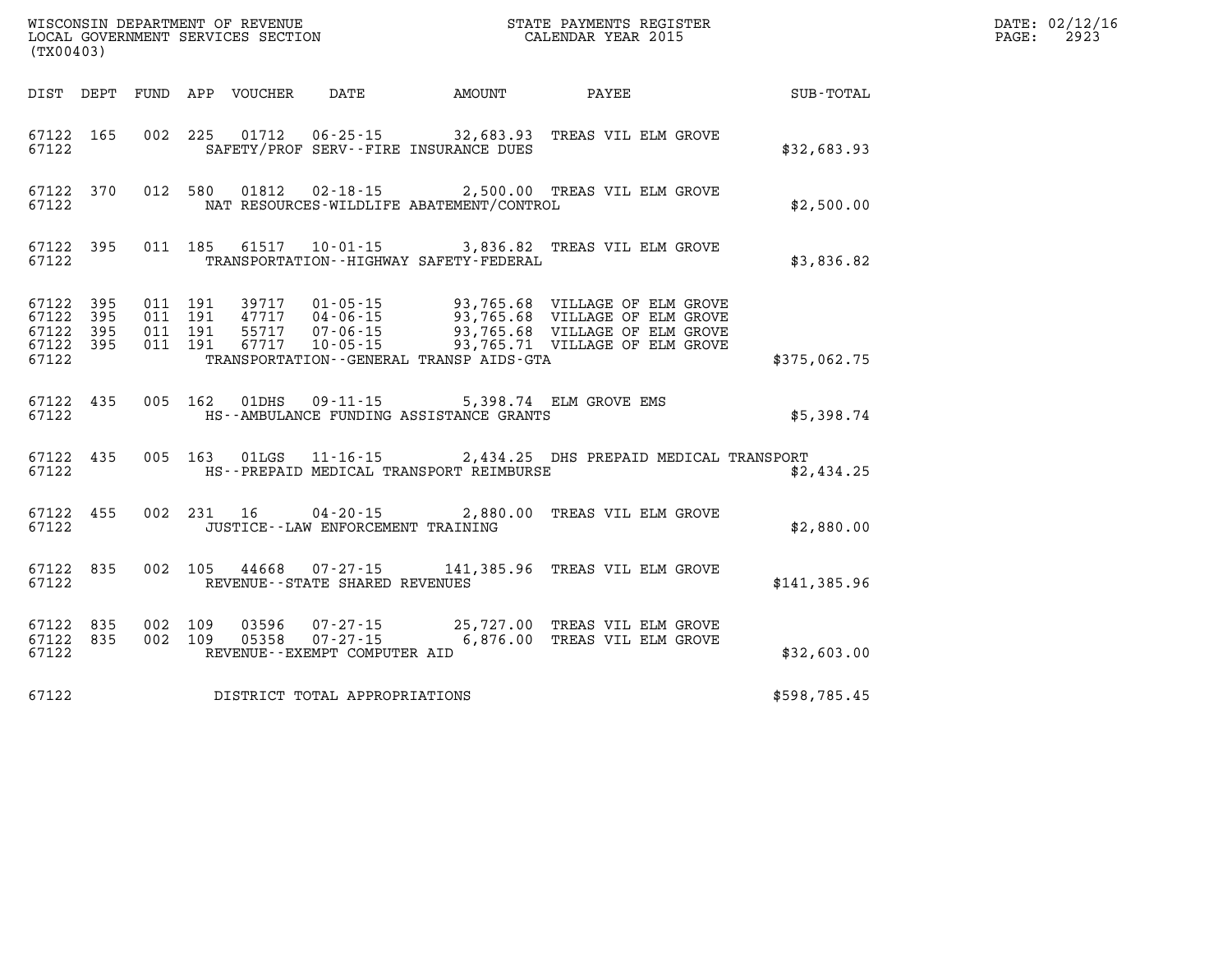| DATE:             | 02/12/16 |
|-------------------|----------|
| $\mathtt{PAGE}$ : | 2924     |

| (TX00403)                                                                                                                                   |           |         |         |                |                                                               |                                               |                                                                                                                                                                                                                                  |                       | DATE: 02/12/1<br>PAGE: | 2924 |
|---------------------------------------------------------------------------------------------------------------------------------------------|-----------|---------|---------|----------------|---------------------------------------------------------------|-----------------------------------------------|----------------------------------------------------------------------------------------------------------------------------------------------------------------------------------------------------------------------------------|-----------------------|------------------------|------|
|                                                                                                                                             |           |         |         |                |                                                               |                                               |                                                                                                                                                                                                                                  |                       |                        |      |
|                                                                                                                                             |           |         |         |                |                                                               | 67136 SAFETY/PROF SERV--FIRE INSURANCE DUES   | 67136 165 002 225 01713 06-25-15 45,181.78 TREAS VIL HARTLAND                                                                                                                                                                    | \$45,181.78           |                        |      |
| 67136 395<br>67136 395<br>67136 395<br>67136 395<br>67136 395<br>67136 395<br>67136 395<br>67136 395<br>67136 395<br>67136 395<br>67136 395 |           |         |         |                |                                                               |                                               |                                                                                                                                                                                                                                  |                       |                        |      |
|                                                                                                                                             | 67136     |         |         |                |                                                               | TRANSPORTATION - - HIGHWAY SAFETY - FEDERAL   |                                                                                                                                                                                                                                  | \$10,323.08           |                        |      |
| 67136 395<br>67136 395<br>67136 395                                                                                                         | 67136 395 |         |         |                |                                                               | 67136 TRANSPORTATION--GENERAL TRANSP AIDS-GTA | 011 191 39718 01-05-15 152,092.55 VILLAGE OF HARTLAND<br>011 191 47718 04-06-15 152,092.55 VILLAGE OF HARTLAND<br>011 191 55718 07-06-15 152,092.55 VILLAGE OF HARTLAND<br>011 191 67718 10-05-15 152,092.58 VILLAGE OF HARTLAND | \$608<br>\$608,370.23 |                        |      |
|                                                                                                                                             |           |         |         |                |                                                               | 67136 TRANSPORTATION--LRIP/TRIP/MSIP GRANTS   | 67136 395 011 278 65547 11-06-15 22,700.59 TREAS VIL HARTLAND                                                                                                                                                                    | \$22,700.59           |                        |      |
|                                                                                                                                             |           |         |         |                |                                                               |                                               | 67136 435 005 162 01DHS 09-11-15 3,871.23 CITY OF HARTLAND<br>67136 HS--AMBULANCE FUNDING ASSISTANCE GRANTS                                                                                                                      | \$3,871.23            |                        |      |
|                                                                                                                                             |           |         |         |                |                                                               | 67136 HS--PREPAID MEDICAL TRANSPORT REIMBURSE | 67136 435 005 163 01LGS 11-16-15 4,810.54 DHS PREPAID MEDICAL TRANSPORT                                                                                                                                                          | \$4,810.54            |                        |      |
| 67136                                                                                                                                       |           |         |         |                | JUSTICE - - LAW ENFORCEMENT TRAINING                          |                                               | 67136 455 002 231 14 04-08-15 2,560.00 TREAS VIL HARTLAND                                                                                                                                                                        | \$2,560.00            |                        |      |
| 67136 835<br>67136                                                                                                                          |           |         |         |                | 002 105 44669 07-27-15<br>REVENUE - - STATE SHARED REVENUES   |                                               | 36,547.09 TREAS VIL HARTLAND                                                                                                                                                                                                     | \$36,547.09           |                        |      |
| 67136 835<br>67136 835<br>67136                                                                                                             |           | 002 109 | 002 109 | 03597<br>05359 | 07-27-15<br>$07 - 27 - 15$<br>REVENUE - - EXEMPT COMPUTER AID |                                               | 158,474.00 TREAS VIL HARTLAND<br>1,559.00 TREAS VIL HARTLAND                                                                                                                                                                     | \$160,033.00          |                        |      |
| 67136                                                                                                                                       |           |         |         |                | DISTRICT TOTAL APPROPRIATIONS                                 |                                               |                                                                                                                                                                                                                                  | \$894,397.54          |                        |      |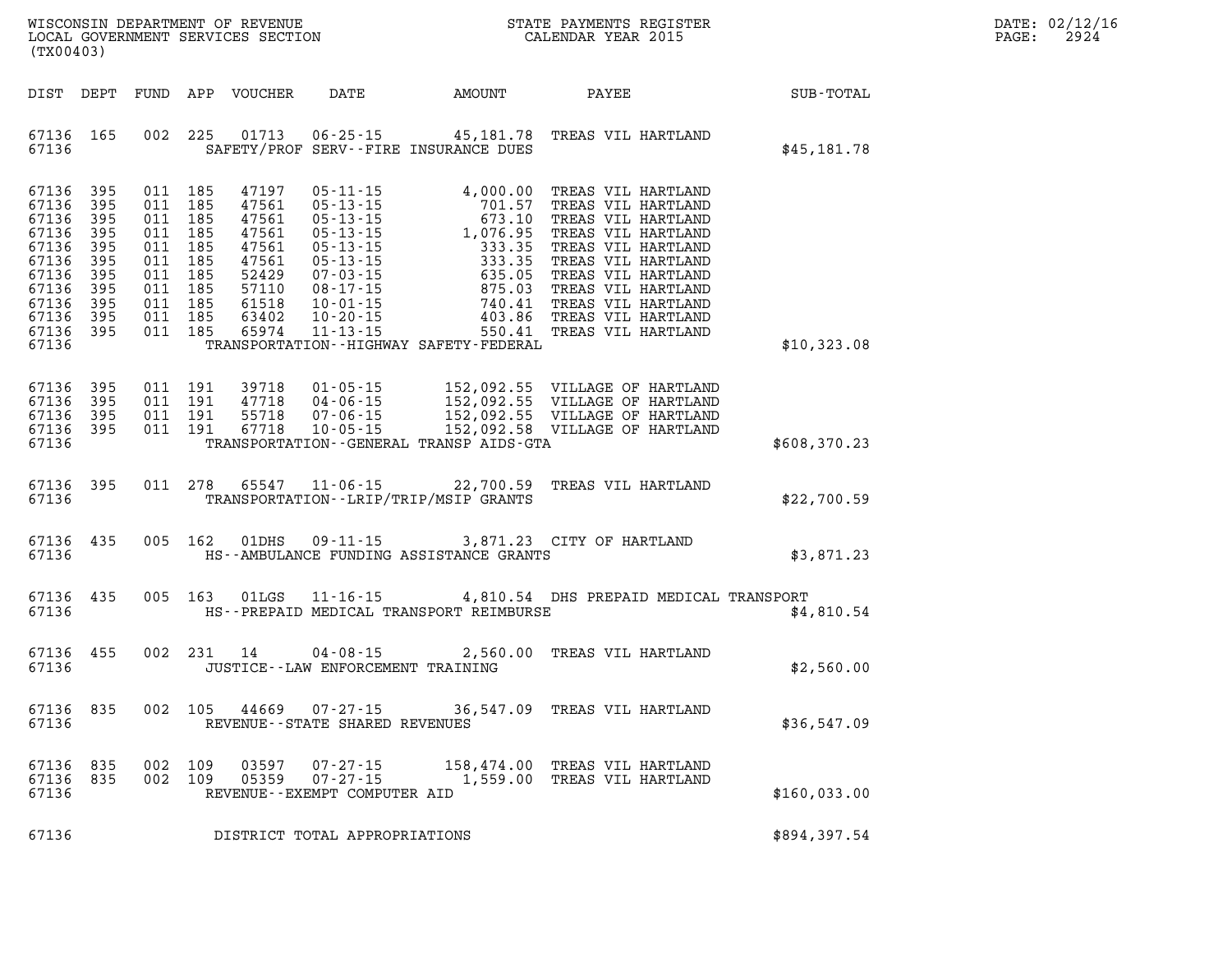| (TX00403)                                 |                          |                          |                          |                                  |                                                                             |        |                                                                                                                                                                        |             |
|-------------------------------------------|--------------------------|--------------------------|--------------------------|----------------------------------|-----------------------------------------------------------------------------|--------|------------------------------------------------------------------------------------------------------------------------------------------------------------------------|-------------|
| DIST                                      | DEPT                     | FUND                     |                          | APP VOUCHER                      | <b>DATE</b>                                                                 | AMOUNT | <b>PAYEE</b>                                                                                                                                                           | SUB-TOTAL   |
| 67146<br>67146                            | 165                      | 002                      | 225                      |                                  | 01714 06-25-15 2,380.63<br>SAFETY/PROF SERV--FIRE INSURANCE DUES            |        | TREAS VIL LAC LA BELLE                                                                                                                                                 | \$2,380.63  |
| 67146<br>67146                            | 370                      | 012                      | 381                      |                                  | NAT RESOURCES - - BOAT PATROL                                               |        | 00606  03-31-15  2,056.49  TREAS VIL LAC LA BELLE                                                                                                                      | \$2,056.49  |
| 67146<br>67146                            | 370                      | 012                      | 550                      |                                  | NAT RESOURCES - - BOATING ENFORCEMENT AIDS                                  |        | 00606  03-31-15  7,125.74  TREAS VIL LAC LA BELLE                                                                                                                      | \$7,125.74  |
| 67146<br>67146                            | 370                      | 012                      |                          |                                  | NAT RESOURCES - - LAKES MANAGEMENT GRANTS                                   |        | 663 02124 04-03-15 6,771.35 TREAS VIL LAC LA BELLE                                                                                                                     | \$6,771.35  |
| 67146<br>67146<br>67146                   | 370<br>370               | 095 517<br>095           | 517                      |                                  | NAT RESOURCES - - POLLUTION CONTROL                                         |        | 01815  02-18-15  6,118.00  TREAS VIL LAC LA BELLE<br>02512  05-05-15  9,322.41  TREAS VIL LAC LA BELLE                                                                 | \$15,440.41 |
| 67146<br>67146<br>67146<br>67146<br>67146 | 395<br>395<br>395<br>395 | 011<br>011<br>011<br>011 | 191<br>191<br>191<br>191 | 39719<br>47719<br>55719<br>67719 | $07 - 06 - 15$<br>$10 - 05 - 15$<br>TRANSPORTATION--GENERAL TRANSP AIDS-GTA |        | 01-05-15 4,256.95 VILLAGE OF LAC LA BELLE<br>$04 - 06 - 15$ $4,256.95$ VILLAGE OF LAC LA BELLE<br>4,256.95 VILLAGE OF LAC LA BELLE<br>4,256.96 VILLAGE OF LAC LA BELLE | \$17,027.81 |
| 67146<br>67146                            | 835                      | 002                      | 105                      |                                  | 44670 07-27-15<br>REVENUE - - STATE SHARED REVENUES                         | 676.82 | TREAS VIL LAC LA BELLE                                                                                                                                                 | \$676.82    |
| 67146<br>67146                            | 835                      | 002                      | 109                      | 03598                            | $07 - 27 - 15$<br>REVENUE--EXEMPT COMPUTER AID                              |        | 12.00 TREAS VIL LAC LA BELLE                                                                                                                                           | \$12.00     |
| 67146                                     |                          |                          |                          |                                  | DISTRICT TOTAL APPROPRIATIONS                                               |        |                                                                                                                                                                        | \$51,491.25 |

**WISCONSIN DEPARTMENT OF REVENUE STATE PAYMENTS REGISTER DATE: 02/12/16 LOCAL GOVERNMENT SERVICES SECTION CALENDAR YEAR 2015 PAGE: 2925**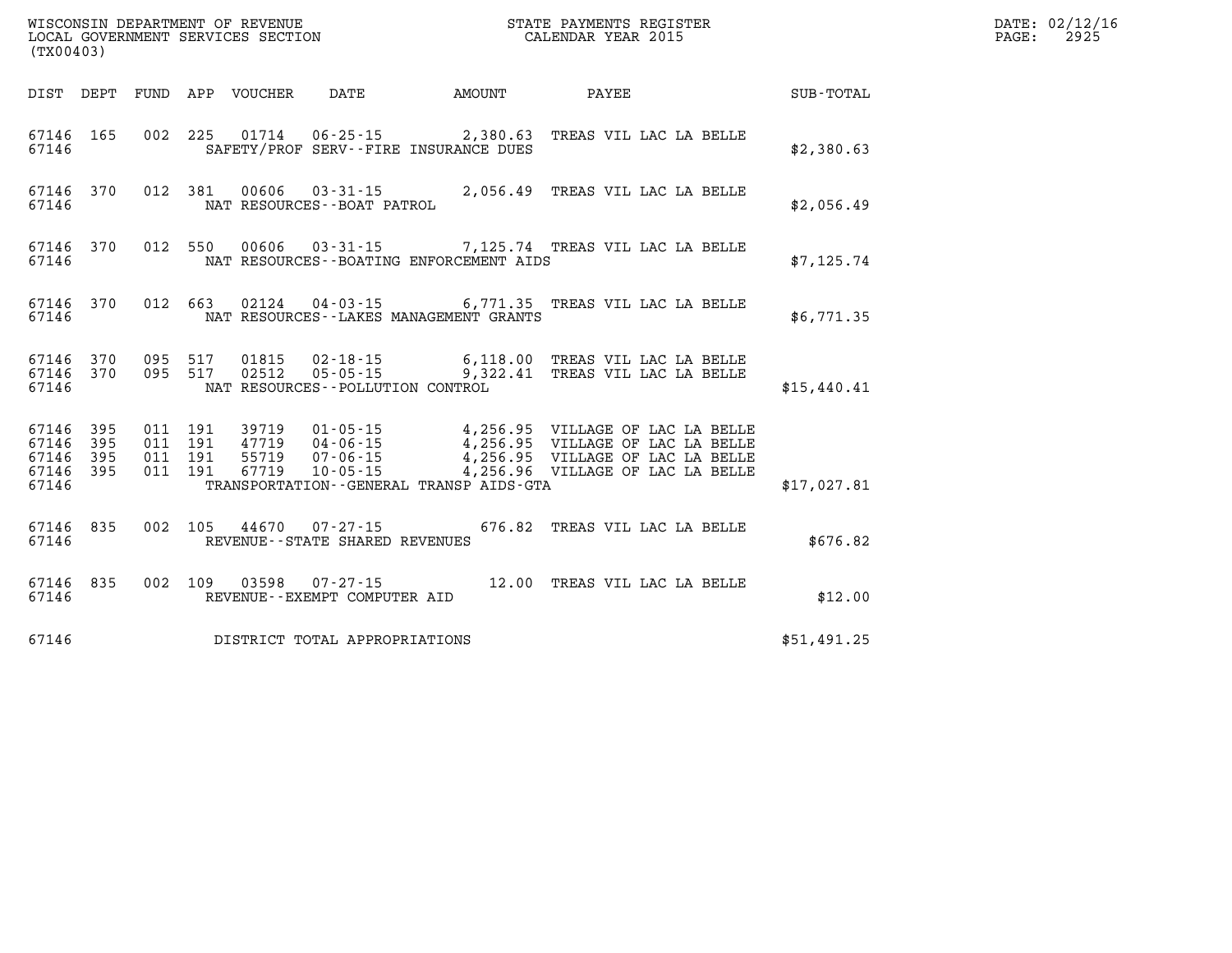| (TX00403)                                                 |           |                                          |  | WISCONSIN DEPARTMENT OF REVENUE<br>LOCAL GOVERNMENT SERVICES SECTION | STATE PAYMENTS REGISTER<br>CALENDAR YEAR 2015                              |              | DATE: 02/12/16<br>PAGE: 2926 |
|-----------------------------------------------------------|-----------|------------------------------------------|--|----------------------------------------------------------------------|----------------------------------------------------------------------------|--------------|------------------------------|
|                                                           |           |                                          |  |                                                                      | DIST DEPT FUND APP VOUCHER DATE AMOUNT PAYEE                               | SUB-TOTAL    |                              |
| 67147                                                     | 67147 165 |                                          |  | SAFETY/PROF SERV--FIRE INSURANCE DUES                                | 002 225 01715 06-25-15 3,440.93 TREAS VIL LANNON                           | \$3,440.93   |                              |
| 67147                                                     | 67147 370 |                                          |  | NAT RESOURCES - - RU RECYCLING GRANT                                 | 074 670 43201 05-29-15 1,158.05 TREAS VIL LANNON                           | \$1,158.05   |                              |
| 67147                                                     | 67147 395 |                                          |  | TRANSPORTATION - - HIGHWAY SAFETY - FEDERAL                          | 011 185 45525 04-20-15 3,944.58 TREAS VIL LANNON                           | \$3,944.58   |                              |
| 67147 395<br>67147 395<br>67147 395<br>67147 395<br>67147 |           | 011 191<br>011 191<br>011 191<br>011 191 |  | 39720   01-05-15<br>TRANSPORTATION - - GENERAL TRANSP AIDS - GTA     | 9,569.87 VILLAGE OF LANNON<br>47720  04-06-15  9,569.87  VILLAGE OF LANNON | \$38, 279.48 |                              |
| 67147                                                     | 67147 435 |                                          |  | HS--PREPAID MEDICAL TRANSPORT REIMBURSE                              | 005 163 01LGS 11-16-15 2,000.00 DHS PREPAID MEDICAL TRANSPORT              | \$2,000.00   |                              |
| 67147                                                     | 67147 455 |                                          |  | JUSTICE - - LAW ENFORCEMENT TRAINING                                 | 002 231 15 04-13-15 1,440.00 TREAS VIL LANNON                              | \$1,440.00   |                              |
| 67147                                                     | 67147 835 |                                          |  | REVENUE - - STATE SHARED REVENUES                                    | 002 105 44671 07-27-15 4,194.48 TREAS VIL LANNON                           | \$4,194.48   |                              |
| 67147                                                     | 67147 835 |                                          |  | REVENUE--EXEMPT COMPUTER AID                                         | 002 109 03599 07-27-15 561.00 TREAS VIL LANNON                             | \$561.00     |                              |
| 67147                                                     | 67147 835 |                                          |  | REVENUE--LOTTERY CREDIT -                                            | 021 363 35943 03-23-15 8,380.12 TREAS VIL LANNON                           | \$8,380.12   |                              |
| 67147                                                     |           |                                          |  | DISTRICT TOTAL APPROPRIATIONS                                        |                                                                            | \$63,398.64  |                              |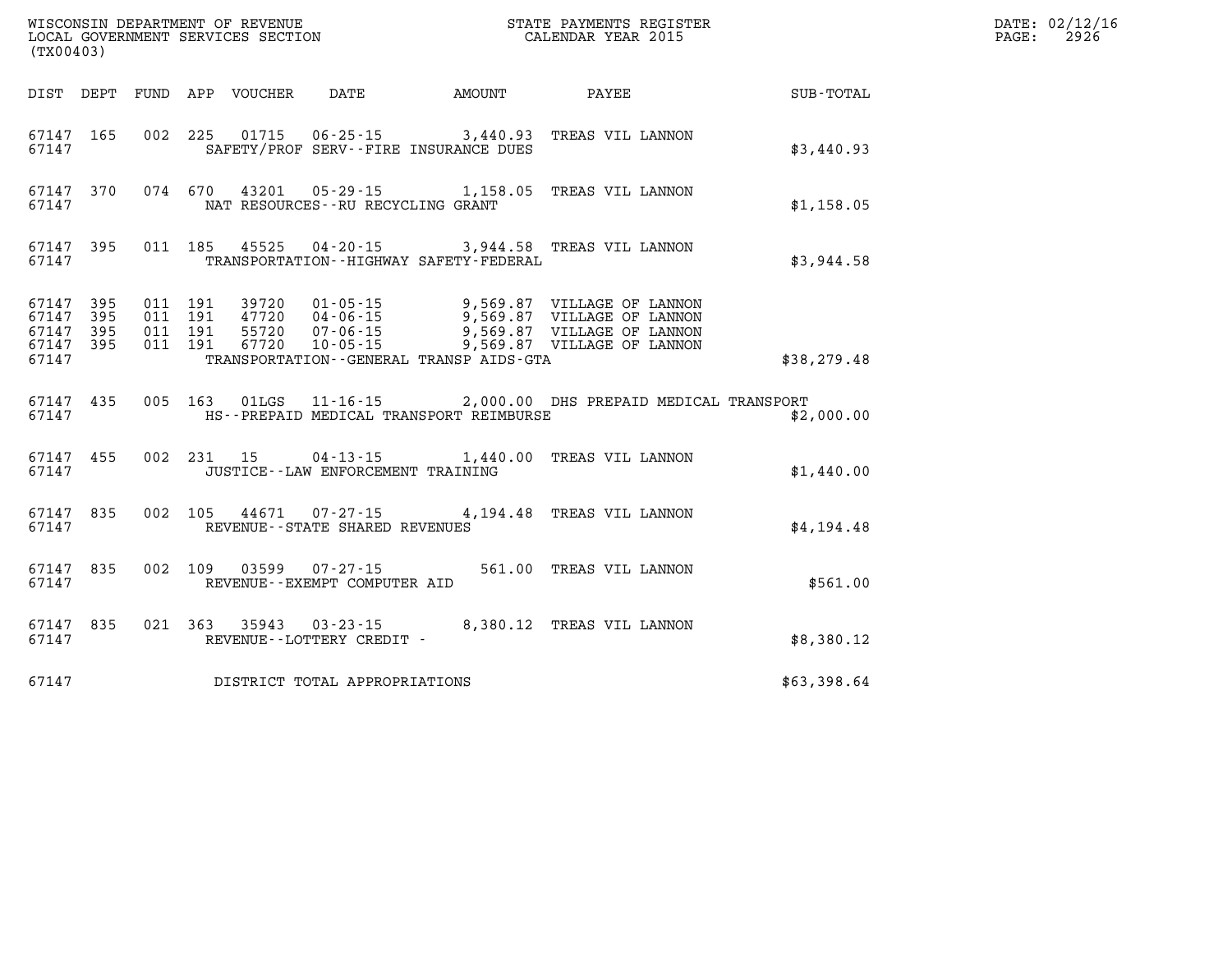| (TX00403)                                                 |  |         |                                          |                                  |                                                     |                                                                                                                                                                                                                                         |       |                                                                              | PAGE:          | DATE: 02/12/16<br>2927 |  |
|-----------------------------------------------------------|--|---------|------------------------------------------|----------------------------------|-----------------------------------------------------|-----------------------------------------------------------------------------------------------------------------------------------------------------------------------------------------------------------------------------------------|-------|------------------------------------------------------------------------------|----------------|------------------------|--|
| DIST DEPT                                                 |  |         |                                          | FUND APP VOUCHER                 | <b>DATE</b>                                         | AMOUNT                                                                                                                                                                                                                                  | PAYEE |                                                                              | SUB-TOTAL      |                        |  |
| 67151 165<br>67151                                        |  |         |                                          | 002 225 01716                    |                                                     | 06-25-15 159,594.86 TREAS VIL MENOMONEE FALLS<br>SAFETY/PROF SERV--FIRE INSURANCE DUES                                                                                                                                                  |       |                                                                              | \$159, 594.86  |                        |  |
| 67151 370<br>67151                                        |  |         | 012 571                                  | 39743                            |                                                     | 06-02-15 13.80 TREAS VIL MENOMONEE FALLS<br>NAT RESOURCES--FOREST CROP/MFL/CO FOREST                                                                                                                                                    |       |                                                                              | \$13.80        |                        |  |
| 67151 370<br>67151                                        |  |         | 074 670                                  |                                  |                                                     | 43202  05-29-15  70,605.92  TREAS VIL MENOMONEE FALLS<br>NAT RESOURCES--RU RECYCLING GRANT                                                                                                                                              |       |                                                                              | \$70,605.92    |                        |  |
| 67151 370<br>67151                                        |  |         | 074 673                                  | 43202                            |                                                     | 05-29-15 9,339.28 TREAS VIL MENOMONEE FALLS<br>NAT RESOURCES--RU CONSOLIDATED GRANT                                                                                                                                                     |       |                                                                              | \$9,339.28     |                        |  |
| 67151 395<br>67151 395<br>67151 395<br>67151 395<br>67151 |  |         | 011 162<br>011 162<br>011 162<br>011 162 | 40108<br>48108<br>56108<br>68108 |                                                     | 01-05-15 53,426.35 VILLAGE OF MENOMONEE FALL<br>04-06-15 53,426.35 VILLAGE OF MENOMONEE FALL<br>07-06-15 53,426.35 VILLAGE OF MENOMONEE FALL<br>10-05-15 53,426.35 VILLAGE OF MENOMONEE FALL<br>TRANSPORTATION--CONNECTING HIGHWAY AIDS |       |                                                                              | \$213,705.40   |                        |  |
| 67151 395<br>67151 395<br>67151 395<br>67151 395<br>67151 |  |         | 011 191<br>011 191<br>011 191<br>011 191 | 39721<br>47721<br>55721<br>67721 |                                                     | TRANSPORTATION--GENERAL TRANSP AIDS-GTA                                                                                                                                                                                                 |       |                                                                              | \$1,660,831.48 |                        |  |
| 67151 395<br>67151 395<br>67151                           |  |         | 011 278<br>011 278                       | 43081<br>48993                   | $03 - 20 - 15$<br>$05 - 27 - 15$                    | 90,671.36 TREAS VIL MENOMONEE FALLS<br>88,205.78 TREAS VIL MENOMONEE FALLS<br>TRANSPORTATION--LRIP/TRIP/MSIP GRANTS                                                                                                                     |       |                                                                              | \$178,877.14   |                        |  |
| 67151 435<br>67151                                        |  |         | 005 162                                  | 01DHS                            |                                                     | 09-11-15 6,120.62 MENOMONEE FALLS FIRE DEPT<br>HS--AMBULANCE FUNDING ASSISTANCE GRANTS                                                                                                                                                  |       |                                                                              | \$6,120.62     |                        |  |
| 67151 435<br>67151                                        |  |         | 005 163                                  | 01LGS                            |                                                     | 11-16-15 16,576.09 DHS PREPAID MEDICAL TRANSPORT<br>HS--PREPAID MEDICAL TRANSPORT REIMBURSE                                                                                                                                             |       |                                                                              | \$16,576.09    |                        |  |
| 67151 455<br>67151                                        |  |         |                                          | 002 231 16                       | 04-20-15                                            | JUSTICE - - LAW ENFORCEMENT TRAINING                                                                                                                                                                                                    |       | 9,280.00 TREAS VIL MENOMONEE FALLS                                           | \$9,280.00     |                        |  |
| 67151 835<br>67151                                        |  |         | 002 105                                  |                                  | 44672 07-27-15<br>REVENUE - - STATE SHARED REVENUES |                                                                                                                                                                                                                                         |       | 229,757.31 TREAS VIL MENOMONEE FALLS                                         | \$229,757.31   |                        |  |
| 67151 835<br>67151 835                                    |  | 002 109 | 002 109                                  | 03600<br>05360                   | $07 - 27 - 15$<br>$07 - 27 - 15$                    |                                                                                                                                                                                                                                         |       | 215,956.00 TREAS VIL MENOMONEE FALLS<br>653,387.00 TREAS VIL MENOMONEE FALLS |                |                        |  |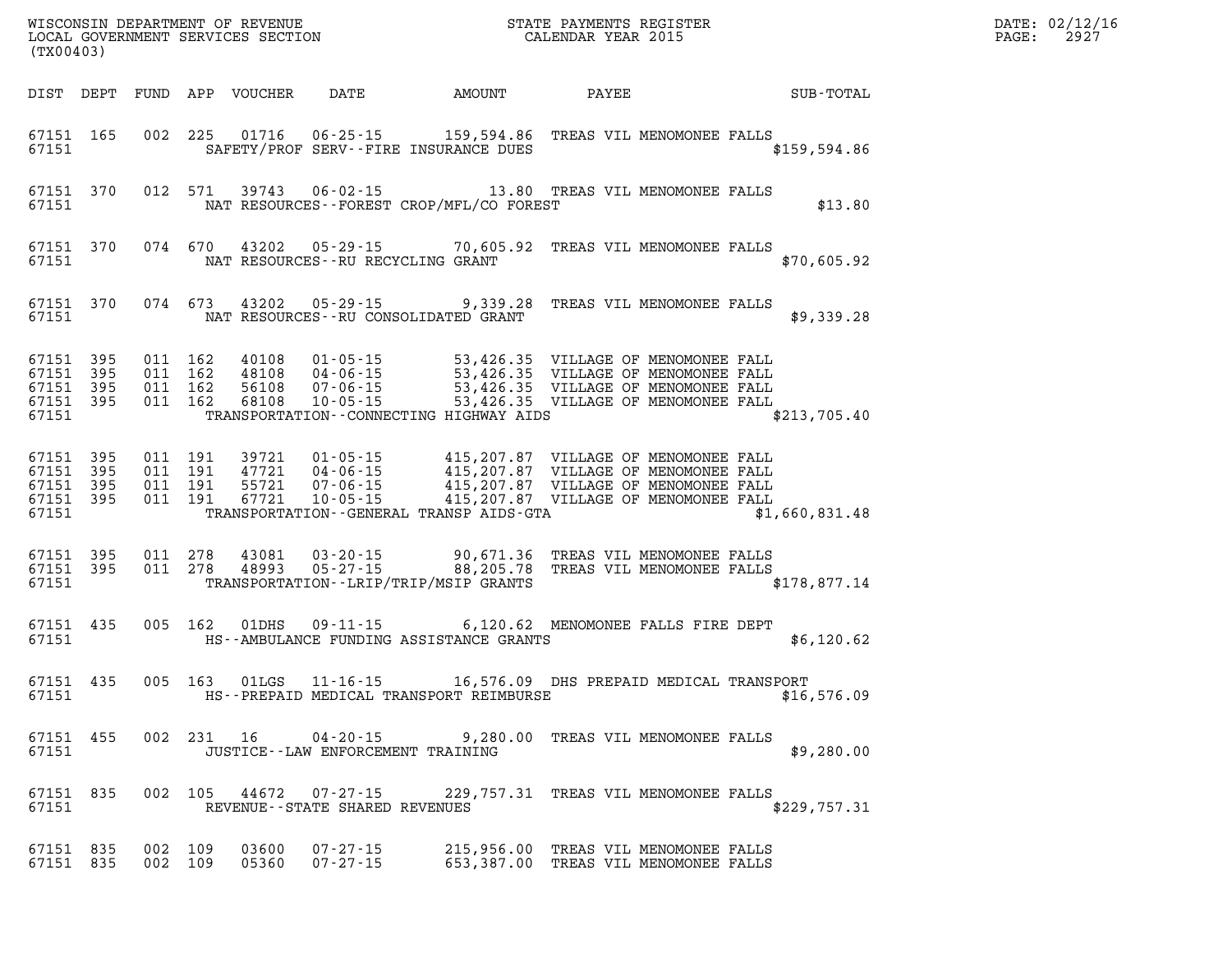| (TX00403)                   |            |            |            | WISCONSIN DEPARTMENT OF REVENUE<br>LOCAL GOVERNMENT SERVICES SECTION |                                                 |                                                                                                                                     | STATE PAYMENTS REGISTER<br>CALENDAR YEAR 2015 |                                                        |                   |  |  | DATE: 02/12/16<br>2928 |
|-----------------------------|------------|------------|------------|----------------------------------------------------------------------|-------------------------------------------------|-------------------------------------------------------------------------------------------------------------------------------------|-----------------------------------------------|--------------------------------------------------------|-------------------|--|--|------------------------|
| DIST                        | DEPT       | FUND       | APP        | VOUCHER                                                              | DATE                                            | AMOUNT                                                                                                                              | PAYEE                                         |                                                        | SUB-TOTAL         |  |  |                        |
| 67151                       |            |            |            |                                                                      | REVENUE--EXEMPT COMPUTER AID                    |                                                                                                                                     |                                               |                                                        | \$869,343.00      |  |  |                        |
| 67151<br>67151<br>67151     | 835<br>835 | 002<br>002 | 302<br>302 | 10126<br>11125                                                       | 07-27-15                                        | 07-27-15 7,559,681.42 TREAS VIL MENOMONEE FALLS<br>931,086.85 TREAS VIL MENOMONEE FALLS<br>REVENUE-FIRST DOLLAR/SCHOOL LEVY CREDITS |                                               |                                                        | \$8,490,768.27    |  |  |                        |
| 67151 835<br>67151<br>67151 | 835        | 021<br>021 | 363<br>363 | 35944<br>37264                                                       | 03-23-15<br>03-23-15<br>REVENUE--LOTTERY CREDIT | 2,865.42<br>1,340,863.32                                                                                                            |                                               | TREAS VIL MENOMONEE FALLS<br>TREAS VIL MENOMONEE FALLS | \$1,343,728.74    |  |  |                        |
| 67151                       |            |            |            |                                                                      | DISTRICT TOTAL APPROPRIATIONS                   |                                                                                                                                     |                                               |                                                        | \$13, 258, 541.91 |  |  |                        |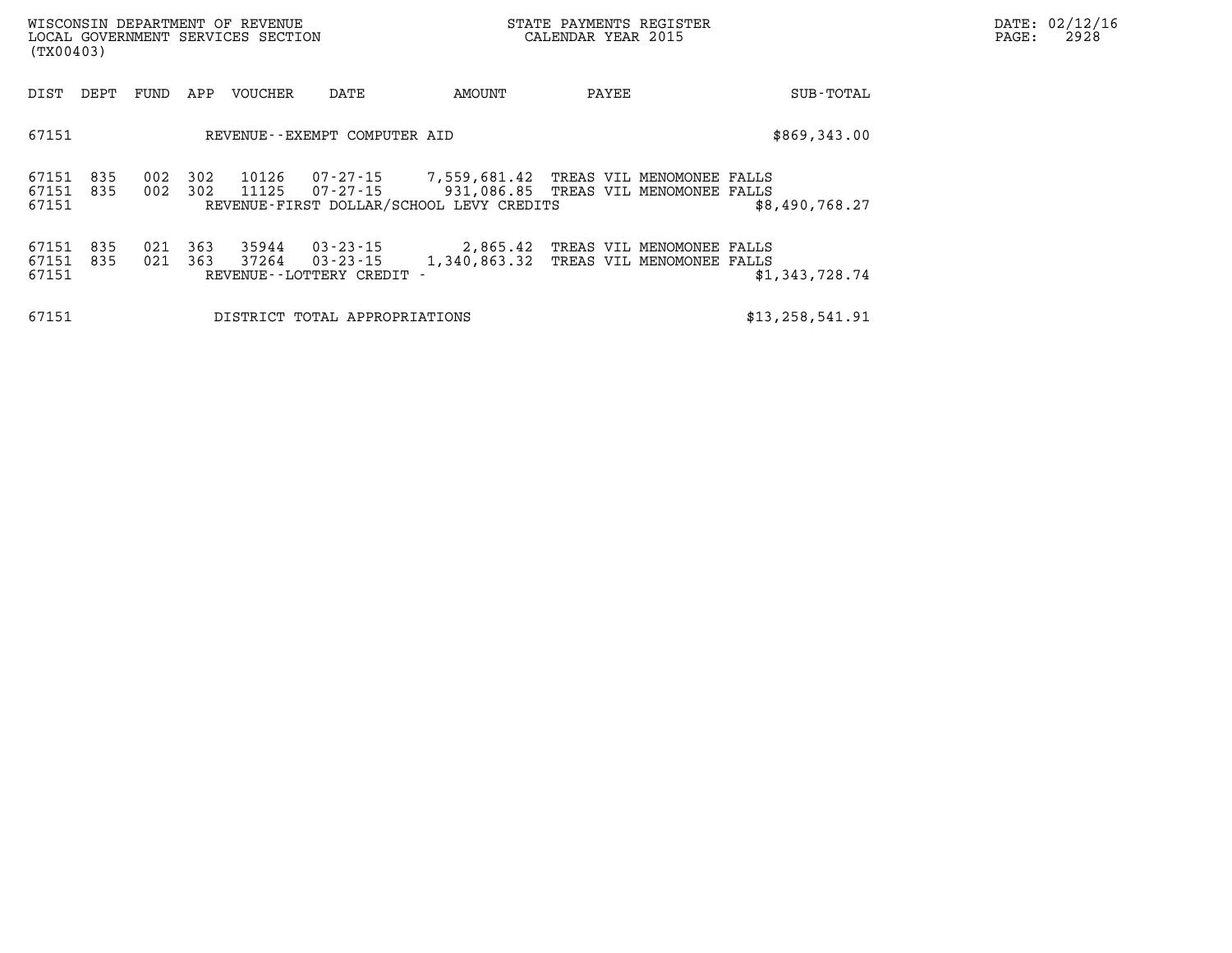| (TX00403)                        | WISCONSIN DEPARTMENT OF REVENUE<br>LOCAL GOVERNMENT SERVICES SECTION | STATE PAYMENTS REGISTER<br>CALENDAR YEAR 2015 |                          |                                  |                                                   |                                                                         |                                                                                                                          |             |
|----------------------------------|----------------------------------------------------------------------|-----------------------------------------------|--------------------------|----------------------------------|---------------------------------------------------|-------------------------------------------------------------------------|--------------------------------------------------------------------------------------------------------------------------|-------------|
| DIST                             | DEPT                                                                 | FUND                                          | APP                      | VOUCHER                          | DATE                                              | AMOUNT                                                                  | PAYEE                                                                                                                    | SUB-TOTAL   |
| 67152<br>67152                   | 165                                                                  | 002                                           | 225                      |                                  |                                                   | $01717$ $06-25-15$ $14,640.10$<br>SAFETY/PROF SERV--FIRE INSURANCE DUES | TREAS VIL MERTON                                                                                                         | \$14,640.10 |
| 67152<br>67152                   | 370                                                                  | 012                                           | 571                      |                                  |                                                   | NAT RESOURCES - - FOREST CROP/MFL/CO FOREST                             | 39744   06-02-15   2.00   TREAS VIL MERTON                                                                               | \$2.00      |
| 67152<br>67152<br>67152<br>67152 | 395<br>395<br>395<br>395                                             | 011<br>011<br>011<br>011                      | 191<br>191<br>191<br>191 | 39722<br>47722<br>55722<br>67722 | 01-05-15<br>04-06-15<br>07-06-15<br>10-05-15      |                                                                         | 19,161.34 VILLAGE OF MERTON<br>19,161.34 VILLAGE OF MERTON<br>19,161.34 VILLAGE OF MERTON<br>19,161.37 VILLAGE OF MERTON |             |
| 67152                            |                                                                      |                                               |                          |                                  |                                                   | TRANSPORTATION - - GENERAL TRANSP AIDS - GTA                            |                                                                                                                          | \$76,645.39 |
| 67152<br>67152                   | 835                                                                  | 002                                           | 105                      |                                  | REVENUE - - STATE SHARED REVENUES                 | 44673 07-27-15 3,040.25                                                 | TREAS VIL MERTON                                                                                                         | \$3,040.25  |
| 67152<br>67152                   | 835                                                                  | 002                                           | 109                      | 03601                            | $07 - 27 - 15$<br>REVENUE - - EXEMPT COMPUTER AID | 1,688.00                                                                | TREAS VIL MERTON                                                                                                         | \$1,688.00  |
| 67152                            |                                                                      |                                               |                          |                                  | DISTRICT TOTAL APPROPRIATIONS                     |                                                                         |                                                                                                                          | \$96,015.74 |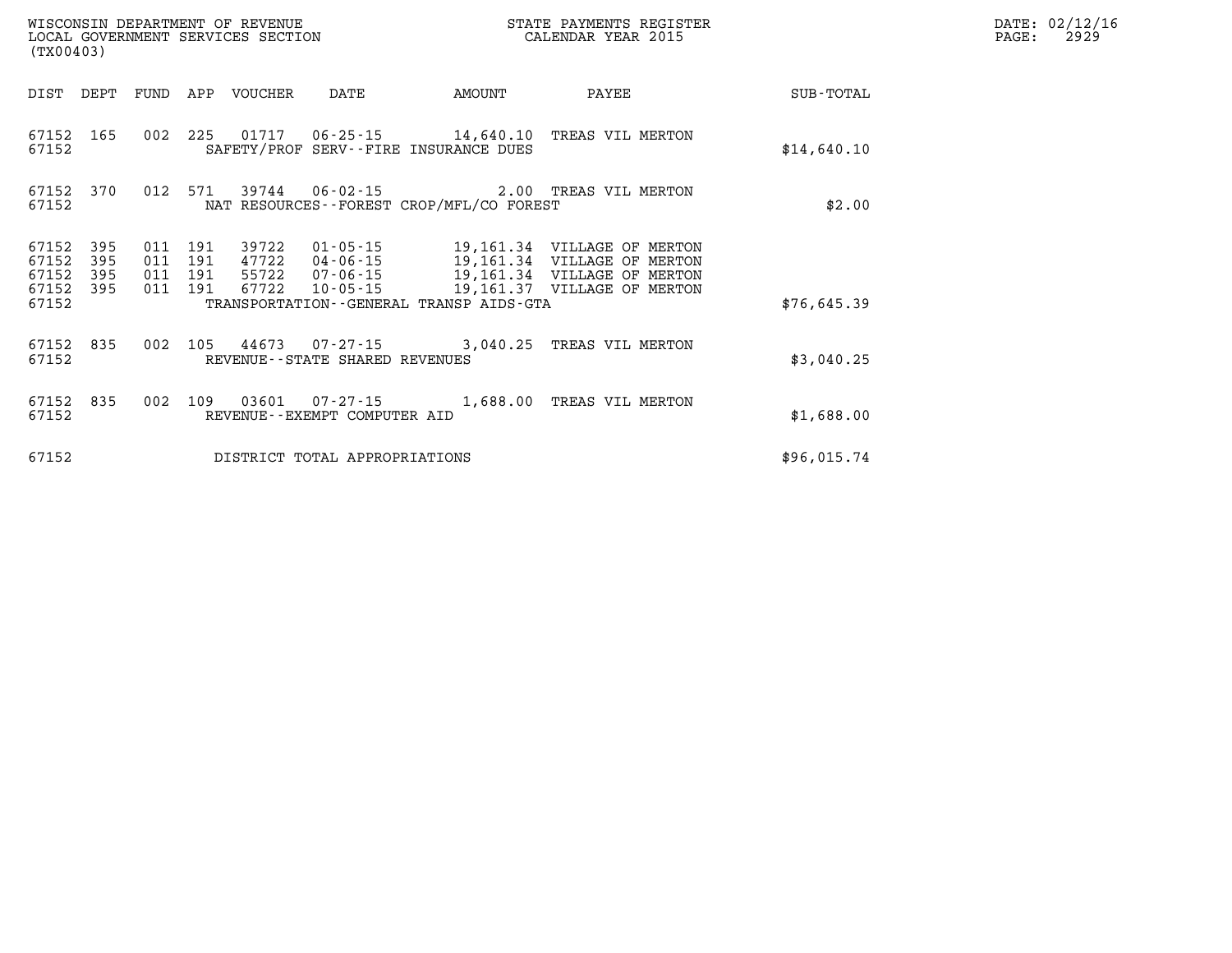| DATE: | 02/12/16 |
|-------|----------|
| PAGE: | 2930     |

| (TX00403)                                                                                                                                                               |                                                                                                                            |                                                                                                                                                                                                    | LOCAL GOVERNMENT SERVICES SECTION                                                                                                                              |                                                                      |                                                    | CALENDAR YEAR 2015                                                                                                                       |              | PAGE: | 2930 |
|-------------------------------------------------------------------------------------------------------------------------------------------------------------------------|----------------------------------------------------------------------------------------------------------------------------|----------------------------------------------------------------------------------------------------------------------------------------------------------------------------------------------------|----------------------------------------------------------------------------------------------------------------------------------------------------------------|----------------------------------------------------------------------|----------------------------------------------------|------------------------------------------------------------------------------------------------------------------------------------------|--------------|-------|------|
| DIST DEPT                                                                                                                                                               |                                                                                                                            |                                                                                                                                                                                                    | FUND APP VOUCHER                                                                                                                                               |                                                                      | DATE AMOUNT                                        | PAYEE SUB-TOTAL                                                                                                                          |              |       |      |
| 67153<br>67153                                                                                                                                                          | 165                                                                                                                        | 002 225                                                                                                                                                                                            | 01718                                                                                                                                                          | $06 - 25 - 15$                                                       | 27,409.11<br>SAFETY/PROF SERV--FIRE INSURANCE DUES | TREAS VIL MUKWONAGO                                                                                                                      | \$27,409.11  |       |      |
| 67153                                                                                                                                                                   | 370                                                                                                                        | 002 503                                                                                                                                                                                            | 17893                                                                                                                                                          |                                                                      | $01 - 12 - 15$ 3, 200.70                           | TREAS VIL MUKWONAGO<br>1264.37 VILL SHARE                                                                                                |              |       |      |
| 67153                                                                                                                                                                   |                                                                                                                            |                                                                                                                                                                                                    |                                                                                                                                                                |                                                                      | NAT RESOURCES--AIDS IN LIEU OF TAXES               |                                                                                                                                          | \$3,200.70   |       |      |
| 67153<br>67153                                                                                                                                                          | 370                                                                                                                        | 074 670                                                                                                                                                                                            | 43203                                                                                                                                                          | NAT RESOURCES--RU RECYCLING GRANT                                    |                                                    | 05-29-15 22, 243.04 TREAS VIL MUKWONAGO                                                                                                  | \$22, 243.04 |       |      |
| 67153<br>67153<br>67153<br>67153<br>67153<br>67153<br>67153<br>67153<br>67153<br>67153<br>67153<br>67153<br>67153<br>67153<br>67153<br>67153<br>67153<br>67153<br>67153 | 395<br>395<br>395<br>395<br>395<br>395<br>395<br>395<br>395<br>395<br>395<br>395<br>395<br>395<br>395<br>395<br>395<br>395 | 011 185<br>011 185<br>011 185<br>011 185<br>011 185<br>011 185<br>011 185<br>011 185<br>011 185<br>011 185<br>011 185<br>011 185<br>011 185<br>011 185<br>011 185<br>011 185<br>011 185<br>011 185 | 38810<br>38810<br>41090<br>41090<br>45996<br>53164<br>53164<br>56715<br>57111<br>61519<br>61519<br>62271<br>62271<br>62271<br>67657<br>69247<br>70127<br>70127 |                                                                      | TRANSPORTATION - - HIGHWAY SAFETY - FEDERAL        |                                                                                                                                          | \$30,551.00  |       |      |
| 67153<br>67153<br>67153<br>67153<br>67153                                                                                                                               | 395<br>395<br>395<br>395                                                                                                   | 011 191<br>011 191<br>011 191<br>011 191                                                                                                                                                           | 39723<br>47723<br>55723<br>67723                                                                                                                               | $01 - 05 - 15$<br>$04 - 06 - 15$<br>$07 - 06 - 15$<br>$10 - 05 - 15$ | TRANSPORTATION - - GENERAL TRANSP AIDS-GTA         | 112,042.49 VILLAGE OF MUKWONAGO<br>112,042.49 VILLAGE OF MUKWONAGO<br>112,042.49 VILLAGE OF MUKWONAGO<br>112,042.52 VILLAGE OF MUKWONAGO | \$448,169.99 |       |      |
| 67153<br>67153                                                                                                                                                          | 435                                                                                                                        | 005 162                                                                                                                                                                                            | 01DHS                                                                                                                                                          | $09 - 11 - 15$                                                       | HS--AMBULANCE FUNDING ASSISTANCE GRANTS            | 5,902.08 MUKWONAGO FIRE DEPT                                                                                                             | \$5,902.08   |       |      |
| 67153<br>67153                                                                                                                                                          | 435                                                                                                                        | 005 163                                                                                                                                                                                            |                                                                                                                                                                | $01LGS$ $11-16-15$                                                   | HS--PREPAID MEDICAL TRANSPORT REIMBURSE            | 8,403.96 DHS PREPAID MEDICAL TRANSPORT                                                                                                   | \$8,403.96   |       |      |
| 67153<br>67153                                                                                                                                                          | 455                                                                                                                        | 002 231 19                                                                                                                                                                                         |                                                                                                                                                                | $04 - 23 - 15$<br>JUSTICE - - LAW ENFORCEMENT TRAINING               |                                                    | 2,080.00 TREAS VIL MUKWONAGO                                                                                                             | \$2,080.00   |       |      |
| 67153 835                                                                                                                                                               |                                                                                                                            | 002 105                                                                                                                                                                                            | 44674                                                                                                                                                          | 07-27-15                                                             |                                                    | 159,874.86 TREAS VIL MUKWONAGO                                                                                                           |              |       |      |

WISCONSIN DEPARTMENT OF REVENUE **STATE PAYMENTS REGISTER**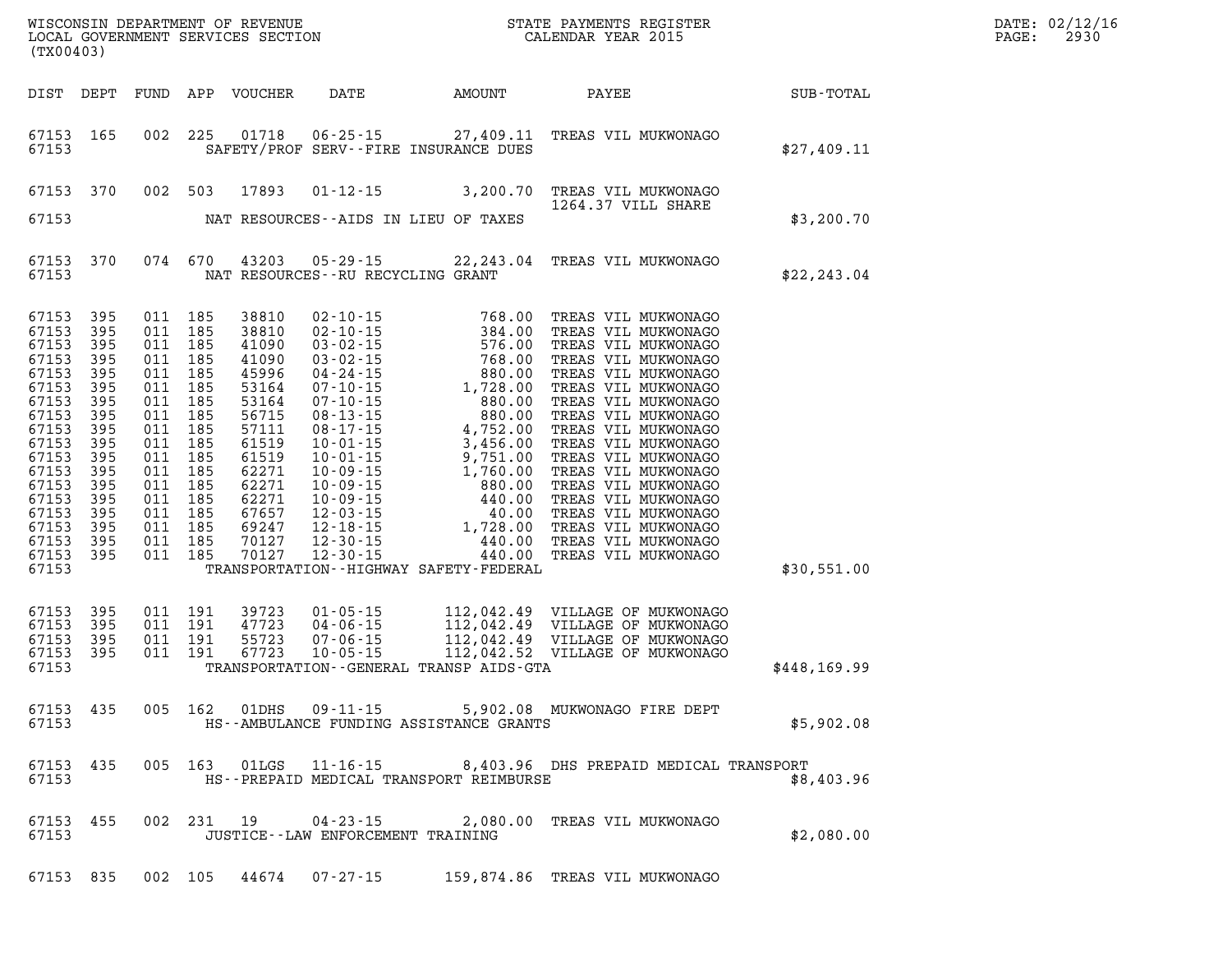| DATE: | 02/12/16 |
|-------|----------|
| PAGE: | 2931     |

| (TX00403)                                 |                          |                          |                          | WISCONSIN DEPARTMENT OF REVENUE<br>LOCAL GOVERNMENT SERVICES SECTION |                                                                              |                                                                                                 | STATE PAYMENTS REGISTER<br>CALENDAR YEAR 2015                                            | DATE: 02/12/16<br>PAGE:<br>2931 |  |
|-------------------------------------------|--------------------------|--------------------------|--------------------------|----------------------------------------------------------------------|------------------------------------------------------------------------------|-------------------------------------------------------------------------------------------------|------------------------------------------------------------------------------------------|---------------------------------|--|
| DIST                                      | DEPT                     | FUND                     | APP                      | VOUCHER                                                              | DATE                                                                         | AMOUNT                                                                                          | PAYEE                                                                                    | <b>SUB-TOTAL</b>                |  |
| 67153                                     |                          |                          |                          |                                                                      | REVENUE - - STATE SHARED REVENUES                                            |                                                                                                 |                                                                                          | \$159,874.86                    |  |
| 67153<br>67153<br>67153<br>67153          | 835<br>835<br>835        | 002<br>002 109           | 109<br>002 109           | 03532<br>03602<br>05361                                              | $07 - 27 - 15$<br>07-27-15<br>$07 - 27 - 15$<br>REVENUE--EXEMPT COMPUTER AID | 39.00<br>8,409.00<br>5,735.00                                                                   | TREAS VIL MUKWONAGO<br>TREAS VIL MUKWONAGO<br>TREAS VIL MUKWONAGO                        | \$14,183.00                     |  |
| 67153<br>67153<br>67153<br>67153<br>67153 | 835<br>835<br>835<br>835 | 002<br>002<br>002<br>002 | 302<br>302<br>302<br>302 | 10120<br>10127<br>11120<br>11126                                     | $07 - 27 - 15$<br>$07 - 27 - 15$<br>07-27-15<br>$07 - 27 - 15$               | 18,349.71<br>1,009,365.66<br>3,023.64<br>147,655.39<br>REVENUE-FIRST DOLLAR/SCHOOL LEVY CREDITS | TREAS VIL MUKWONAGO<br>TREAS VIL MUKWONAGO<br>TREAS VIL MUKWONAGO<br>TREAS VIL MUKWONAGO | \$1,178,394.40                  |  |
| 67153<br>67153<br>67153                   | 835<br>835               | 021<br>021               | 363<br>363               | 37259<br>37265                                                       | $03 - 23 - 15$<br>$03 - 23 - 15$<br>REVENUE - - LOTTERY CREDIT -             | 2,164.25<br>190,480.43                                                                          | TREAS VIL MUKWONAGO<br>TREAS VIL MUKWONAGO                                               | \$192,644.68                    |  |
| 67153                                     |                          |                          |                          |                                                                      | DISTRICT TOTAL APPROPRIATIONS                                                | \$2,093,056.82                                                                                  |                                                                                          |                                 |  |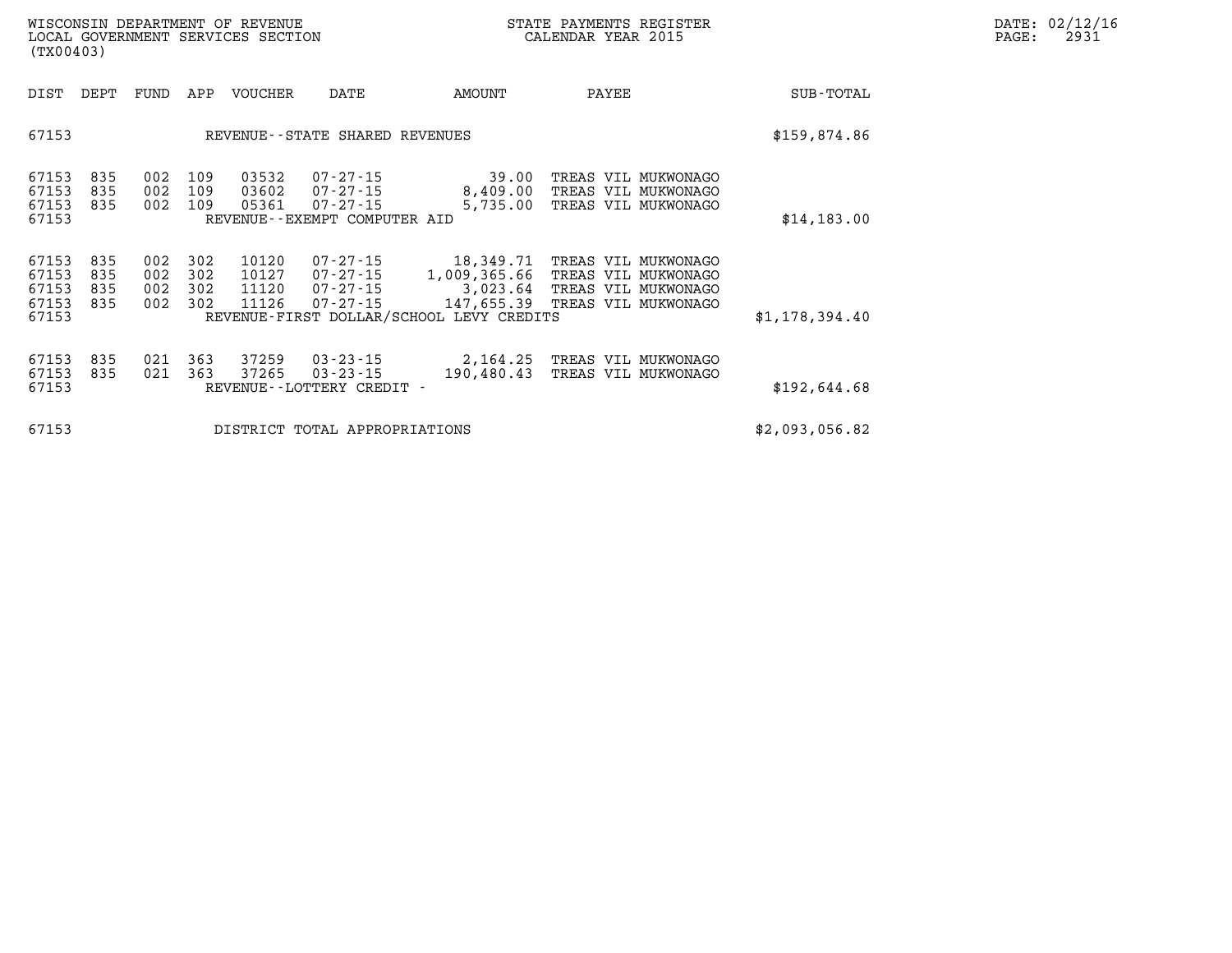| WISCONSIN DEPARTMENT OF REVENUE      | PAYMENTS REGISTER<br>3TATE | DATE: | 02/12/16 |
|--------------------------------------|----------------------------|-------|----------|
| GOVERNMENT SERVICES SECTION<br>LOCAL | CALENDAR YEAR 2015         | PAGE  | 2932     |

|                         | LOCAL GOVERNMENT SERVICES SECTION<br>(TX00403) |  |                               |                         |                                     |                                                                                                                   | CALENDAR YEAR 2015 |             | PAGE: | 2932 |
|-------------------------|------------------------------------------------|--|-------------------------------|-------------------------|-------------------------------------|-------------------------------------------------------------------------------------------------------------------|--------------------|-------------|-------|------|
| DIST                    | DEPT                                           |  |                               | FUND APP VOUCHER        | DATE                                | AMOUNT                                                                                                            | PAYEE              | SUB-TOTAL   |       |      |
| 67158 165<br>67158      |                                                |  |                               |                         |                                     | 002 225 01719 06-25-15 6,831.92 TREAS VIL NASHOTAH<br>SAFETY/PROF SERV--FIRE INSURANCE DUES                       |                    | \$6,831.92  |       |      |
| 67158<br>67158<br>67158 | 395<br>395<br>395                              |  | 011 191<br>011 191<br>011 191 | 39724<br>47724<br>55724 | $01 - 05 - 15$                      | 13,722.48 VILLAGE OF NASHOTAH<br>04-06-15 13,722.48 VILLAGE OF NASHOTAH<br>07-06-15 13,722.48 VILLAGE OF NASHOTAH |                    |             |       |      |
| 67158 395<br>67158      |                                                |  | 011 191                       | 67724                   | $10 - 05 - 15$                      | 13,722.49 VILLAGE OF NASHOTAH<br>TRANSPORTATION--GENERAL TRANSP AIDS-GTA                                          |                    | \$54,889.93 |       |      |
| 67158<br>67158          | 455                                            |  |                               |                         | JUSTICE -- LAW ENFORCEMENT TRAINING | 002 231 12 03-23-15 160.00 TREAS VIL NASHOTAH                                                                     |                    | \$160.00    |       |      |
| 67158<br>67158          | 835                                            |  |                               |                         | REVENUE--STATE SHARED REVENUES      | 002 105 44675 07-27-15 1,752.30 TREAS VIL NASHOTAH                                                                |                    | \$1,752.30  |       |      |
| 67158 835<br>67158      |                                                |  |                               |                         | REVENUE--EXEMPT COMPUTER AID        | 002 109 03603 07-27-15 329.00 TREAS VIL NASHOTAH                                                                  |                    | \$329.00    |       |      |
| 67158                   |                                                |  |                               |                         | DISTRICT TOTAL APPROPRIATIONS       |                                                                                                                   |                    | \$63,963.15 |       |      |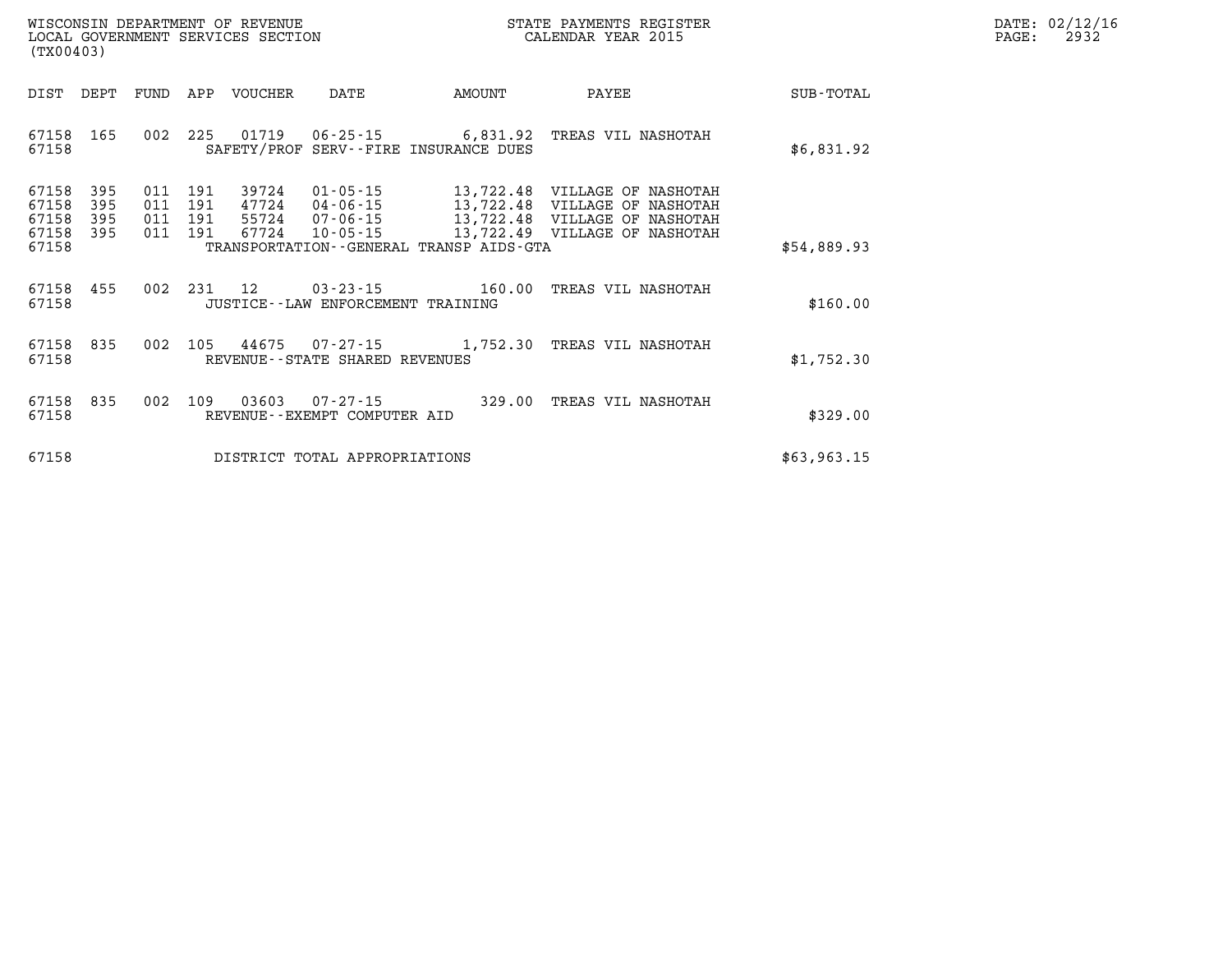|       | WISCONSIN DEPARTMENT OF REVENUE<br>LOCAL GOVERNMENT SERVICES SECTION COLLENDAR YEAR 2015<br>(TX00403) |  |  |  |                                                                         |  |                                                                                                                                                                                                                                                                                                                                                                                             |              | DATE: 02/12/16<br>2933<br>$\mathtt{PAGE:}$ |
|-------|-------------------------------------------------------------------------------------------------------|--|--|--|-------------------------------------------------------------------------|--|---------------------------------------------------------------------------------------------------------------------------------------------------------------------------------------------------------------------------------------------------------------------------------------------------------------------------------------------------------------------------------------------|--------------|--------------------------------------------|
|       |                                                                                                       |  |  |  |                                                                         |  | DIST DEPT FUND APP VOUCHER DATE AMOUNT PAYEE                                                                                                                                                                                                                                                                                                                                                | SUB-TOTAL    |                                            |
|       |                                                                                                       |  |  |  | 67161 SAFETY/PROF SERV--FIRE INSURANCE DUES                             |  | 67161 165 002 225 01720 06-25-15 8,367.26 TREAS VIL NORTH PRAIRIE                                                                                                                                                                                                                                                                                                                           | \$8,367.26   |                                            |
|       |                                                                                                       |  |  |  | 67161 NAT RESOURCES--FOREST CROP/MFL/CO FOREST                          |  | 67161 370 012 571 39745 06-02-15 10.80 TREAS VIL NORTH PRAIRIE                                                                                                                                                                                                                                                                                                                              | \$10.80      |                                            |
|       |                                                                                                       |  |  |  | 67161 NAT RESOURCES--RU RECYCLING GRANT                                 |  | 67161 370 074 670 43204 05-29-15 5,402.63 TREAS VIL NORTH PRAIRIE                                                                                                                                                                                                                                                                                                                           | \$5,402.63   |                                            |
|       | 67161                                                                                                 |  |  |  |                                                                         |  | $\begin{array}{cccccccc} 67161 & 395 & 011 & 191 & 39725 & 01\cdot 05\cdot 15 & 11,929.56 & \text{VILLAGE OF NORTH PRAIRIE} \\ 67161 & 395 & 011 & 191 & 47725 & 04\cdot 06\cdot 15 & 11,929.56 & \text{VILLAGE OF NORTH PRAIRIE} \\ 67161 & 395 & 011 & 191 & 55725 & 07\cdot 06\cdot 15 & 11,929.56 & \text{VILLAGE OF NORTH PRAIRIE} \\ 6$<br>TRANSPORTATION - - GENERAL TRANSP AIDS-GTA | \$47,718.26  |                                            |
|       |                                                                                                       |  |  |  | 67161 MS--AMBULANCE FUNDING ASSISTANCE GRANTS                           |  | 67161 435 005 162 01DHS 09-11-15 4,768.84 NORTH PRAIRIE FIRE DEPT                                                                                                                                                                                                                                                                                                                           | \$4,768.84   |                                            |
| 67161 |                                                                                                       |  |  |  |                                                                         |  | 67161 435 005 163 01LGS 11-16-15 2,000.00 DHS PREPAID MEDICAL TRANSPORT<br>HS--PREPAID MEDICAL TRANSPORT REIMBURSE                                                                                                                                                                                                                                                                          | \$2,000.00   |                                            |
| 67161 |                                                                                                       |  |  |  | JUSTICE--LAW ENFORCEMENT TRAINING                                       |  | 67161 455 002 231 12 03-23-15 640.00 TREAS VIL NORTH PRAIRIE                                                                                                                                                                                                                                                                                                                                | \$640.00     |                                            |
|       |                                                                                                       |  |  |  | 67161 REVENUE--STATE SHARED REVENUES                                    |  | 67161 835 002 105 44676 07-27-15 4,796.21 TREAS VIL NORTH PRAIRIE                                                                                                                                                                                                                                                                                                                           | \$4,796.21   |                                            |
|       |                                                                                                       |  |  |  | 67161 835 002 109 03604 07-27-15<br>67161 REVENUE - EXEMPT COMPUTER AID |  | 2,658.00 TREAS VIL NORTH PRAIRIE                                                                                                                                                                                                                                                                                                                                                            | \$2,658.00   |                                            |
| 67161 |                                                                                                       |  |  |  | DISTRICT TOTAL APPROPRIATIONS                                           |  |                                                                                                                                                                                                                                                                                                                                                                                             | \$76, 362.00 |                                            |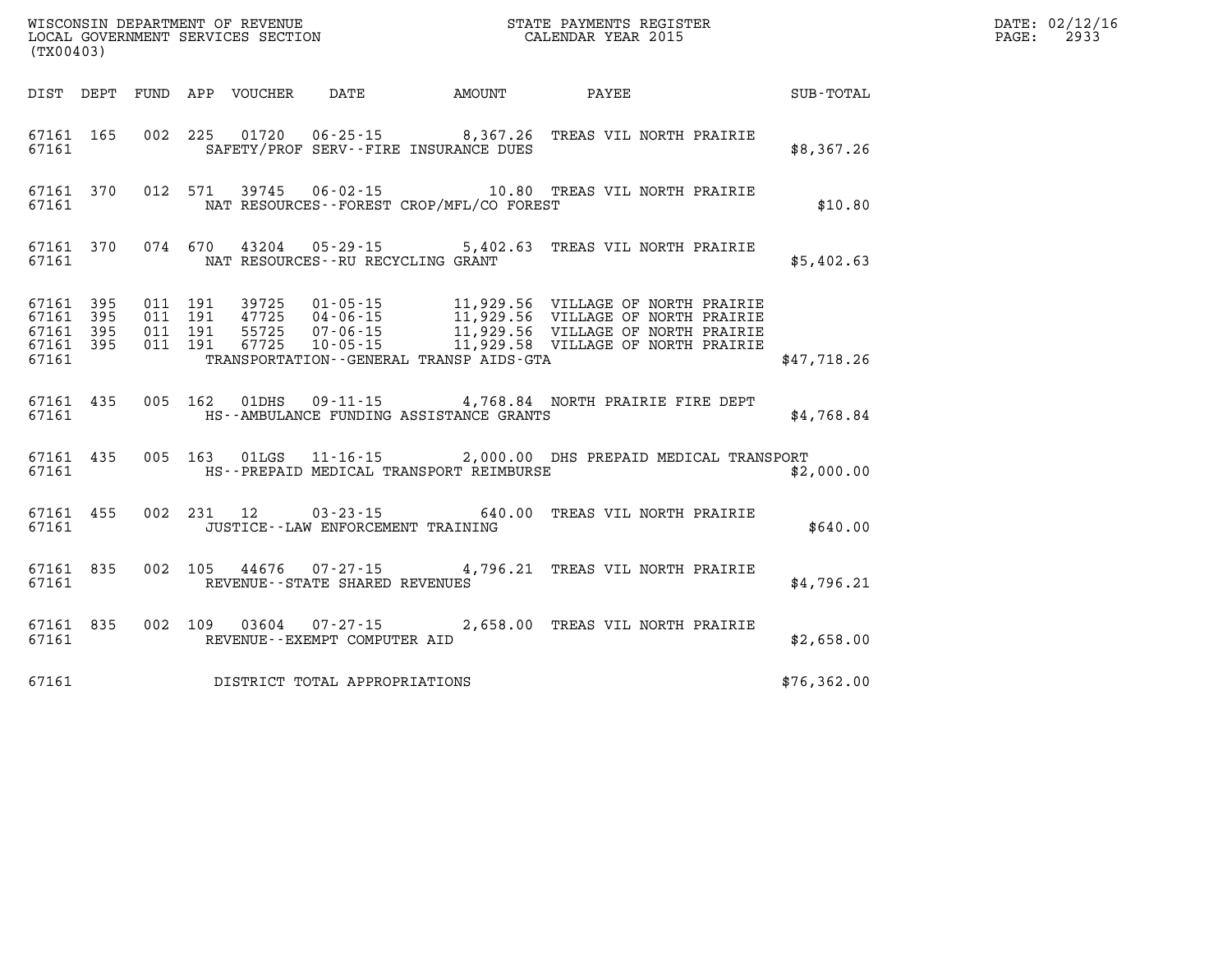| WISCONSIN DEPARTMENT OF REVENUE      | PAYMENTS REGISTER<br>3TATE | DATE: | 02/12/16 |
|--------------------------------------|----------------------------|-------|----------|
| GOVERNMENT SERVICES SECTION<br>LOCAL | CALENDAR YEAR 2015         | PAGE  | 2934     |

| (TX00403)               |            |            |            | LOCAL GOVERNMENT SERVICES SECTION |                                                |                                         | CALENDAR YEAR 2015 |                                                                                                                            |              | PAGE: | 2934 |
|-------------------------|------------|------------|------------|-----------------------------------|------------------------------------------------|-----------------------------------------|--------------------|----------------------------------------------------------------------------------------------------------------------------|--------------|-------|------|
| DIST DEPT               |            |            |            | FUND APP VOUCHER                  | DATE                                           | AMOUNT                                  |                    | <b>PAYEE</b>                                                                                                               | SUB-TOTAL    |       |      |
| 67166 165<br>67166      |            |            |            |                                   |                                                | SAFETY/PROF SERV--FIRE INSURANCE DUES   |                    | 002 225 01721 06-25-15 7,567.14 TREAS VIL OCONOMOWOC LAKE                                                                  | \$7,567.14   |       |      |
| 67166<br>67166          | 370        | 012        | 381        |                                   | NAT RESOURCES--BOAT PATROL                     |                                         |                    | 00629  04-03-15   1,264.04  TREAS VIL OCONOMOWOC LAKE                                                                      | \$1,264.04   |       |      |
| 67166 370<br>67166      |            |            | 012 550    |                                   |                                                | NAT RESOURCES--BOATING ENFORCEMENT AIDS |                    | 00629  04-03-15  4,379.88  TREAS VIL OCONOMOWOC LAKE                                                                       | \$4,379.88   |       |      |
| 67166<br>67166          | 395<br>395 | 011<br>011 | 191<br>191 | 39726                             |                                                |                                         |                    | 01-05-15 23,249.08 VILLAGE OF OCONOMOWOC LAK                                                                               |              |       |      |
| 67166<br>67166<br>67166 | 395<br>395 | 011<br>011 | 191<br>191 |                                   |                                                | TRANSPORTATION--GENERAL TRANSP AIDS-GTA |                    | 47726 04-06-15<br>55726 07-06-15 23,249.08 VILLAGE OF OCONOMOWOC LAK<br>67726 10-05-15 23,249.08 VILLAGE OF OCONOMOWOC LAK | \$92,996.32  |       |      |
| 67166 455<br>67166      |            |            | 002 231 12 |                                   | JUSTICE--LAW ENFORCEMENT TRAINING              |                                         |                    | 03-23-15 1,600.00 TREAS VIL OCONOMOWOC LAKE                                                                                | \$1,600.00   |       |      |
| 67166 835<br>67166      |            |            | 002 109    |                                   | 03605 07-27-15<br>REVENUE--EXEMPT COMPUTER AID |                                         |                    | 593.00 TREAS VIL OCONOMOWOC LAKE                                                                                           | \$593.00     |       |      |
| 67166                   |            |            |            |                                   | DISTRICT TOTAL APPROPRIATIONS                  |                                         |                    |                                                                                                                            | \$108,400.38 |       |      |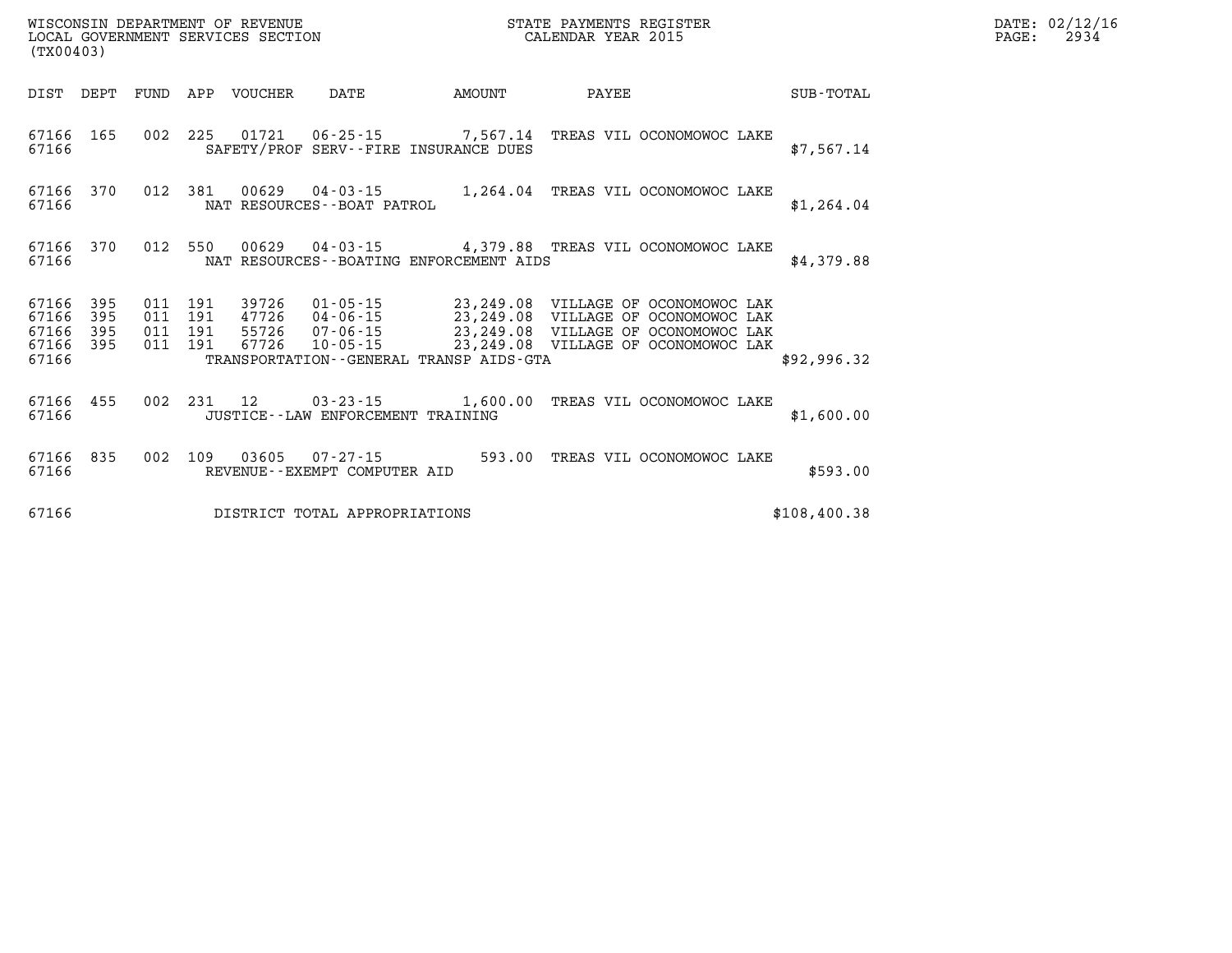| (TX00403)                                                                                                                 |                                                                    |                                                                                                                                  |         |                  |                                                             | WISCONSIN DEPARTMENT OF REVENUE<br>LOCAL GOVERNMENT SERVICES SECTION FOR THE STATE PAYMENTS REGISTER<br>(TWO 0403)                                                                                                                      |  |              | DATE: 02/12/16<br>$\mathtt{PAGE:}$<br>2935 |
|---------------------------------------------------------------------------------------------------------------------------|--------------------------------------------------------------------|----------------------------------------------------------------------------------------------------------------------------------|---------|------------------|-------------------------------------------------------------|-----------------------------------------------------------------------------------------------------------------------------------------------------------------------------------------------------------------------------------------|--|--------------|--------------------------------------------|
|                                                                                                                           | DIST DEPT                                                          |                                                                                                                                  |         | FUND APP VOUCHER |                                                             | DATE AMOUNT PAYEE                                                                                                                                                                                                                       |  | SUB-TOTAL    |                                            |
| 67171 165<br>67171                                                                                                        |                                                                    |                                                                                                                                  |         |                  |                                                             | 002 225 01722 06-25-15 33,115.18 TREAS VIL PEWAUKEE<br>SAFETY/PROF SERV--FIRE INSURANCE DUES                                                                                                                                            |  | \$33,115.18  |                                            |
| 67171                                                                                                                     | 67171 370                                                          |                                                                                                                                  | 012 381 |                  | NAT RESOURCES - - BOAT PATROL                               | 00636  04-03-15  6,258.53  TREAS VIL PEWAUKEE                                                                                                                                                                                           |  | \$6,258.53   |                                            |
| 67171                                                                                                                     | 67171 370                                                          | 012 550                                                                                                                          |         |                  |                                                             | 00636  04-03-15  21,685.81  TREAS VIL PEWAUKEE<br>NAT RESOURCES - - BOATING ENFORCEMENT AIDS                                                                                                                                            |  | \$21,685.81  |                                            |
| 67171<br>67171<br>67171<br>67171<br>67171<br>67171<br>67171<br>67171<br>67171<br>67171<br>67171 395<br>67171 395<br>67171 | 395<br>395<br>395<br>395<br>395<br>395<br>395<br>395<br>395<br>395 | 011 185<br>011 185<br>011 185<br>011 185<br>011 185<br>011 185<br>011 185<br>011 185<br>011 185<br>011 185<br>011 185<br>011 185 |         |                  |                                                             | TRANSPORTATION - - HIGHWAY SAFETY - FEDERAL                                                                                                                                                                                             |  | \$9,963.47   |                                            |
| 67171 395<br>67171<br>67171<br>67171 395<br>67171                                                                         | 395<br>395                                                         | 011 191<br>011 191<br>011 191<br>011 191                                                                                         |         |                  |                                                             | 99727 01-05-15 85,403.07 VILLAGE OF PEWAUKEE<br>17727 04-06-15 85,403.07 VILLAGE OF PEWAUKEE<br>55727 07-06-15 85,403.07 VILLAGE OF PEWAUKEE<br>67727 10-05-15 85,403.07 VILLAGE OF PEWAUKEE<br>TRANSPORTATION--GENERAL TRANSP AIDS-GTA |  | \$341,612.28 |                                            |
| 67171 435<br>67171                                                                                                        |                                                                    |                                                                                                                                  | 005 162 |                  |                                                             | 01DHS  09-11-15  4,244.46  PEWAUKEE FIRE DEPT<br>HS--AMBULANCE FUNDING ASSISTANCE GRANTS                                                                                                                                                |  | \$4,244.46   |                                            |
| 67171 455<br>67171                                                                                                        |                                                                    |                                                                                                                                  |         |                  | 002 231 13 03-30-15<br>JUSTICE - - LAW ENFORCEMENT TRAINING | 3,680.00 TREAS VIL PEWAUKEE                                                                                                                                                                                                             |  | \$3,680.00   |                                            |
| 67171 835<br>67171                                                                                                        |                                                                    |                                                                                                                                  | 002 105 |                  | REVENUE - - STATE SHARED REVENUES                           | 44677 07-27-15 29,563.29 TREAS VIL PEWAUKEE                                                                                                                                                                                             |  | \$29,563.29  |                                            |
| 67171 835<br>67171                                                                                                        |                                                                    |                                                                                                                                  | 002 109 | 03606            | REVENUE - - EXEMPT COMPUTER AID                             | 07-27-15 13,721.00 TREAS VIL PEWAUKEE                                                                                                                                                                                                   |  | \$13,721.00  |                                            |
| 67171 835<br>67171                                                                                                        |                                                                    |                                                                                                                                  | 021 363 | 35945            | $03 - 23 - 15$<br>REVENUE--LOTTERY CREDIT -                 | 2,606.00 TREAS VIL PEWAUKEE                                                                                                                                                                                                             |  | \$2,606.00   |                                            |
| 67171                                                                                                                     |                                                                    |                                                                                                                                  |         |                  | DISTRICT TOTAL APPROPRIATIONS                               |                                                                                                                                                                                                                                         |  | \$466,450.02 |                                            |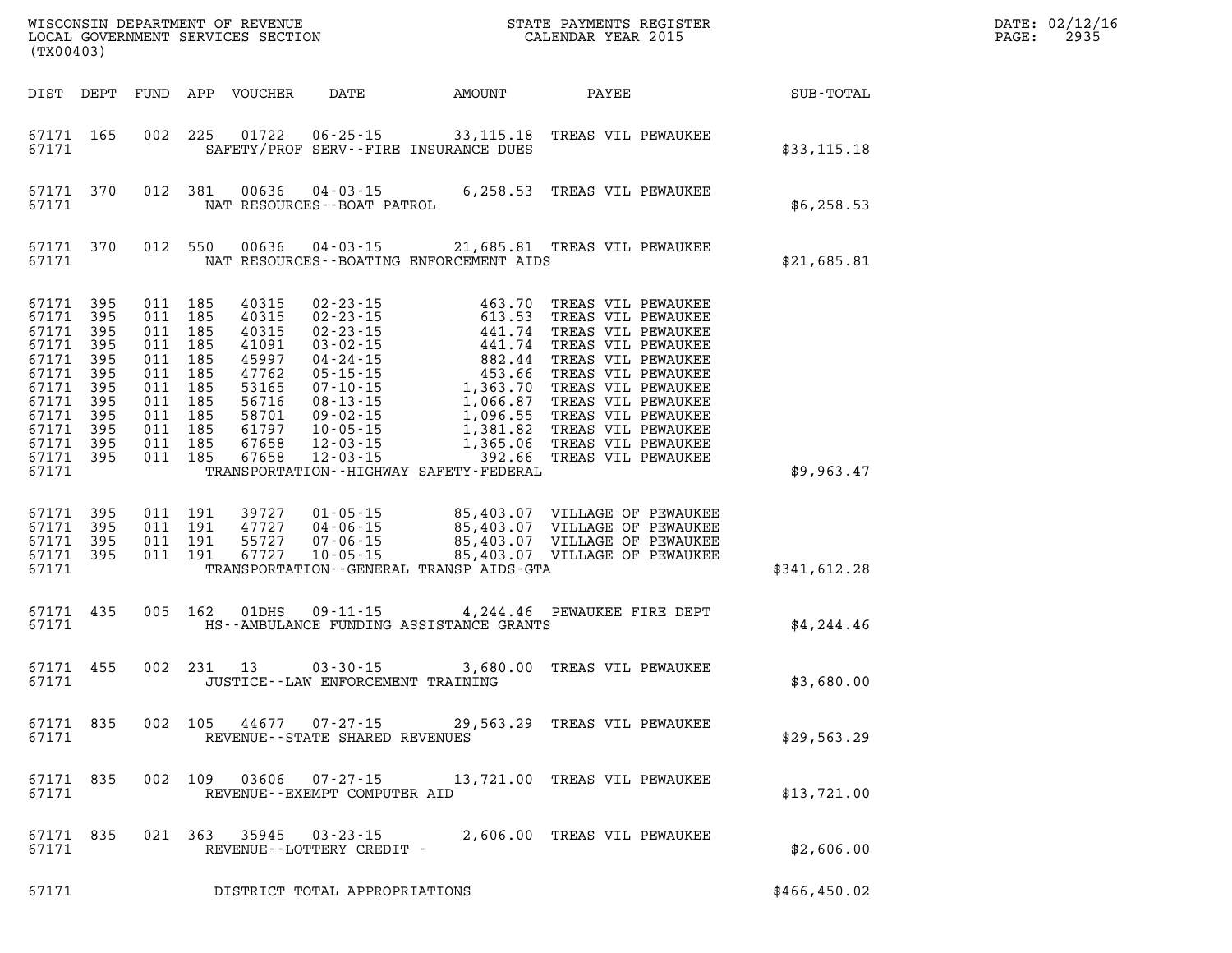| (TX00403)                                                 |           |                                          |               |                                    |                                              | DATE: 02/12/16<br>$\mathtt{PAGE:}$<br>2936                                                                                                                                                       |                    |  |
|-----------------------------------------------------------|-----------|------------------------------------------|---------------|------------------------------------|----------------------------------------------|--------------------------------------------------------------------------------------------------------------------------------------------------------------------------------------------------|--------------------|--|
|                                                           |           |                                          |               |                                    | DIST DEPT FUND APP VOUCHER DATE AMOUNT PAYEE |                                                                                                                                                                                                  | <b>SUB - TOTAL</b> |  |
| 67172 165<br>67172                                        |           |                                          | 002 225 01723 |                                    | SAFETY/PROF SERV--FIRE INSURANCE DUES        | 06-25-15 28,281.87 TREAS VIL SUMMIT                                                                                                                                                              | \$28, 281.87       |  |
| 67172                                                     |           |                                          |               |                                    | NAT RESOURCES--AIDS IN LIEU OF TAXES         | 67172 370 002 503 17894 01-12-15 14,893.00 TREAS VIL SUMMIT<br>2002.12 VILL SHARE                                                                                                                | \$14,893.00        |  |
| 67172 370<br>67172                                        |           |                                          |               |                                    | NAT RESOURCES - - FOREST CROP/MFL/CO FOREST  | 012 571 39746 06-02-15 52.80 TREAS VIL SUMMIT                                                                                                                                                    | \$52.80            |  |
| 67172                                                     | 67172 370 |                                          | 095 512 02154 | NAT RESOURCES - - STEWARDSHIP 2000 |                                              | 03-27-15 11,000.00 TREAS VIL SUMMIT                                                                                                                                                              | \$11,000.00        |  |
| 67172 395<br>67172                                        |           |                                          | 011 185 61520 |                                    | TRANSPORTATION - - HIGHWAY SAFETY - FEDERAL  | 10-01-15 3,912.35 TREAS VIL SUMMIT                                                                                                                                                               | \$3,912.35         |  |
| 67172 395<br>67172 395<br>67172 395<br>67172 395<br>67172 |           | 011 191<br>011 191<br>011 191<br>011 191 |               |                                    | TRANSPORTATION--GENERAL TRANSP AIDS-GTA      | 39728  01-05-15  41,178.80  VILLAGE OF SUMMIT<br>47728  04-06-15  41,178.80  VILLAGE OF SUMMIT<br>55728  07-06-15  41,178.80  VILLAGE OF SUMMIT<br>67728  10-05-15  41,178.80  VILLAGE OF SUMMIT | \$164,715.20       |  |
| 67172 395<br>67172                                        |           |                                          |               |                                    | TRANSPORTATION--LRIP/TRIP/MSIP GRANTS        | 011  278  37591  01-26-15  21,953.05  TREAS VIL SUMMIT                                                                                                                                           | \$21,953.05        |  |
| 67172 455<br>67172                                        |           |                                          |               |                                    | JUSTICE -- CEASE AND OTHER FEDERAL GRANTS    | 002 241 01138 09-23-15 700.00 TREAS VIL SUMMIT                                                                                                                                                   | \$700.00           |  |
| 67172 835<br>67172                                        |           |                                          |               | REVENUE - - STATE SHARED REVENUES  |                                              | 002 105 44678 07-27-15 14,315.95 TREAS VIL SUMMIT                                                                                                                                                | \$14,315.95        |  |
| 67172                                                     | 67172 835 |                                          |               | REVENUE - - EXEMPT COMPUTER AID    |                                              | 002 109 03607 07-27-15 1,536.00 TREAS VIL SUMMIT                                                                                                                                                 | \$1,536.00         |  |
| 67172                                                     |           |                                          |               | DISTRICT TOTAL APPROPRIATIONS      |                                              |                                                                                                                                                                                                  | \$261,360.22       |  |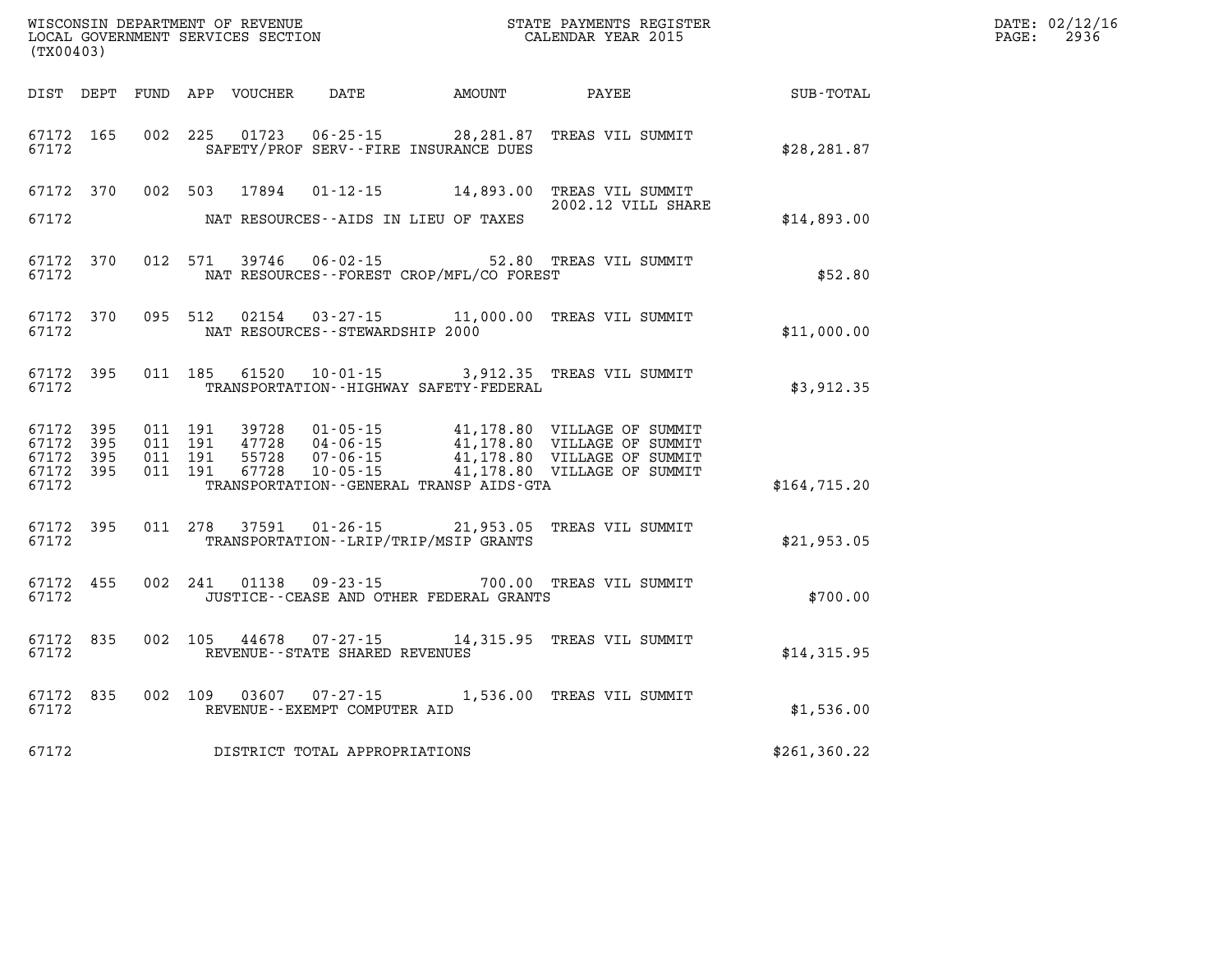| (TX00403)                                                 |                        |                               |         |               |                                     |                                              |                                                                                                                                                                                                      | DATE: 02/12/16<br>PAGE: 2937 |  |
|-----------------------------------------------------------|------------------------|-------------------------------|---------|---------------|-------------------------------------|----------------------------------------------|------------------------------------------------------------------------------------------------------------------------------------------------------------------------------------------------------|------------------------------|--|
|                                                           |                        |                               |         |               |                                     | DIST DEPT FUND APP VOUCHER DATE AMOUNT PAYEE |                                                                                                                                                                                                      | <b>SUB-TOTAL</b>             |  |
| 67181                                                     | 67181 165              |                               |         |               |                                     | SAFETY/PROF SERV--FIRE INSURANCE DUES        | 002 225 01724 06-25-15 44,602.31 TREAS VIL SUSSEX                                                                                                                                                    | \$44,602.31                  |  |
| 67181                                                     |                        |                               |         |               | NAT RESOURCES -- RU RECYCLING GRANT |                                              | 67181 370 074 670 43205 05-29-15 30,323.72 TREAS VIL SUSSEX                                                                                                                                          | \$30,323.72                  |  |
| 67181 395<br>67181 395<br>67181 395<br>67181 395<br>67181 |                        | 011 191<br>011 191<br>011 191 | 011 191 |               |                                     | TRANSPORTATION - - GENERAL TRANSP AIDS - GTA | 39729  01-05-15  121,776.60  VILLAGE OF SUSSEX<br>47729  04-06-15  121,776.60  VILLAGE OF SUSSEX<br>55729  07-06-15  121,776.60  VILLAGE OF SUSSEX<br>67729  10-05-15  121,776.63  VILLAGE OF SUSSEX | \$487,106.43                 |  |
| 67181                                                     | 67181 395              |                               | 011 278 |               |                                     | TRANSPORTATION - - LRIP/TRIP/MSIP GRANTS     | 62634 10-09-15 22,700.59 TREAS VIL SUSSEX                                                                                                                                                            | \$22,700.59                  |  |
| 67181                                                     | 67181 435              |                               |         | 005 162 01DHS | $09 - 11 - 15$                      | HS--AMBULANCE FUNDING ASSISTANCE GRANTS      | 5,538.64 SUSSEX FIRE DEPT                                                                                                                                                                            | \$5,538.64                   |  |
| 67181 435<br>67181                                        |                        |                               | 005 163 |               |                                     | HS--PREPAID MEDICAL TRANSPORT REIMBURSE      | 01LGS 11-16-15 5,621.96 DHS PREPAID MEDICAL TRANSPORT                                                                                                                                                | \$5,621.96                   |  |
| 67181                                                     | 67181 835              |                               |         | 002 105 44679 | REVENUE--STATE SHARED REVENUES      |                                              | 07-27-15 19,320.71 TREAS VIL SUSSEX                                                                                                                                                                  | \$19,320.71                  |  |
| 67181                                                     | 67181 835              | 67181 835 002 109             | 002 109 |               | REVENUE--EXEMPT COMPUTER AID        |                                              | 03608  07-27-15  34,716.00 TREAS VIL SUSSEX<br>05362  07-27-15  579.00 TREAS VIL SUSSEX                                                                                                              | \$35,295.00                  |  |
| 67181                                                     | 67181 835<br>67181 835 | 002 302                       | 002 302 |               |                                     | REVENUE-FIRST DOLLAR/SCHOOL LEVY CREDITS     | 10128  07-27-15  1,857,108.03  TREAS  VIL SUSSEX<br>11127  07-27-15  203,963.58  TREAS  VIL SUSSEX                                                                                                   | \$2,061,071.61               |  |
| 67181                                                     | 67181 835              |                               |         | 002 501 00004 |                                     | DOA-PAYMENT FOR MUNICIPAL SERVICES AID       | 02-02-15 6,225.79 TREAS VIL SUSSEX                                                                                                                                                                   | \$6,225.79                   |  |
| 67181                                                     | 67181 835              |                               |         |               | REVENUE--LOTTERY CREDIT -           |                                              | 021 363 37266 03-23-15 303,758.97 TREAS VIL SUSSEX                                                                                                                                                   | \$303,758.97                 |  |
| 67181                                                     |                        |                               |         |               | DISTRICT TOTAL APPROPRIATIONS       |                                              |                                                                                                                                                                                                      | \$3,021,565.73               |  |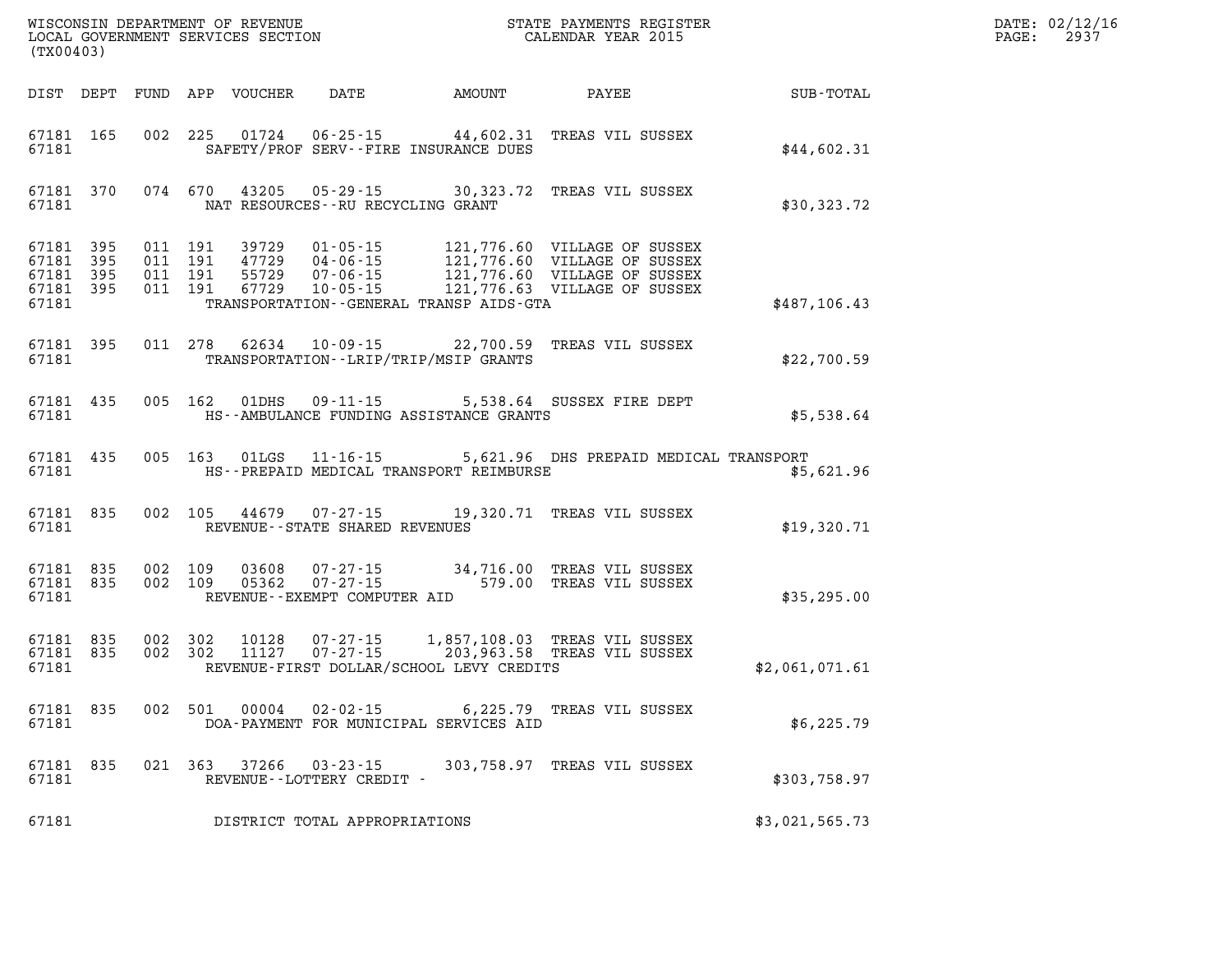|       | (TX00403)                                        |  |  |  |                                                                           |                                         |                                                                                                                      |                                                    | DATE: 02/12/16<br>2938<br>$\mathtt{PAGE:}$ |
|-------|--------------------------------------------------|--|--|--|---------------------------------------------------------------------------|-----------------------------------------|----------------------------------------------------------------------------------------------------------------------|----------------------------------------------------|--------------------------------------------|
|       |                                                  |  |  |  |                                                                           |                                         |                                                                                                                      | DIST DEPT FUND APP VOUCHER DATE AMOUNT PAYEE TOTAL |                                            |
| 67191 |                                                  |  |  |  |                                                                           | SAFETY/PROF SERV--FIRE INSURANCE DUES   | 67191 165 002 225 01725 06-25-15 13,178.27 TREAS VIL WALES                                                           | \$13,178.27                                        |                                            |
| 67191 |                                                  |  |  |  |                                                                           | NAT RESOURCES--AIDS IN LIEU OF TAXES    | 67191 370 012 579 20806 04-03-15 99.60 TREAS VIL WALES                                                               | \$99.60                                            |                                            |
| 67191 | 67191 395<br>67191 395<br>67191 395<br>67191 395 |  |  |  |                                                                           | TRANSPORTATION--GENERAL TRANSP AIDS-GTA |                                                                                                                      | \$73,301.43                                        |                                            |
| 67191 |                                                  |  |  |  |                                                                           | HS--AMBULANCE FUNDING ASSISTANCE GRANTS | 67191 435 005 162 01DHS 09-11-15 3,884.22 WALES GENESEE FIRE DEPT                                                    | \$3,884.22                                         |                                            |
| 67191 |                                                  |  |  |  |                                                                           | HS--PREPAID MEDICAL TRANSPORT REIMBURSE | 67191 435 005 163 01LGS 11-16-15 2,000.00 DHS PREPAID MEDICAL TRANSPORT                                              | \$2,000.00                                         |                                            |
|       |                                                  |  |  |  | 67191 835 002 105 44680 07-27-15<br>67191 REVENUE - STATE SHARED REVENUES |                                         | 5,666.04 TREAS VIL WALES                                                                                             | \$5,666.04                                         |                                            |
|       | 67191                                            |  |  |  | REVENUE--EXEMPT COMPUTER AID                                              |                                         | 67191 835 002 109 03609 07-27-15 151.00 TREAS VIL WALES<br>67191 835 002 109 05363 07-27-15 4,389.00 TREAS VIL WALES | \$4,540.00                                         |                                            |
| 67191 |                                                  |  |  |  |                                                                           | DOA-PAYMENT FOR MUNICIPAL SERVICES AID  | 67191 835 002 501 00004 02-02-15 65.27 TREAS VIL WALES                                                               | \$65.27                                            |                                            |
| 67191 |                                                  |  |  |  | DISTRICT TOTAL APPROPRIATIONS                                             |                                         |                                                                                                                      | \$102,734.83                                       |                                            |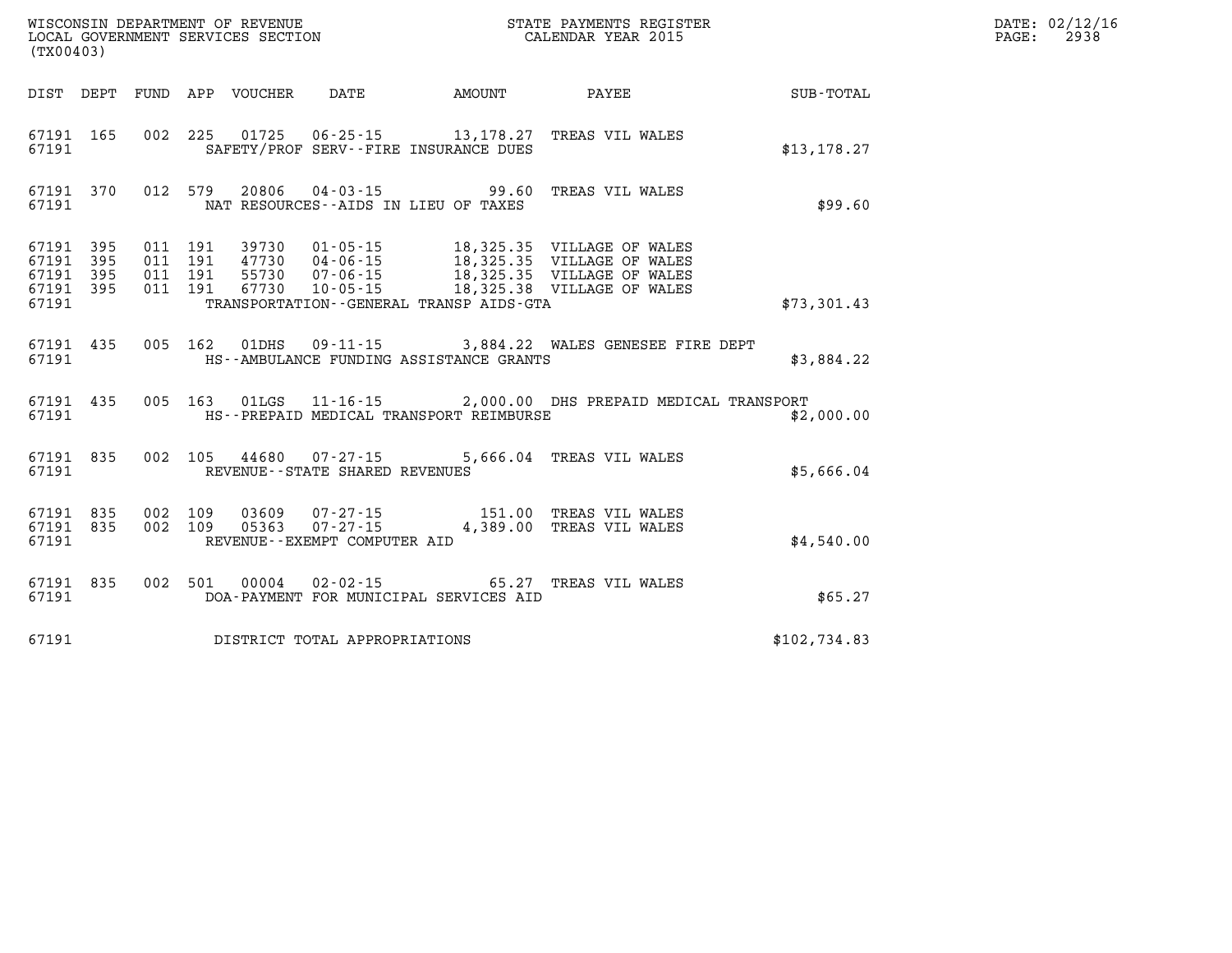|       | WISCONSIN DEPARTMENT OF REVENUE<br>LOCAL GOVERNMENT SERVICES SECTION<br>(TYO0402)<br>(TX00403)                                              |         |                                                                                                                       |                                                                                                 |                                      |                                             |                                                                                                                                                                                                                                                             |                | DATE: 02/12/16<br>PAGE:<br>2939 |
|-------|---------------------------------------------------------------------------------------------------------------------------------------------|---------|-----------------------------------------------------------------------------------------------------------------------|-------------------------------------------------------------------------------------------------|--------------------------------------|---------------------------------------------|-------------------------------------------------------------------------------------------------------------------------------------------------------------------------------------------------------------------------------------------------------------|----------------|---------------------------------|
|       | DIST DEPT                                                                                                                                   |         |                                                                                                                       |                                                                                                 |                                      |                                             |                                                                                                                                                                                                                                                             |                |                                 |
| 67206 | 67206 165                                                                                                                                   |         |                                                                                                                       | 002 225 01726                                                                                   |                                      | SAFETY/PROF SERV--FIRE INSURANCE DUES       | 06-25-15 204,849.93 TREAS CITY BROOKFIELD                                                                                                                                                                                                                   | \$204,849.93   |                                 |
| 67206 | 67206 370 002 941                                                                                                                           |         |                                                                                                                       | 02500                                                                                           |                                      | NAT RESOURCES-GENERAL OPERATIONS-FEDERAL    | 05-05-15 118,622.87 TREAS CITY BROOKFIELD                                                                                                                                                                                                                   | \$118,622.87   |                                 |
| 67206 | 67206 370<br>67206 370                                                                                                                      | 012 580 | 012 580                                                                                                               | 01733<br>03135                                                                                  |                                      | NAT RESOURCES-WILDLIFE ABATEMENT/CONTROL    | 02-02-15 1,625.00 TREAS CITY BROOKFIELD<br>07-08-15 1,625.00 TREAS CITY BROOKFIELD                                                                                                                                                                          | \$3,250.00     |                                 |
| 67206 | 67206 395<br>67206 395<br>67206 395<br>67206 395                                                                                            | 011 162 | 011 162<br>011 162<br>011 162                                                                                         | 40109<br>48109<br>56109<br>68109                                                                |                                      | TRANSPORTATION--CONNECTING HIGHWAY AIDS     | 01-05-15 17,133.38 CITY OF BROOKFIELD<br>04-06-15 17,133.38 CITY OF BROOKFIELD<br>07-06-15 17,133.38 CITY OF BROOKFIELD<br>10-05-15 17,133.40 CITY OF BROOKFIELD                                                                                            | \$68,533.54    |                                 |
| 67206 | 67206 395<br>67206 395<br>67206 395<br>67206 395<br>67206 395<br>67206 395<br>67206 395<br>67206 395<br>67206 395<br>67206 395<br>67206 395 |         | 011 185<br>011 185<br>011 185<br>011 185<br>011 185<br>011 185<br>011 185<br>011 185<br>011 185<br>011 185<br>011 185 | 37629<br>37629<br>37629<br>44185<br>46722<br>47763<br>54038<br>57956<br>58572<br>61521<br>63403 |                                      | TRANSPORTATION - - HIGHWAY SAFETY - FEDERAL | 01-29-15<br>01-29-15<br>01-29-15<br>01-29-15<br>01-29-15<br>04-06-15<br>03.80 TREAS CITY BROOKFIELD<br>04-06-15<br>2,445.72 TREAS CITY BROOKFIELD<br>05-05-15<br>3,284.64 TREAS CITY BROOKFIELD<br>07-17-15<br>07-17-15<br>700.74 TREAS CITY BROOKFIELD<br> | \$24,975.04    |                                 |
| 67206 | 67206 395<br>67206 395<br>67206 395<br>67206 395                                                                                            |         | 011 191<br>011 191<br>011 191<br>011 191                                                                              | 39731<br>47731<br>55731<br>67731                                                                |                                      | TRANSPORTATION--GENERAL TRANSP AIDS-GTA     | 01-05-15 416,592.19 CITY OF BROOKFIELD<br>04-06-15 416,592.19 CITY OF BROOKFIELD<br>07-06-15 416,592.19 CITY OF BROOKFIELD<br>10-05-15 416,592.22 CITY OF BROOKFIELD                                                                                        | \$1,666,368.79 |                                 |
| 67206 |                                                                                                                                             |         |                                                                                                                       |                                                                                                 |                                      | HS--AMBULANCE FUNDING ASSISTANCE GRANTS     | 67206 435 005 162 01DHS 09-11-15 7,737.96 CITY OF BROOKFIELD FIRE DEPT                                                                                                                                                                                      | \$7,737.96     |                                 |
| 67206 | 67206 435                                                                                                                                   |         |                                                                                                                       |                                                                                                 |                                      | HS--PREPAID MEDICAL TRANSPORT REIMBURSE     | 005 163 01LGS 11-16-15 13,504.29 DHS PREPAID MEDICAL TRANSPORT                                                                                                                                                                                              | \$13,504.29    |                                 |
| 67206 | 67206 455                                                                                                                                   |         |                                                                                                                       |                                                                                                 | JUSTICE - - LAW ENFORCEMENT TRAINING |                                             | 002  231  05484  04-08-15  9,600.00  TREAS CITY BROOKFIELD                                                                                                                                                                                                  | \$9,600.00     |                                 |
|       |                                                                                                                                             |         |                                                                                                                       |                                                                                                 | 67206 835 002 105 44681 07-27-15     |                                             | 524,487.00 TREAS CITY BROOKFIELD                                                                                                                                                                                                                            |                |                                 |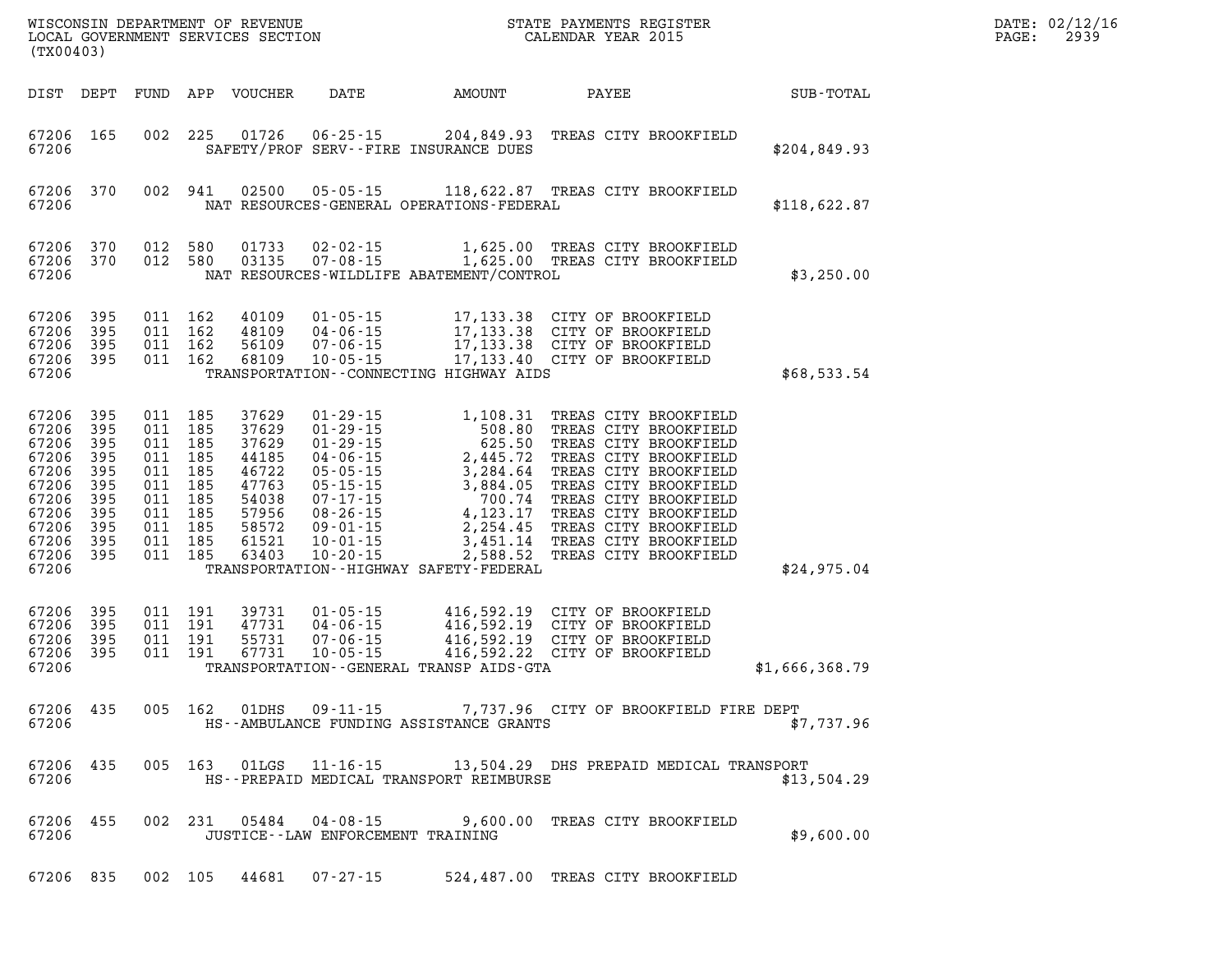| WISCONSIN DEPARTMENT OF REVENUE<br>LOCAL GOVERNMENT SERVICES SECTION<br>(TX00403) |            |            |            |                |                                                      |                                                                        | STATE PAYMENTS REGISTER<br>CALENDAR YEAR 2015 |                       |                   |  | PAGE: | DATE: 02/12/16<br>2940 |
|-----------------------------------------------------------------------------------|------------|------------|------------|----------------|------------------------------------------------------|------------------------------------------------------------------------|-----------------------------------------------|-----------------------|-------------------|--|-------|------------------------|
| DIST                                                                              | DEPT       | FUND       | APP        | <b>VOUCHER</b> | DATE                                                 | AMOUNT                                                                 | PAYEE                                         |                       | SUB-TOTAL         |  |       |                        |
| 67206                                                                             |            |            |            |                | REVENUE--STATE SHARED REVENUES                       |                                                                        |                                               |                       | \$524,487.00      |  |       |                        |
| 67206<br>67206<br>67206                                                           | 835<br>835 | 002<br>002 | 109<br>109 | 03610<br>05364 | 07-27-15<br>07-27-15<br>REVENUE--EXEMPT COMPUTER AID | 356,783.00<br>105,823.00                                               | TREAS CITY BROOKFIELD                         | TREAS CITY BROOKFIELD | \$462,606.00      |  |       |                        |
| 67206<br>67206<br>67206                                                           | 835<br>835 | 002<br>002 | 302<br>302 | 10129<br>11128 | 07-27-15<br>07-27-15                                 | 9,684,319.53<br>932,193.94<br>REVENUE-FIRST DOLLAR/SCHOOL LEVY CREDITS | TREAS CITY BROOKFIELD                         | TREAS CITY BROOKFIELD | \$10,616,513.47   |  |       |                        |
| 67206<br>67206                                                                    | 835        | 021        | 363        | 37267          | $03 - 23 - 15$<br>REVENUE--LOTTERY CREDIT            | 1,396,312.02                                                           | TREAS CITY BROOKFIELD                         |                       | \$1,396,312.02    |  |       |                        |
| 67206                                                                             |            |            |            |                | DISTRICT TOTAL APPROPRIATIONS                        |                                                                        |                                               |                       | \$15, 117, 360.91 |  |       |                        |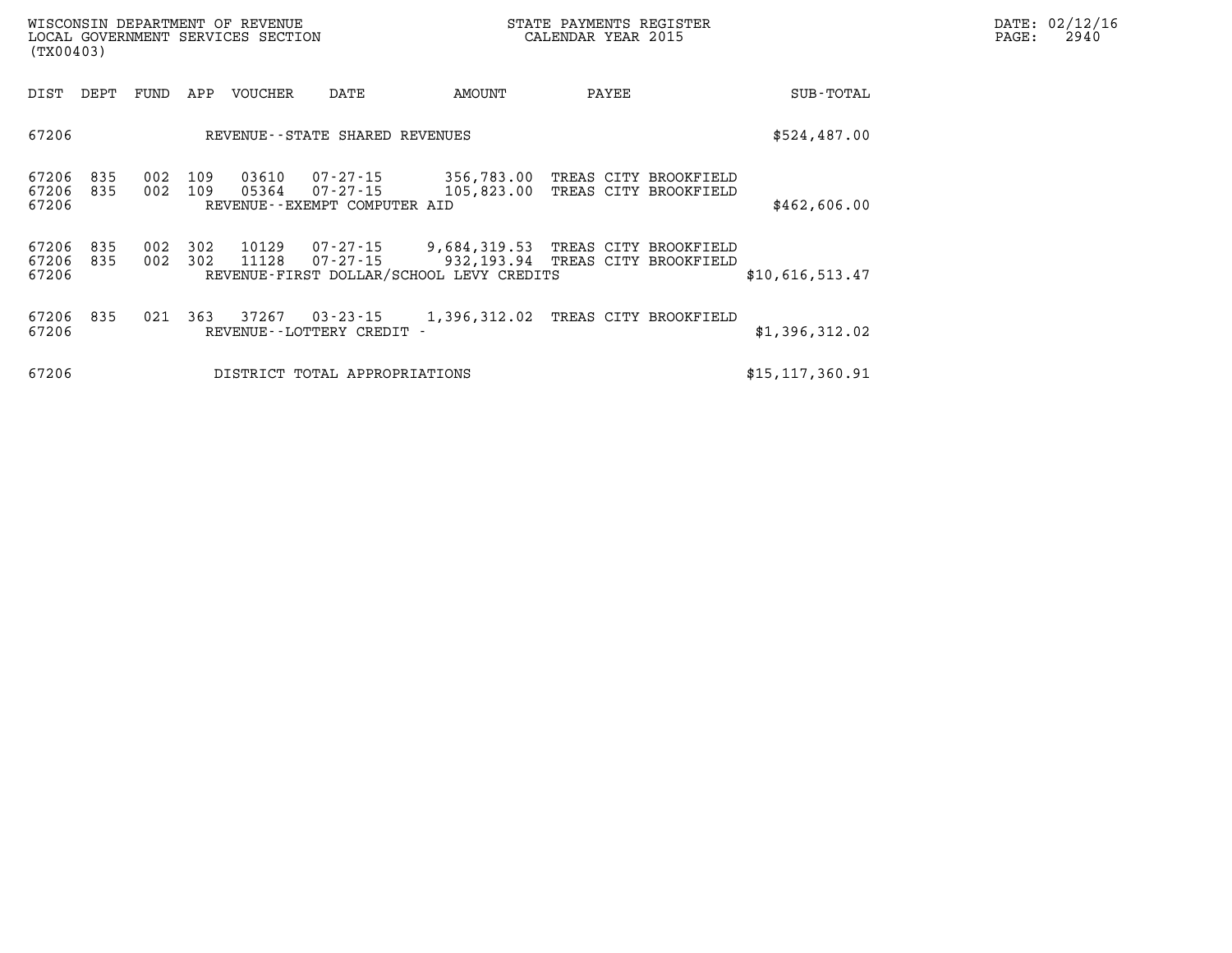| (TX00403)                                                 |                                                                                                                                                             |                                                                                                                                       |              | DATE: 02/12/16<br>2941<br>$\mathtt{PAGE}$ : |
|-----------------------------------------------------------|-------------------------------------------------------------------------------------------------------------------------------------------------------------|---------------------------------------------------------------------------------------------------------------------------------------|--------------|---------------------------------------------|
|                                                           |                                                                                                                                                             | DIST DEPT FUND APP VOUCHER DATE AMOUNT PAYEE SUB-TOTAL                                                                                |              |                                             |
| 67216 165<br>67216                                        | SAFETY/PROF SERV--FIRE INSURANCE DUES                                                                                                                       | 002 225 01727 06-25-15 41,966.68 TREAS CITY DELAFIELD                                                                                 | \$41,966.68  |                                             |
| 67216 370                                                 |                                                                                                                                                             | 002 503 17895 01-12-15 33,271.51 TREAS CITY DELAFIELD<br>8592.68 CITY SHARE                                                           |              |                                             |
| 67216                                                     | NAT RESOURCES--AIDS IN LIEU OF TAXES                                                                                                                        |                                                                                                                                       | \$33,271.51  |                                             |
| 67216 370<br>67216                                        | NAT RESOURCES--BOAT PATROL                                                                                                                                  | 012 381 00586 03-31-15 2,794.51 TREAS CITY DELAFIELD                                                                                  | \$2,794.51   |                                             |
| 67216                                                     | NAT RESOURCES--BOATING ENFORCEMENT AIDS                                                                                                                     | 67216 370 012 550 00586 03-31-15 9,682.98 TREAS CITY DELAFIELD                                                                        | \$9,682.98   |                                             |
| 67216                                                     | NAT RESOURCES--BOATING PROJECTS                                                                                                                             | 67216 370 012 573 00207 08-20-15 2,500.00 TREAS CITY DELAFIELD                                                                        | \$2,500.00   |                                             |
| 67216                                                     | NAT RESOURCES--AIDS IN LIEU OF TAXES                                                                                                                        | 67216 370 012 579 20807 04-03-15 142.60 TREAS CITY DELAFIELD                                                                          | \$142.60     |                                             |
| 67216                                                     | NAT RESOURCES--LAKES MANAGEMENT GRANTS                                                                                                                      | 67216 370 012 663 00307 08-27-15 12,050.18 TREAS CITY DELAFIELD                                                                       | \$12,050.18  |                                             |
| 67216 370<br>67216 370<br>67216                           | NAT RESOURCES--STEWARDSHIP 2000                                                                                                                             | 095 512 00002 07-09-15 69,094.00 TREAS CITY DELAFIELD<br>095 512 02962 06-18-15 41,919.00 TREAS CITY DELAFIELD                        | \$111,013.00 |                                             |
| 67216 395<br>67216                                        | 011 185 40566<br>TRANSPORTATION - - HIGHWAY SAFETY - FEDERAL                                                                                                | 02-24-15 4,000.00 TREAS CITY DELAFIELD                                                                                                | \$4,000.00   |                                             |
| 67216 395<br>67216 395<br>67216 395<br>67216 395<br>67216 | 011 191 39732<br>011 191<br>47732 04-06-15<br>011 191<br>55732<br>07-06-15<br>67732<br>011 191<br>$10 - 05 - 15$<br>TRANSPORTATION--GENERAL TRANSP AIDS-GTA | 01-05-15 129,952.86 CITY OF DELAFIELD<br>129,952.86 CITY OF DELAFIELD<br>129,952.86 CITY OF DELAFIELD<br>129,952.87 CITY OF DELAFIELD | \$519,811.45 |                                             |
| 67216 395<br>67216                                        | 011  278  51475  06-19-15  22,587.77  TREAS CITY DELAFIELD<br>TRANSPORTATION--LRIP/TRIP/MSIP GRANTS                                                         |                                                                                                                                       | \$22,587.77  |                                             |
| 67216 435<br>67216                                        | HS--AMBULANCE FUNDING ASSISTANCE GRANTS                                                                                                                     | 005 162 01DHS 09-11-15 3,860.01 LAKE COUNTRY FIRE & RESCUE                                                                            | \$3,860.01   |                                             |
|                                                           | 67216 455 002 231 16 04-20-15 2,240.00 TREAS CITY DELAFIELD                                                                                                 |                                                                                                                                       |              |                                             |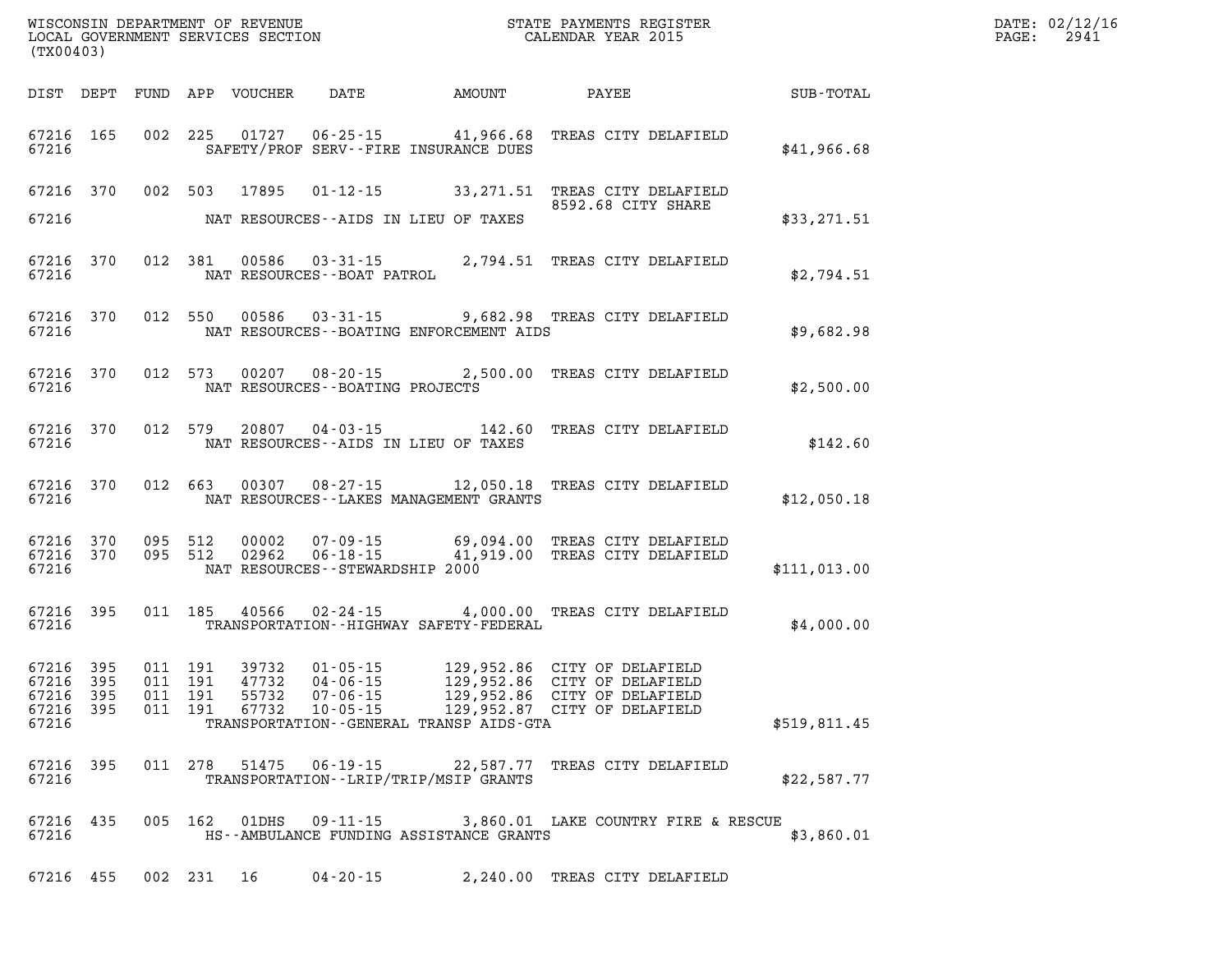| (TX00403)               |            |            |            | WISCONSIN DEPARTMENT OF REVENUE<br>LOCAL GOVERNMENT SERVICES SECTION |                                                      |                   | STATE PAYMENTS REGISTER<br>CALENDAR YEAR 2015 | DATE: 02/12/16<br>2942<br>$\mathtt{PAGE:}$ |  |
|-------------------------|------------|------------|------------|----------------------------------------------------------------------|------------------------------------------------------|-------------------|-----------------------------------------------|--------------------------------------------|--|
| DIST                    | DEPT       | FUND       | APP        | VOUCHER                                                              | DATE                                                 | AMOUNT            | PAYEE                                         | SUB-TOTAL                                  |  |
| 67216                   |            |            |            |                                                                      | JUSTICE--LAW ENFORCEMENT TRAINING                    |                   |                                               | \$2,240.00                                 |  |
| 67216<br>67216          | 835        | 002        | 105        | 44682                                                                | 07-27-15<br>REVENUE--STATE SHARED REVENUES           |                   | 14,407.06 TREAS CITY DELAFIELD                | \$14,407.06                                |  |
| 67216<br>67216<br>67216 | 835<br>835 | 002<br>002 | 109<br>109 | 03611<br>05365                                                       | 07-27-15<br>07-27-15<br>REVENUE--EXEMPT COMPUTER AID | 8,814.00<br>62.00 | TREAS CITY DELAFIELD<br>TREAS CITY DELAFIELD  | \$8,876.00                                 |  |
| 67216                   |            |            |            |                                                                      | DISTRICT TOTAL APPROPRIATIONS                        |                   |                                               | \$789, 203.75                              |  |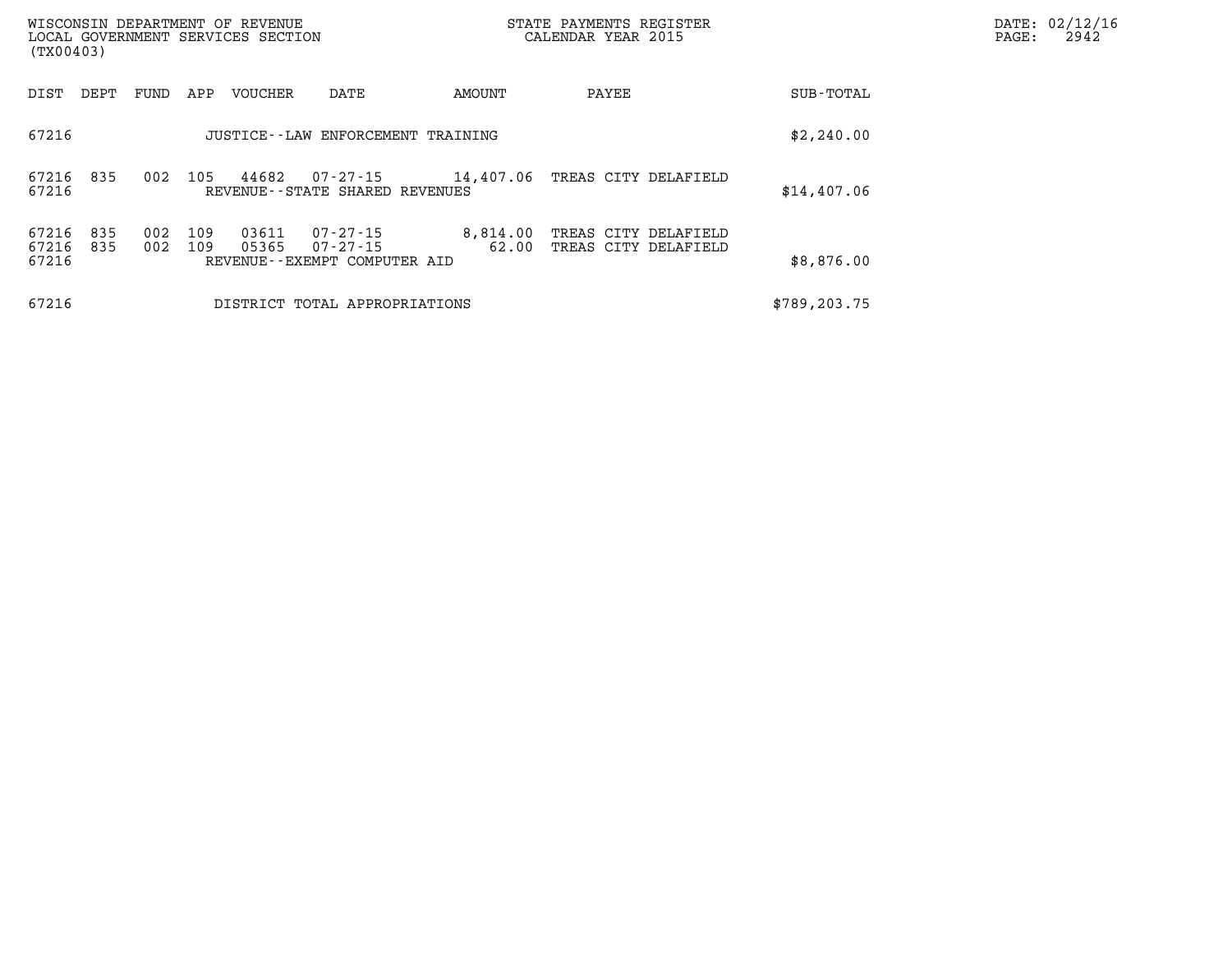| DATE: | 02/12/16 |
|-------|----------|
| PAGE: | 2943     |

| (TX00403)                                                             |                          | WISCONSIN DEPARTMENT OF REVENUE<br>LOCAL GOVERNMENT SERVICES SECTION |                                                                                                                 | STATE PAYMENTS REGISTER<br>CALENDAR YEAR 2015 |                                                                                                |                |
|-----------------------------------------------------------------------|--------------------------|----------------------------------------------------------------------|-----------------------------------------------------------------------------------------------------------------|-----------------------------------------------|------------------------------------------------------------------------------------------------|----------------|
| DIST<br>DEPT                                                          | FUND                     | APP<br>VOUCHER                                                       | DATE                                                                                                            | AMOUNT                                        | PAYEE                                                                                          | SUB-TOTAL      |
| 165<br>67251<br>67251                                                 | 002                      | 225<br>01728                                                         | $06 - 25 - 15$ 92, 202.76<br>SAFETY/PROF SERV--FIRE INSURANCE DUES                                              |                                               | TREAS CITY MUSKEGO                                                                             | \$92,202.76    |
| 370<br>67251<br>67251<br>370<br>67251                                 | 002<br>002               | 503<br>17896<br>503<br>18161                                         | $01 - 12 - 15$<br>$01 - 30 - 15$<br>NAT RESOURCES--AIDS IN LIEU OF TAXES                                        | 55,287.26<br>48,804.48                        | TREAS CITY MUSKEGO<br>TREAS CITY MUSKEGO<br>12834.10 CITY SHARE                                | \$104,091.74   |
|                                                                       |                          |                                                                      |                                                                                                                 |                                               |                                                                                                |                |
| 370<br>67251<br>67251                                                 | 012                      | 381<br>00626                                                         | $04 - 03 - 15$<br>NAT RESOURCES - - BOAT PATROL                                                                 | 925.49                                        | TREAS CITY MUSKEGO                                                                             | \$925.49       |
| 370<br>67251<br>67251                                                 | 012                      | 550<br>00626                                                         | NAT RESOURCES - - BOATING ENFORCEMENT AIDS                                                                      |                                               | 04-03-15 3,206.81 TREAS CITY MUSKEGO                                                           | \$3,206.81     |
| 370<br>67251<br>67251                                                 | 012                      | 571<br>39747                                                         | $06 - 02 - 15$<br>NAT RESOURCES--FOREST CROP/MFL/CO FOREST                                                      |                                               | 2.00 TREAS CITY MUSKEGO                                                                        | \$2.00         |
| 370<br>67251<br>67251                                                 | 012                      | 580<br>00495                                                         | $09 - 21 - 15$<br>NAT RESOURCES-WILDLIFE ABATEMENT/CONTROL                                                      |                                               | 1,250.00 TREAS CITY MUSKEGO                                                                    | \$1,250.00     |
| 370<br>67251<br>67251                                                 | 074                      | 670<br>43206                                                         | $05 - 29 - 15$<br>NAT RESOURCES - - RU RECYCLING GRANT                                                          | 73,127.30                                     | TREAS CITY MUSKEGO                                                                             | \$73, 127.30   |
| 67251<br>395<br>67251<br>395<br>67251<br>395<br>67251<br>395<br>67251 | 011<br>011<br>011<br>011 | 191<br>39733<br>191<br>47733<br>55733<br>191<br>67733<br>191         | $01 - 05 - 15$<br>$04 - 06 - 15$<br>$07 - 06 - 15$<br>$10 - 05 - 15$<br>TRANSPORTATION--GENERAL TRANSP AIDS-GTA | 285,344.29<br>285, 344.31                     | 285,344.29 CITY OF MUSKEGO<br>285,344.29 CITY OF MUSKEGO<br>CITY OF MUSKEGO<br>CITY OF MUSKEGO | \$1,141,377.18 |
| 67251<br>395<br>67251<br>395<br>67251<br>395<br>67251                 | 011<br>011<br>011        | 278<br>46578<br>278<br>46578<br>67718<br>278                         | 04 - 29 - 15<br>$04 - 29 - 15$<br>$12 - 01 - 15$<br>TRANSPORTATION - - LRIP/TRIP/MSIP GRANTS                    | 7,250.32<br>61,100.78<br>63,031.99            | TREAS CITY MUSKEGO<br>TREAS CITY MUSKEGO<br>TREAS CITY MUSKEGO                                 | \$131,383.09   |
| 67251 395<br>67251                                                    |                          | 011 562 47902<br>TRANSPORTATION--                                    | 05-18-15                                                                                                        |                                               | 2,833.32 TREAS CITY MUSKEGO                                                                    | \$2,833.32     |
| 67251<br>435<br>67251                                                 |                          | 005 162<br>01DHS                                                     | HS--AMBULANCE FUNDING ASSISTANCE GRANTS                                                                         |                                               | 09-11-15 6,462.35 CITY OF MUSKEGO TESS CORNERS                                                 | \$6,462.35     |
| 67251 435<br>67251                                                    |                          | 005 163<br>01LGS                                                     | HS--PREPAID MEDICAL TRANSPORT REIMBURSE                                                                         |                                               | 11-16-15 9,157.42 DHS PREPAID MEDICAL TRANSPORT                                                | \$9,157.42     |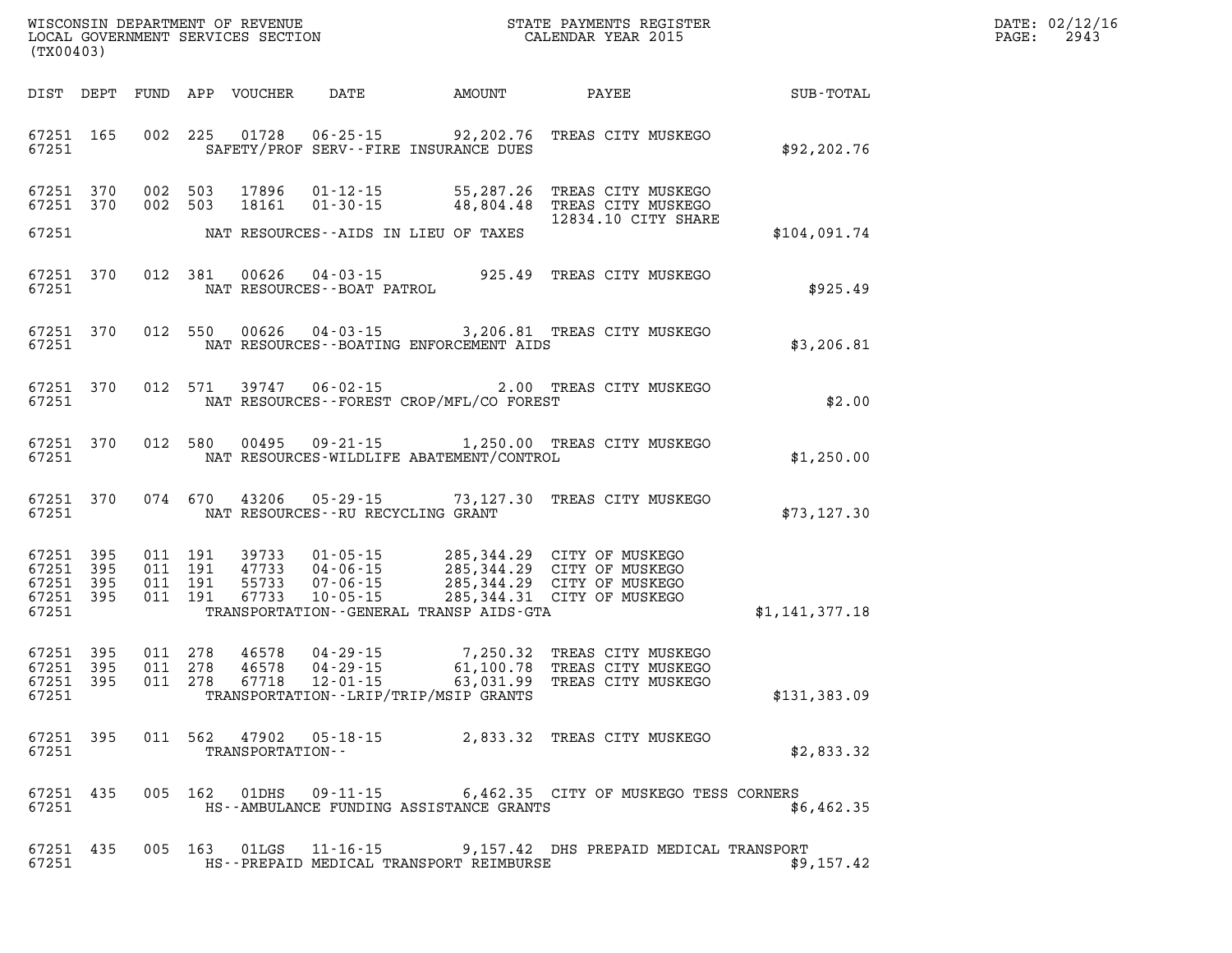| (TX00403) |                        |            |                | WISCONSIN DEPARTMENT OF REVENUE<br>LOCAL GOVERNMENT SERVICES SECTION |                                      |                                          | STATE PAYMENTS REGISTER<br>CALENDAR YEAR 2015                                         |                | DATE: 02/12/16<br>2944<br>$\mathtt{PAGE}$ : |
|-----------|------------------------|------------|----------------|----------------------------------------------------------------------|--------------------------------------|------------------------------------------|---------------------------------------------------------------------------------------|----------------|---------------------------------------------|
|           | DIST DEPT              |            |                | FUND APP VOUCHER                                                     | DATE                                 | AMOUNT                                   | PAYEE                                                                                 | SUB-TOTAL      |                                             |
| 67251     | 67251 455              |            | 002 221 15     |                                                                      |                                      | JUSTICE - - LAW ENFORCEMENT SERVICES AID |                                                                                       | \$10.00        |                                             |
| 67251     | 67251 455              |            |                |                                                                      | JUSTICE - - LAW ENFORCEMENT TRAINING |                                          | 002 231 12 03-23-15 4,960.00 TREAS CITY MUSKEGO                                       | \$4,960.00     |                                             |
| 67251     | 67251 835              |            |                |                                                                      | REVENUE - - STATE SHARED REVENUES    |                                          | 002 105 44683 07-27-15 65,448.19 TREAS CITY MUSKEGO                                   | \$65,448.19    |                                             |
| 67251     | 67251 835<br>67251 835 | 002<br>002 | 109<br>109     | 03613                                                                | REVENUE - - EXEMPT COMPUTER AID      |                                          | 07-27-15 14,193.00 TREAS CITY MUSKEGO<br>05366  07-27-15  7,526.00 TREAS CITY MUSKEGO | \$21,719.00    |                                             |
| 67251     | 67251 835<br>67251 835 | 002        | 002 302<br>302 | 10131<br>11130                                                       | 07-27-15                             | REVENUE-FIRST DOLLAR/SCHOOL LEVY CREDITS | 07-27-15 4,405,537.65 TREAS CITY MUSKEGO<br>590,776.89 TREAS CITY MUSKEGO             | \$4,996,314.54 |                                             |
| 67251     | 67251 835              |            |                |                                                                      | REVENUE--LOTTERY CREDIT -            |                                          | 021 363 37268 03-23-15 871,872.44 TREAS CITY MUSKEGO                                  | \$871,872.44   |                                             |
| 67251     |                        |            |                |                                                                      | DISTRICT TOTAL APPROPRIATIONS        |                                          |                                                                                       | \$7,526,343.63 |                                             |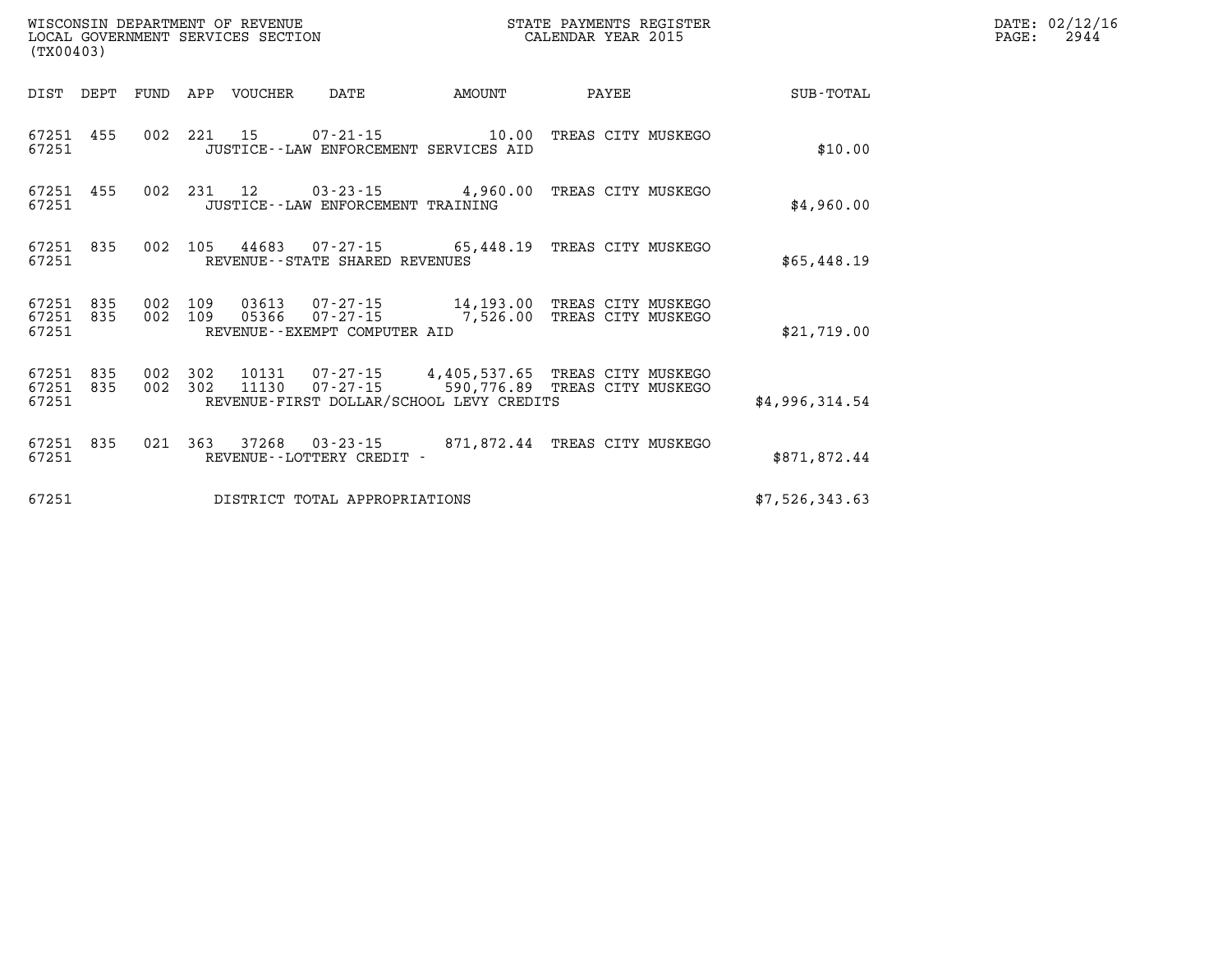| (TX00403)                       |                                              |                    |                |                                                     | WISCONSIN DEPARTMENT OF REVENUE<br>LOCAL GOVERNMENT SERVICES SECTION<br>(WYOOLOO)                                                                                                                                                                                            |  | TER STREET TERMS | $\mathtt{PAGE:}$                                            | DATE: 02/12/1<br>2945 |  |
|---------------------------------|----------------------------------------------|--------------------|----------------|-----------------------------------------------------|------------------------------------------------------------------------------------------------------------------------------------------------------------------------------------------------------------------------------------------------------------------------------|--|------------------|-------------------------------------------------------------|-----------------------|--|
|                                 |                                              |                    |                |                                                     |                                                                                                                                                                                                                                                                              |  |                  | DIST DEPT FUND APP VOUCHER DATE AMOUNT PAYEE PATE SUB-TOTAL |                       |  |
|                                 |                                              |                    |                |                                                     | 67261 165 002 225 01729 06-25-15 179,002.99 TREAS CITY NEW BERLIN                                                                                                                                                                                                            |  |                  | \$179,002.99                                                |                       |  |
|                                 |                                              |                    |                |                                                     | 67261 370 012 587 02384 04-21-15 11,261.49 TREAS CITY NEW BERLIN                                                                                                                                                                                                             |  |                  | \$11,261.49                                                 |                       |  |
| 67261 395                       | 67261 395<br>67261 395<br>67261 395<br>67261 |                    |                |                                                     | 011 162 40110 01-05-15 17,133.38 CITY OF NEW BERLIN<br>011 162 48110 04-06-15 17,133.38 CITY OF NEW BERLIN<br>011 162 68110 10-05-15 17,133.38 CITY OF NEW BERLIN<br>011 162 68110 10-05-15 17,133.40 CITY OF NEW BERLIN<br>TRANSPORTATION--CONNECTING HIGHWAY AIDS          |  |                  | \$68,533.54                                                 |                       |  |
| 67261 395                       | 67261 395<br>67261 395<br>67261 395<br>67261 |                    |                |                                                     | 011 191 39734 01-05-15 438,590.43 CITY OF NEW BERLIN<br>011 191 47734 04-06-15 438,590.43 CITY OF NEW BERLIN<br>011 191 55734 07-06-15 438,590.43 CITY OF NEW BERLIN<br>011 191 67734 10-05-15 438,590.43 CITY OF NEW BERLIN<br>TRANSPORTATION - - GENERAL TRANSP AIDS - GTA |  |                  | \$1,754,361.72                                              |                       |  |
|                                 |                                              |                    |                |                                                     | 67261 435 005 162 01DHS 09-11-15 4,791.90 NEW BERLIN FIRE DEPT<br>67261 MS--AMBULANCE FUNDING ASSISTANCE GRANTS                                                                                                                                                              |  |                  | \$4,791.90                                                  |                       |  |
|                                 |                                              |                    |                |                                                     | 67261 435 005 163 01LGS 11-16-15 12,982.67 DHS PREPAID MEDICAL TRANSPORT<br>67261 MS--PREPAID MEDICAL TRANSPORT REIMBURSE                                                                                                                                                    |  |                  | \$12,982.67                                                 |                       |  |
|                                 | 67261 455                                    |                    |                |                                                     | 002 221 15 07-21-15 20.00 TREAS CITY NEW BERLIN<br>67261 JUSTICE - LAW ENFORCEMENT SERVICES AID                                                                                                                                                                              |  |                  | \$20.00                                                     |                       |  |
|                                 |                                              |                    |                |                                                     | 67261 455 002 231 12 03-23-15 10,240.00 TREAS CITY NEW BERLIN<br>67261 JUSTICE - LAW ENFORCEMENT TRAINING                                                                                                                                                                    |  |                  | \$10, 240.00                                                |                       |  |
|                                 |                                              |                    |                | 67261 REVENUE - STATE SHARED REVENUES               | 67261 835 002 105 44684 07-27-15 212,041.47 TREAS CITY NEW BERLIN                                                                                                                                                                                                            |  |                  | \$212,041.47                                                |                       |  |
| 67261 835<br>67261              |                                              | 002 109            | 03614          | REVENUE--EXEMPT COMPUTER AID                        | 07-27-15 163,682.00 TREAS CITY NEW BERLIN                                                                                                                                                                                                                                    |  |                  | \$163,682.00                                                |                       |  |
| 67261 835<br>67261 835<br>67261 |                                              | 002 302<br>002 302 | 10132<br>11131 | $07 - 27 - 15$<br>$07 - 27 - 15$                    | 8,027,482.68 TREAS CITY NEW BERLIN<br>1,050,263.04 TREAS CITY NEW BERLIN<br>REVENUE-FIRST DOLLAR/SCHOOL LEVY CREDITS                                                                                                                                                         |  |                  | \$9,077,745.72                                              |                       |  |
| 67261 835<br>67261              |                                              |                    |                | 021 363 37269 03-23-15<br>REVENUE--LOTTERY CREDIT - | 1,537,946.51 TREAS CITY NEW BERLIN                                                                                                                                                                                                                                           |  |                  | \$1,537,946.51                                              |                       |  |
| 67261                           |                                              |                    |                | DISTRICT TOTAL APPROPRIATIONS                       |                                                                                                                                                                                                                                                                              |  |                  | \$13,032,610.01                                             |                       |  |

**DATE: 02/12/16<br>PAGE: 2945**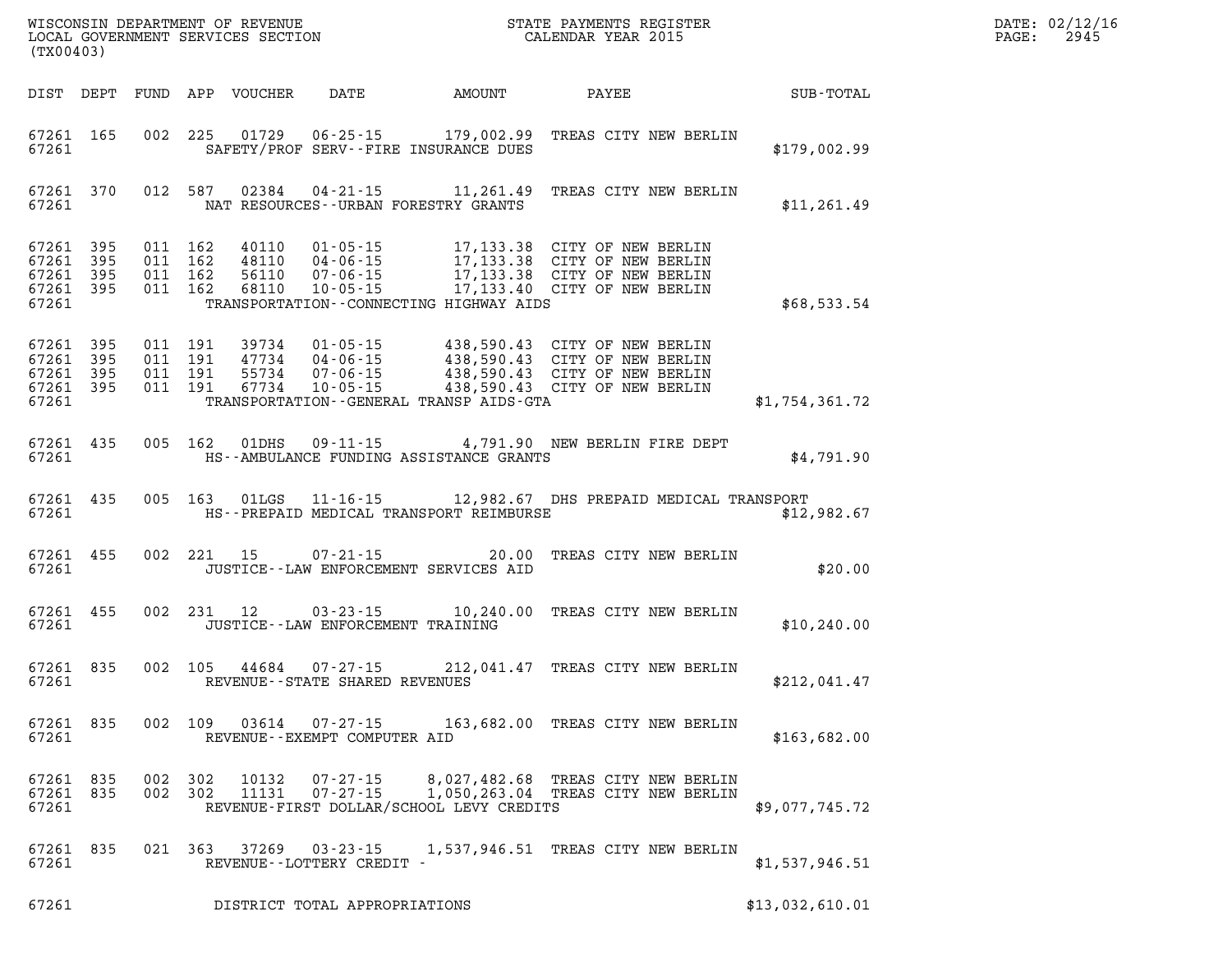| (TX00403)                                                       | WISCONSIN DEPARTMENT OF REVENUE<br>LOCAL GOVERNMENT SERVICES SECTION<br>(TX00403)                                                                                                                                                                                                                                                                                                      | STATE PAYMENTS REGISTER<br>CALENDAR YEAR 2015                                            |                | DATE: 02/12/16<br>$\mathtt{PAGE:}$<br>2946 |
|-----------------------------------------------------------------|----------------------------------------------------------------------------------------------------------------------------------------------------------------------------------------------------------------------------------------------------------------------------------------------------------------------------------------------------------------------------------------|------------------------------------------------------------------------------------------|----------------|--------------------------------------------|
| DIST DEPT                                                       | FUND APP VOUCHER DATE AMOUNT PAYEE                                                                                                                                                                                                                                                                                                                                                     |                                                                                          | SUB-TOTAL      |                                            |
| 67265 165<br>67265                                              | 002 225 01730 06-25-15 65,497.02 TREAS CITY OCONOMOWOC<br>SAFETY/PROF SERV--FIRE INSURANCE DUES                                                                                                                                                                                                                                                                                        |                                                                                          | \$65,497.02    |                                            |
| 67265 370<br>67265                                              | 012 381 00630 04-03-15 1,272.87 TREAS CITY OCONOMOWOC<br>NAT RESOURCES - - BOAT PATROL                                                                                                                                                                                                                                                                                                 |                                                                                          | \$1,272.87     |                                            |
| 67265 370<br>67265                                              | 012 550 00630 04-03-15 4,410.49 TREAS CITY OCONOMOWOC<br>NAT RESOURCES--BOATING ENFORCEMENT AIDS                                                                                                                                                                                                                                                                                       |                                                                                          | \$4,410.49     |                                            |
| 67265<br>395<br>67265 395<br>67265<br>395<br>67265 395<br>67265 | $\begin{array}{cccc} 011 & 191 & 39735 & 01\cdot 05\cdot 15 & 239\,, 717\,.73 & \text{CITY OF OCONOMOWOC} \\ 011 & 191 & 47735 & 04\cdot 06\cdot 15 & 239\,, 717\,.73 & \text{CITY OF OCONOMOWOC} \\ 011 & 191 & 55735 & 07\cdot 06\cdot 15 & 239\,, 717\,.73 & \text{CITY OF OCONOMOWOC} \\ 011 & 191 & 67735 & 10\cdot 05\cdot 15 & 239\$<br>TRANSPORTATION--GENERAL TRANSP AIDS-GTA |                                                                                          | \$958,870.95   |                                            |
| 67265<br>395<br>67265                                           | 011 278 52491<br>TRANSPORTATION--LRIP/TRIP/MSIP GRANTS                                                                                                                                                                                                                                                                                                                                 | 07-01-15 21,953.05 TREAS CITY OCONOMOWOC                                                 | \$21,953.05    |                                            |
| 67265 435<br>67265                                              | 005 162 01DHS<br>HS--AMBULANCE FUNDING ASSISTANCE GRANTS                                                                                                                                                                                                                                                                                                                               | 09-11-15 6,394.11 OCONOMOWOC FIRE DEPT                                                   | \$6,394.11     |                                            |
| 67265<br>435<br>67265                                           | $11 - 16 - 15$<br>005 163 01LGS<br>HS--PREPAID MEDICAL TRANSPORT REIMBURSE                                                                                                                                                                                                                                                                                                             | 5,737.88 DHS PREPAID MEDICAL TRANSPORT                                                   | \$5,737.88     |                                            |
| 67265 455<br>67265 455<br>67265                                 | 002 231 05398<br>002 231 12<br>JUSTICE - - LAW ENFORCEMENT TRAINING                                                                                                                                                                                                                                                                                                                    | 04-02-15 160.00 TREAS CITY OCONOMOWOC<br>03-23-15 3,680.00 TREAS CITY OCONOMOWOC         | \$3,840.00     |                                            |
| 67265 835<br>67265                                              | 002 105 44685 07-27-15 37,676.78 TREAS CITY OCONOMOWOC<br>REVENUE - - STATE SHARED REVENUES                                                                                                                                                                                                                                                                                            |                                                                                          | \$37,676.78    |                                            |
| 67265 835<br>67265                                              | 002 109<br>03615<br>07-27-15<br>67265 835 002 109 05367 07-27-15 11,849.00 TREAS CITY OCONOMOWOC<br>REVENUE--EXEMPT COMPUTER AID                                                                                                                                                                                                                                                       | 29,893.00 TREAS CITY OCONOMOWOC                                                          | \$41,742.00    |                                            |
| 67265 835<br>67265 835<br>67265                                 | 002 302 10133<br>002 302 11132<br>REVENUE-FIRST DOLLAR/SCHOOL LEVY CREDITS                                                                                                                                                                                                                                                                                                             | 07-27-15 2,757,969.21 TREAS CITY OCONOMOWOC<br>07-27-15 367,004.46 TREAS CITY OCONOMOWOC | \$3,124,973.67 |                                            |
| 67265 835<br>67265                                              | 002 501 00004<br>DOA-PAYMENT FOR MUNICIPAL SERVICES AID                                                                                                                                                                                                                                                                                                                                | 02-02-15 3,309.65 TREAS CITY OCONOMOWOC                                                  | \$3,309.65     |                                            |
| 67265 835                                                       | 021 363 37270<br>$03 - 23 - 15$                                                                                                                                                                                                                                                                                                                                                        | 476,111.52 TREAS CITY OCONOMOWOC                                                         |                |                                            |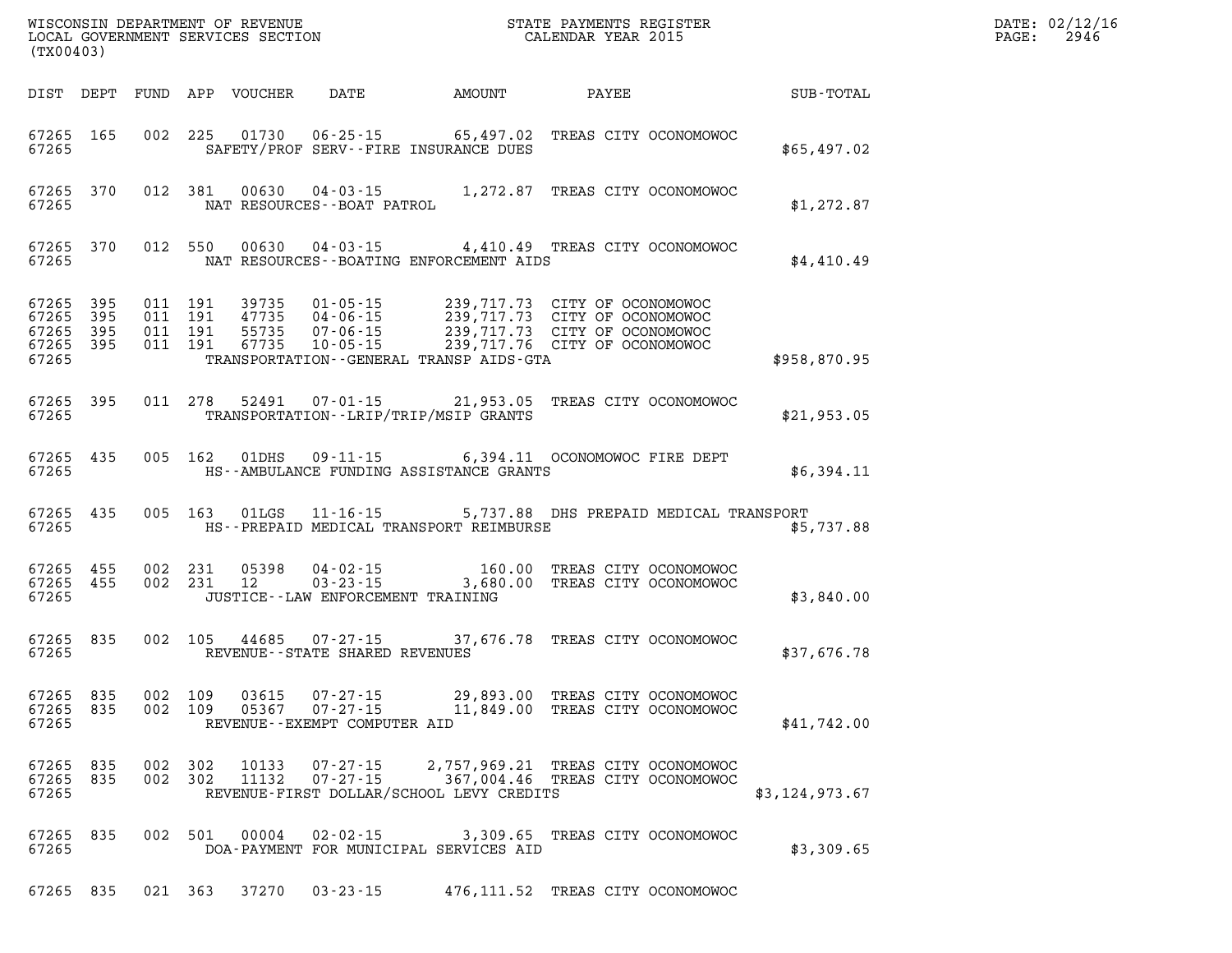| (TX00403)                              |      |      |     | WISCONSIN DEPARTMENT OF REVENUE<br>LOCAL GOVERNMENT SERVICES SECTION |                           |        | STATE PAYMENTS REGISTER<br>CALENDAR YEAR 2015 |                | PAGE: | DATE: 02/12/16<br>2947 |
|----------------------------------------|------|------|-----|----------------------------------------------------------------------|---------------------------|--------|-----------------------------------------------|----------------|-------|------------------------|
| DIST                                   | DEPT | FUND | APP | VOUCHER                                                              | DATE                      | AMOUNT | PAYEE                                         | SUB-TOTAL      |       |                        |
| 67265                                  |      |      |     |                                                                      | REVENUE--LOTTERY CREDIT - |        |                                               | \$476, 111.52  |       |                        |
| 67265<br>DISTRICT TOTAL APPROPRIATIONS |      |      |     |                                                                      |                           |        |                                               | \$4,751,789.99 |       |                        |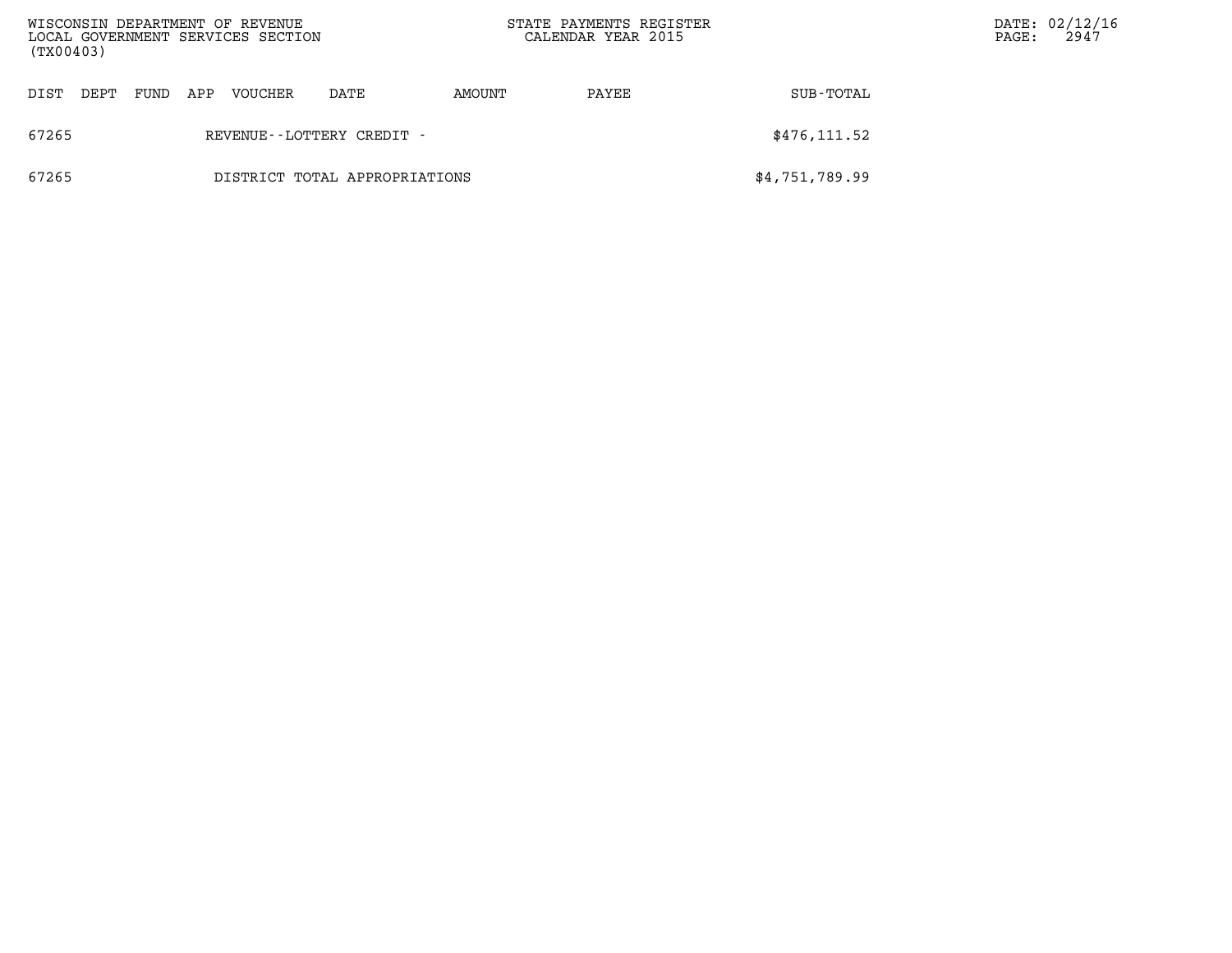| (TX00403)                                                 |  |  |                                |                                              |                                                                |               | DATE: 02/12/16<br>$\mathtt{PAGE:}$<br>2948 |
|-----------------------------------------------------------|--|--|--------------------------------|----------------------------------------------|----------------------------------------------------------------|---------------|--------------------------------------------|
|                                                           |  |  |                                |                                              | DIST DEPT FUND APP VOUCHER DATE AMOUNT PAYEE                   | SUB-TOTAL     |                                            |
| 67270                                                     |  |  |                                | SAFETY/PROF SERV--FIRE INSURANCE DUES        | 67270 165 002 225 01731 06-25-15 91,730.29 TREAS CITY PEWAUKEE | \$91,730.29   |                                            |
| 67270 370<br>67270                                        |  |  |                                | NAT RESOURCES - - FOREST CROP/MFL/CO FOREST  | 012 571 39748 06-02-15 2.38 TREAS CITY PEWAUKEE                | \$2.38        |                                            |
| 67270                                                     |  |  |                                | NAT RESOURCES--AIDS IN LIEU OF TAXES         | 67270 370 012 579 20808 04-03-15 1.98 TREAS CITY PEWAUKEE      | \$1.98        |                                            |
| 67270 395<br>67270 395<br>67270 395<br>67270 395<br>67270 |  |  |                                | TRANSPORTATION - - GENERAL TRANSP AIDS - GTA |                                                                | \$468,315.04  |                                            |
| 67270                                                     |  |  |                                | TRANSPORTATION - - LRIP/TRIP/MSIP GRANTS     | 67270 395 011 278 53217 07-08-15 22,587.77 TREAS CITY PEWAUKEE | \$22.587.77   |                                            |
| 67270 435<br>67270                                        |  |  |                                | HS--PREPAID MEDICAL TRANSPORT REIMBURSE      | 005 163 01LGS 11-16-15 9,910.88 DHS PREPAID MEDICAL TRANSPORT  | \$9,910.88    |                                            |
| 67270 835<br>67270                                        |  |  | REVENUE--STATE SHARED REVENUES |                                              | 002 105 44686 07-27-15 94,523.30 TREAS CITY PEWAUKEE           | \$94,523.30   |                                            |
| 67270                                                     |  |  | REVENUE--EXEMPT COMPUTER AID   |                                              | 67270 835 002 109 03616 07-27-15 78,170.00 TREAS CITY PEWAUKEE | \$78,170.00   |                                            |
| 67270                                                     |  |  | DISTRICT TOTAL APPROPRIATIONS  |                                              |                                                                | \$765, 241.64 |                                            |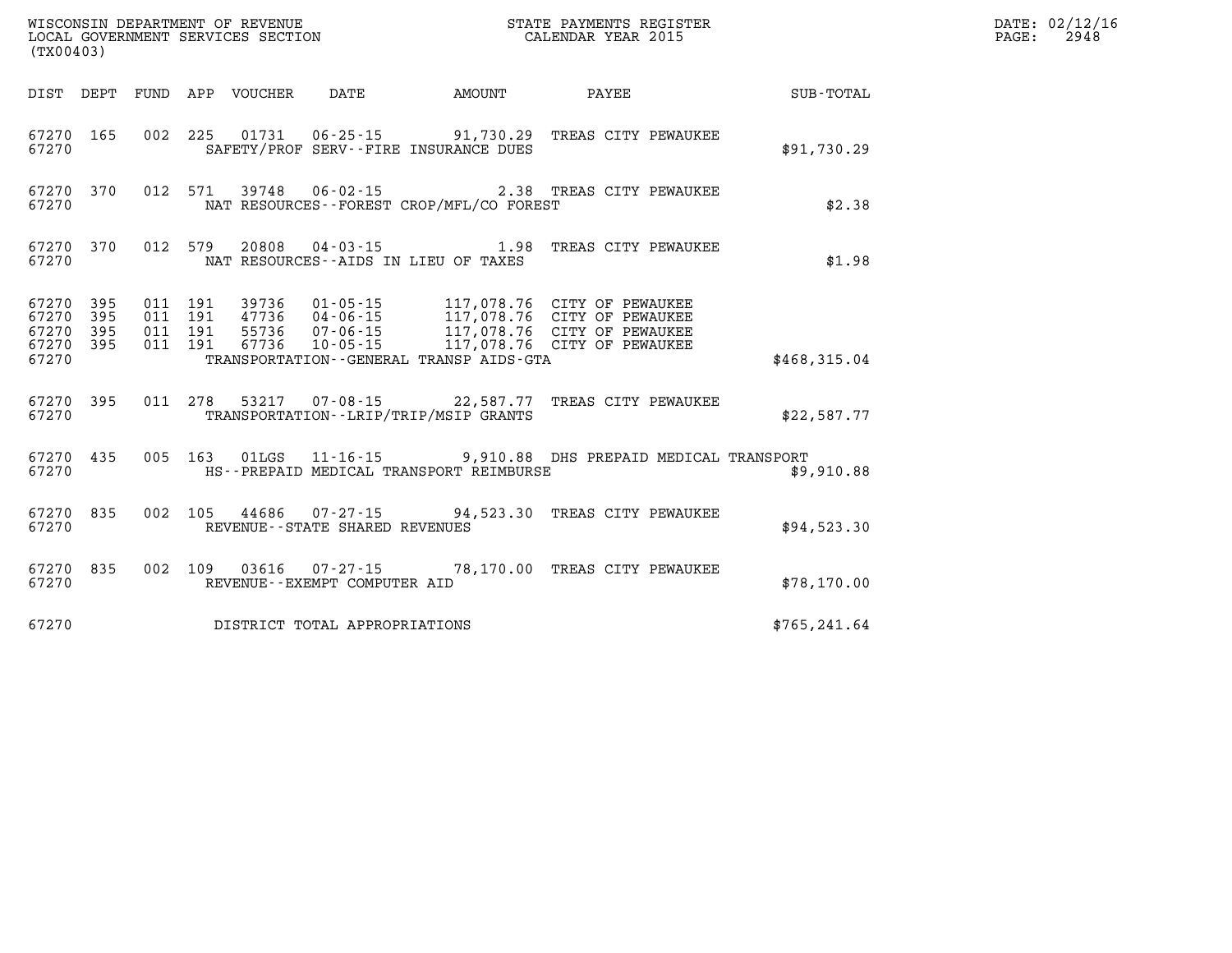| (TX00403)                                                                                                                                                                  |                                                                                                         |                                                                                                                                                                                                    |                                                                                                 |                                                                                                                                                                                                                                        |                                                                                                              | WISCONSIN DEPARTMENT OF REVENUE<br>LOCAL GOVERNMENT SERVICES SECTION                                    CALENDAR YEAR 2015                                                                                                                                                                                                                                                                                                                                                                                                                     |                | DATE: 02/12/16<br>$\mathtt{PAGE:}$<br>2949 |
|----------------------------------------------------------------------------------------------------------------------------------------------------------------------------|---------------------------------------------------------------------------------------------------------|----------------------------------------------------------------------------------------------------------------------------------------------------------------------------------------------------|-------------------------------------------------------------------------------------------------|----------------------------------------------------------------------------------------------------------------------------------------------------------------------------------------------------------------------------------------|--------------------------------------------------------------------------------------------------------------|------------------------------------------------------------------------------------------------------------------------------------------------------------------------------------------------------------------------------------------------------------------------------------------------------------------------------------------------------------------------------------------------------------------------------------------------------------------------------------------------------------------------------------------------|----------------|--------------------------------------------|
|                                                                                                                                                                            |                                                                                                         |                                                                                                                                                                                                    |                                                                                                 |                                                                                                                                                                                                                                        |                                                                                                              |                                                                                                                                                                                                                                                                                                                                                                                                                                                                                                                                                | SUB-TOTAL      |                                            |
| 67291 165<br>67291                                                                                                                                                         |                                                                                                         |                                                                                                                                                                                                    |                                                                                                 |                                                                                                                                                                                                                                        | SAFETY/PROF SERV--FIRE INSURANCE DUES                                                                        | 002 225 01732 06-25-15 190,944.98 TREAS CITY WAUKESHA                                                                                                                                                                                                                                                                                                                                                                                                                                                                                          | \$190,944.98   |                                            |
| 67291 370<br>67291                                                                                                                                                         |                                                                                                         |                                                                                                                                                                                                    |                                                                                                 |                                                                                                                                                                                                                                        | NAT RESOURCES - FOREST CROP/MFL/CO FOREST                                                                    | 012 571 39749 06-02-15 7.80 TREAS CITY WAUKESHA                                                                                                                                                                                                                                                                                                                                                                                                                                                                                                | \$7.80         |                                            |
| 67291 370<br>67291                                                                                                                                                         |                                                                                                         |                                                                                                                                                                                                    |                                                                                                 |                                                                                                                                                                                                                                        | NAT RESOURCES--AIDS IN LIEU OF TAXES                                                                         | 012 579 20809 04-03-15 59.69 TREAS CITY WAUKESHA                                                                                                                                                                                                                                                                                                                                                                                                                                                                                               | \$59.69        |                                            |
| 67291 370<br>67291                                                                                                                                                         |                                                                                                         |                                                                                                                                                                                                    |                                                                                                 |                                                                                                                                                                                                                                        | NAT RESOURCES--URBAN FORESTRY GRANTS                                                                         | 012 587 02179 03-30-15 6,475.32 TREAS CITY WAUKESHA                                                                                                                                                                                                                                                                                                                                                                                                                                                                                            | \$6,475.32     |                                            |
| 67291 395<br>67291 395<br>67291<br>67291 395<br>67291                                                                                                                      | 395                                                                                                     |                                                                                                                                                                                                    |                                                                                                 |                                                                                                                                                                                                                                        | TRANSPORTATION--CONNECTING HIGHWAY AIDS                                                                      | 011 162 40111 01-05-15 18,944.36 CITY OF WAUKESHA<br>011 162 48111 04-06-15 18,944.36 CITY OF WAUKESHA<br>011 162 56111 07-06-15 18,944.36 CITY OF WAUKESHA<br>011 162 68111 10-05-15 18,944.36 CITY OF WAUKESHA                                                                                                                                                                                                                                                                                                                               | \$75,777.44    |                                            |
| 67291                                                                                                                                                                      |                                                                                                         |                                                                                                                                                                                                    |                                                                                                 |                                                                                                                                                                                                                                        | TRANSPORTATION - - PARATRANSIT AIDS, STATE                                                                   | 67291 395 011 175 43708 03-31-15 86,451.00 TREAS CITY WAUKESHA                                                                                                                                                                                                                                                                                                                                                                                                                                                                                 | \$86,451.00    |                                            |
| 67291                                                                                                                                                                      |                                                                                                         |                                                                                                                                                                                                    |                                                                                                 |                                                                                                                                                                                                                                        | TRANSPORTATION--BICYCLE & PEDESTRIAN AID                                                                     | 67291 395 011 176 52236 07-02-15 301,322.00 TREAS CITY WAUKESHA<br>67291 395 011 176 58065 06-25-15 1,019,315.00 CITY OF WAUKESHA<br>67291 395 011 176 60065 07-06-15 1,019,315.00 CITY OF WAUKESHA<br>67291 395 011 176 62065 09-30-15                                                                                                                                                                                                                                                                                                        | \$3,359,267.00 |                                            |
| 67291<br>67291 395<br>67291<br>67291<br>67291<br>67291 395<br>67291 395<br>67291<br>67291<br>67291<br>67291<br>67291<br>67291<br>67291<br>67291<br>67291<br>67291<br>67291 | 395<br>395<br>395<br>395<br>- 395<br>395<br>395<br>395<br>395<br>395<br>395<br>395<br>395<br>395<br>395 | 011 185<br>011 185<br>011 185<br>011 185<br>011 185<br>011 185<br>011 185<br>011 185<br>011 185<br>011 185<br>011 185<br>011 185<br>011 185<br>011 185<br>011 185<br>011 185<br>011 185<br>011 185 | 45810<br>45810<br>47765<br>47765<br>52430<br>52430<br>57112<br>58702<br>58702<br>58702<br>61798 | 67291 395 011 185 44186 04-06-15<br>$04 - 23 - 15$<br>$04 - 23 - 15$<br>$05 - 15 - 15$<br>$05 - 15 - 15$<br>$07 - 03 - 15$<br>$07 - 03 - 15$<br>$08 - 17 - 15$<br>$09 - 02 - 15$<br>$09 - 02 - 15$<br>$09 - 02 - 15$<br>$10 - 05 - 15$ | 1,013.96<br>675.97<br>1,013.96<br>1,325.60<br>1,013.96<br>659.34<br>649.52<br>686.12<br>1,002.32<br>1,029.17 | 38811 02-10-15 662.72 TREAS CITY WAUKESHA<br>38811 02-10-15 646.41 TREAS CITY WAUKESHA<br>38811 02-10-15 646.69 TREAS CITY WAUKESHA<br>38811 02-10-15 662.72 TREAS CITY WAUKESHA<br>44186 04-06-15 675.97 TREAS CITY WAUKESHA<br>44186 0<br>1,013.96 TREAS CITY WAUKESHA<br>TREAS CITY WAUKESHA<br>1,325.50 TREAS CITY WAUKESHA<br>TREAS CITY WAUKESHA<br>TREAS CITY WAUKESHA<br>TREAS CITY WAUKESHA<br>TREAS CITY WAUKESHA<br>TREAS CITY WAUKESHA<br>TREAS CITY WAUKESHA<br>TREAS CITY WAUKESHA<br>TREAS CITY WAUKESHA<br>TREAS CITY WAUKESHA |                |                                            |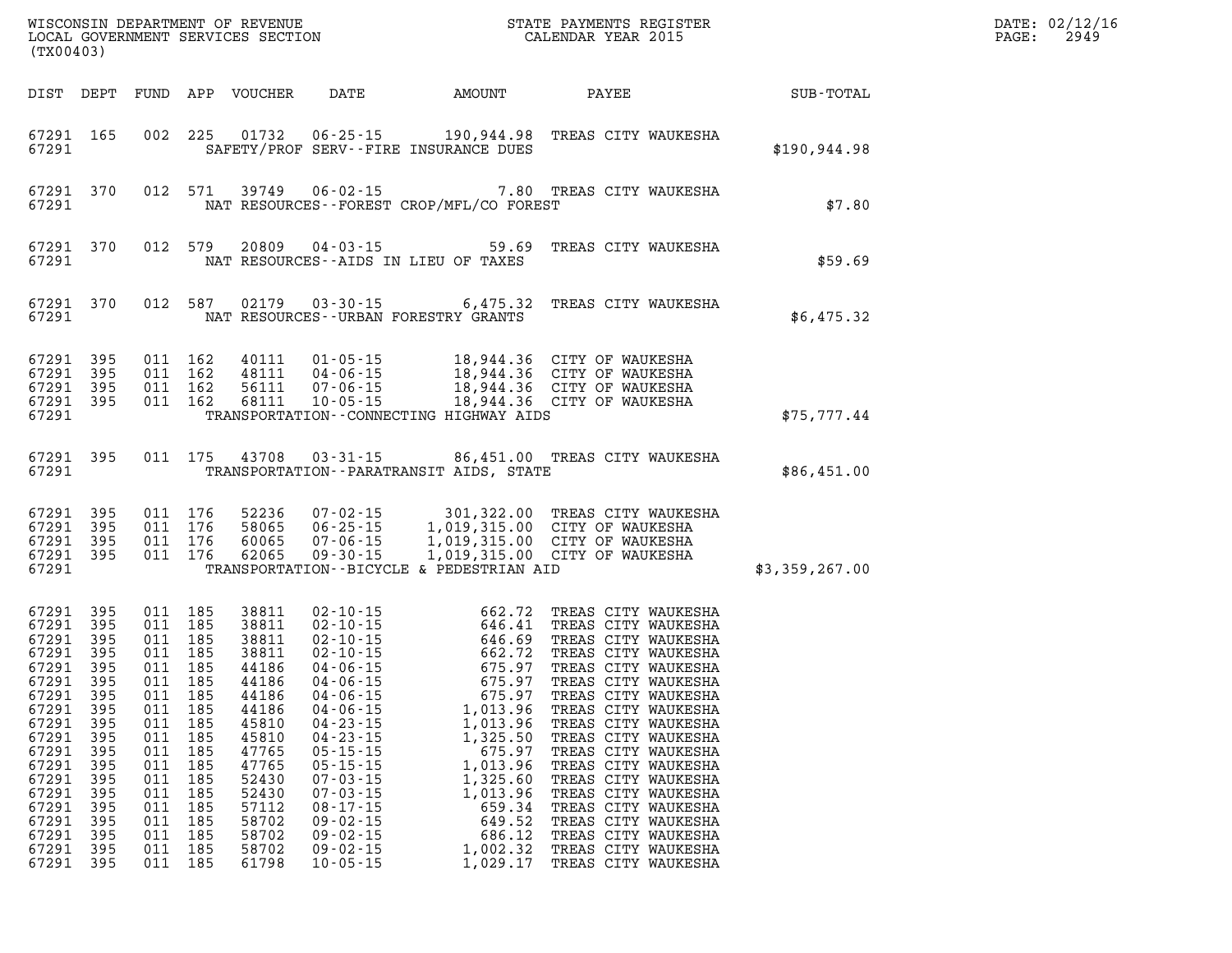| DATE: | 02/12/16 |
|-------|----------|
| PAGE: | 2950     |

| (TX00403)                                 |                          |                          |                          | WISCONSIN DEPARTMENT OF REVENUE<br>LOCAL GOVERNMENT SERVICES SECTION |                                                                      | STATE PAYMENTS REGISTER<br>CALENDAR YEAR 2015                                   |                                                                                                                                                           |                |  |  |  |
|-------------------------------------------|--------------------------|--------------------------|--------------------------|----------------------------------------------------------------------|----------------------------------------------------------------------|---------------------------------------------------------------------------------|-----------------------------------------------------------------------------------------------------------------------------------------------------------|----------------|--|--|--|
| DIST                                      | DEPT                     | FUND                     | APP                      | VOUCHER                                                              | DATE                                                                 | AMOUNT                                                                          | PAYEE                                                                                                                                                     | SUB-TOTAL      |  |  |  |
| 67291<br>67291<br>67291<br>67291          | 395<br>395<br>395        | 011<br>011<br>011        | 185<br>185<br>185        | 61798<br>65975<br>65975                                              | $10 - 05 - 15$<br>$11 - 13 - 15$<br>$11 - 13 - 15$                   | 1,029.17<br>1,715.29<br>5,642.47<br>TRANSPORTATION - - HIGHWAY SAFETY - FEDERAL | TREAS CITY WAUKESHA<br>TREAS CITY WAUKESHA<br>TREAS CITY WAUKESHA                                                                                         | \$24,442.76    |  |  |  |
| 67291<br>67291<br>67291<br>67291<br>67291 | 395<br>395<br>395<br>395 | 011<br>011<br>011<br>011 | 191<br>191<br>191<br>191 | 39737<br>47737<br>55737<br>67737                                     | $01 - 05 - 15$<br>$04 - 06 - 15$<br>$07 - 06 - 15$<br>$10 - 05 - 15$ | TRANSPORTATION - - GENERAL TRANSP AIDS - GTA                                    | 687,963.45 CITY OF WAUKESHA<br>007,900.72 CITY OF WAUKESHA<br>687,963.45 CITY OF WAUKESHA<br>687,963.45  CITY OF WAUKESHA<br>687,963.46  CITY OF WAUKESHA | \$2,751,853.81 |  |  |  |
| 67291<br>67291                            | 395                      | 011                      | 278                      | 45011                                                                |                                                                      | $04 - 10 - 15$ 136, 205.77<br>TRANSPORTATION - - LRIP/TRIP/MSIP GRANTS          | TREAS CITY WAUKESHA                                                                                                                                       | \$136, 205.77  |  |  |  |
| 67291<br>67291                            | 435                      | 005                      | 162                      | 01DHS                                                                | $09 - 11 - 15$                                                       | HS--AMBULANCE FUNDING ASSISTANCE GRANTS                                         | 9,991.37 CITY OF WAUKESHA FIRE DEPT                                                                                                                       | \$9,991.37     |  |  |  |
| 67291<br>67291                            | 435                      | 005                      | 163                      | 01LGS                                                                |                                                                      | HS--PREPAID MEDICAL TRANSPORT REIMBURSE                                         | 11-16-15 79,402.93 DHS PREPAID MEDICAL TRANSPORT                                                                                                          | \$79,402.93    |  |  |  |
| 67291<br>67291                            | 455                      | 002                      | 221                      | 15                                                                   | $07 - 21 - 15$                                                       | 20.00<br>JUSTICE -- LAW ENFORCEMENT SERVICES AID                                | TREAS CITY WAUKESHA POLIC                                                                                                                                 | \$20.00        |  |  |  |
| 67291<br>67291                            | 455                      | 002                      | 231                      | 11                                                                   | 03 - 19 - 15                                                         | 16,960.00<br>JUSTICE - - LAW ENFORCEMENT TRAINING                               | TREAS CITY WAUKESHA POLIC                                                                                                                                 | \$16,960.00    |  |  |  |
| 67291<br>67291                            | 455                      | 002                      | 241                      | 07177                                                                | $07 - 02 - 15$                                                       | JUSTICE -- CEASE AND OTHER FEDERAL GRANTS                                       | 249.00 TREAS CITY WAUKESHA POLIC                                                                                                                          | \$249.00       |  |  |  |
| 67291<br>67291                            | 835                      | 002                      | 105                      | 44687                                                                | $07 - 27 - 15$<br>REVENUE--STATE SHARED REVENUES                     | 2,189,225.48                                                                    | TREAS CITY WAUKESHA                                                                                                                                       | \$2,189,225.48 |  |  |  |
| 67291 835<br>67291                        | 67291 835                |                          | 002 109                  | 002 109 03617                                                        | REVENUE - - EXEMPT COMPUTER AID                                      |                                                                                 | 03617  07-27-15  230,915.00 TREAS CITY WAUKESHA<br>05368  07-27-15  113,726.00 TREAS CITY WAUKESHA                                                        | \$344,641.00   |  |  |  |
| 67291 835<br>67291 835<br>67291           |                          | 002                      | 002 302<br>302           |                                                                      |                                                                      | REVENUE-FIRST DOLLAR/SCHOOL LEVY CREDITS                                        | 10134  07-27-15  7,958,279.83 TREAS CITY WAUKESHA<br>11133  07-27-15  1,221,053.71 TREAS CITY WAUKESHA                                                    | \$9,179,333.54 |  |  |  |
| 67291 835<br>67291                        |                          |                          | 002 501                  | 00004                                                                |                                                                      | DOA-PAYMENT FOR MUNICIPAL SERVICES AID                                          | 02-02-15 215,838.21 TREAS CITY WAUKESHA                                                                                                                   | \$215,838.21   |  |  |  |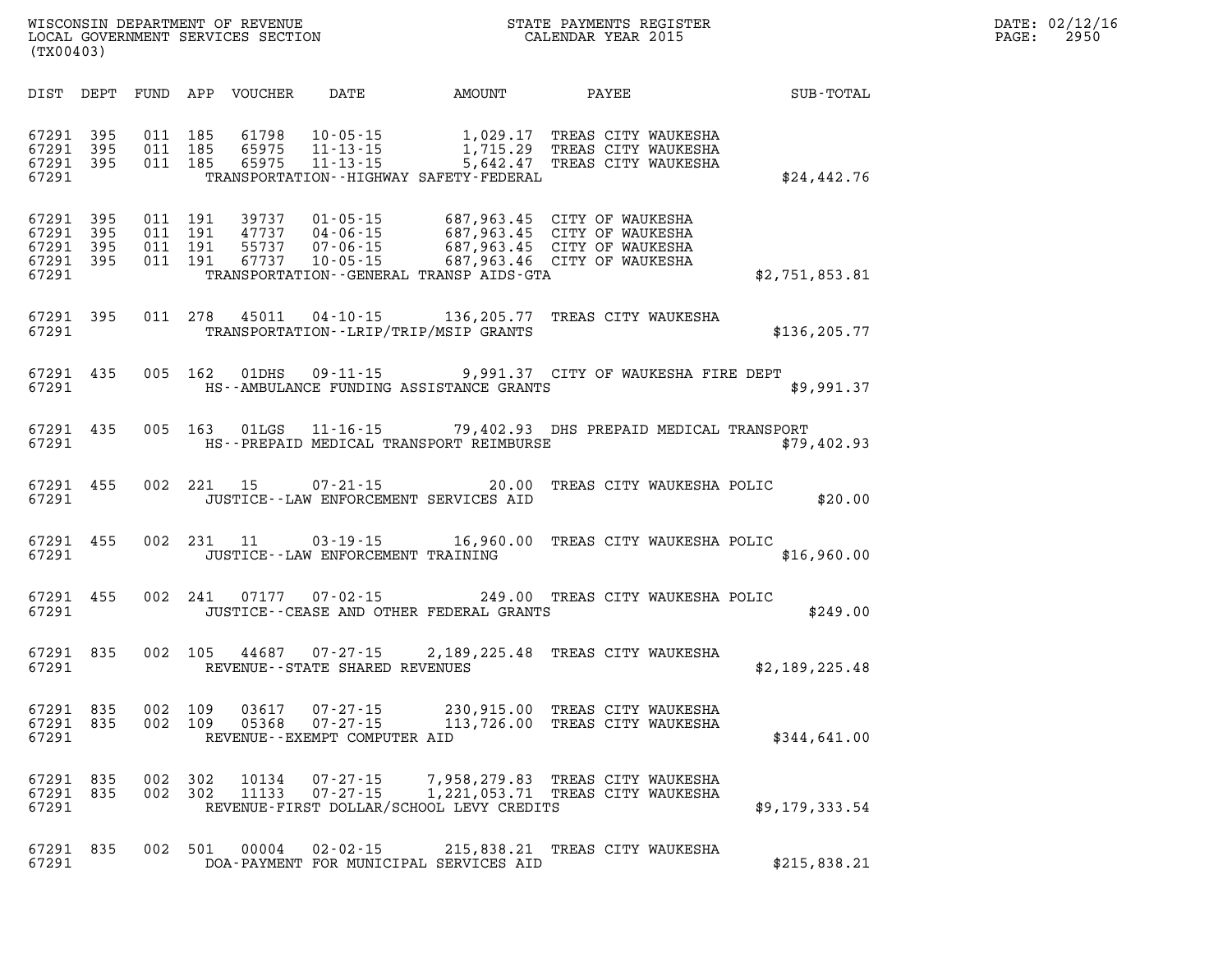| (TX00403)               |            |            |            | WISCONSIN DEPARTMENT OF REVENUE<br>LOCAL GOVERNMENT SERVICES SECTION |                                                                  |          | STATE PAYMENTS REGISTER<br>CALENDAR YEAR 2015           | PAGE:          | DATE: 02/12/16<br>2951 |  |
|-------------------------|------------|------------|------------|----------------------------------------------------------------------|------------------------------------------------------------------|----------|---------------------------------------------------------|----------------|------------------------|--|
| DIST                    | DEPT       | FUND       | APP        | <b>VOUCHER</b>                                                       | DATE                                                             | AMOUNT   | PAYEE                                                   | SUB-TOTAL      |                        |  |
| 67291<br>67291<br>67291 | 835<br>835 | 021<br>021 | 363<br>363 | 35946<br>37271                                                       | $03 - 23 - 15$<br>$03 - 23 - 15$<br>REVENUE - - LOTTERY CREDIT - | 7,860.27 | TREAS CITY WAUKESHA<br>1,629,369.00 TREAS CITY WAUKESHA | \$1,637,229.27 |                        |  |
| 67291                   |            |            |            |                                                                      | DISTRICT TOTAL APPROPRIATIONS                                    |          |                                                         |                |                        |  |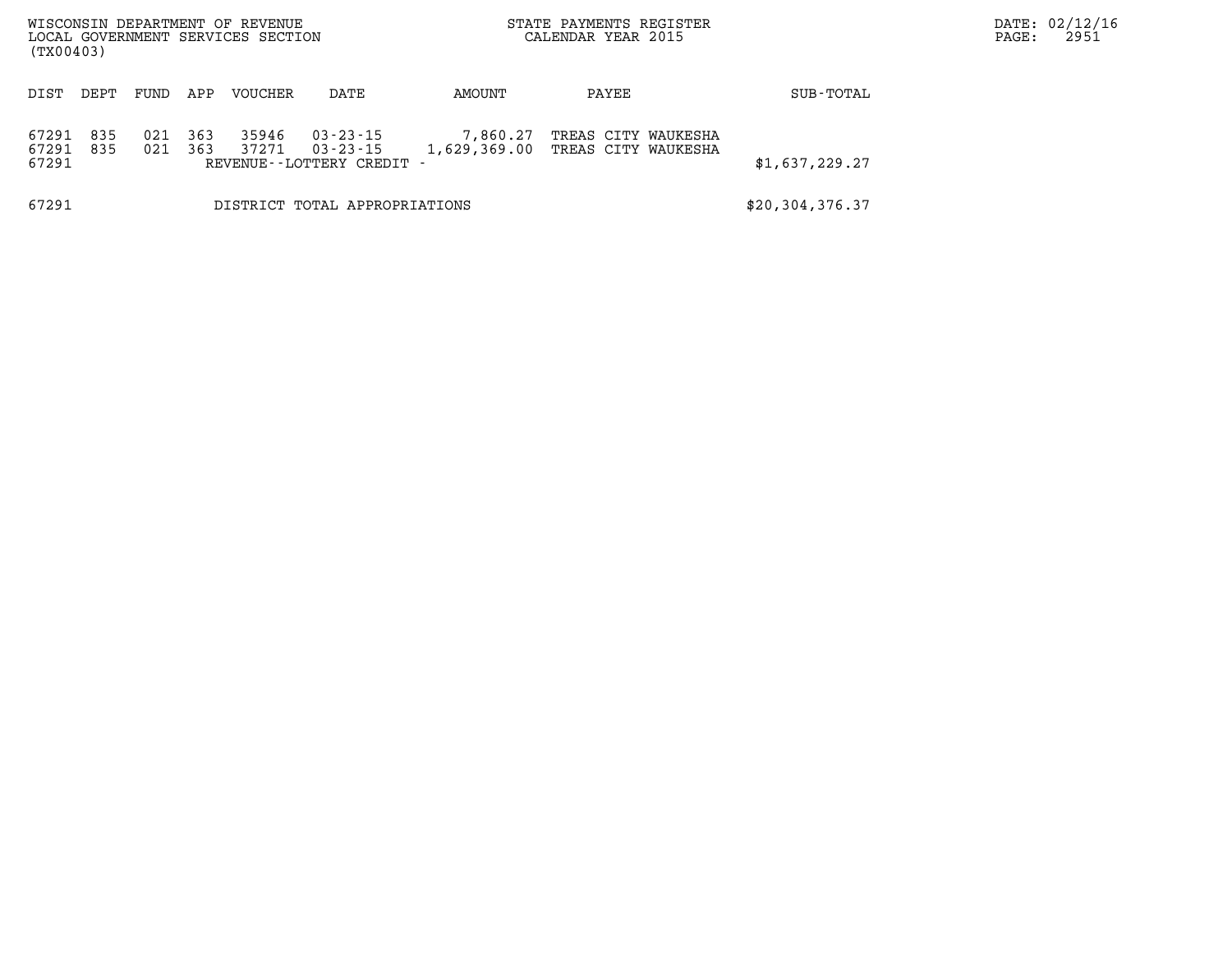| <b>District</b> | District Name (Payee)  | Dept. | Agency Name                    | Fund  |              | <b>Appropriati Payment Description</b> | Voucher  | Date                   | <b>Payment Amount</b> |
|-----------------|------------------------|-------|--------------------------------|-------|--------------|----------------------------------------|----------|------------------------|-----------------------|
| M67000          | <b>Waukesha County</b> | 11500 | Dept of Ag, Trade & Cons Protc | 27400 | 76400        | Soil_Water Mgmt Aids                   | 00003345 | 12/15/2015 \$          | 1,125.00              |
| M67000          | Waukesha County        | 11500 | Dept of Ag, Trade & Cons Protc | 36300 | <b>WE100</b> | AGRICULTURE-SOIL & WATER               | 00003325 | 12/15/2015 \$          | 630.00                |
| M67000          | Waukesha County        | 11500 | Dept of Ag, Trade & Cons Protc | 36300 | <b>WE100</b> | AGRICULTURE-SOIL & WATER               | 00003327 | 12/15/2015 \$          | 768.25                |
| M67000          | Waukesha County        | 11500 | Dept of Ag, Trade & Cons Protc | 36300 | <b>WE100</b> | <b>AGRICULTURE-SOIL &amp; WATER</b>    | 00003329 | 12/15/2015 \$          | 900.00                |
| M67000          | Waukesha County        | 11500 | Dept of Ag, Trade & Cons Protc | 36300 | <b>WE100</b> | <b>AGRICULTURE-SOIL &amp; WATER</b>    | 00003332 | 12/15/2015 \$          | 735.00                |
| M67000          | Waukesha County        | 11500 | Dept of Ag, Trade & Cons Protc | 36300 | <b>WE100</b> | <b>AGRICULTURE-SOIL &amp; WATER</b>    | 00003333 | 12/15/2015 \$          | 900.00                |
| M67000          | Waukesha County        | 11500 | Dept of Ag, Trade & Cons Protc | 36300 | <b>WE100</b> | <b>AGRICULTURE-SOIL &amp; WATER</b>    | 00003334 | 12/15/2015 \$          | 654.67                |
| M67000          | Waukesha County        | 11500 | Dept of Ag, Trade & Cons Protc | 36300 | <b>WE100</b> | <b>AGRICULTURE-SOIL &amp; WATER</b>    | 00003335 | 12/15/2015 \$          | 868.08                |
| M67000          | Waukesha County        | 11500 | Dept of Ag, Trade & Cons Protc | 36300 | <b>WE100</b> | <b>AGRICULTURE-SOIL &amp; WATER</b>    | 00003336 | 12/15/2015 \$          | 742.70                |
| M67000          | Waukesha County        | 11500 | Dept of Ag, Trade & Cons Protc | 36300 | <b>WE100</b> | <b>AGRICULTURE-SOIL &amp; WATER</b>    | 00003337 | 12/15/2015 \$          | 840.00                |
| M67000          | Waukesha County        | 11500 | Dept of Ag, Trade & Cons Protc | 36300 | <b>WE100</b> | <b>AGRICULTURE-SOIL &amp; WATER</b>    | 00003338 | 12/15/2015 \$          | 875.70                |
| M67000          | Waukesha County        | 11500 | Dept of Ag, Trade & Cons Protc | 36300 | <b>WE100</b> | <b>AGRICULTURE-SOIL &amp; WATER</b>    | 00003339 | 12/15/2015 \$          | 731.50                |
| M67000          | <b>Waukesha County</b> | 11500 | Dept of Ag, Trade & Cons Protc | 36300 | <b>WE100</b> | <b>AGRICULTURE-SOIL &amp; WATER</b>    | 00003340 | 12/15/2015 \$          | 900.00                |
| M67000          | Waukesha County        | 11500 | Dept of Ag, Trade & Cons Protc | 36300 | <b>WE100</b> | <b>AGRICULTURE-SOIL &amp; WATER</b>    | 00003341 | 12/15/2015 \$          | 900.00                |
| M67000          | Waukesha County        | 11500 | Dept of Ag, Trade & Cons Protc | 36300 | <b>WE100</b> | <b>AGRICULTURE-SOIL &amp; WATER</b>    | 00003342 | 12/15/2015 \$          | 425.00                |
| M67000          | Waukesha County        | 11500 | Dept of Ag, Trade & Cons Protc | 36300 | <b>WE100</b> | <b>AGRICULTURE-SOIL &amp; WATER</b>    | 00003343 | 12/15/2015 \$          | 900.00                |
| M67000          | Waukesha County        | 11500 | Dept of Ag, Trade & Cons Protc | 36300 | WE100        | <b>AGRICULTURE-SOIL &amp; WATER</b>    | 00003344 | 12/15/2015 \$          | 687.83                |
| M67000          | <b>Waukesha County</b> | 16500 | Dept of Safety & Prof Services | 10000 | 23600        | <b>POWTS Replacement Rehab</b>         | 00000366 | $11/12/2015$ \$        | 24,469.96             |
| M67000          | Waukesha County        | 25500 | Dept of Public Instruction     | 10000 | 34300        | Federal funds, local assistanc         | 00006896 | 12/7/2015 \$           | 19,968.00             |
| M67000          | Waukesha County        | 25500 | Dept of Public Instruction     | 10000 | 34300        | Federal funds, local assistanc         | 00007846 | 12/14/2015 \$          | 2,500.00              |
| M67000          | Waukesha County        | 25500 | Dept of Public Instruction     | 10000 | 34300        | Federal funds, local assistanc         | 00008814 | 12/21/2015 \$          | 17,876.00             |
| M67000          | Waukesha County        | 25500 | Dept of Public Instruction     | 25500 | 36100        | Aid to public library systems          | 00005344 | 11/23/2015 \$          | 912,558.00            |
| M67000          | Waukesha County        | 37000 | Dept of Natural Resources      | 21200 | 55300        | Wildlife damage claims & abat          | 00013779 | 12/10/2015 \$          | 1,793.95              |
| M67000          | Waukesha County        | 41000 | Department of Corrections      | 10000 | 11600        | Reimbursing counties for proba         | 00009434 | 11/18/2015 \$          | 154, 147.84           |
| M67000          | Waukesha County        | 43500 | Department of Health Services  | 10000 | 10700        | Public health dispensaries and         | 00013370 | 12/18/2015 \$          | 599.32                |
| M67000          | Waukesha County        | 43500 | Department of Health Services  | 10000 | 97500        | <b>GENERAL RCPT/CLRING</b><br>975-     | 00007964 | 11/27/2015 \$          | 613.40                |
| M67000          | <b>Waukesha County</b> | 45500 | Department of Justice          | 10000 | 27100        | Alt prosecution alcohol drugs          | 00001096 | 10/28/2015 \$          | 27,747.14             |
| M67000          | Waukesha County        | 45500 | Department of Justice          | 10000 | 54200        | Federal aid, victim assistance         | 00001648 | 11/10/2015 \$          | 24,626.00             |
| M67000          | Waukesha County        | 46500 | Department of Military Affairs | 10000 | 30800        | Emergency response equipment           | 00001599 | 11/12/2015 \$          | 8,160.00              |
| M67000          | Waukesha County        | 46500 | Department of Military Affairs | 10000 | 35000        | Federal aid, homeland security         | 00001152 | 11/3/2015 \$           | 13,854.22             |
| M67000          | Waukesha County        | 50500 | Department of Administration   | 10000 | 15500        | Federal aid, local assistance          | 00001060 | 10/16/2015 \$          | 30,160.67             |
| M67000          | Waukesha County        | 50500 | Department of Administration   | 10000 | 15500        | Federal aid, local assistance          | 00003337 | 11/18/2015 \$          | 19,759.10             |
| M67000          | Waukesha County        | 50500 | Department of Administration   | 23500 | 37100        | Low-income assistance grants           | 00001060 | 10/16/2015 \$          | 12,293.05             |
| M67000          | Waukesha County        | 50500 | Department of Administration   | 23500 | 37100        | Low-income assistance grants           | 00003337 | 11/18/2015 \$          | 9,604.27              |
| M67000          | Waukesha County        | 83500 | Department of Revenue          | 10000 | 10500        | County and Municipal Aid               | 00002105 | 11/16/2015 \$          | 1,008,238.76          |
| M67002          | Town Of Brookfield     | 83500 | Department of Revenue          | 10000 | 10500        | County and Municipal Aid               | 00002069 | 11/16/2015 \$          | 65,561.16             |
| M67004          | Town Of Delafield      | 83500 | Department of Revenue          | 10000 | 10500        | County and Municipal Aid               | 00002070 | 11/16/2015 \$          | 83,074.90             |
| M67006          | Town Of Eagle          | 83500 | Department of Revenue          | 10000 | 10500        | County and Municipal Aid               | 00002071 | 11/16/2015 \$          | 29,665.53             |
| M67008          | Town Of Genesee        | 83500 | Department of Revenue          | 10000 | 10500        | County and Municipal Aid               | 00002072 | 11/16/2015 \$          | 89,352.11             |
| M67010          | Town Of Lisbon         | 83500 | Department of Revenue          | 10000 | 10500        | County and Municipal Aid               | 00002073 | 11/16/2015 \$          | 97,279.55             |
| M67014          | Town Of Merton         | 83500 | Department of Revenue          | 10000 | 10500        | County and Municipal Aid               |          | 00002074 11/16/2015 \$ | 94,167.23             |